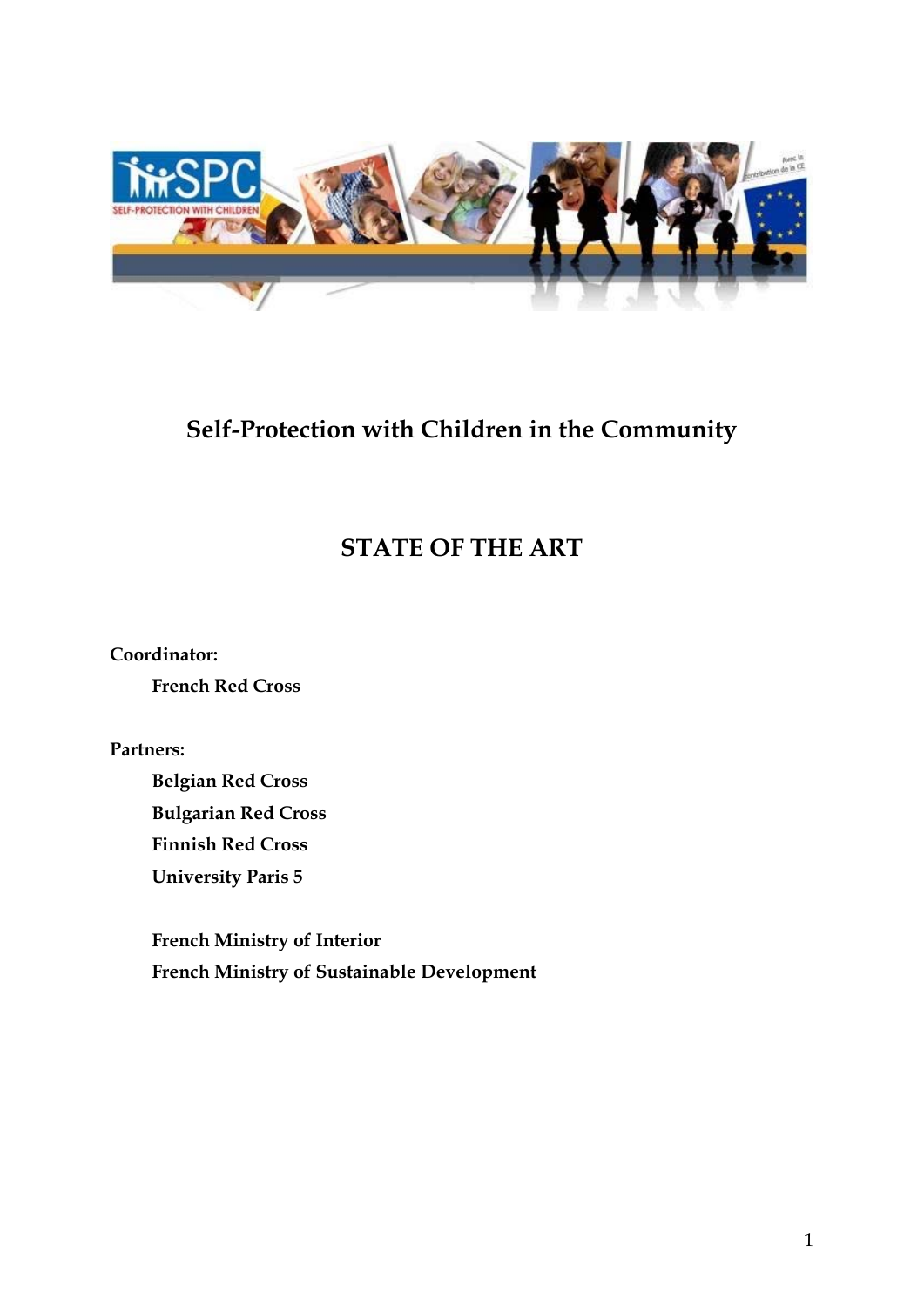## **Table of Contents**

| I. |      |                                                                                 |  |  |
|----|------|---------------------------------------------------------------------------------|--|--|
| П. |      |                                                                                 |  |  |
|    |      |                                                                                 |  |  |
|    |      |                                                                                 |  |  |
|    |      |                                                                                 |  |  |
|    |      |                                                                                 |  |  |
| 1. |      |                                                                                 |  |  |
| 2. |      | Reducing children's vulnerability through disaster preparedness and response    |  |  |
|    |      |                                                                                 |  |  |
|    | 2.1. |                                                                                 |  |  |
|    | 2.2. | The impact of children preparedness in the community  17                        |  |  |
|    |      |                                                                                 |  |  |
|    |      | Children at risk, toward the community response. Educational information within |  |  |
|    |      |                                                                                 |  |  |
| I. |      |                                                                                 |  |  |
| Н. |      |                                                                                 |  |  |
|    |      |                                                                                 |  |  |
|    |      |                                                                                 |  |  |
|    | 1.1. |                                                                                 |  |  |
|    | 1.2. |                                                                                 |  |  |
|    |      |                                                                                 |  |  |
|    | 2.1. |                                                                                 |  |  |
|    | 2.2. |                                                                                 |  |  |
|    | 2.3. |                                                                                 |  |  |
|    |      | 3. Children's risk perception, coping and preparedness programs 31              |  |  |
|    | 3.1. |                                                                                 |  |  |
|    |      |                                                                                 |  |  |
|    |      |                                                                                 |  |  |
| 1. |      |                                                                                 |  |  |
| 2. |      |                                                                                 |  |  |
|    | 2.1. |                                                                                 |  |  |
|    | 2.2. |                                                                                 |  |  |
|    |      |                                                                                 |  |  |
|    | 3.1. |                                                                                 |  |  |
|    | 3.2. |                                                                                 |  |  |
|    | 3.3. |                                                                                 |  |  |
|    | 3.4. |                                                                                 |  |  |
|    | 3.5. |                                                                                 |  |  |
|    | 3.6. |                                                                                 |  |  |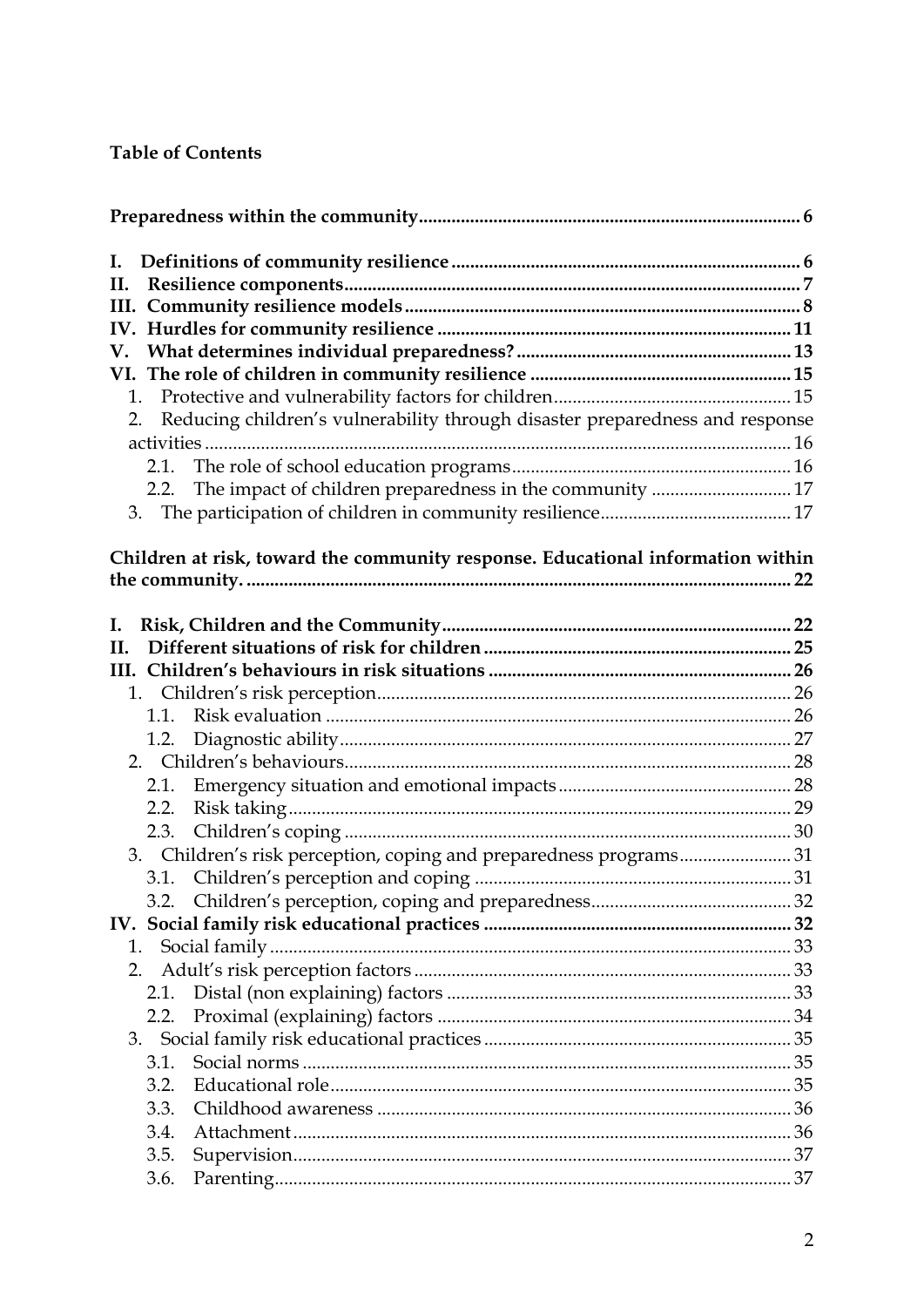| 1.                                                                                          |  |  |  |  |
|---------------------------------------------------------------------------------------------|--|--|--|--|
| 2.                                                                                          |  |  |  |  |
| 3.                                                                                          |  |  |  |  |
|                                                                                             |  |  |  |  |
|                                                                                             |  |  |  |  |
| I.                                                                                          |  |  |  |  |
| II.                                                                                         |  |  |  |  |
|                                                                                             |  |  |  |  |
| $\mathbf{1}$                                                                                |  |  |  |  |
| What is taught in general in the curriculum for the $8 - 10$ year old age group. $47$<br>2. |  |  |  |  |
| 3.                                                                                          |  |  |  |  |
| $\overline{4}$ .                                                                            |  |  |  |  |
|                                                                                             |  |  |  |  |
| V.                                                                                          |  |  |  |  |
| 1.                                                                                          |  |  |  |  |
| 2 <sub>1</sub>                                                                              |  |  |  |  |
|                                                                                             |  |  |  |  |
|                                                                                             |  |  |  |  |
| 1.                                                                                          |  |  |  |  |
| 2.                                                                                          |  |  |  |  |
| 3.                                                                                          |  |  |  |  |
| П.                                                                                          |  |  |  |  |
|                                                                                             |  |  |  |  |
|                                                                                             |  |  |  |  |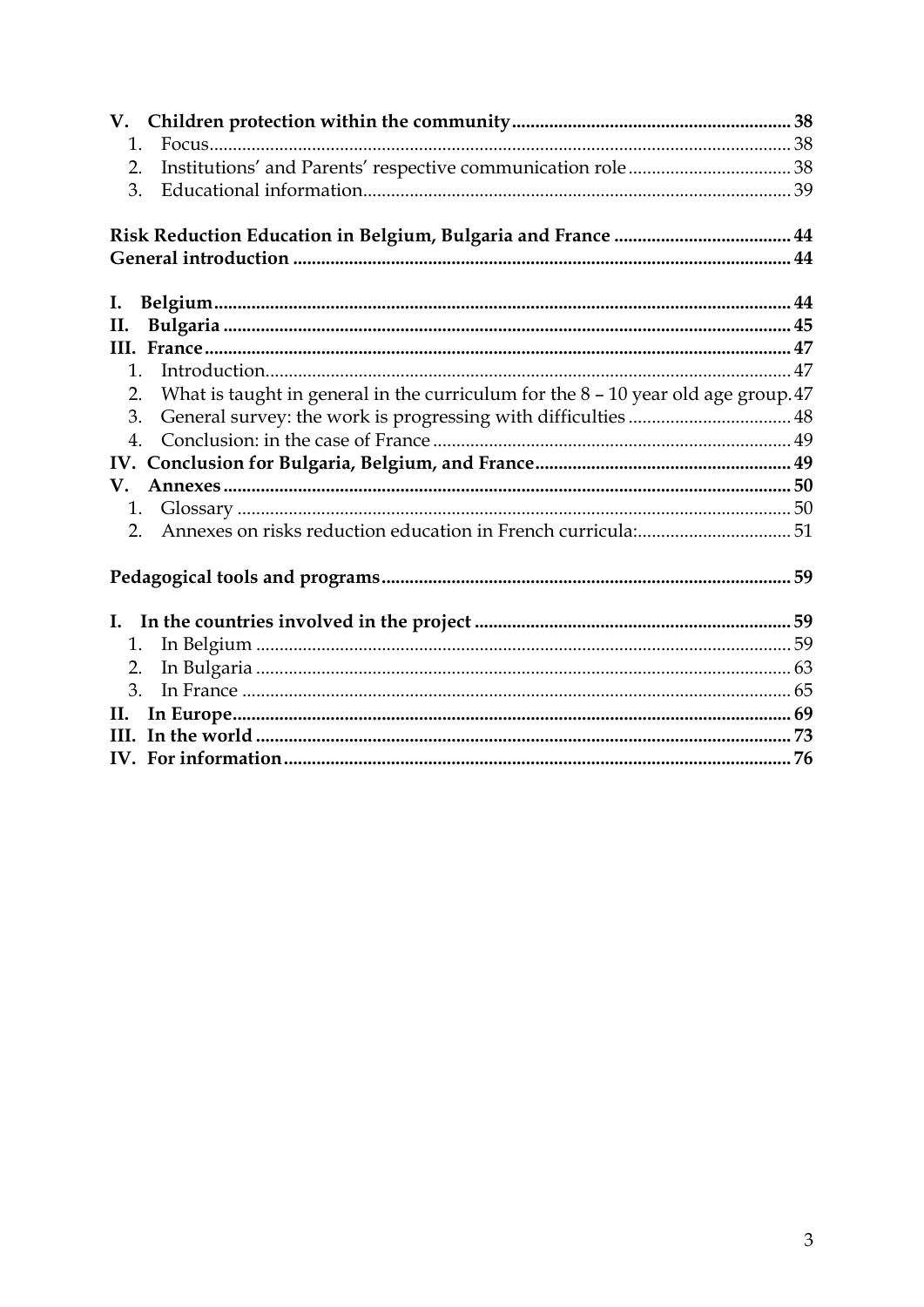# Introduction

The general aim of the project "Self-Protection with Children in the Community" is to prepare children between the ages of 8 and 11 years old to face risks.

We have an original approach based on 4 elements:

- To reinforce the links within the community and the transgenerational links between the younger generation and the elders.
- To take into account the specific needs of children for protection depending on their cognitive and emotional development.
- To take into account the risks in a global way and not to focus on a specific risk.
- To avoid fear-appeal messages and on the contrary to favour positive messages as reinforcing the links within the community.

In this document, we reviewed the information available in the literature and reports in order to confirm our hypothesis.

The first chapter of this document deals with the information gathered in the literature about community preparedness and the different existing models of community resilience; in particular the factor leading individuals to prepare themselves and children's preparedness.

Some elements are given about the negative impacts of the fear-appeal messages in risk communication and the importance of involving parents in the children preparedness programmes has been highlighted.

The key element of this project is to integrate the adults of the community in the children's preparedness. It is important that the parents, teachers, elderly persons, all those adults who are directly related to the children should take back their part in educating the children, which has been usurped by the mass media campaigns on risk related issues.

Transgenerational bonds between the youngest and oldest citizens are actively supported. It is vital that the elders of the community should hand down the memories of the community towards providing useful information for preparedness and to forge new links for members of the community.

The second chapter of this document deals with the specificity of the children. Information from literature has been gathered on topics such as: children's behaviour in risk situation, social family risk educational practices and children's protection within the community.

Literature highlights the need of children to be protected because of the emotional impact of emergency situations. Very often children have to handle huge responsibilities during a disaster or in risk preparedness. A lot is expected of them without taking into account their emotional reactions and needs when faced with disasters.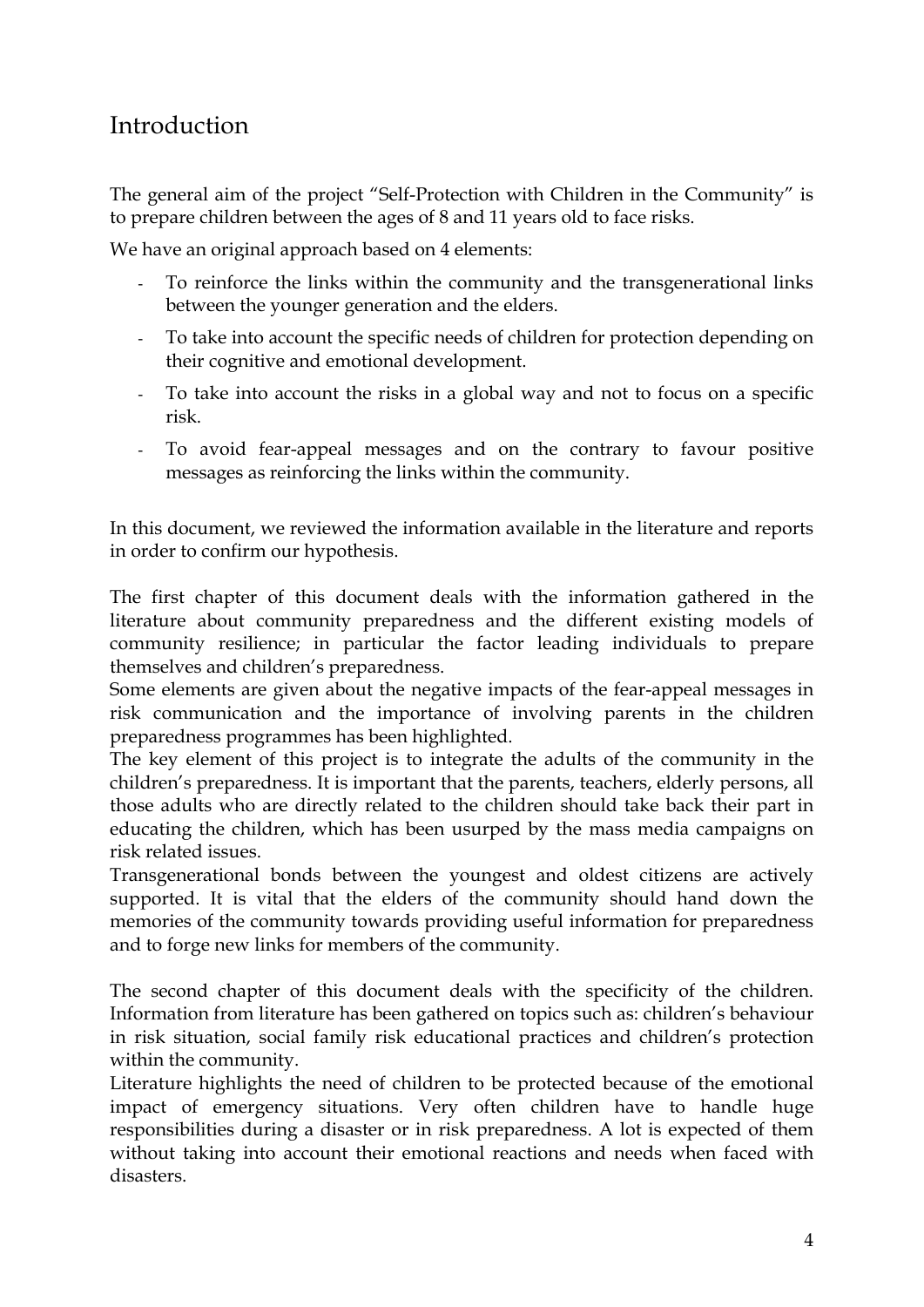The cognitive and emotional development of children has to be taken into account before setting unachievable goals in terms of preparedness.

Depending on their age, children won't have the same risk perception, the same abilities to face the risks and the same needs.

The question asked by this project is "How can children participate in self-protection of their community and being protected by the adults at the same time?".

We believe that the educational practices of the adults have to be empowered in order to help them to get in touch with the emotional and developmental capacities of the children and simultaneously links between the different members of the community have to be reinforced. The objective is thus to reinforce the confidence of the adults in their capacity to protect children.

In the objective to develop pedagogical tools to prepare children for risks, a research has been conducted on the existing pedagogical tools.

In many of the already existing tools aimed at developing children's know-how to face disaster, very few of them consider children as being part of a community.

The transmission of know-how to children is necessary, but the reinforcement of the links within the community is essential. Basically if children trust the adults of their community and if they know that they can rely on them in daily life, during a disaster they will know that they can be protected by the adults. They will certainly cope better with the situation and will be more able to use their skills; this is why the reinforcement of the links within the community and the involvement of the adults in the programmes are so important.

No tools currently focus on this aspect that adults should be helped to protect children, and to reinforce both the interactions between children and adults, and also the interactions of the community and the sense of belonging.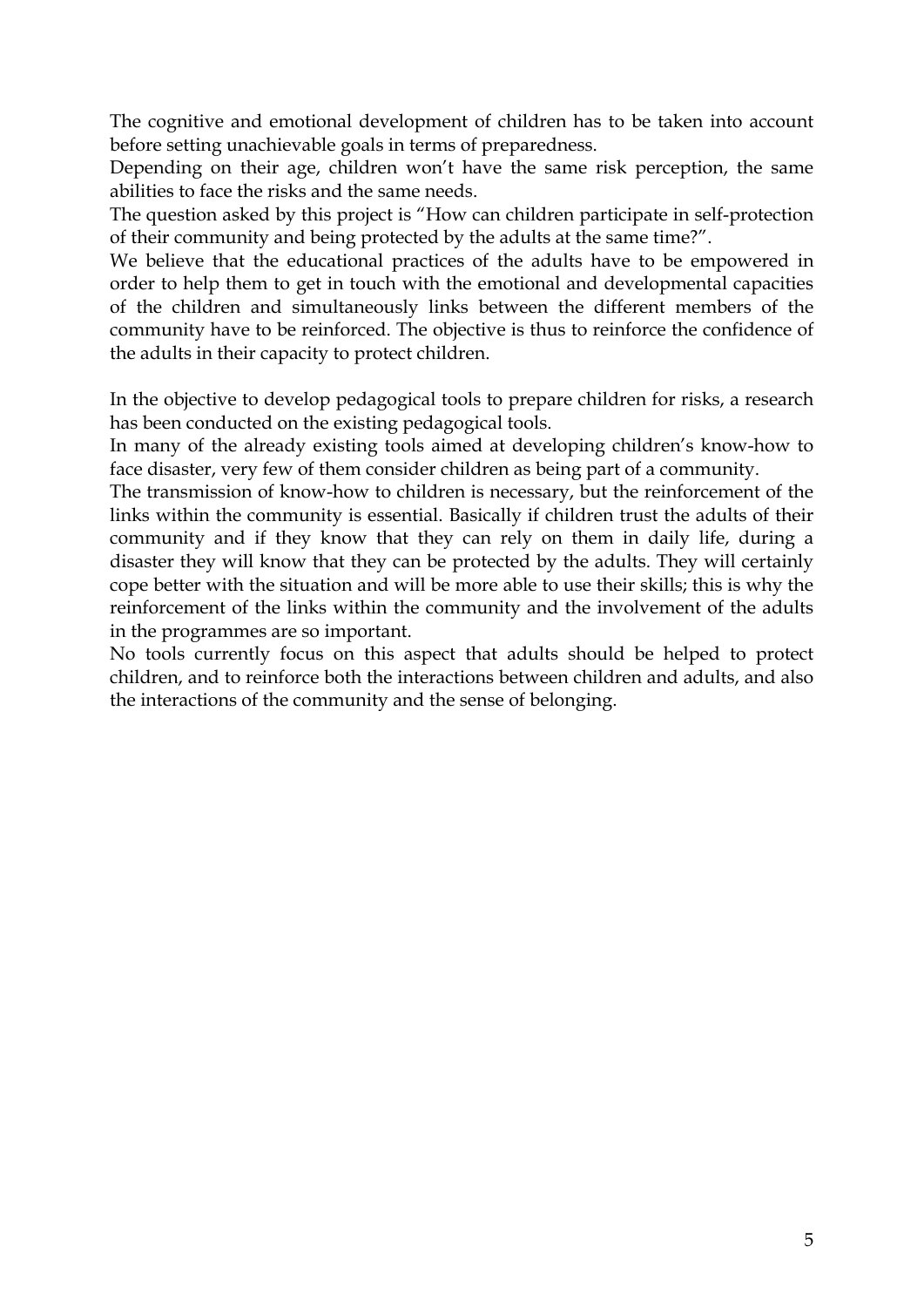# **Preparedness within the community**

## <span id="page-5-0"></span>**I. Definitions of community resilience**

Community resilience:

- Is a process linking a network of adaptative capacities (resources with dynamic attributes) to adapt after a disturbance or adversity. Community adaptation is manifest on population wellness, defined as high and nondisparate levels of mental and behavioural health, functioning, and quality of life (Noris, 2008).
- Is an "adaptative capacity". Society's capability to draw on its individual, collective and institutional resources and competence to cope with, adapt to, and develop from the demands, challenges and changes encountered before, during and after a disaster according to Paton (Daly, 2009).
- The ability of people and communities to survive, adapt to, and recover from loss and disruption according to Manyera and Paton (Peek, 2009). A capacity to adapt can be summarised as comprising two elements. One concerns the existence of the resources required to facilitate coping with the disruptions and loss associated with hazard activity. This makes preparation, the process by which resource avaibility is encouraged, an important component of resilience. The second component concerns the systems and competencies required by people and communities to co-ordinate and utilise these resources to confront challenging circumstances and to adapt or adjust to the consequences of hazard activity.
- Is a process- a positive trajectory of adaptation after disturbance, stress, or adversity- Community resilience emerges from four primary sets of adaptative capacities (Norris, 2007):
	- o -Economic development
	- o -Social capital
	- o -Information and communication
	- o -Community competence
- Is the capacity of a system, community or society potentially exposed to hazards to adapt, by resisting or changing in order to reach and maintain an acceptable level of functioning and structure. This is determined by the degree to which the social system is capable of organizing itself to increase its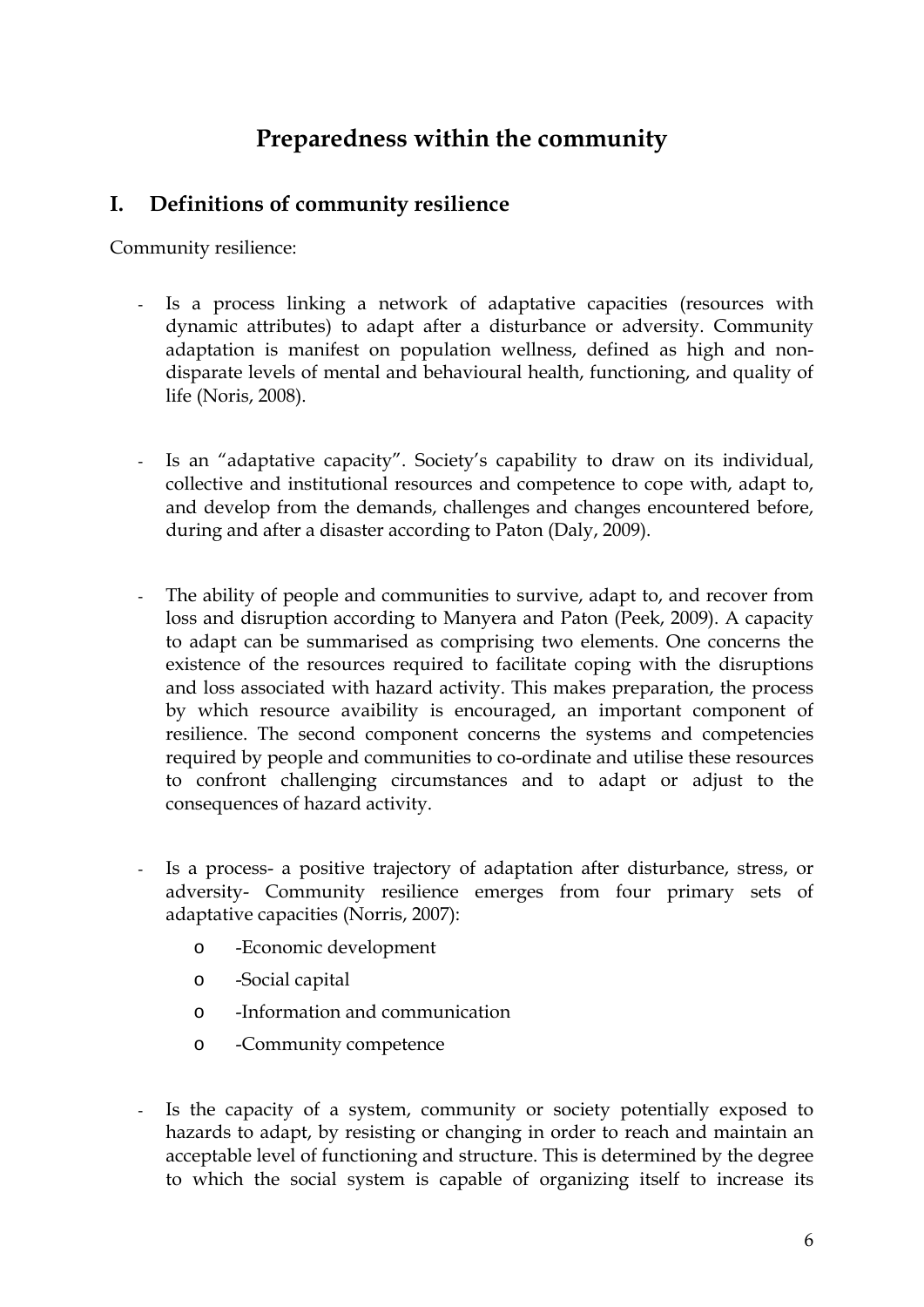<span id="page-6-0"></span>capacity for learning from past disasters for better future protection and to improve risk reduction measures (Subcommittee on Disaster Reduction, 2005).

- Is a community or region's capability to prepare for, respond to, and recover from significant disturbance-driven changes: while maintaining community character, cohesion and capacity, and without permanent impairment of the community's public safety and health, economic, social, and national security functions, thus, accelerating recovery (SERRI).
- Is the amount of disturbance a system can absorb and still remain within the same state, the degree to which the system is capable of self-organization, the degree to which the system can build and increase the capacity for learning and adaptation (Klein, Nicholls and Thomalla 2003).
- Community seismic resilience is defined as the ability of social units to mitigate hazards, contain the effects of disasters when they occur, and carry out recovery activities in ways that minimize social disruption and mitigate the effects of future earthquakes (Bruneau et al. 2003).
- Social resilience is the ability of groups or communities to cope with external stresses and disturbances as a result of social, political, and environmental change. It's the ability of communities to withstand external shocks to their social infrastructure (Adger, 2000).

## **II. Resilience components**

According to Paton (Daly, 2009), the components of community resilience are the following:

- Communities, their members, business and institutions must have the resources required to deal with their safety and continuity of core services after a disaster (household emergency plan, business continuity plan…)
- Communities, their members, business and institutions must have the competence and procedures required to organize and use these resources to deal with the problems encountered and adapt the reality created by a disaster (problem solving ability, community cohesiveness, training staff, devolved decision making).
- The planning and development used to facilitate resilience must be designed to integrate the resources available and to ensure opportunities for change and growth are capitalised on.
- Mechanisms must be in place to ensure the sustained availability of these resources and the competence required to use them over time and against a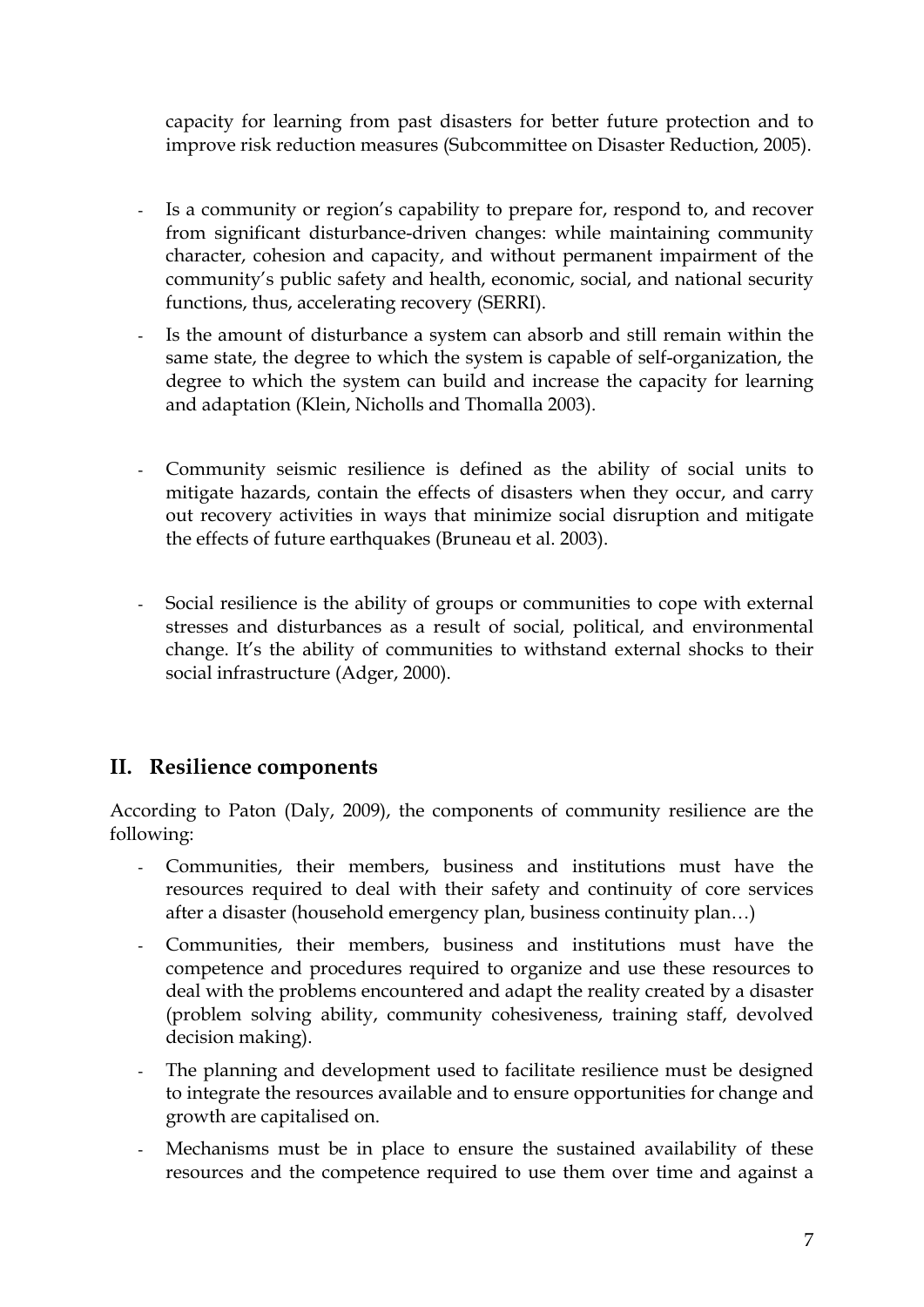<span id="page-7-0"></span>background of hazard quiescence and changing community membership, needs, goals and functions.

# **III. Community resilience models**

The resilience model of Paton (Daly, 2009) draws together the components described and is based on a number of indicators, and the interaction between them. The most relevant indicators are:

- Personal, where people need to know that the small things they do can make a positive difference for themselves, their families and their neighbours (outcome expectancy and action coping).
- Community, where people actually participate in their communities to identify and discuss their issues and risks and determine collective solutions (community participation and problem articulation).
- Institutional, where communities are supported by civic agencies that encourage and empower community-lead initiatives and where mutual trust and respect exist (empowerment and trust).

The model of Paton is derived from the premise that a decision to act reflects how people interpret information to make it meaningful to them. The model describes how interactions between a person, community and societal characteristics influence people's capacity to adapt to hazard consequences (Paton 2008).

According to Paton strategies to manage risks can be divided in two categories:

- Managing the risks to the physical and built environment
- From recognition that hazards have an impact on people that is independent of their effect on the natural and built environment and is directed towards facilitating individual and collective changes in behaviour and increasing their capacity to adapt to adverse circumstances.

People's understanding of, and response to risk is determined not only by scientific information about risk, but also by the manner in which this information interacts with psychological, social, cultural, institutional and political processes to influence outcome.

Hazard consequences reflect the interaction between hazard characteristics and the individual and community elements that increase susceptibility to experiencing loss from exposure to a hazard situation (increase vulnerability) and thereby facilitate a capacity to adapt or adjust (increase resilience).

He points out the need to manage these resilience and vulnerability processes rather than risk per se.

But the management of vulnerability factors will not contribute to the development of adaptative capacity directly. Consequently, it is important to include strategies designed specifically to enhance adaptative capacity in risk management.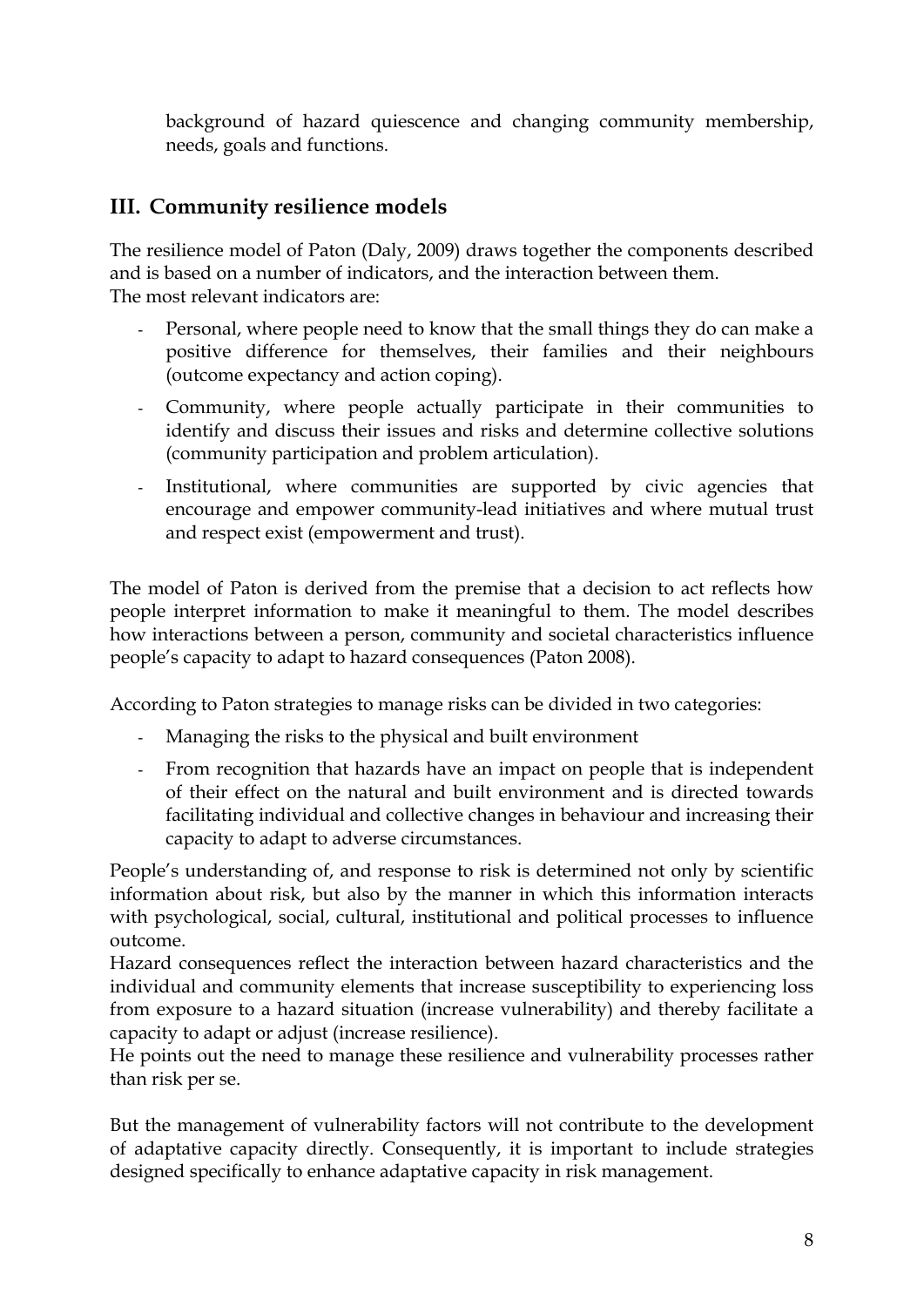### Vulnerability factors:

Individual factors:

- Personality (neuroticism)
- Denial based coping
- Learned helplessness
- Developmental immaturity

### Group factors

- Demographic (age, ethnic minority status, educational level)
- Environmental (economic resource limitation, marginalised political and economical status, family dynamics, limited social network access)

The choice that can be made about vulnerability and resilience factors management should be regarded as community based process because how communities and their members experience depends on their social, psychological, cultural and institutional characteristics.

Preparedness and the co-ordination and use of resources are two parts of the adaptive capability.

Progression from the impact to the response phase provides greater necessity and opportunity for people to work with neighbours and offer community members to confront local demands. Adaptive capacity will be defined in terms of the capacity of community members to work with others to plan and execute tasks. The existence of mechanisms to mobilise community members to deal with challenges and threats will enhance this capacity. The adaptive capacity is the integration of personal (e.g. self efficacy, sense of belonging), community (e.g. social support, collective efficacy) and institutional (e.g. business continuity planning) levels and includes the process required to bind them together (e.g. social justice, community competence, trust, empowerment).

The factors which facilitate the development and sustained existence of this collective capacity are:

- Equity and fairness regarding the distribution of risks throughout different sectors of the community.
- Community involvement in decision making about acceptable levels of risks and the strategies used to mitigate this risk.
- Strategies based on social justice principles.

The construct of "community competence" describes a community with regard to, for example, participation and commitment to community issues and inclusion of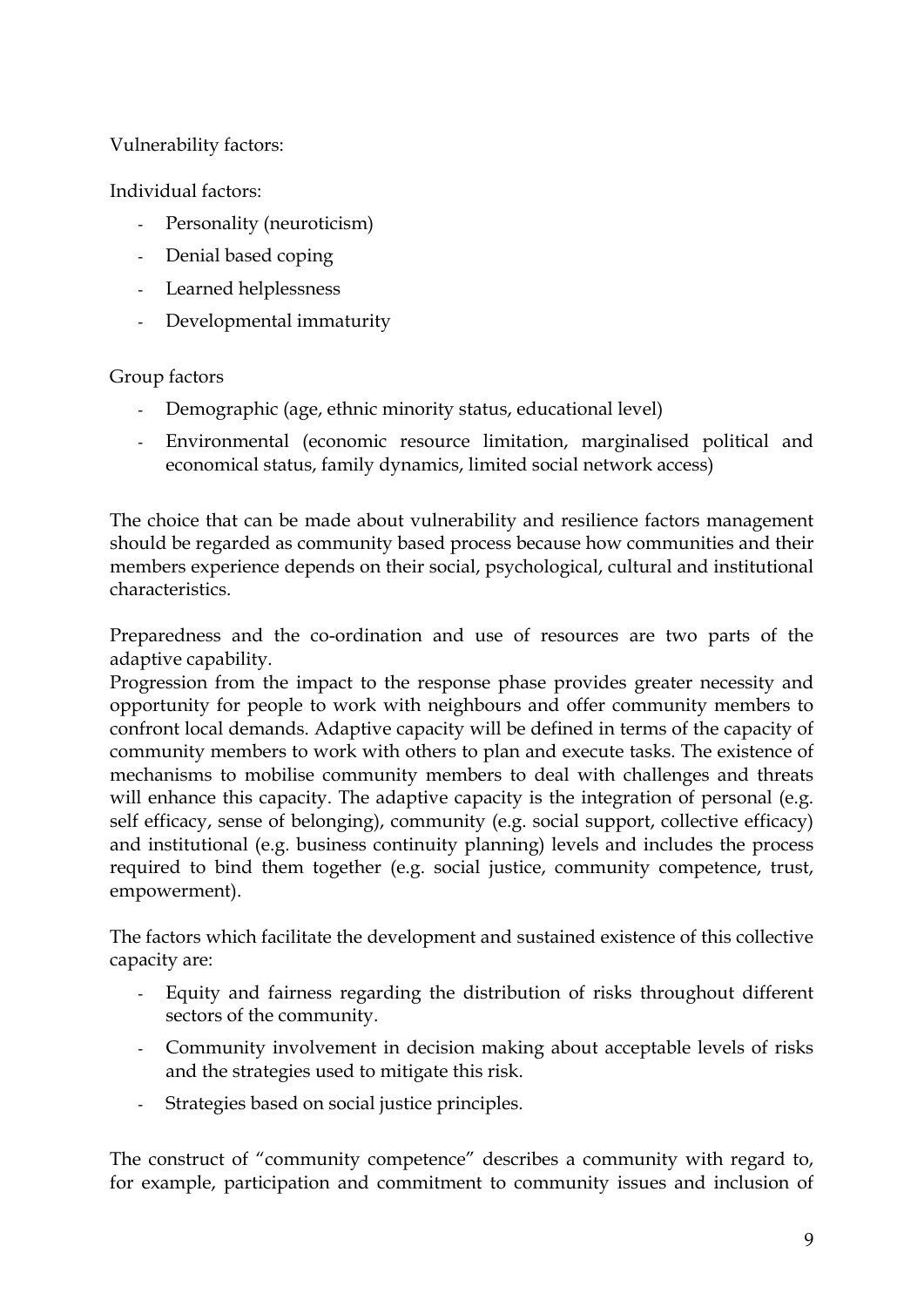members in salient decisions, capacity to articulate collective views, and procedure for managing relations with the wider society. The effectiveness of adaptative capacity will be the function of the degree of civic reciprocity. That is the degree to which civic agencies distribute power, resources and expertise in ways that empower community members and the degree to which community capacity is sustained by institutional practices and procedures.

According to Weick (1993), we can identify four principles, tenets or features that would seem to be necessary to allow for effective responses in rapidly changing. When in place, these principles facilitate the collective "sense making" that is required for a group to comprehend and respond to crisis or change. These principles are:

"Bricolage", which is the capacity to improvise, to apply creativity.

"Virtual role systems" that allow to preserve intact in each person's mind a conception of the system of which they are a part. Even in situations of peril and disruption, everyone is able to maintain a shared vision of risks, goals and possible actions.

"Wisdom" is the capacity to question what is known, to appreciate the limits of knowledge; and to seek new information.

"Respectful interaction" consists of respecting the reports of others and being willing to act on them, reporting honestly to others, and respecting one's own perceptions and trying to integrate them with others.

According to Mallak (1998), who applied Weick's conception of resilience to hospital settings, six tenets can be identified to allow resilience behaviours:

Goal-directed solution seeking: "goals and a vision to guide creative processes in seeking solutions to problems". This factor is thus comparable to bricolage.

Avoidance includes "approaching new situations with scepticism. Mallak notes that this is related to wisdom.

Critical understanding is "the effective use of information to make sense of the situation when chaos ensues".

Role dependence is "the ability to fill in for a missing team member. Mallak associates role dependence with Weick's virtual role systems.

Multiple source reliance is the use of multiple sources of information to develop a coherent understanding of changing conditions.

Resource access is the use of tools or supplies as needed, even without securing permission each time.

Mallak reiterates the importance of bricolage and virtual role systems. But his conception of resilience focuses on individual characteristics rather than on organizations. For example, Mallak notes the importance of "self-efficacy" among resilient people. He defines self-efficacy as "the confidence in his or her ability to perform a specific task in a particular situation. This is the cognitive side of resilience, in resilience we are concerned not only with a person's confidence and belief in his or her abilities, but with their actual execution of those abilities directed toward a specific problem".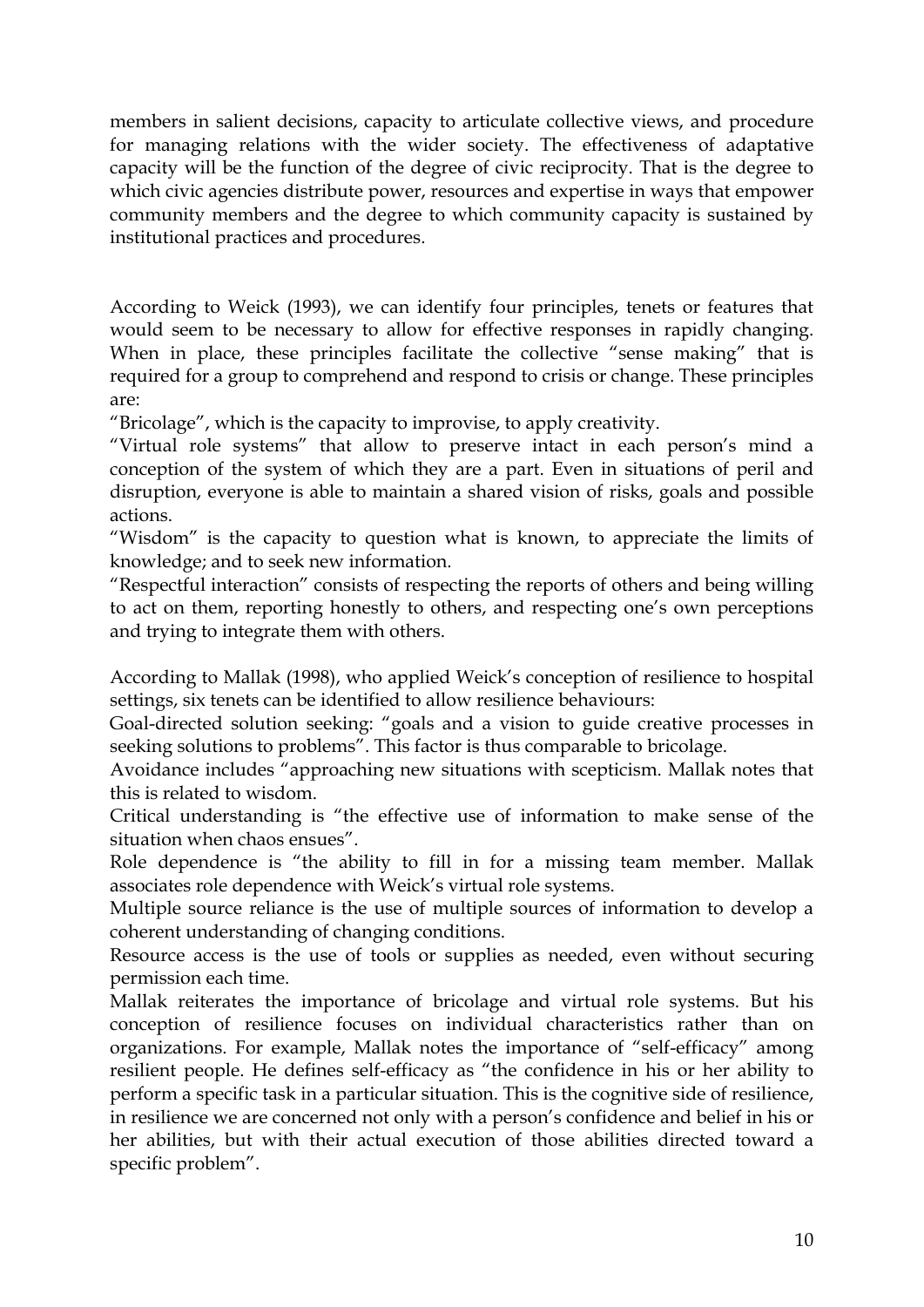<span id="page-10-0"></span>Horne and Orr (1998) identified seven "streams of resilient behaviour", which are generally analogous to those described by Weick and his associates:

- Community: the sense of shared organizational purpose
- Competence: appropriate knowledge and skills
- Connections: the relationships or linkages between the units of the organization
- Commitment: maintaining goodwill during times of uncertainty
- Communication: the sharing of information
- Co-ordination: synchronizing change
- Consideration: "understanding by organizational leadership that change surrounds and interweaves into people's lives such that small shifts in organizational activity may be perceived as 'overload' ".

Citizens are expected to work together to face local demands particularly during the response phase. The community is thus considered as people sharing the same environment. The notion of local level for risk preparedness is important, but the social support networks should be emphasized before a disaster in order to enable trust in the community in case of disaster.

# **IV. Hurdles for community resilience**

Resilience is a new concept for most sectors. Leaders may have heard that resilience is essential to improving outcomes after disaster, but may not know how to achieve it. Resilience may be given a lower priority when compared with other urgent preparedness needs.

Leaders are being inundated with information about preparing for disaster. They are expected to develop and implement disaster plans while meeting their ongoing responsibilities. Sector leaders will need to consider how roles and responsibilities might change in the event of a disaster.

The attitude that a disaster "won't happen here" can reduce commitment to emergency preparedness planning.

Preparedness planning and disaster drills typically do not include all sectors (business, community, cultural and faith-based organizations, first responders, health care, media, mental health, and schools) and rarely do they include issues unique to children and families. It is a common assumption that "someone else" will be responsible for children's concerns.

Preparedness planning and disaster drills rarely address mental health issues.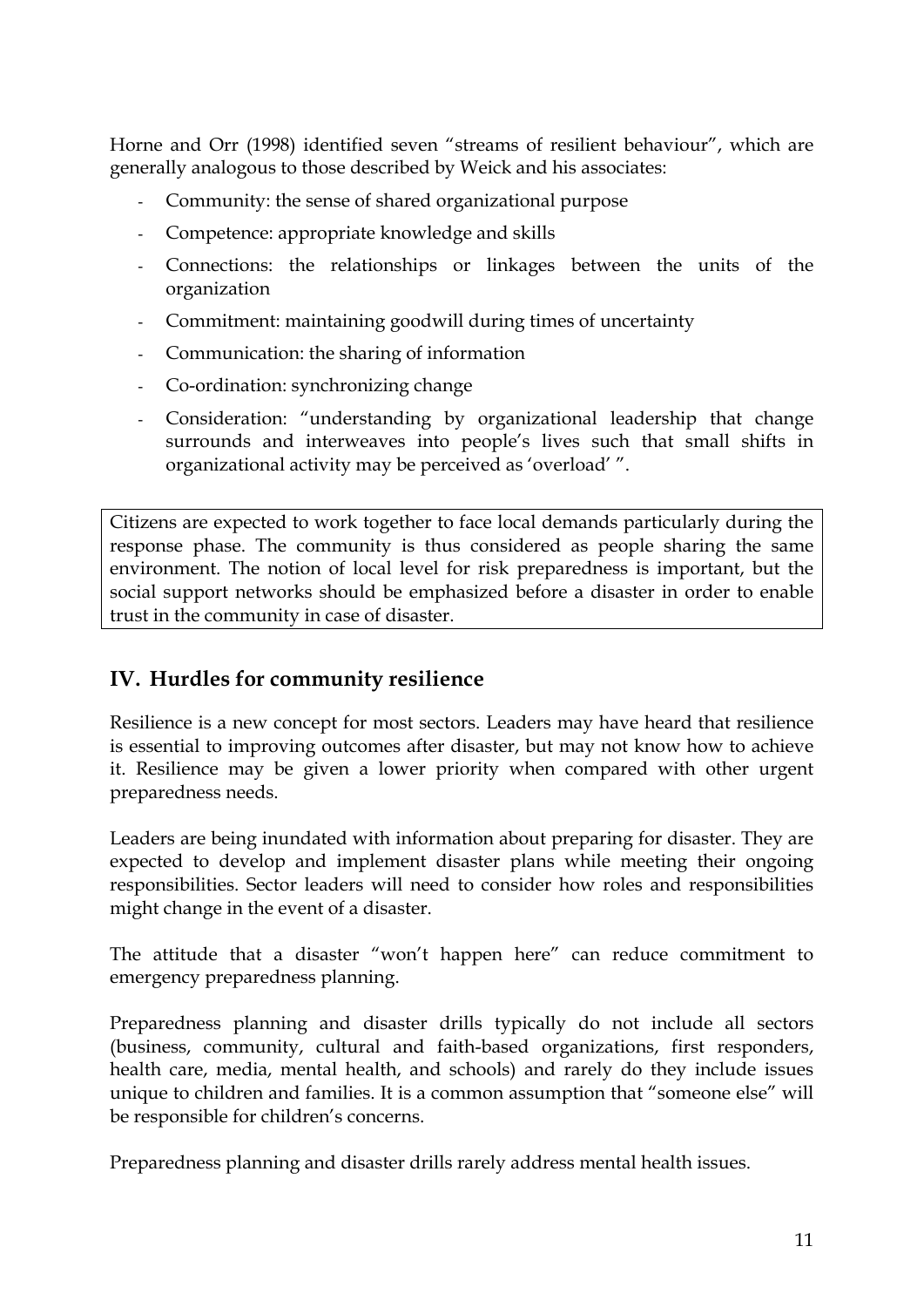Preparedness planning and services may overlook non-traditional family structure, so that education or outreach efforts do not include grandparent caregivers, foster parents, or group home caregivers.

Partnerships within the community:

- May exist among some, but not all, community sectors.
- May be established, but then disrupted by changes in leadership due to retirement, resignations, or elections.
- May be compromised by the competing policies or political agendas of sectors.
- May develop the ability to work together in the trenches in the aftermath of an event, rather than before an event.
- May collaborate initially, but become competitive after a disaster over such issues as the distribution of resources or recognition for accomplishments.
- May suffer because sectors are willing to share perceived strengths in their disaster preparedness plans, but unwilling to reveal weaknesses, leading to incomplete or inaccurate understanding of plan content or implementation.

Training related to resilience and disaster mental health:

- May seem overwhelming due to competing demands and/or other trainings, including disaster response.
- May be neglected due to financial, staffing, or time constraints.
- May be aimed at mental health providers only, rather than including emotional wellbeing in all sector trainings about disasters.
- May not include information specifically tailored for those in leadership positions.

Sector leaders may have limited understanding about:

- Stress reactions which affect service providers.
- The additional stress on service providers when children are among the victims.
- The necessity of self-care strategies for service providers in disaster.

Sector leaders may find themselves so busy seeing to the responsibilities of their sector and the community that they neglect their own health needs and emotional well-being.

Sector leaders may find that staff who are generally responsible for addressing mental health concerns, such as employee assistance program professionals or school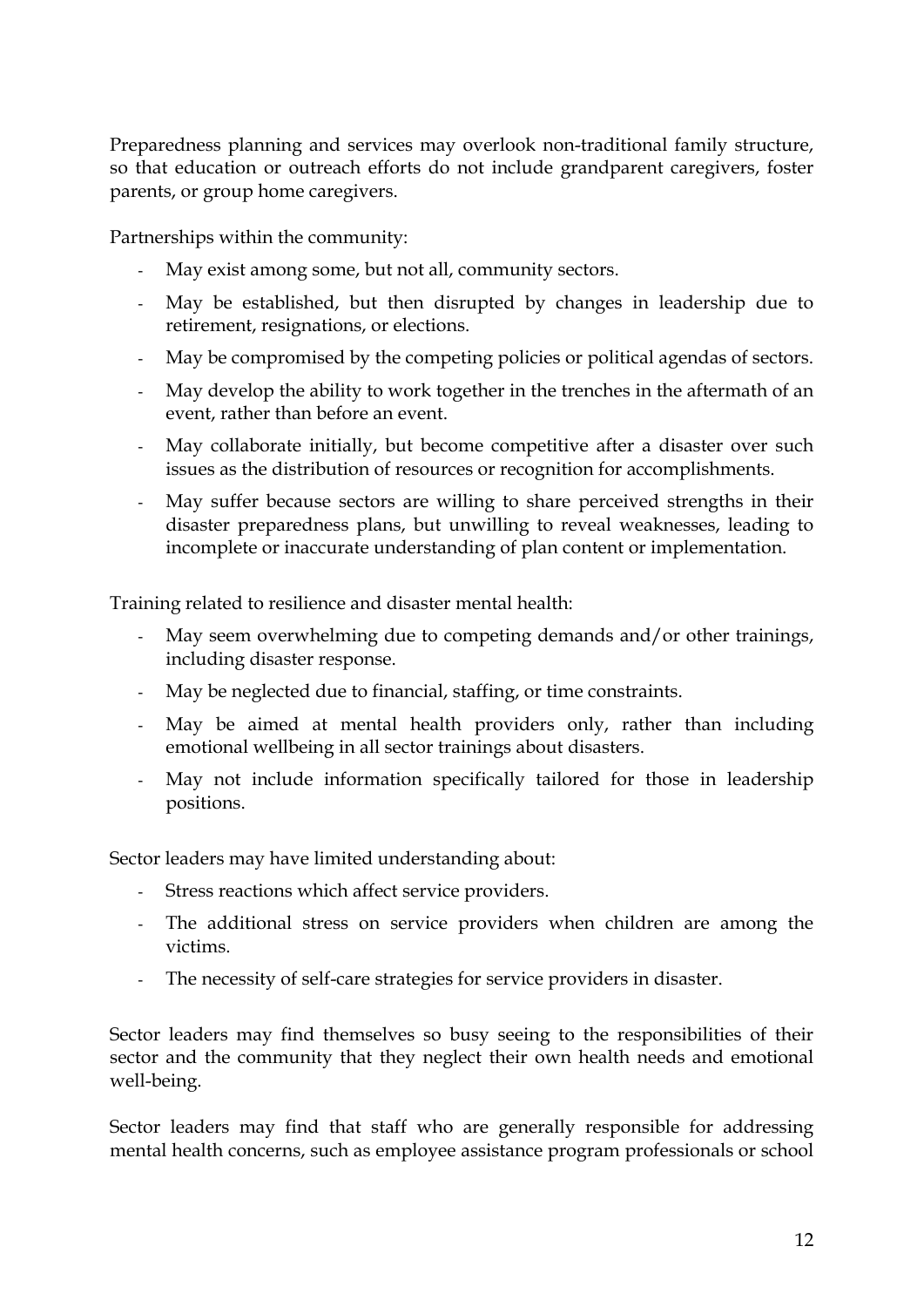<span id="page-12-0"></span>counsellors, may not be skilled in mental health disaster or may be insufficient in number to respond to the needs of sector members and their families after a disaster.

Sector leaders may find that there is a lack of knowledge about the stigma associated with seeking mental health services.

Some gaps in preparedness planning have been highlighted by the Terrorism Disaster Centre:

-children's concerns are rarely included in preparedness planning -non traditional family structures are not always taken into account

In other words, the emergency rescue services, even if they act for the whole

community are not always able to consider the specific needs of each one. That's why preparedness programs centred in the community level should reinforce the links between the citizens in order to facilitate the taking into account of specific needs within the community.

# **V. What determines individual preparedness?**

According to Paton the preparedness process will depend on motivation, which is influenced by different predictors.

The first one is the level of perceived threat or risk posed by a hazard.

The perceived risks depend on:

- Interpretive process that reflect the operation of cognitive biases and the social context within which people live.
- By the degree to which people's livelihood is affected more than hazard characteristics per se.
- Unrealistic optimism bias, while people may accept the need for greater preparedness, they perceive it as applying to others but not to themselves.
- The tendency to overestimate the capacity of hazard mitigation strategies (risk compensation).

Overestimating existing knowledge, the effectiveness of mitigation measures or transferring responsibility or attributing the need for preparedness to others will result in people underestimating risk relative to a more objective estimation. Countering these problems involve personalizing hazard information and disseminating it in ways that involve engaging people in debate.

The second motivation is the extent to which people perceive hazard issues as important enough (critical awareness) to think about and discuss with others on a regular basis.

While people may have a positive attitude to natural hazard risk reduction, this does not guarantee that it will translate into support for readiness actions.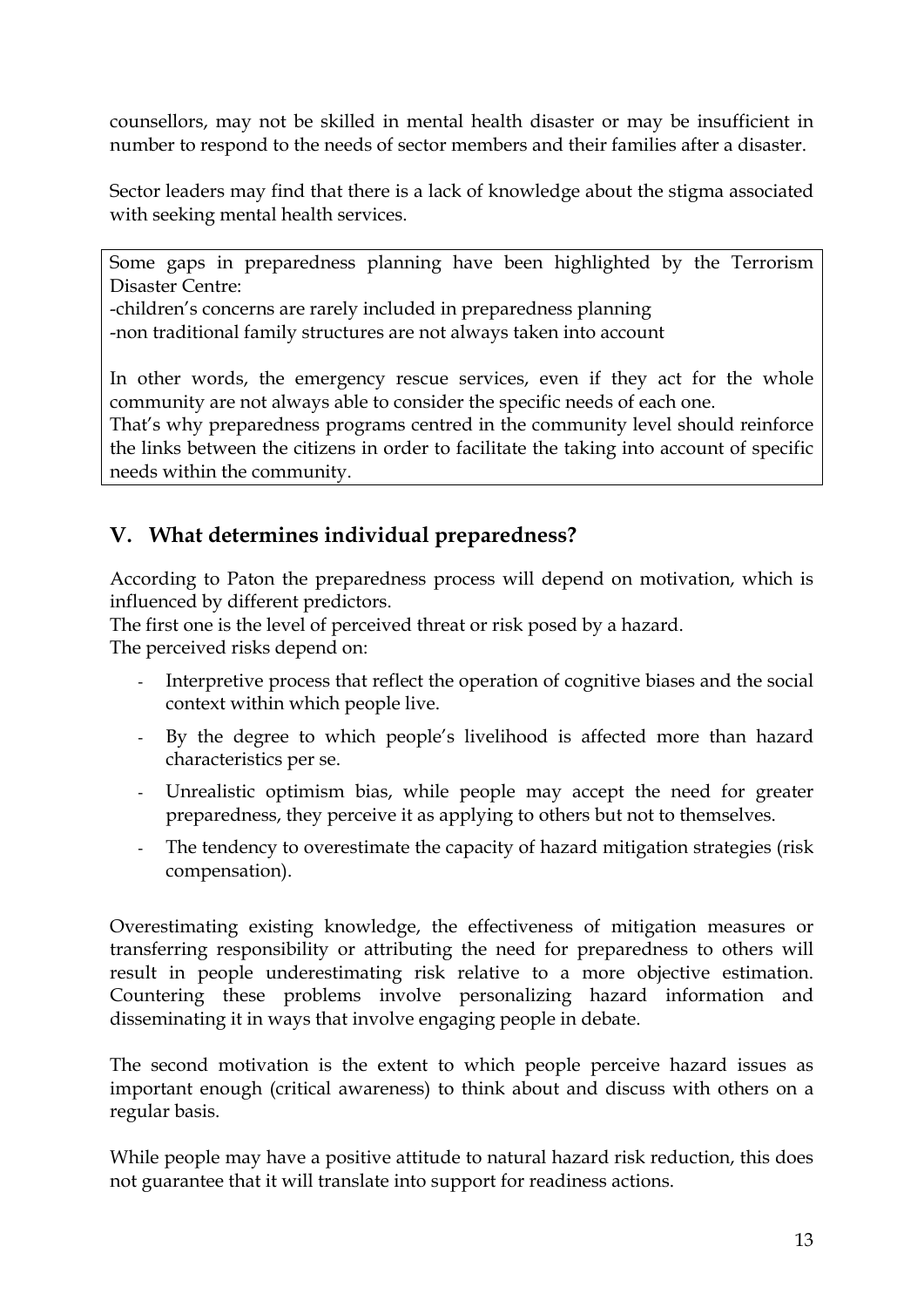Salience could also be influenced by social norms. The judgements people make regarding acting on attitudes is influenced by beliefs regarding how significant others would evaluate them if they were to support or adapt a mitigation measure.

Anxiety related to earthquakes was found to inhibit motivation to prepare.

If hazard issues are salient, if people believe the hazard can adversely affect them, and their level of associated anxiety worries are low, people will progress to the intention formation stage.

The relationship between motivations and intentions is motivated by another set of factors.

Even if motivated, people will not formulate intentions to act if they perceive: -hazard effects as fundamentally insurmountable (low outcome expectancies) -do not perceive them as having the competency to act (low self-efficacy) -or not disposed to confront problems (low action coping)

The use of distressing images in risk communication messages can reinforce people's belief that disasters are too catastrophic for personal action to be effective.

According to Mc Ivor, it is not information per se that determines action, but how people interpret it in the context of their experience, beliefs and expectations. He studied the reasoning process of individuals living in areas affected by natural hazards, specifically the decision making processes engaged in when deciding to prepare against the effects of these hazards. Findings indicate people require hazard information that they perceive as being relevant. This is important as the relevance of information can contribute to levels of trust that people have in civic emergency management agencies. It is only when mutual hazards are perceived as having greater salience than other threats that people are motivated to prepare for their effects.

According to Ronan (2008), it is well known that the public largely does not carry out the self-protective measures recommended by emergency management authorities during non crisis times.

He developed a model explaining why people do or do not prepare for hazards. He highlights the importance of motivation. For him a change in thinking and behaviour can only take place when a person is "willing, able and ready".

First, a person's willingness to change has been linked to their level of emotional investment. When an observable discrepancy between a desirable state of affairs and an individual current status is present, an individual appears to be more willing to consider the value of making change.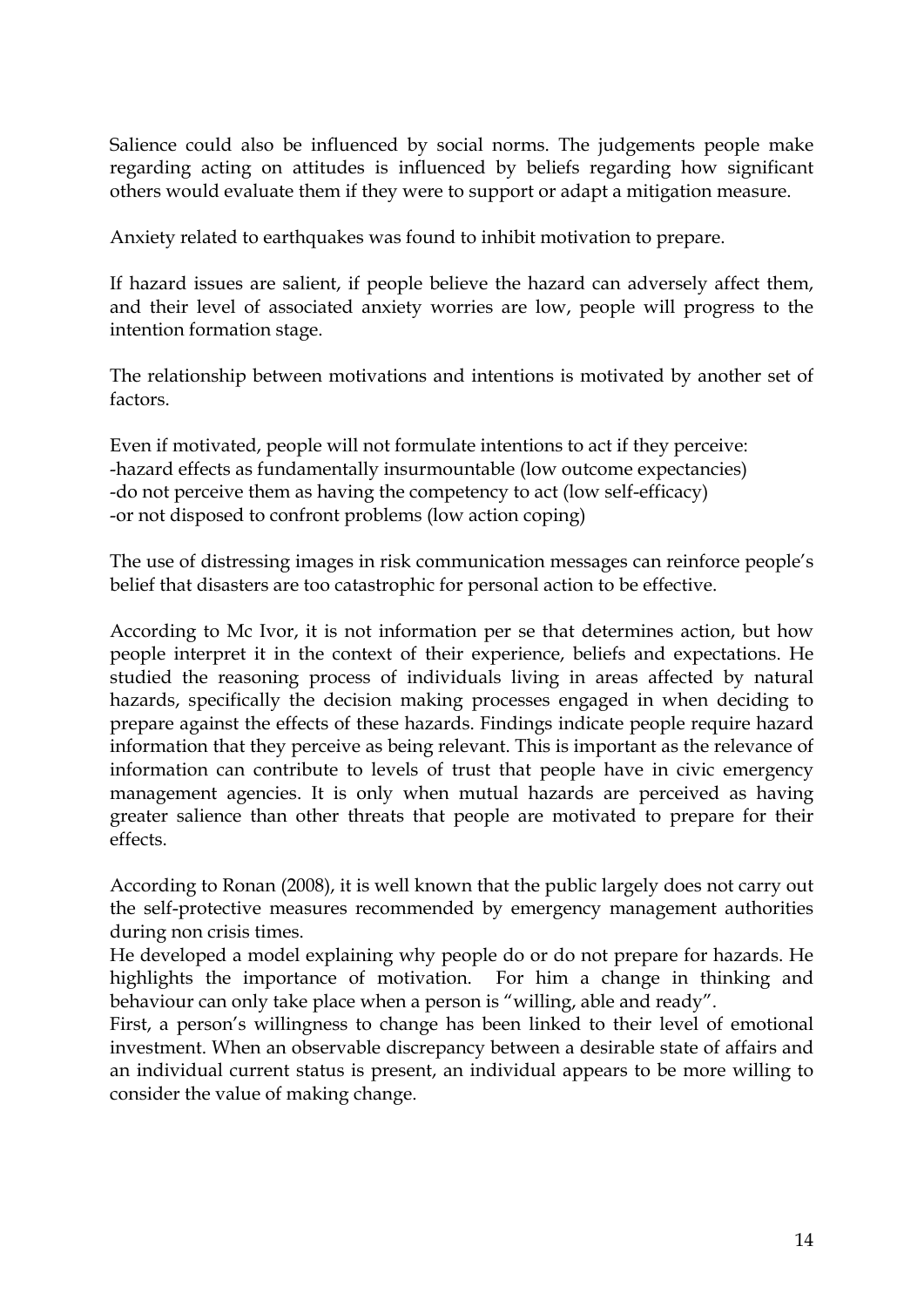<span id="page-14-0"></span>The second element necessary to initiate change is the ability factor. It represents an individuals' confidence that the hazard adjustment will be effective (general efficacy) and that they are capable of carrying out the adjustment (self-efficacy).

The third component necessary to initiate change is the readiness factor. This indicates that by itself an acknowledgment of the perceived importance and ability to carry out any given hazard adjustments is not enough; people need to process a sense of urgency or intention, that initiating change now rather than later is in the best interest.

Individual preparedness is influenced by the community level. The individuals are here considered as belonging to a community even if personal dimensions influence their motivation to prepare for hazards.

The findings have implications in preparedness programs which can facilitate some factors like:

-to engage people in debate

-communication strategies

Engaging people in debate enables the possibility to create links between the community and the possibility for each one to find their place according to their capacities. That's why standardized expectations from all citizens in terms of preparedness can't apply.

It has been shown that fear-appeal communication strategies may inhibit motivation to prepare and that it is not scientific information but relevant information for people that determines action.

# **VI. The role of children in community resilience**

## **1. Protective and vulnerability factors for children**

According to Ronan the risk factors of psychological effects of disasters on children are:

- degree of exposure (particularly that involving life threat, injury, loss)
- pre-existing factors (e.g. demographic factors such as younger age, female gender)
- coping style (e.g. avoidant, blaming)
- low perception of social support
- family factors:
	- o parent's reactions to a disaster predict children's reactions
	- o low levels of warmth
	- o inept discipline practice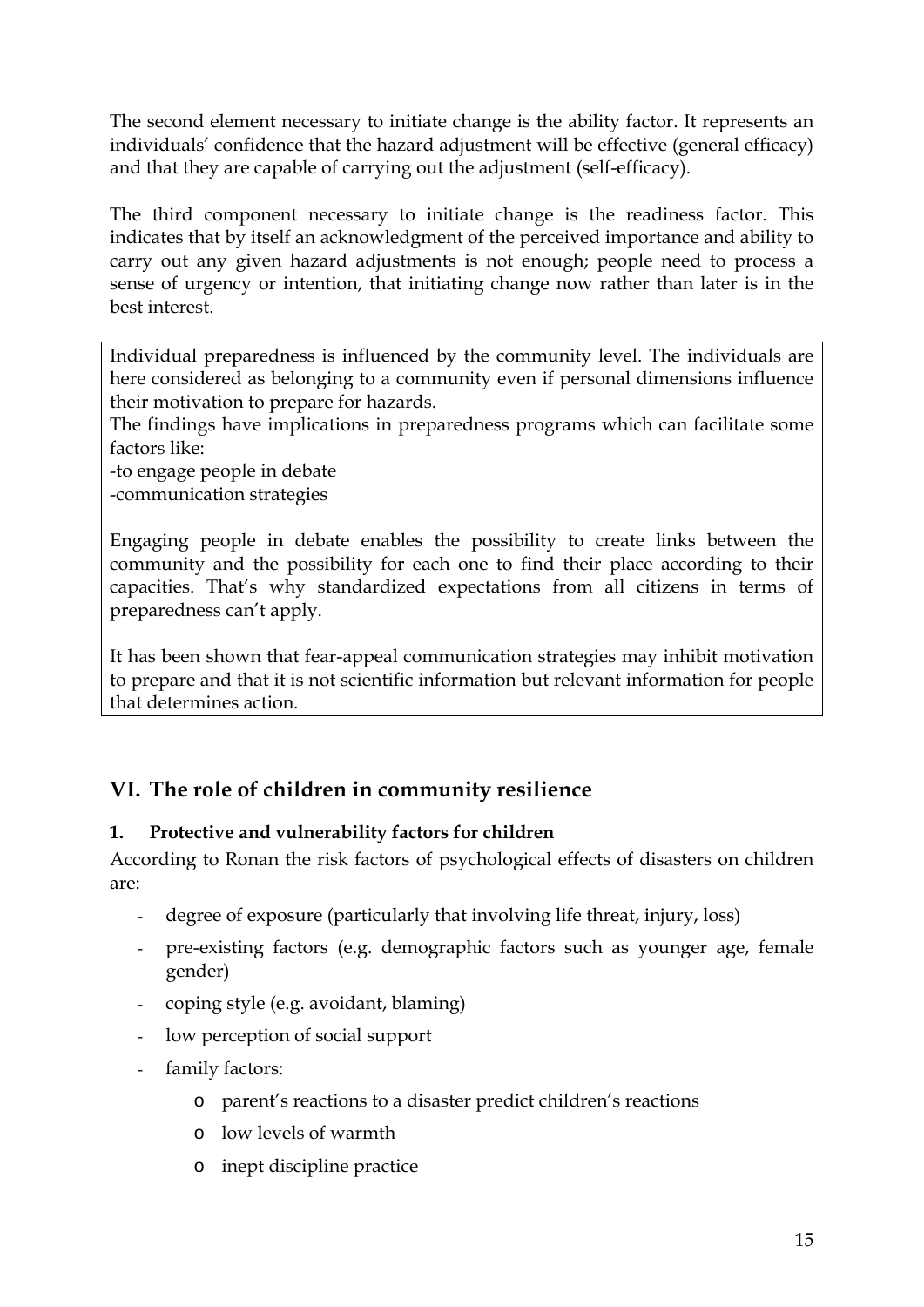- <span id="page-15-0"></span>o increased parent, marital or family conflict
- o parental psychopathology
- o parental substance abuse
- o lack of parental supervision

While distressed parents can increase a child's vulnerability, a parent who is able to provide warmth, support, consistency, predictability and a "coping model" for their child would be thought to decrease vulnerability.

| Psychological vulnerability                                                                                                                                                                                                                                                                                                                                                                                                                         | Physical vulnerability                                                                                                                                                                                                                                                                                                                                                                                                            | Educational vulnerability                                                                                                                                                                                                                                                                                                                                                                                                                                       |
|-----------------------------------------------------------------------------------------------------------------------------------------------------------------------------------------------------------------------------------------------------------------------------------------------------------------------------------------------------------------------------------------------------------------------------------------------------|-----------------------------------------------------------------------------------------------------------------------------------------------------------------------------------------------------------------------------------------------------------------------------------------------------------------------------------------------------------------------------------------------------------------------------------|-----------------------------------------------------------------------------------------------------------------------------------------------------------------------------------------------------------------------------------------------------------------------------------------------------------------------------------------------------------------------------------------------------------------------------------------------------------------|
| Life threat<br>Family separation<br>Death of a loved one<br>Material loss<br>Home/school damage<br>$\bullet$<br>Direct exposure or media<br>exposure to disaster<br>Child characteristics<br>(race,<br>age, gender, SES)<br>Poor functioning<br>pre-<br>disaster<br>Parental distress<br>Low levels of social support<br>$\bullet$<br>Additional life stressors<br>Negative coping skills<br>$\bullet$<br>Lack of coping assistance<br>displacement | in<br>Living<br>poor<br>$\bullet$<br>hazard-<br>communities in<br>prone regions<br>Living in/going to school<br>$\bullet$<br>in substandard structures<br>Loss of a parent<br>$\bullet$<br>Family separation<br>$\bullet$<br>Child characteristics (age,<br>$\bullet$<br>gender, SES)<br>Size, strength,<br>stage<br>of<br>development<br>Poor diet<br>Parental distress<br>Unsafe/unsanitary shelter<br>$\bullet$<br>environment | Destruction<br>of<br>school<br>٠<br>buildings<br>Displacement of students<br>$\bullet$<br>and teachers<br>Loss of vital records<br>$\bullet$<br>Delayed enrolment<br>$\bullet$<br>Multiple school changes<br>$\bullet$<br>Family instability<br>$\bullet$<br>Unwelcoming/unsupporti<br>$\bullet$<br>ve school environments<br>academic<br>Poor<br>$\bullet$<br>performance pre-disaster<br>Loss of a parent<br>$\bullet$<br>Increased work demands<br>$\bullet$ |

Peek (2008) gathered a list of factors influencing children's vulnerability on disaster.

## **2. Reducing children's vulnerability through disaster preparedness and response activities**

## 2.1. The role of school education programs

 Findings of several studies carried by Ronan to highlight specific factors which have particularly active roles in promoting change:

- children who had engaged in a greater number of programs were more likely to have increased benefits
- more recent involvement in an education program was more beneficial (within the past two years). This suggest that the effects of hazards education programs may diminish with time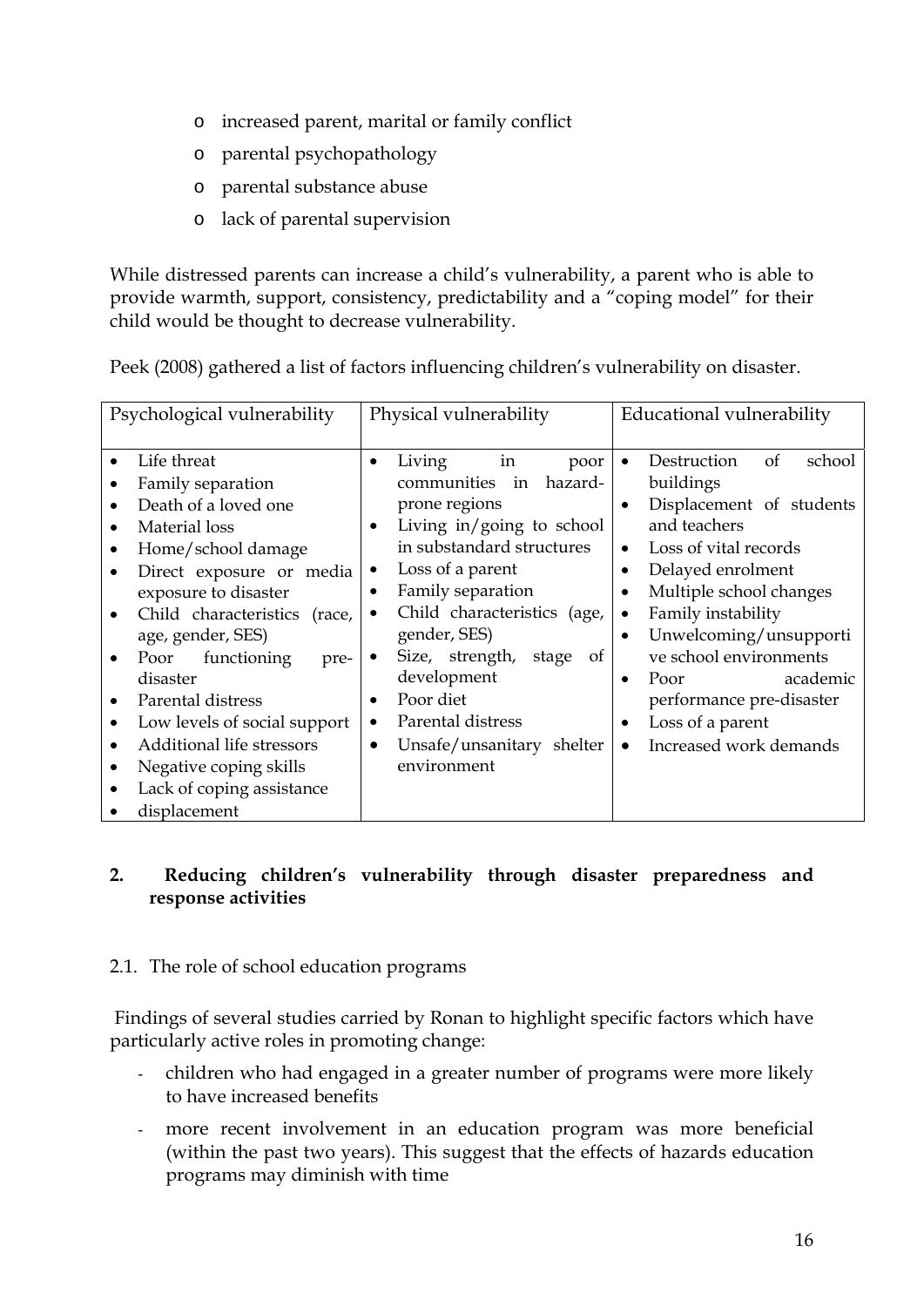- <span id="page-16-0"></span>- increase in children's hazard-related knowledge has been associated with more realistic risk perception and lower levels of hazard-related fears
- programs with a specific emergency management focus had a significantly greater impact on children's hazard-related awareness, knowledge and the numbers of hazards-adjustments adopted in the household
- programs that emphasize an increased interaction between children and parents have been found to be associated with family planning and practice and the adoption of an increased number of hazard adjustments.

For Ronan, advantages of programs within school is that certain aspects of programs can lead to increase interaction between youths and families as well, as potentially between youths and families and in the larger community.

However Towers (2008) who carried out a study about bush fire risks found the results showed that until early adolescence, there is a fundamental disconnection between children's understanding of risk factors and their projection of bushfire consequences. While children can acquire hazard knowledge and discuss hazards, cognitive limitations on the ability to understand how this knowledge relates to causes and prevention actions, creates problems with regard to their sustained engagement in meaningful actions and discussions.

Children's hazard education will need to facilitate a strengthening of links between children's models of vulnerability and protection and their models of consequences by ensuring that educational intervention is designed to accommodate the underlying level of cognitive sophistication.

2.2. The impact of children preparedness in the community

Ronan's findings have demonstrated that linking children's learning and enthusiasm with the family and home preparedness has potential in terms of both physical preparedness and emotional readiness. This link merits, according to him, extension beyond the school-youth-family network through the wider community.

#### **3. The participation of children in community resilience**

It is highlighted by Peek (2008) that children have considerable strengths that could serve as a significant resource for families, communities, and organizations attempting to prepare for, respond to and recover from disasters.

The author gathered different contributions from children expected through the disaster lifecycle.

| Preparedness |                                   |  | Response                |  | Recovery                       |  |
|--------------|-----------------------------------|--|-------------------------|--|--------------------------------|--|
|              | • Disaster drills                 |  | • Warning others        |  | • Effective coping strategies: |  |
|              | Risk mapping                      |  | Risk communication      |  | writing, drawing, taking       |  |
| $\bullet$    | Evacuation planning $  \bullet  $ |  | Translation of disaster |  | pictures                       |  |
|              | hazards  <br>Home.                |  | materials               |  | Peer counselling               |  |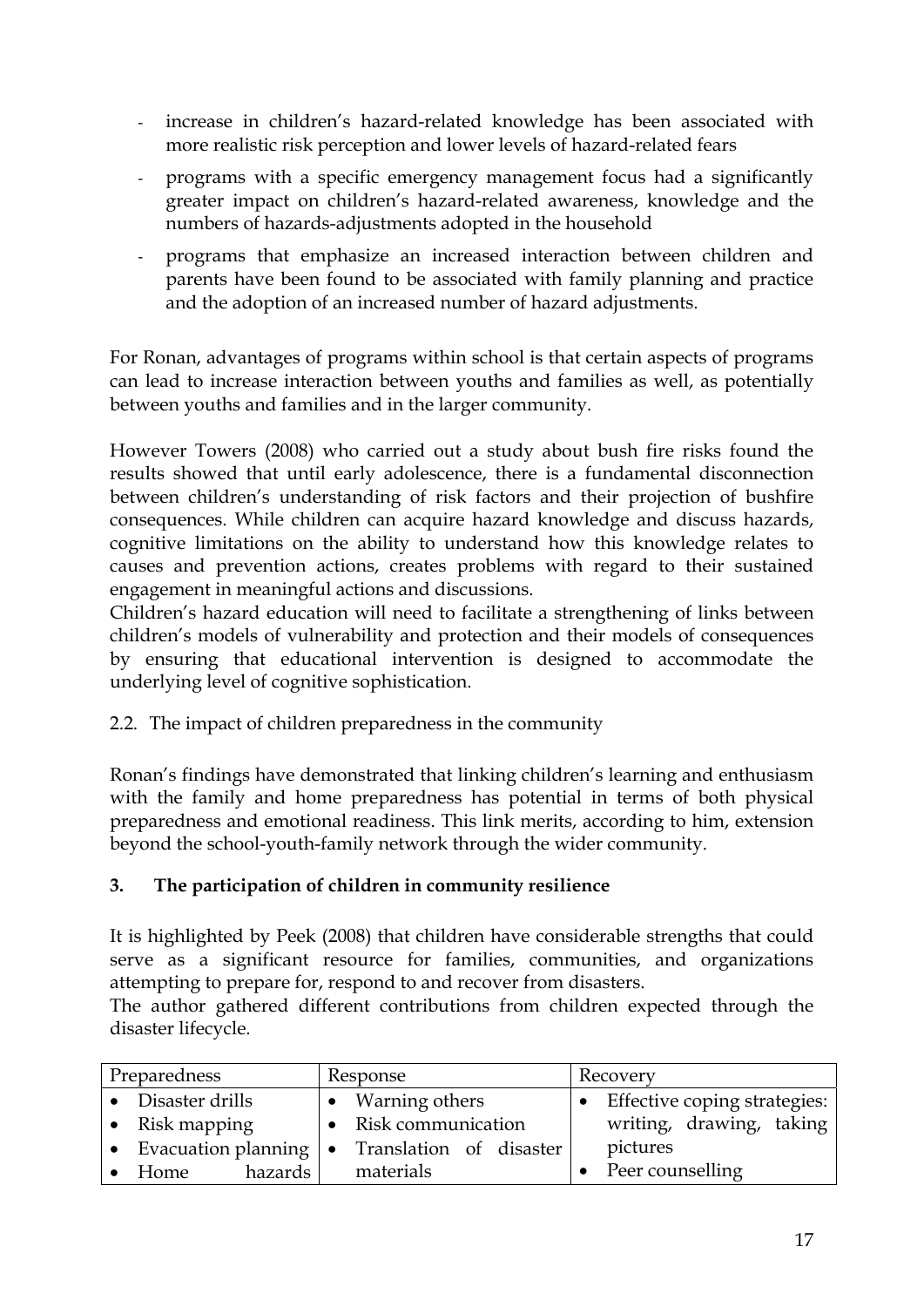| adjustments<br>• Search and rescue | • Evacuation assistance<br>$\bullet$ | Aid<br>collection/distribution |
|------------------------------------|--------------------------------------|--------------------------------|
|                                    | Physical protection                  |                                |
| training                           | Search and rescue                    | • Planning and rebuilding      |
| Risk communication                 |                                      | efforts                        |
| Formal and informal                |                                      | • Caring for other children    |
| hazard education                   |                                      | Assisting with household       |
|                                    |                                      | chores                         |
|                                    |                                      | Participating in paid labor    |

 Children protection and the expectancies of the community towards their participation in the community preparedness and response:

It is through the preparedness that the expectancy of the community towards children's involvement in community resilience will be defined.

Thus it is important to take into account the children's needs for protection during their preparedness.

That's why it is so important to involve the adults in children preparedness for several reasons:

-To enable adults to take into account the needs of children to be protected and supported and enhance adults' educative practices concerning risks bringing key elements to understand the developmental capacities of children to face risks (risk perception, mental representations, emotional impacts of emergency situations, diagnostic abilities, children's coping strategies).

-Through the reinforcement of community links, to enable children to address the adults of their community in case of emergency and develop their trust in adults and their protection capacities.

The focus on the children's inscription in their family circle will enable the children's inscription in their community developing trust in the adult and experiencing their support.

Some psychoanalysts, child psychiatrists and psychologists (Magot (2006), Marneffe (2006), Lassarre (2006)) have worked on the impact of prevention campaigns on children. Their results have implications in children preparedness. Indeed they show that children are very vulnerable to risks and are not able to cope alone. The main points to take into account are the following:

The prevention campaigns addressed to children are not the best way to prepare them to cope with the risks. Some campaigns generate anxiety because they place the responsibility on children to insure their own protection. Furthermore, some studies show that children can't change by themselves the behaviours of their parents.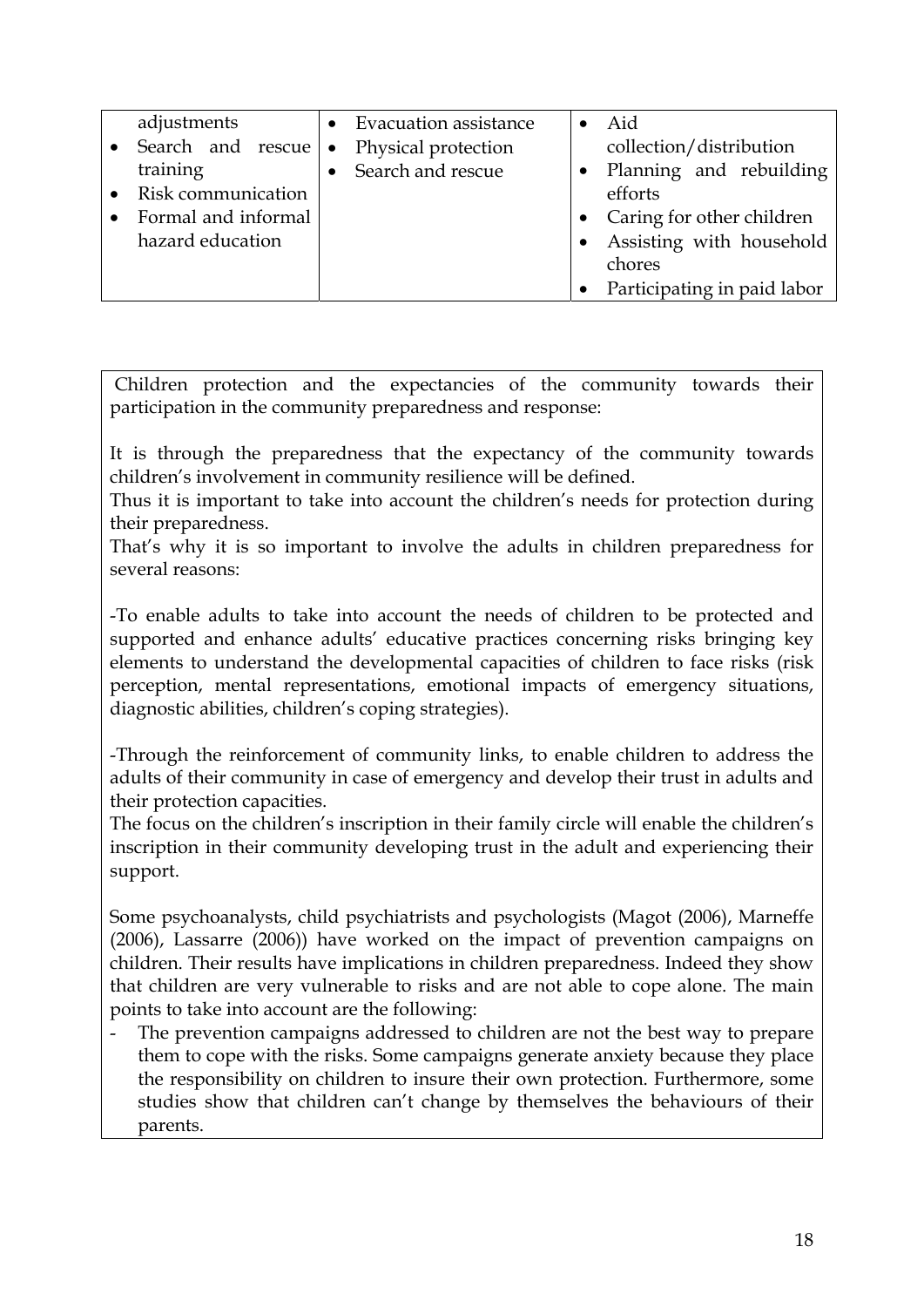- The adults have to play a role, especially by talking to children. We should think of pedagogical tools helping adults to get in touch with children and to talk about different topics which worry children.
- As risk education has to be given by the adults, they have to be able to cope with the different type of risks. The adults are responsible for children and have to guide them in life; which means some risk education should be given also to the parents when necessary because children will feel safe if their parents have the possibility to overcome their own fears. A study from New Zealand (Ronan, 2001) shows that if hazard-related communication from adults is perceived as having an element of anxiety, children may be more likely to experience anxiety as well.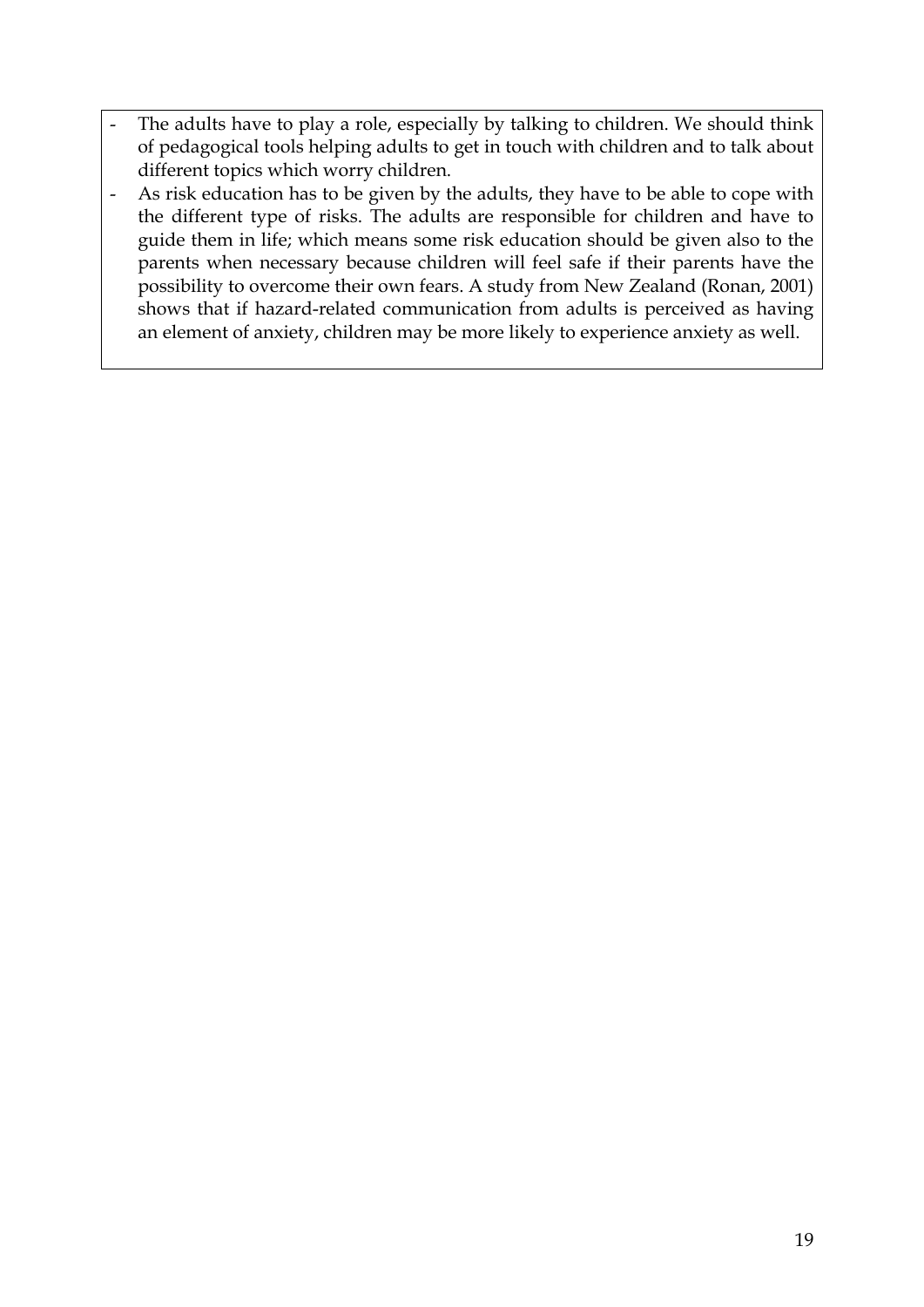# Bibliography:

Becker, L., Johnston, D., Paton, D., Ronan, K., Increasing community resilience to disasters: understanding how individuals make meaning of hazard information, and how this relates to preparing for hazards, 2nd Australian Hazards Management Conference Wellington, New Zealand 28-31 July 2008.

Cutter, S.L., Barnes, L., Berry, M., Burton, C., Evans, E., Tate, E., Webb, J., Community and regional resilience: perspectives from hazards, disasters, and emergency management, CARRI Research Report1, September 2008.

Daly, M., Becker, J., Parkes, B., Johnston, D., Paton, D., (2009) Defining and measuring community resilience to natural disasters: a case study from Auckland, *Tephra*.

Finnis, K., Standring, S., Johnston, D., Ronan,K., (2004) Children's understanding of natural hazards in Christchurch, New Zealand. *The Australian Journal of Emergency Management*, 19 (2): 11-20.

Gurwitch, R.H., Pfefferbaum, B., Montgomery, J.M., Klomp, R.W., Reissman, D.B., Building community resilience for children and families, Terrorism and Disaster Center, 2007.

Johnston, D., Becker, J., Coomer, M., Ronan, K., Davis, M., Gregg, C., Children's risk perception and preparedness: Mt Rainier 2006 hazard education assessment tabulated results, GNS Science Report 2006/16.

Kendra, J., Wachtendorf, T., Elements of community resilience in the world trade center attack, university of Delaware, Disaster Research centre, November 2001.

Lassarre, D., Accabat, A. (2006) Apprendre à manger ou comment modeler les pratiques alimentaires des jeunes? *la lettre de l'enfance et de l'adolescence*. 3, N°65, p21- 26.

Magos, V. (2006) Journal de campagne, *la lettre de l'enfance et de l'adolescence*. 3, N°65, p41-54.

Marneffe, C. (2006) Les dangers des programmes de prévention des abus sexuels à l'adresse des enfants, *la lettre de l'enfance et de l'adolescence*. 3, N°65, p33-40.

McIvor, D., Paton, D., Johnston, D., Modelling Community Resilience: A Means-end Chain Theory Analysis of Hazard Cognitions and Preparedness, 2nd Australian Hazards Management Conference Wellington, New Zealand 28-31 July 2008.

Morris, K-A., Edwards, M.T. (2008) Disaster Risk Reduction and Vulnerable populations in Jamaica: Protecting Children within the Comprehensive Disaster Management Framework, *Children. Youth and Environments*, 18 (1): 389-407.

Norris, F.H., Stevens, S.P. (2007) Community Resilience and the Principles of Mass Trauma Intervention. *Psychiatry*, 70 (4), 2007: 320-328.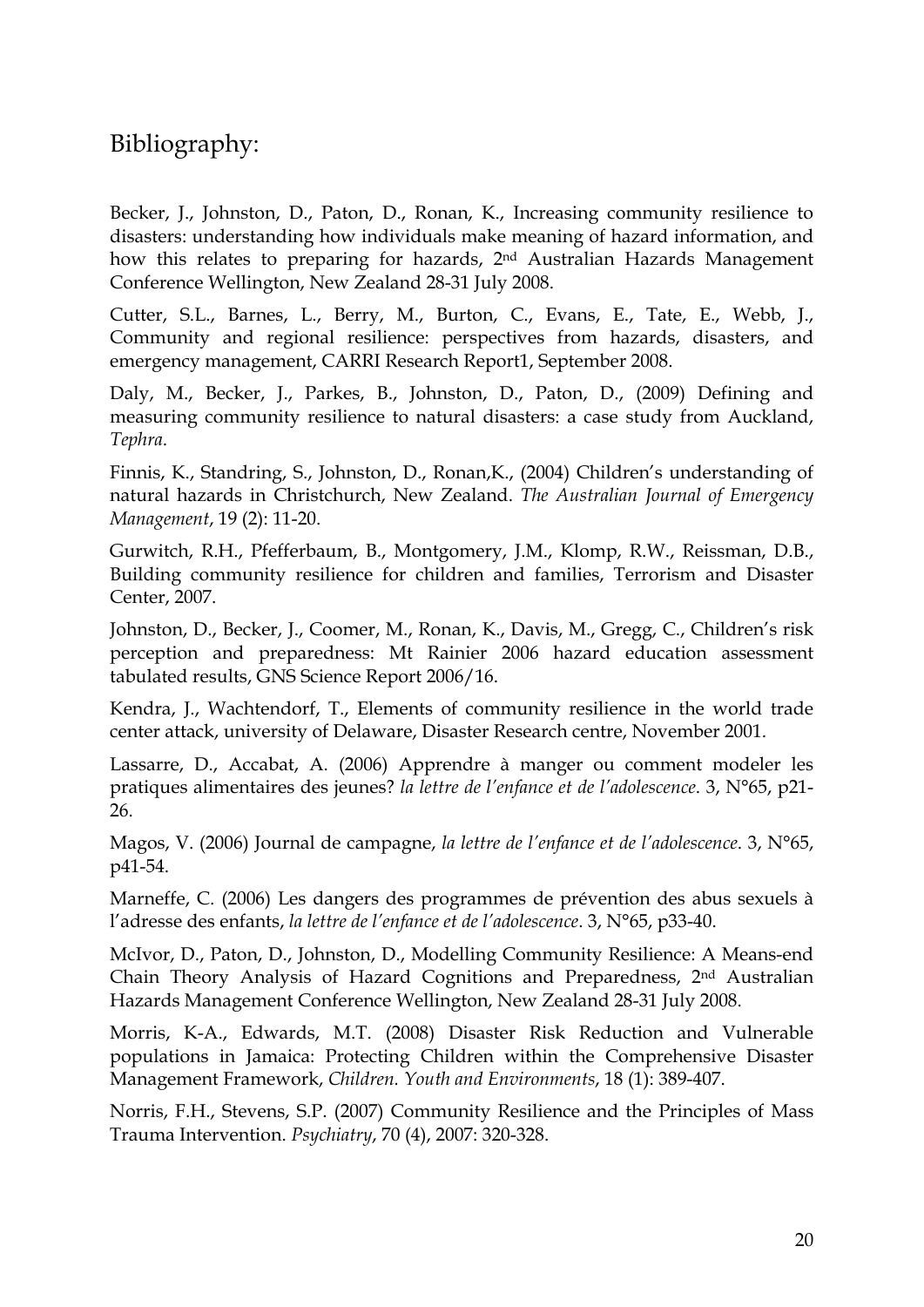Norris, F.H., Stevens, S.P., Pfefferbaum, B., Wyche, K.F., Pfefferbaum, R.L. (2008), Community Resilience as a metaphor, theory, set of capacities, and strategy for disaster readiness. *American Journal of Community Psychology*, 41(1-2): 127-150.

Paton, D., Community Resilience: Integratinh Hazard Management and Community Engagement, International Conference on Engaging communities, 14th -17th June 2005, Queensland, Australia.

Peek, L. (2008) Children and Disasters: Understanding Vulnerability, Developping Capacities, and promoting Resilience - An Introduction. Children, *Youth and Environments*, 18 (1):1-29.

Ronan, K.R., Johnston, D.M., Daly, M., Fairley, R. (2001) School Children's Perceptions and Preparedness: A Hazards Education Survey. *The Australian Journal of Disaster and Trauma Studies*, 1.

Ronan, K.R., Crellin, K., Johnston, D.M., Finnis, K., Paton, D., Becker, J. (2008) Promoting Child and Family Resilience to Disasters: Effects, Interventions, and Prevention Effectiveness, *Youth and Environments*, 18 (1): 332-353.

Towers, B., Paton, D., You can't stop it: the Child's Mental Model of Disaster Mitigation, 2nd Australian Hazards Management Conference Wellington, New Zealand 28-31 July 2008.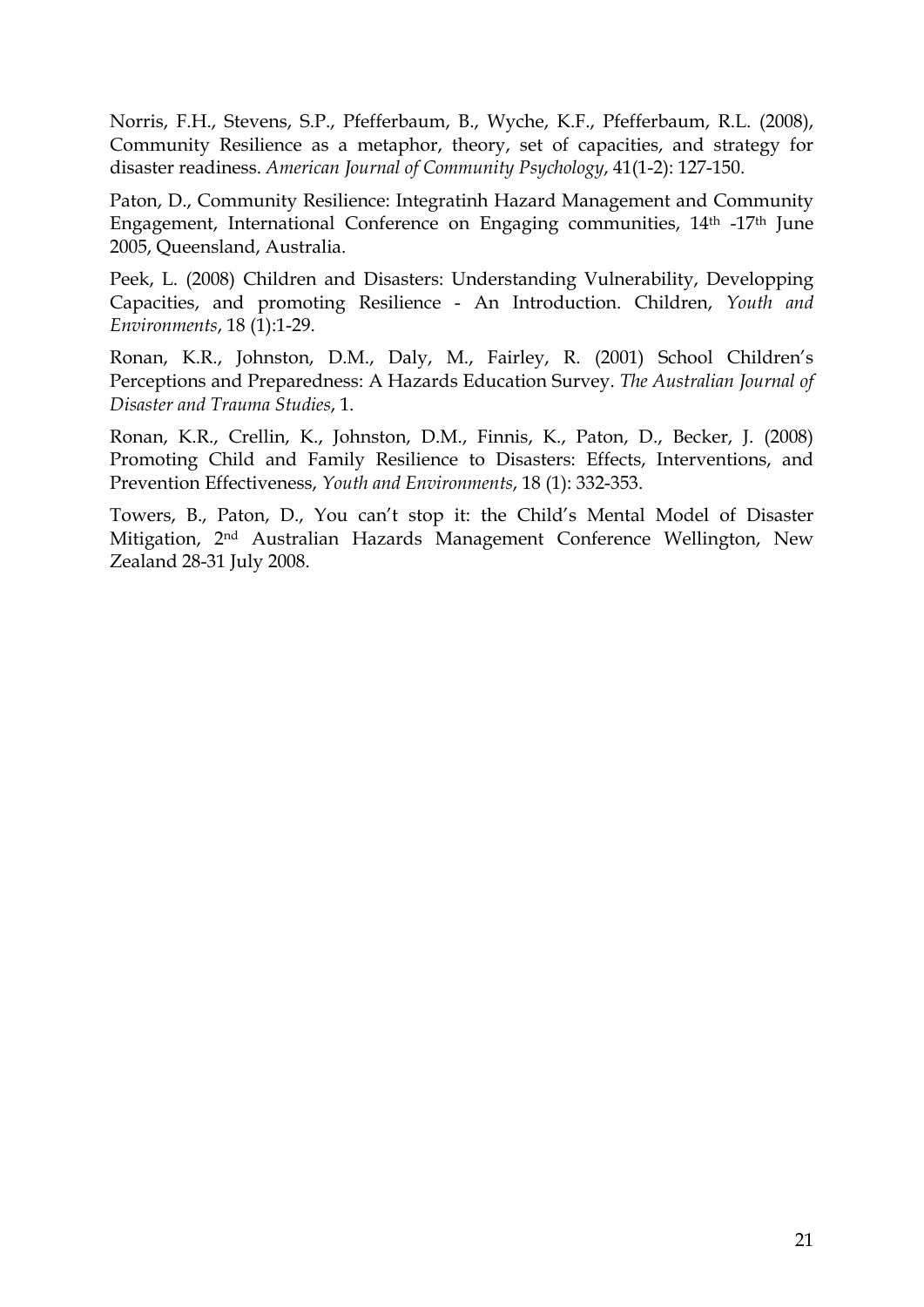# <span id="page-21-0"></span>**Children at risk, towards the community response. Educational information within the community.**

Specht Maryline, Université Paris Descartes Chiapello Alain, Croix Rouge Française Lavarde Anne-Marie, Université Paris Descartes

# **I. Risk, Children and the Community**

Risks for children immediately engage and concern society as a whole. Daily life as well as emergency situations are full of risks, which are multiple, potentially critical and highly probable, especially for children. Above all the specific characteristics of each case (in daily life and emergency situations), there is a common issue: enhancing safety through prevention and protection.

The first reflex is to consider that categories of risks should be analysed and specific procedures of prevention and protection must be developed for children. Thus, numerous educational booklets of procedural information and communication campaigns are designed for children and circulated in society. This is certainly a major and concrete perspective to enhance safety, but the pedagogical engineering of the message usually delivered is, in many cases, oriented by fear-appeal and message repetitions. This orientation is not free from perverse effects. Indeed, fear is not the best state of mind to face risk situations. In addition, children's ability, responsibility and autonomy are considerably overestimated. The result on children's development and wellbeing might be disastrous because of the downgrading advices and supports of parents and caregivers, as well as the anxiety due to excessive responsibility and culpability feelings, educational disorientations and isolation.

Therefore, we suggest a complementary and innovating perspective, aiming to develop children's psychological and social potential to face risk situations and recover **with** the support of their community. Relations between children and their community (which we named *social family* referring to relatives and caregivers) are especially taken into account. A specific focus is the community general concern and ways of education regarding children. The purpose is to assist educational relations between relatives, caregivers and children when it comes to the discussion and the elaboration of fundamental skills to deal with risks. By fundamental skills, we refer to psychological and social patterns which help to cope with risks, as for example the ability to stay calm or the development of trust between children and adults. The purpose is to enforce self protection of children with their social family, their community, through education development. A major expectation is the enforcement of bonding within the community which appears to us as the core of risk coping.

The proposal is to prepare the design of an appropriate tool supporting a positive interaction between children and their social family about risk, and it supposes the understanding of psychological and social dynamics of education within the community regarding risk situations' appreciations. Therefore, the purpose of this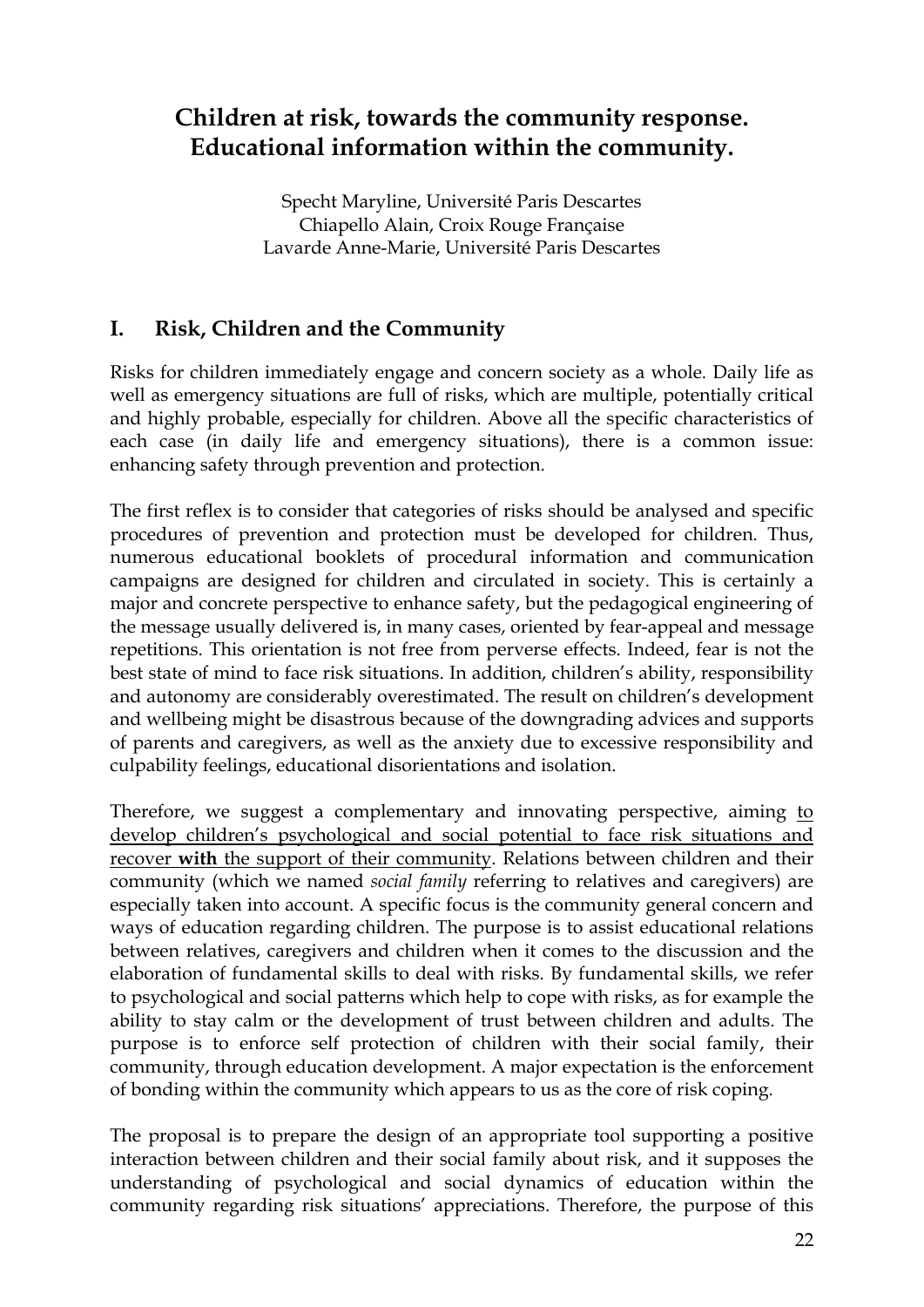document is to provide a bibliographical review to present selected literary references to enlighten the relation between children's behaviours in risk situations, social family risk educational practices and protection practices. How do we describe this relation? A model is proposed for Children's Protection within the Community and is presented below. Children's behaviours' in risk situations represent the dynamics of children's reactions when they are confronted with risk. We consider transversal characteristics of risk situations independently of categories of risks, for example, frightening, pains or suffering or death confrontation. Children's risk perception represents, within this approach, a major psychological process which impacts children's behaviours. In addition, risk educational practices influence children whereas their entire education and the construction of risk education is partly based on adults' perception of risks.

Therefore, in this general model, the protection of children within the community aims to support educational practices. To this purpose, the understanding of each dimension is essential to provide adequate and suitable support.



In the first chapter, we consider the different situations of risk which might impact children. We briefly list those situations, the dangers encountered and their risks for children.

Children's behaviours, when they are confronted with those situations, are of different forms in relation to their risk perception. We thus present the major research results on children's risk perception and children's behaviours in the second chapter.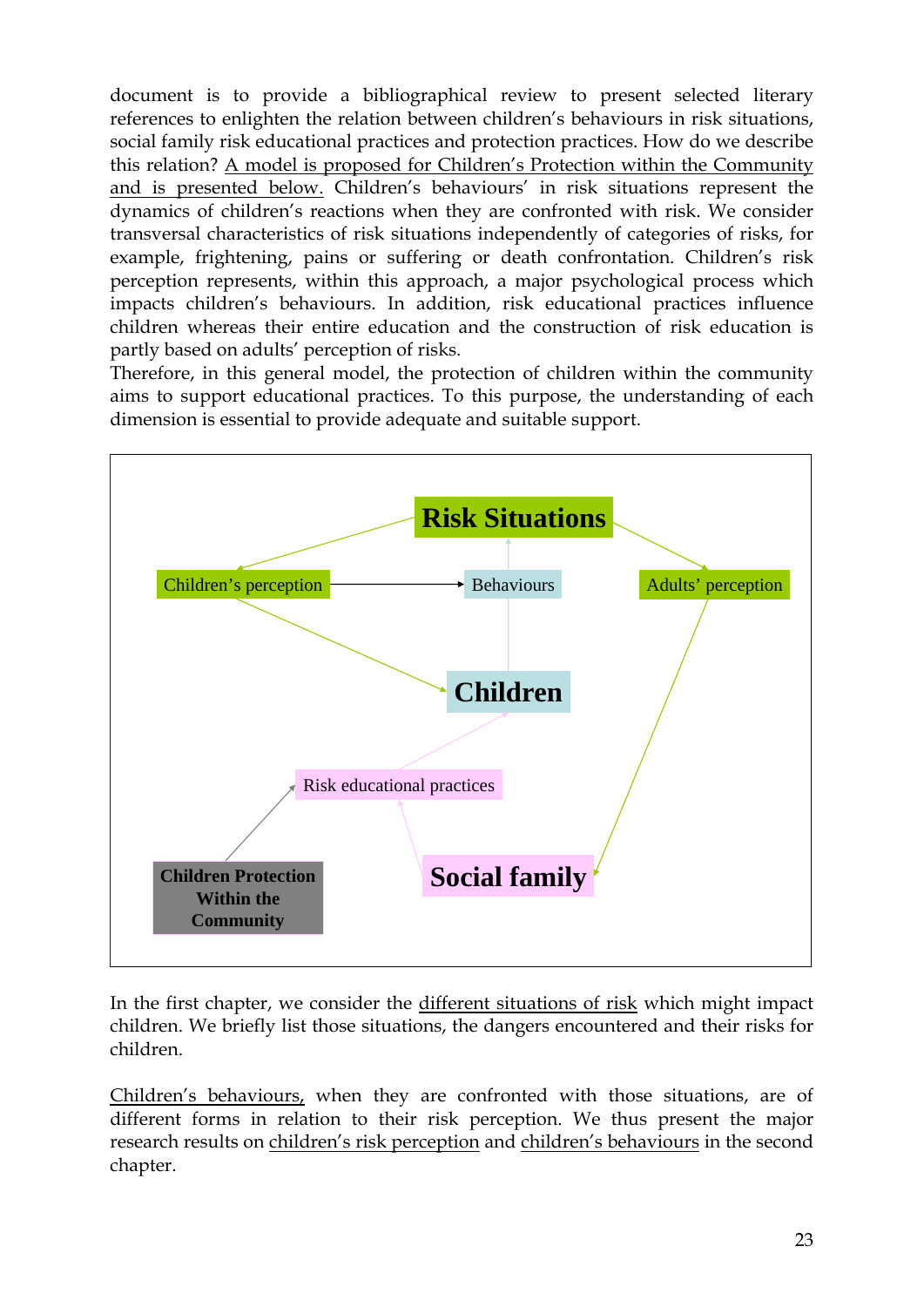In the third chapter, we enlighten social family risk educational practices and their impacts on children's behaviours. First, we consider adults' risk perception assuming that it influences risk educational practices. Second, we consider forms of social family risk educational practices.

In the fourth chapter, we present children's protection within their community addressing risk educational practices and ways of enhancement.

Our purpose here under is to provide a general overview listing the main outcomes of each dimension. We present them in synthetic results at the end of each section.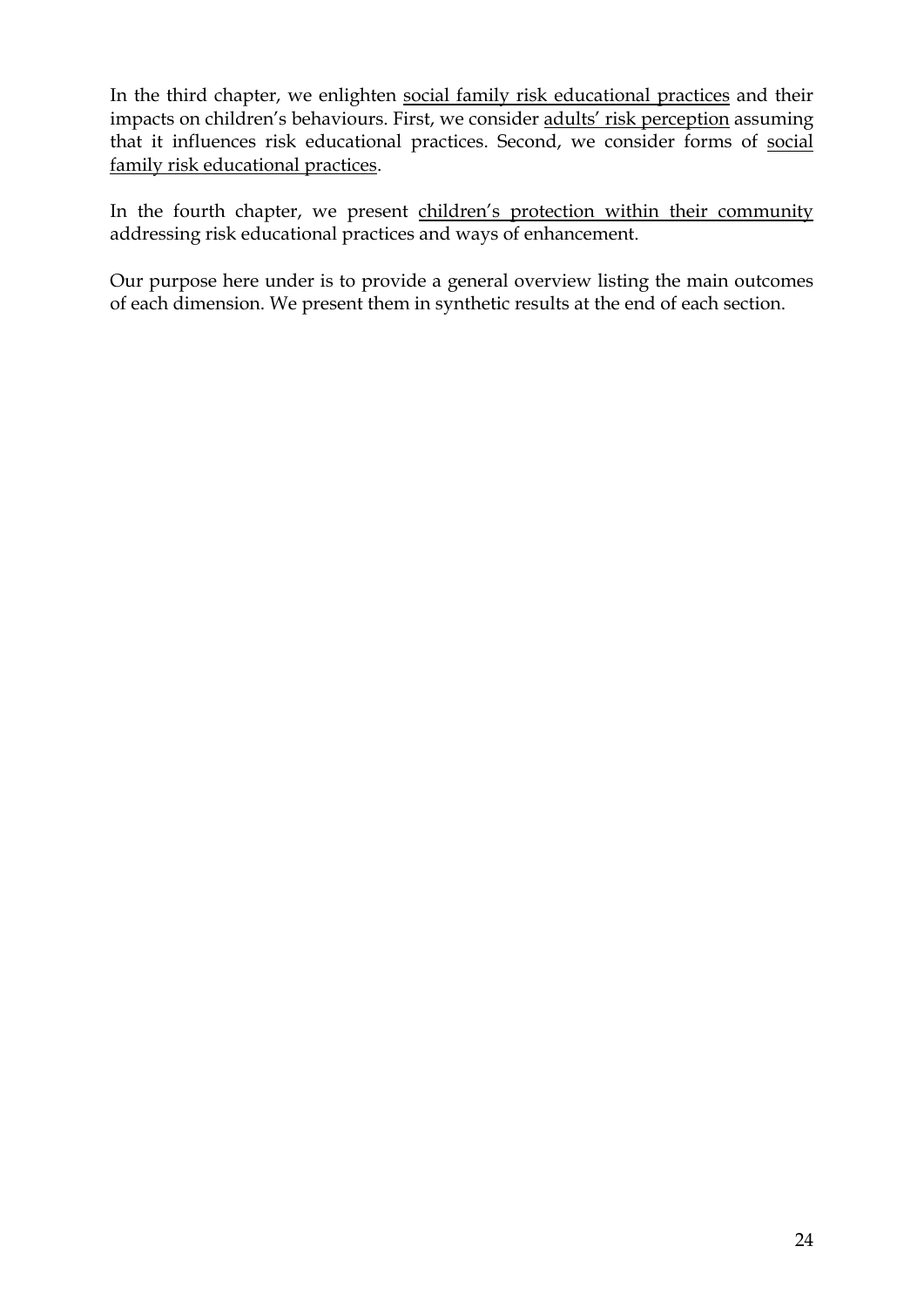# <span id="page-24-0"></span>**II. Different situations of risk for children**

| Situations                                                                       | Dangers                                                 | <b>Risks</b>                                                                                                                                                                                                                               |
|----------------------------------------------------------------------------------|---------------------------------------------------------|--------------------------------------------------------------------------------------------------------------------------------------------------------------------------------------------------------------------------------------------|
| Conditions of daily life<br>situations:<br>Environmental                         | Isolation (abandoned children,<br>orphanage, )          | Psychological traumas<br>$\Box$                                                                                                                                                                                                            |
| conditions<br>Economical conditions                                              | Abuses (violence, sexual or work<br>exploitation)       | Physical<br>$\Box$<br>and<br>psychological<br>traumatisms<br><b>Sexually Transmitted Diseases</b><br>$\blacksquare$                                                                                                                        |
| Social conditions                                                                | and<br>Water<br>environmental<br>sanitation and hygiene | <b>Measles</b><br>$\overline{a}$<br>Infectious<br>diseases<br>(cholera,<br>malaria, dengue hemorrhagic<br>fever)<br>Intoxications : unsafe drinking<br>water<br>Diseases related to oral-faecal<br>contamination                           |
|                                                                                  | Nutrition                                               | Malnutrition<br>$\blacksquare$                                                                                                                                                                                                             |
|                                                                                  | Education                                               | Exclusion<br>$\overline{\phantom{a}}$<br>Illiteracy<br>$\blacksquare$                                                                                                                                                                      |
|                                                                                  | Health care (medical prevention,<br>vaccination)        | Measles<br>$\frac{1}{2}$                                                                                                                                                                                                                   |
|                                                                                  | Risk behaviours (addiction, risk<br>taking)             | Physical<br>and<br>psychological<br>$\frac{1}{2}$<br>traumatisms<br>Sexually Transmitted Diseases                                                                                                                                          |
|                                                                                  |                                                         |                                                                                                                                                                                                                                            |
| <b>Emergency situations:</b><br><b>Disasters</b><br>(natural                     | children,<br>Isolation<br>(abandon<br>orphanage, )      | Psychological traumatisms<br>$\Box$                                                                                                                                                                                                        |
| disasters, technological<br>disasters)<br>War<br>Daily life<br>accidents         | Abuses (violence, sexual or work<br>exploitation)       | Physical<br>and<br>psychological<br>$\frac{1}{2}$<br>traumatisms<br><b>Sexually Transmitted Diseases</b>                                                                                                                                   |
| (fall,<br>burn,<br>intoxication,<br>drowning,<br>transportation,<br>sexuality, ) | Water<br>and<br>environmental<br>sanitation and hygiene | Measles<br>$\mathbf{r}$<br>Infectious<br>diseases<br>(cholera,<br>$\blacksquare$<br>malaria, dengue hemorrhagic<br>fever)<br>Intoxications : unsafe drinking<br>water<br>Diseases related to oral-faecal<br>$\frac{1}{2}$<br>contamination |
|                                                                                  | Nutrition                                               | Severe acute malnutrition<br>$\blacksquare$                                                                                                                                                                                                |
|                                                                                  | Risk behaviours (risk taking)                           | Physical<br>psychological<br>and<br>$\frac{1}{2}$<br>traumatisms                                                                                                                                                                           |

When it comes to risk, any risks, children are recognized to be the most vulnerable group, along with women (UNICEF, 2007, 2008). It is recommended that simple and practical initiatives be created in order to teach children and their parents about risk, including information programs.

The transmission of knowledge through parenthood seems to us essential. Our purpose is therefore, to support this transmission, but as stated in the introduction,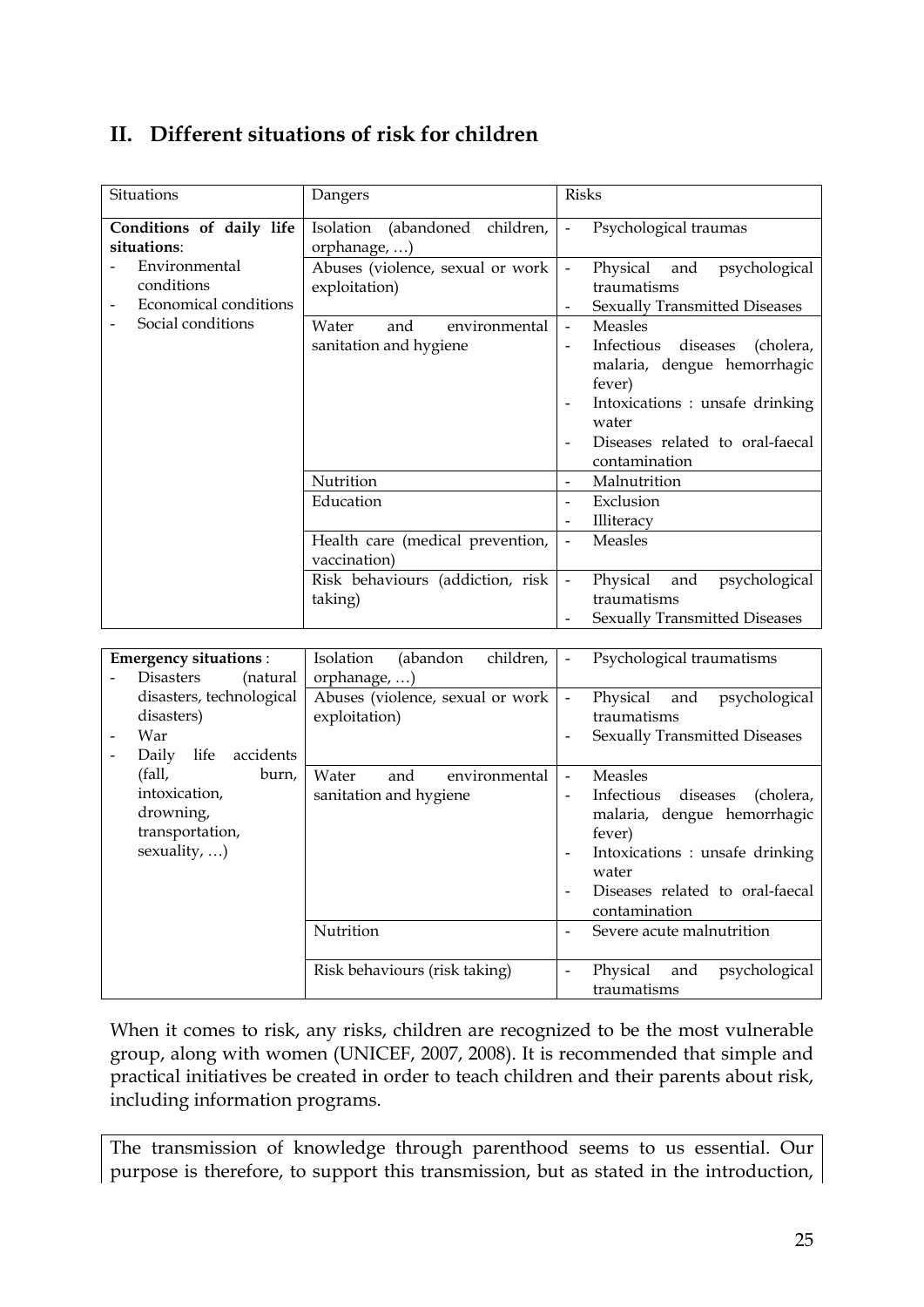<span id="page-25-0"></span>common procedural information and communication campaigns do not take into account children and community upholding.

Thus, we analyse, children's behaviours in risk situations, social family risk educational practices, and protection within the community, in order to understand how information might address fundamental needs of children within their community to cope with risk situations.

# **III. Children's behaviours in risk situations**

The sustaining of self protection oriented toward children has to take into account the psychological needs of children. For example, the meaning of information will be understood by children in accordance with their cognitive and emotional abilities.

Risk perception, emotion, risk taking, coping are major axes of risk situations. It is important here to note that the purpose is not to highlight the negative aspects of risk situations in order to present them to children and their community. On the contrary, pedagogical engineering suggests that positive information is more adequate to the learning process than negative information. The questions addressed here are: What are the specificities of children? How do children think and feel? How could we support them the best?

## **1. Children's risk perception**

#### 1.1. Risk evaluation

o Age effect

According to Chauvin and Hermand (2006), results of studies show that there are no systematic differences between children's risk evaluation and adults' risk evaluation. The methodology consists to compare the rating of a series of risk items (around 100 items representing different risk situations) for different groups of ages (children, teenagers, young adults, adults and elders).

- Some studies highlight higher evaluation for children (Sjöberg & Torell, 1993), Hermand & al., 1999).
- Other studies show similar evaluation for children and adults (Ahmed & al., 2006).
- Several studies show lower evaluation for children (Cohn & al., 1995; Lai et Tao, 2003; Zhang, 1994).

The perception of hazards to human existence seems to depend less on age than on type of situations ([Walesa,](http://www.refworks.com/Refworks/%7E0%7E) 1977).

Those results invite us to suggest that children's evaluation of risk might be linked to the gravity estimation of the risk situation, as it is the case for adults (Fiedler, 1996).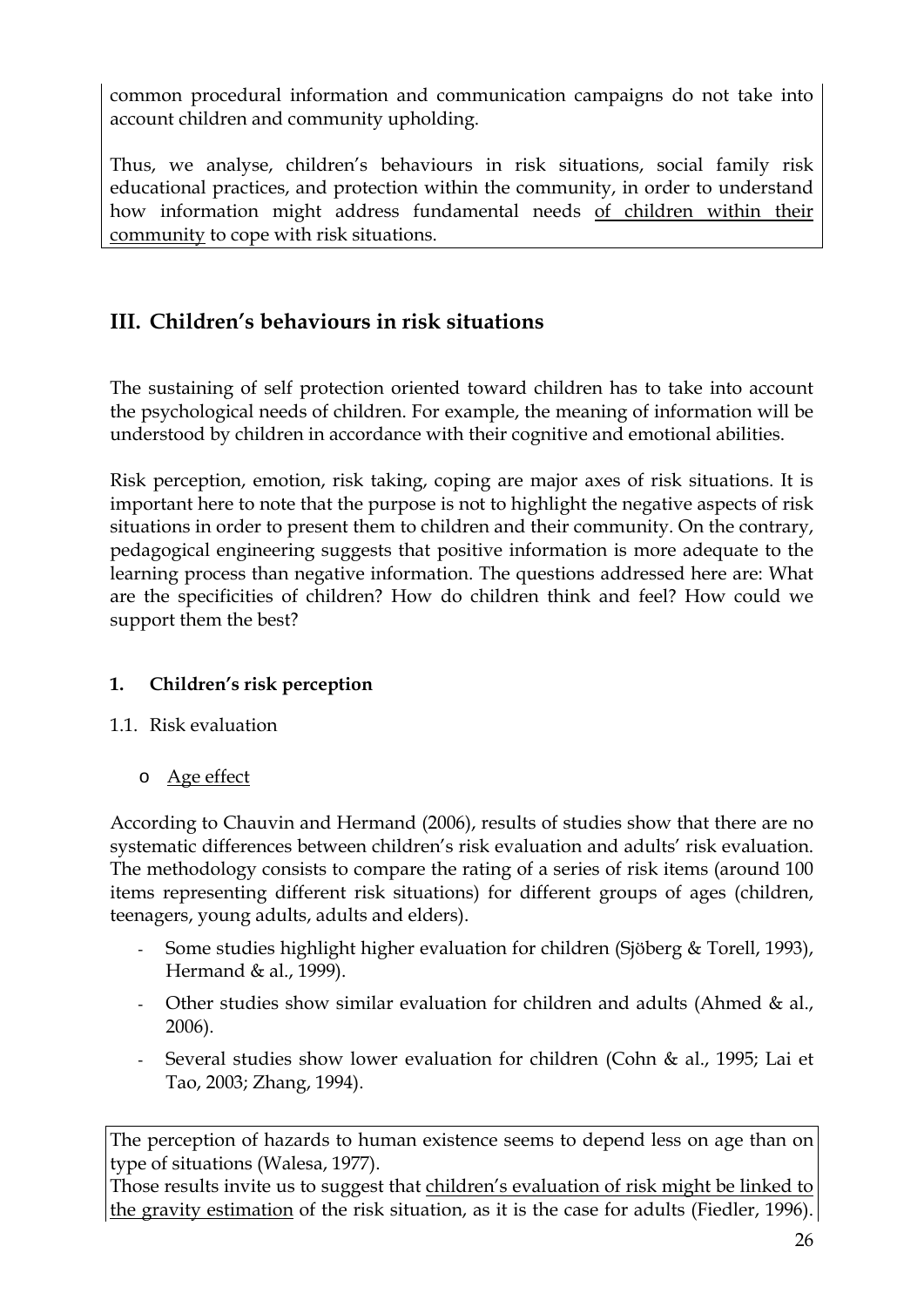<span id="page-26-0"></span>Indeed, children's evaluation of risk might be different considering the gravity of risk situations because their lack of death conceptualisation limits their consciousness of danger.

o Death conceptualisation and consciousness of danger

Death conceptualisation (Hubacher, 2001) is a two period phenomenon varying along with children's experience (especially confrontation to death for themselves or for their relatives).

- From 4 years old to 11 years old,
	- o The irreversibility of death appears in relation with the distinction between the permanency versus impermanency of object and human beings.
	- o The universality of death appears related to the representation of others (especially relatives) as ordinary human beings.
- Only after a various time of mystery feeling, death is represented as an "*end of nothingness*".

Those stages seem to impact to consciousness of danger development.

Considering daily life situations, danger consciousness might appear for young children but is limited by the fact that death is not yet completely conceptualized. According to Hubacher (2001), consciousness of danger appears along children development from 4 to 10 years old. Three stages exist. First, children (from 4 to 6) have a high consciousness of danger (they feel highly unsafe in any risk situation). Second, children (from 6 to 8) start to anticipate danger (they feel potentially unsafe before a risk situation). Third, children (from 8 to 10) develop preventive behaviours (they learn to avoid risk situations or to protect themselves using equipment for example).

In considering emergency situations, consciousness of danger fluctuates (Le Breton, 2004) along with death conceptualisation. Between 11 and 16 years old, children might still feel that they can do everything and that events are reversible.

For youth under 16 years old, accidents are considered as ordinary and damages are undersized. The consciousness of lethal danger appears more realistically around 16 years old.

#### 1.2. Diagnostic ability

The development of children's risk perception with respect to certain risk categories is presumably conditioned by the specific development of children's abilities ([Walesa,](http://www.refworks.com/Refworks/%7E0%7E) 1977).

Children have different diagnostic abilities regarding their psychological process to understand situations.

From 0 to 7 years, they assess a situation in a kinaesthetic way. They feel rather than think the situation. Sensorial and motor perceptions are guiding their understanding.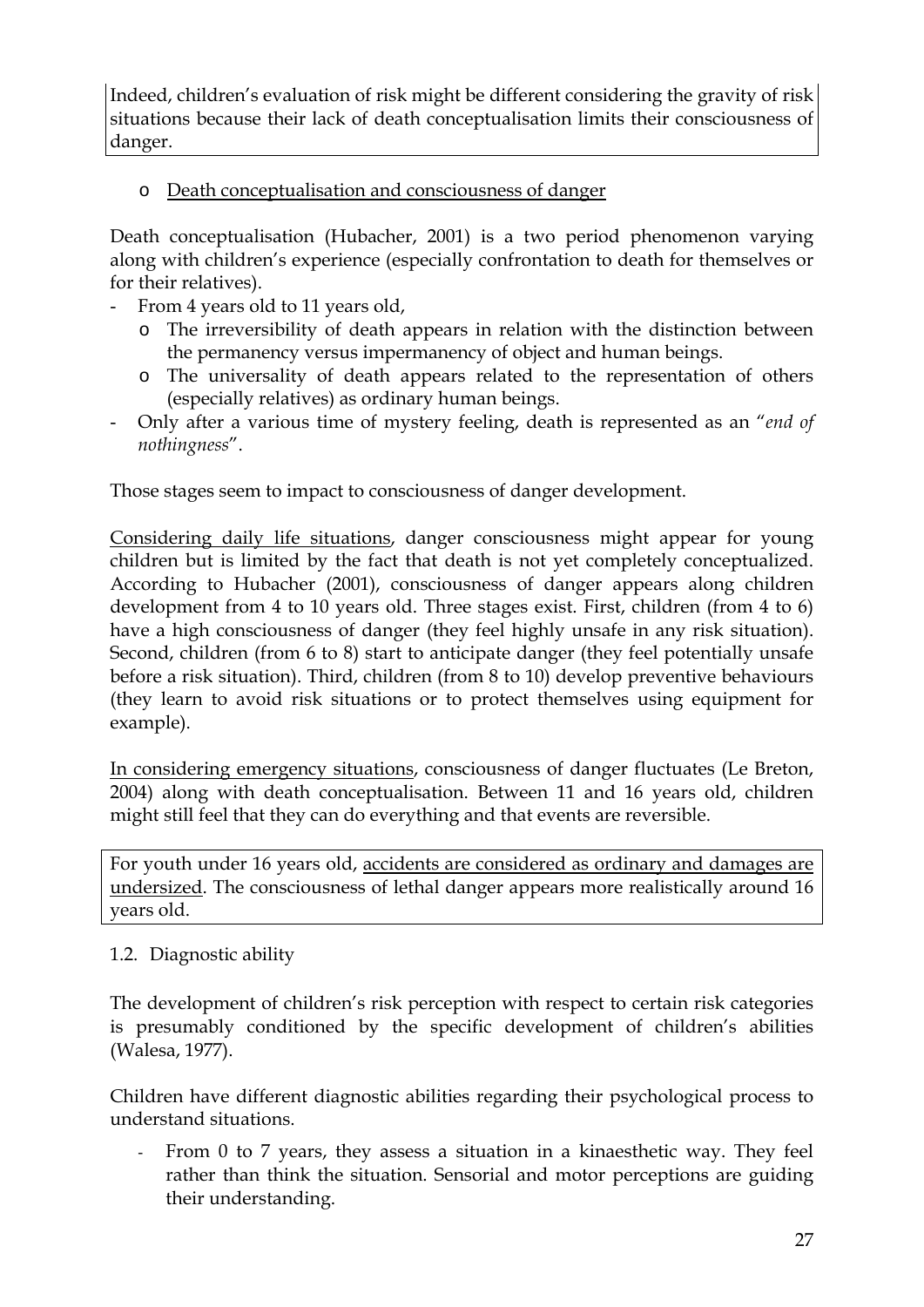- <span id="page-27-0"></span>- From 7 to 12 years, children begin to proceed intellectually with concrete operation. Their reflexion focuses concrete phenomenon perceived which they categorise and connect in causes and effects.
- From 12 to 18, they start to conceptualise perceived phenomenon in an abstract way. Logical links are made between facts and concepts, so that they become capable of logical and abstract reasoning.

In this Piagetian theory, young children's main limitations seem to be linked to the principle of change of routines or drills from one age to another.

According to Hargreaves (1996) and, Houdé and Meljac (2000), the reformulations of Piagetian theory, the "Stage theory", rather than discriminating a "pre-operational stage'' or an ''egocentric stage'' specific to children, prones a global approach of children's cognitive development.

Recent studies of attention and memory show that the amounts of information children are able to process improves with age, as does their resistance to distraction. The interaction between age and abilities changes in environmental circumstances.

Children of 6 to 10 years old are able to produce judgement about risks (Hillier & Monrrogiello, 1998). Unsurprisingly, six years old children are identifying lesser risks and are slower than ten years old children. Boys are lowering the level of risks comparing to girls. However, the perceived vulnerability is the best predictors of risk evaluation (Boles  $\&$  al., 2005) and girls' vulnerability is still a common stereotype (Morrongiello & Rennie, 1998; Granié, 2005).

Considering risk situations, a specific quality of youth under 12 years old is the lack of practical experience (including experience of their vulnerability) and the lack of information (especially conceptual information) which is the main reason for which young people are unprepared for risk situations, thus becoming the most vulnerable group (Greening & al., 2005).

The occurrence of different kinds of accidents and mechanisms of developmental change is essential in formulating programs for safety education (Hargreaves, 1996).

## **2. Children's behaviours**

#### 2.1. Emergency situation and emotional impacts

This section addresses specifically emotional reactions of children when they are involved in an emergency situation. We quote a FEMA report (FEMA, 2004) providing a short resume of children emotional reactions according to their age.

#### *Birth through 2 years:*

*When children are pre-verbal and experience a trauma, they do not have the words to describe the event or their feelings. However, they can retain memories of particular sights, sounds, or smells. Infants may react to trauma by being irritable, crying more than usual, or wanting to*  be held and cuddled. The biggest influence on children of this age is how their parents cope.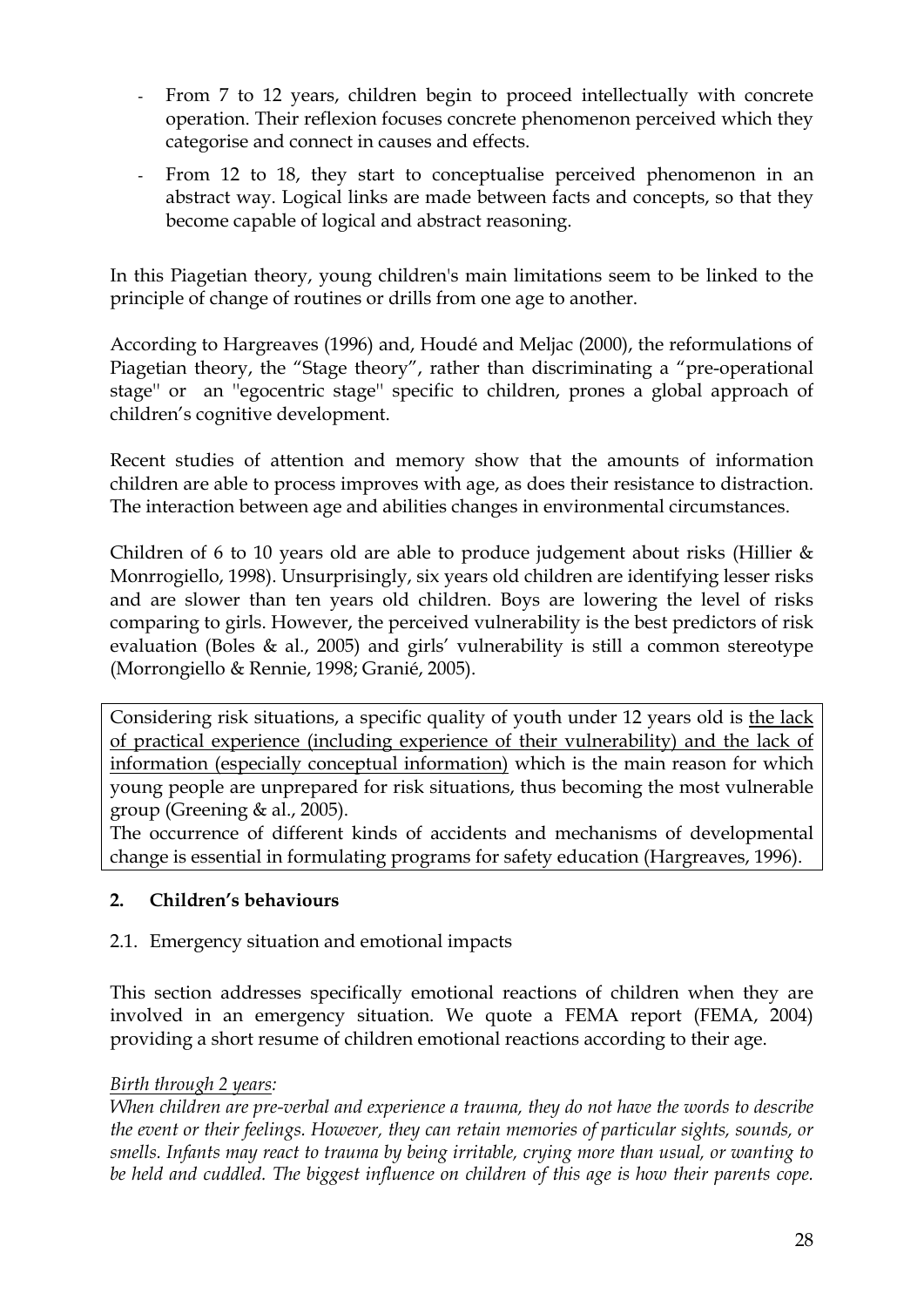<span id="page-28-0"></span>*As children get older, their play may involve acting out elements of the traumatic event that occurred several years in the past and was seemingly forgotten.* 

#### *Preschool - 3 through 6 years:*

*Preschool children often feel helpless and powerless in the face of an overwhelming event. Because of their age and small size, they lack the ability to protect themselves or others. As a result, they feel intense fear and insecurity about being separated from caregivers. Preschoolers cannot grasp the concept of permanent loss. They can see consequences as being reversible or permanent. In the weeks following a traumatic event, preschoolers' play activities may reenact the incident or the disaster over and over again.* 

#### *School age - 7 through 10 years:*

*The school-age child may have[1](#page-28-0) the ability to understand the permanence of loss. Some children become intensely preoccupied with the details of a traumatic event and want to talk about it continually. This preoccupation can interfere with the child's concentration at school and academic performance may decline. At school, children may hear inaccurate information from peers. They may display a wide range of reactions—sadness, generalized fear, or specific fears of the disaster happening again, guilt over action or inaction during the disaster, anger that the event was not prevented, or fantasies of playing rescuer.* 

#### *Pre-adolescence to adolescence - 11 through 18 years:*

*As children grow older, they develop a more sophisticated understanding of the disaster event. Their responses are more similar to adults. But[2](#page-28-0), teenagers may become involved in dangerous, risk-taking behaviours, such as reckless driving, or alcohol or drug use. Others can become fearful of leaving home and avoid previous levels of activities. Much of adolescence is focused on moving out into the world. After a trauma, the view of the world can seem more dangerous and unsafe. A teenager may feel overwhelmed by intense emotions and yet feel unable to discuss them with others.* 

In emergency situation, children are easily overwhelmed by emotions (stress, fear, pain, …) and by the difficulties of the situation.

From birth to 7 years, children lack the ability to protect themselves and others. Crying, asking for help, intense fear and insecurity are related to the separation with adults. The event overwhelms them.

The parental and caregiver coping is crucial for them as well as their protection.

From 11 to 18 years, teenagers' feeling of danger and vulnerability can be so important that they might be overwhelmed by fear emotion. They might react by denial and risk taking or disproportionate risk evaluation and isolation.

The conclusion is that in any of these cases, adults' mediation is crucial for children's protection.

#### 2.2. Risk taking

<u>.</u>

Zukerman (1994) has argued that individual's emotional reactions (e.g. avoidance of fear), influence risk taking, for children, adolescents and adults.

<sup>&</sup>lt;sup>1</sup> Precision added by authors.

<sup>2</sup> Precision added by authors.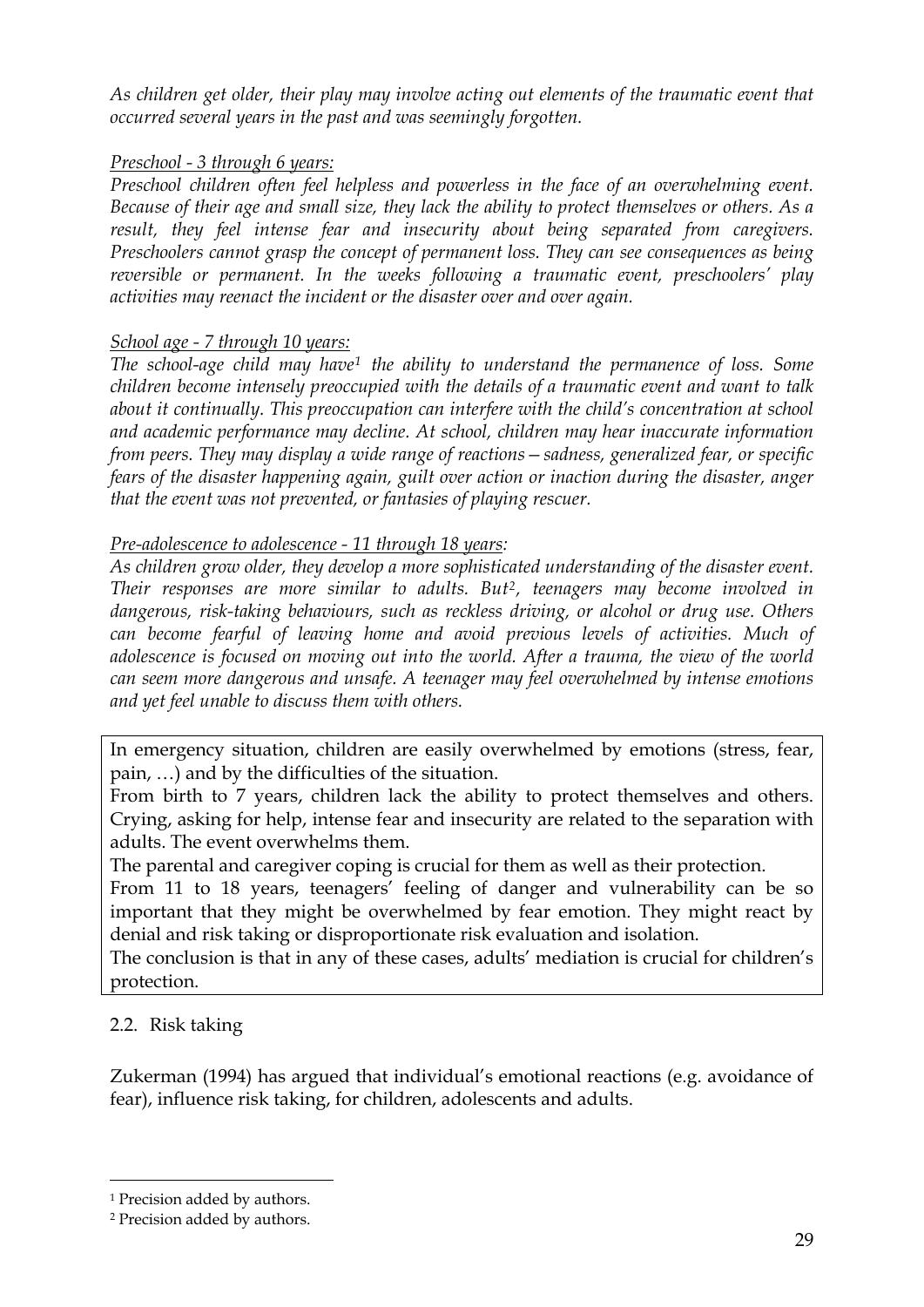<span id="page-29-0"></span>Analysis of risk taking leads to a model of addiction based on the search of stimulations (Michel & al., 2003). Major internal factors of risk taking are: personality (e.g. impulsive personality) and pathology (e.g. identity disorder, depression) (Michel & al., 2006). Boles and al. (2005) concluded their study highlighting that, children reported as highly active, have a low evaluation of vulnerability and injury risk so that risk taking is more usual for them.

Developmental factors, cognitive-developmental stages, social cognition and environmental competence of child are linked with risk taking.

The effect of age and risk perceptions was found to be dependant on the age of the child and the nature of the risk situation.

Schwebel & al. (2004) analyse the correlation between children's temperament, parenting and risk taking. Results show that hyperactive temperament enhances risk taking as well as lack of positive parenting. Interaction effect shows that positive parenting reduces risk taking of hyperactive children.

The most crucial factors seem to be personality (impulsivity and hyperactivity), children pathology (psychological disorders), and forms of parenting. In accordance with Morrongiello and Matheis (2007) results, both cognitive and emotional factors contribute to children risk taking. Indeed, rating of risks (high versus low) and fear and excitement (sensibility) are correlated with risk taking importance.

## 2.3. Children's coping

Coping is described as "*the set of cognitive and emotional efforts assuring the overtaking of external and/or internal specific constraints challenging or exceeding the usual resources of an individual*" (Lazarus & Folkman, 1984). Described by Vinay & al. (2000), the coping process relies on the assessment of risks and dangers and the evaluation of internal and external vulnerability and capability.

Coping efforts can be classified regarding the strategies to answer the constraints: problem solving strategies and emotional strategies (Ronan & al., 2001). Problem solving strategies focus behaviours able to answer the situation. Emotional strategies are psychological processes of emotion appeasement.

During childhood, strategies of coping are developed (Compass, 1987). These strategies are the foundation of the ability to cope with risk situations (Esparbès-Pistre, 1997).

According to Vinay & al. (2000), in risk situation, children's coping is enhanced by specific factors:

- social support (Durning, 1995; Loutre du Pasquier, 1981)
- trust (Toussignant, 1998; Erikson, 1966)
- learning motivation (Moro, 1989)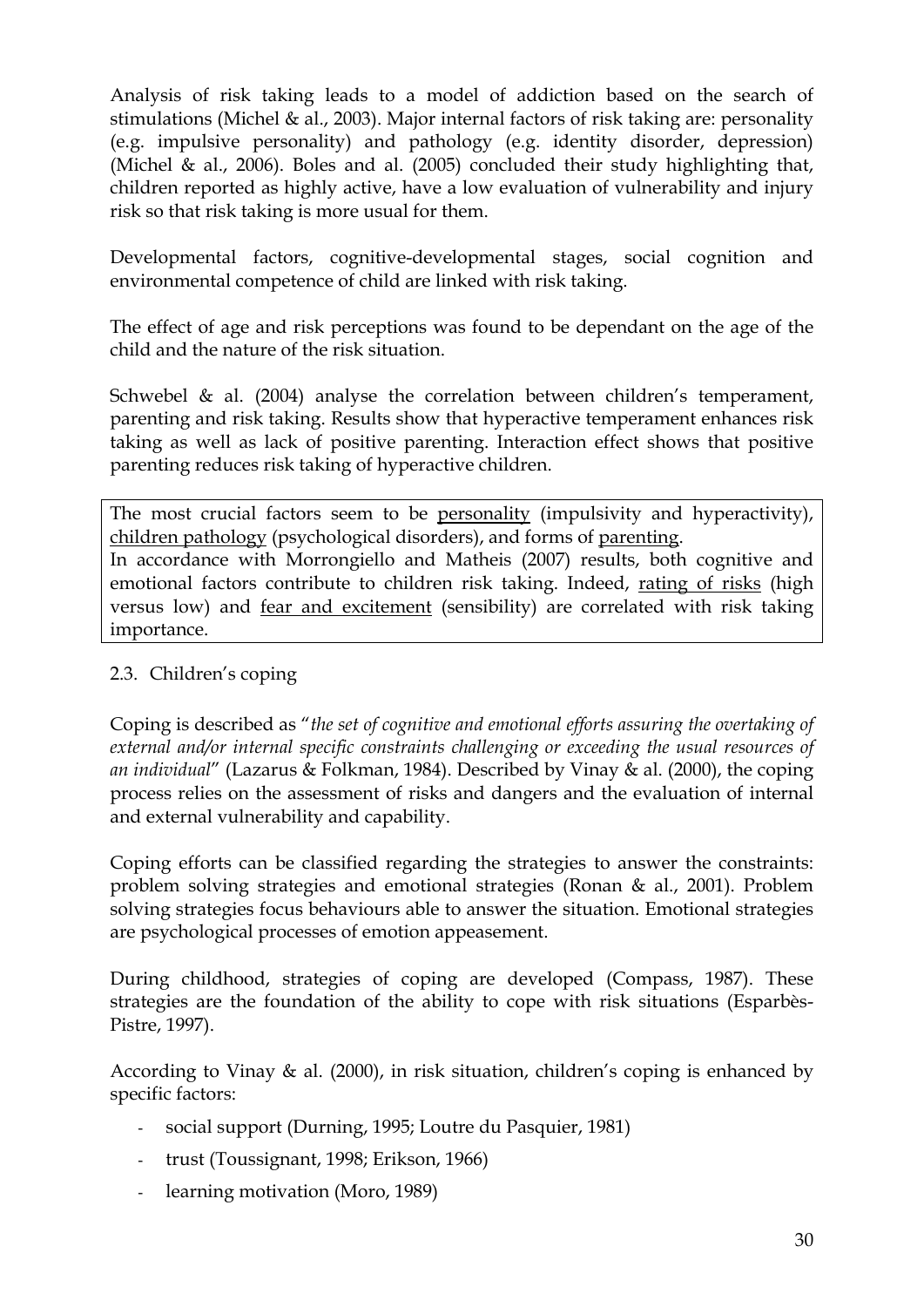<span id="page-30-0"></span>- identity valorisation (Durning, 1995; Wallon, 1941)

Beyond coping, resilience is the ability to overtake the impact of confrontation with situations constraints. In short, coping is the reaction within the situation, and resilience is the reaction afterwards. However a resilience process is based on the success of coping, which depends on: giving sense to the situation based on imagination and creativity (Guedeney, 1998), optimism (Cyrulnik, 1999), efficient risk taking and initiative (Le Breton, 1995), flexibility and change of usual behaviours (Rowland, 1989).

Children's coping and resilience appears as a multifactor phenomenon strongly related to internal and external factors.

Internal factors represent complex skills: vulnerability and capability perception, learning motivation, identity valorisation, imagination and creativity, optimism, efficient risk taking and initiative, flexibility of usual behaviours.

We assume that these factors are strongly limited by:

1/ the difficulties of children to assess risks and dangers, especially when they are lethal,

2/ the difficulties of children to understand the situation, due to their lack of experience and information,

3/ the emotional sensibility, inducing intense fear and insecurity,

4/ and the risk of inefficient risk taking due to internal factors or emotion.

External factors are therefore essential especially social support, parenting and trust.

## **3. Children's risk perception, coping and preparedness programs**

## 3.1. Children's perception and coping

As mentioned by Ronan & al. (2001), "*Simply stated, there is a dearth of research-based literature in the area of children's risk perception in relation with children's forms of coping. Where other data exist, it is in the form of children's reactions to the occurrence of a risk*."

The general findings are that, children's coping strategies (problem oriented or/and emotion oriented) are chosen in regards to a combination of factors:

- − pre-existing characteristics (e.g. demographic factors including asthma status, age, gender, ethnicity, pre-existing emotional problems),
- − direct exposure,
- − availability of adaptive coping resources,
- − occurrence of major life stressors (e.g. parental disorders, family death) following a hazard situation,
- − access to social support.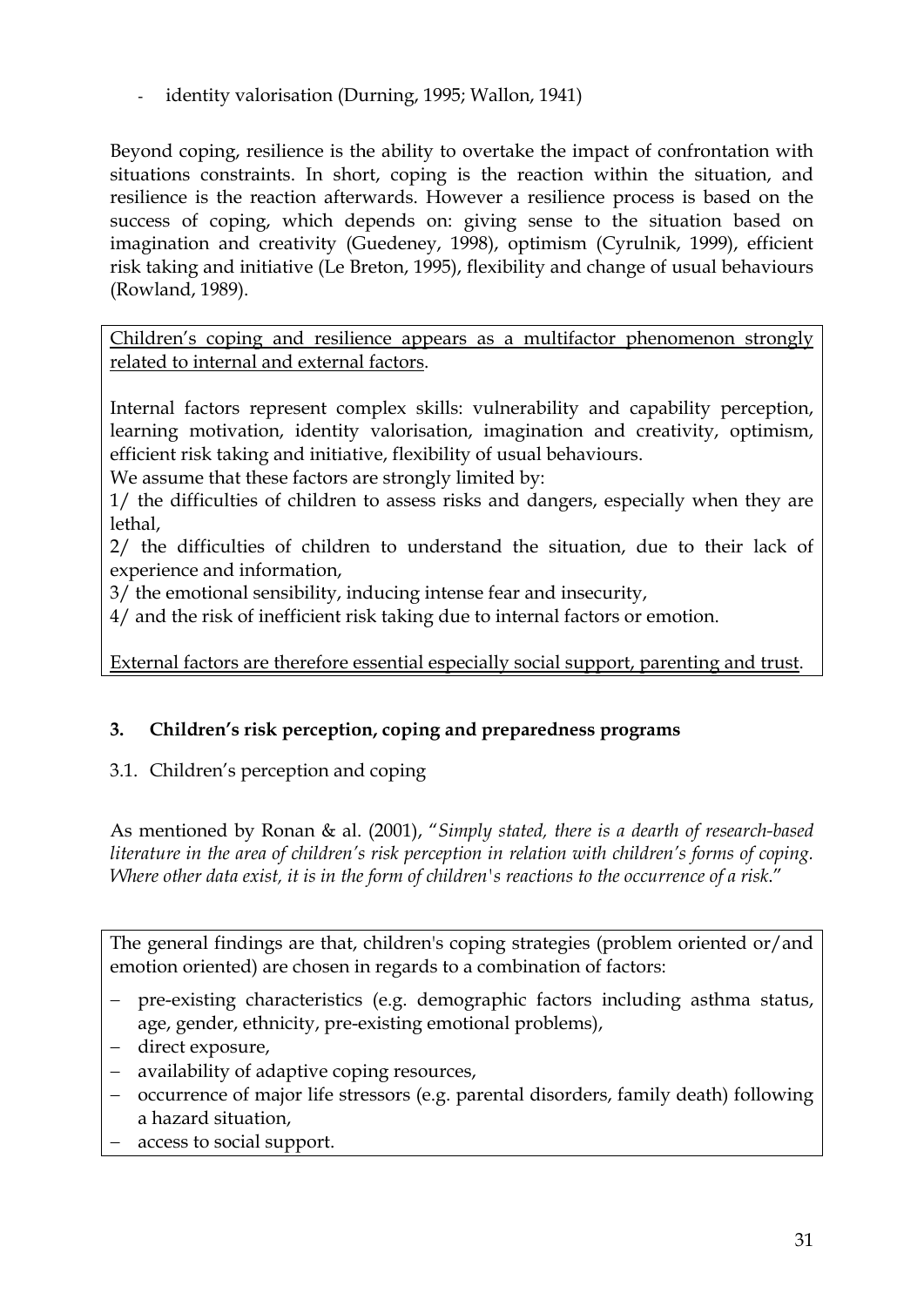#### <span id="page-31-0"></span>3.2. Children's perception, coping and preparedness

The literature reviewed by Ronan & al. (2001) indicates that few researches to date have yet assessed factors related to children's risk perception, children's form of coping and preparedness prior to a hazard's occurrence.

Children generally are aware of both problem-focused and emotion-focused coping strategies related to a future hazard (Ronan & al., 2001).

- Findings indicated that children who demonstrated reasonably accurate risk perceptions, showed a generalised awareness of essential risk mitigation protectiveness factors, and a moderate to strong belief in their ability to cope emotionally with future hazard.
- Children with more unrealistic risk perceptions were found to demonstrate increased hazard-related upset, a decreased belief in their ability to cope with a future hazard, and a reduced awareness of hazard-related protective behaviours compared to children with more realistic risk perceptions.

Some recent data have supported that the use of hazard-relevant education programs in the aftermath of a hazard helps reduce children's fears and increase ability to cope with stimuli related to hazard (Ronan & Johnston, 1996; Ronan & Johnston, 1997). Children involved in hazard education programs demonstrated more stable risk perceptions, reduced hazard-related fears, and a much greater awareness of important hazard-related protective behaviours compared to children who reported not being involved in a hazards education program. In addition, children involved in two or more education programs were significantly more aware of these protective behaviours than children involved in only one education program.

Children's perception appears therefore to impact risk protection awareness and vulnerability perception. Accurate risk perception benefits awareness and confidence in coping ability while unrealistic risk perception seems to produce a reduced risk protection awareness and a higher vulnerability perception.

Eventually, education programs demonstrate their weight for accurate risk perception.

# **IV. Social family risk educational practices**

Children's development is deeply related to educational practices. The community structures and orients their activities. At the same time, children participate in community activities. Children and the community can be approach as an integrated system of multiple interactions between children and adults. The understanding of children is therefore related to the understanding of the whole system of education. Its main dimensions are related to risk (risk perception) and norms, role, childhood awareness, attachment, supervision and parenting.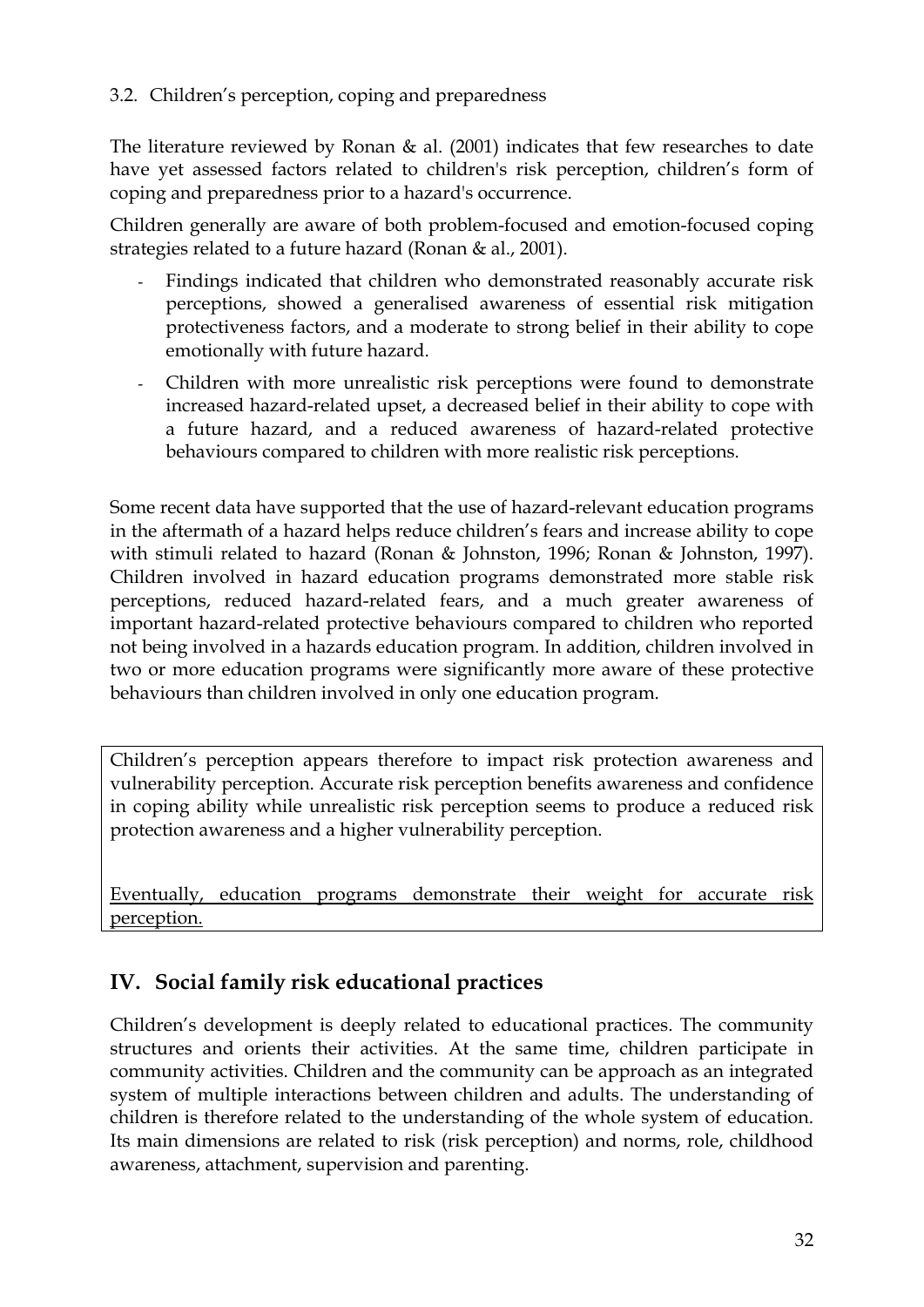## <span id="page-32-0"></span>**1. Social family**

« *The understanding of the ways people think or interpret risks can't be reached without taking into account the social and cultural context within which risks are developed and discussed*" Lai et Tao (2003, p. 670)

Social family of children can be defined, regarding community and group definitions in social psychology.

A community is the human environment characterized by the sharing of practices, a common history, usually the same language, and, institutions, laws and regulations, structuring this social environment.

A group is a smaller composition of individuals characterized by a limited extention and duration. The criteria (e.g. relatives, co-workers, friends, etc.) may be objective or subjective and is defined by the relation between each individual.

We thus define social family as the immediate social group of children represented first by relatives, and second, by caregivers.

## **2. Adult's risk perception factors**

Chauvin and Hermand (2006) presented a literature review from which we extract the following results on distal and proximal factors of adults' risk perception[3](#page-32-0).

#### 2.1. Distal (non explaining) factors

#### Education:

All the researches focusing the relation between risk perception and education indicate the same result; the less education a person has the more they overestimate risk. This effect seems to be linked to the fear feeling and the estimation of self exposition to risk which differ along with the level of education (Savage, 1993).

#### Profession:

Several studies have highlighted the impact of the profession on risk perception. Sjöberg & al. (1996) studied risk perception in Bulgaria and Romania. Six groups of individuals (students in Economy and Engineering, nurses, teachers, workers, and unemployed) evaluated 100 risks assessing the lethal probability. In both Bulgaria and Romania, nurses had the higher evaluation and engineers had the lower ones. It seems that profession has a stronger effect on risk evaluation. Experience related to profession, as risk confrontation, might be involved.

#### Income:

<u>.</u>

The income effect is related to education and profession. Bastide  $\&$  al. (1989) have shown that individuals with low incomes have a higher aversion for industrial risks

<sup>3</sup> References presented in this section are quoted by Chauvin & Hermand (2006).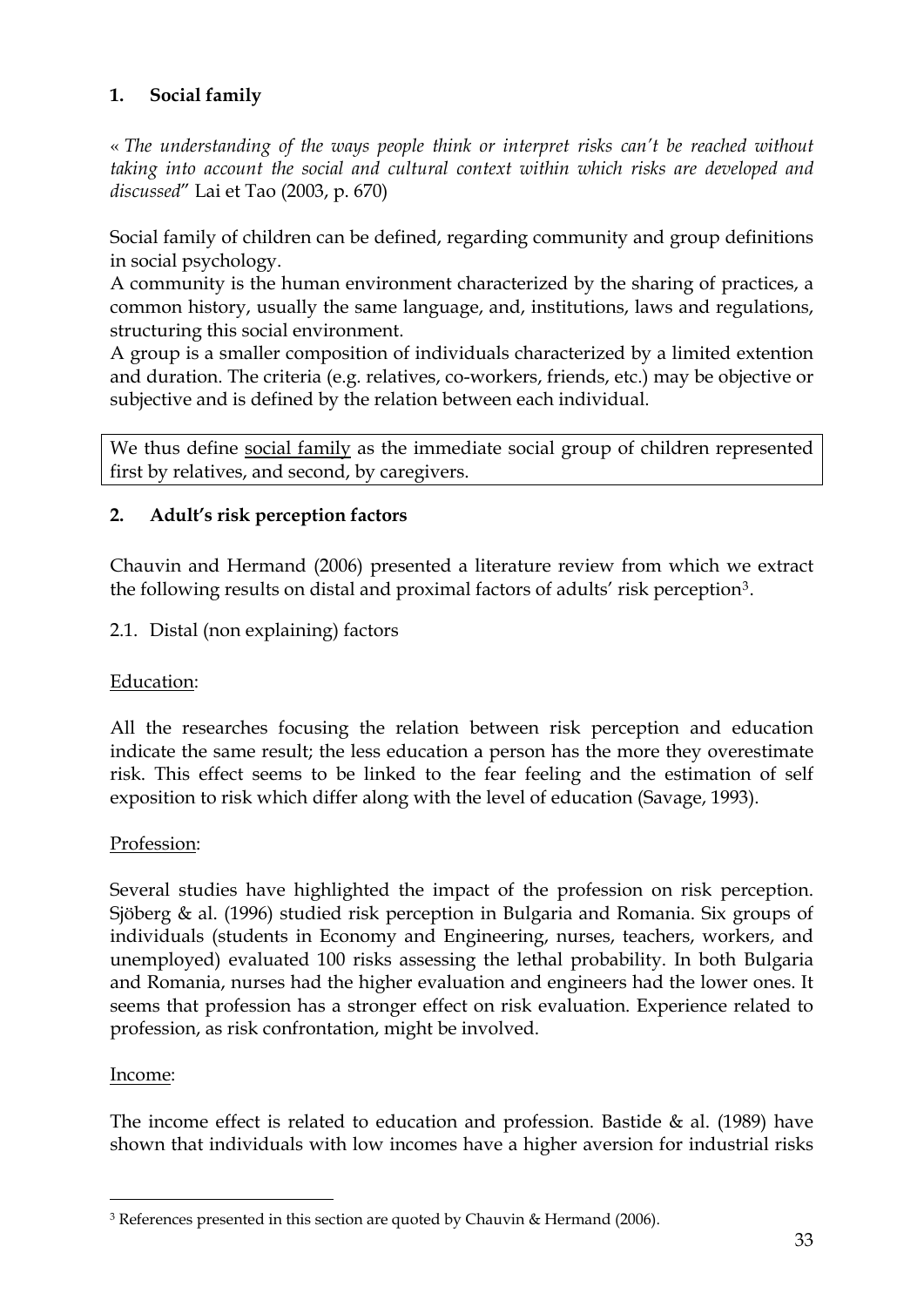<span id="page-33-0"></span>than individuals with higher incomes. Those results are confirmed by Vaughan and Nordenstam (1991). It seems that poverty enhances risk evaluation.

### 2.2. Proximal (explaining) factors

### Gender:

Most of the studies show that women's risk evaluation is higher than men's risk evaluation (Slovic, 1999). Nevertheless, explanations are linked, less with genetic impacts, and more with cultural factors as for the feminine vulnerability stereotype.

### Expertise:

Risk perception appears different in regards to the source of information is scientific or common sense. Scientific evaluations are perceived as more rational, factual and thus valuable. On the contrary, public estimations are perceived as irrational, affective and hypothetic (Slovic, 1987; Slovic & al., 1979, 1980, 1985; Slovic, 1992; Sjöberg, 1996, 1998).

### Political and religious orientation:

Bastide & al. (1989) studied technological risk perception in France and Germany. There is a strong risk perception difference between those two countries representing different social acceptability of technological risk. Based on 1000 interviews, the difference can be attributed to different political orientations. Individuals affiliated to strong Democratic Party show a high aversion while individuals affiliated to Conservative Party underestimated risks.

The religious orientation effect is related to the degree of religious engagement and to the nature of the religion itself.

Sjöberg & Wahlberg (2002) studied the degree of engagement for 151 Swedish profanes with the SROS II (Swedish Religious Orientation Scale version 2, Hovemyr, 1996). "Having fate" and "Using fate to understand the purpose of life" are correlated to risk perception.

According to Kouabenan (1998, p. 243), "*the persistence of animist religious beliefs and practices might induce systematic judgment errors."* 553 Ivorian individuals fulfilled a questionnaire about driving risks and their beliefs on destiny. Results show that fatalists have a contingent perception of driving risks.

Sjöberg & Wahlberg (2002) studied the New Age belief in relation with risk perception with the RPBS (Revised Paranormal Belief Scale, Tobacyk, 1988). Four types of New Age beliefs appeared: Belief in a higher conscience, Belief in the reality of the soul, Analytical conscious denegation, and Common popular superstition. Nuclear risk is evaluated differently regarding the category of RPBS. This result has been reproduced by Sjöberg (2003, 2004).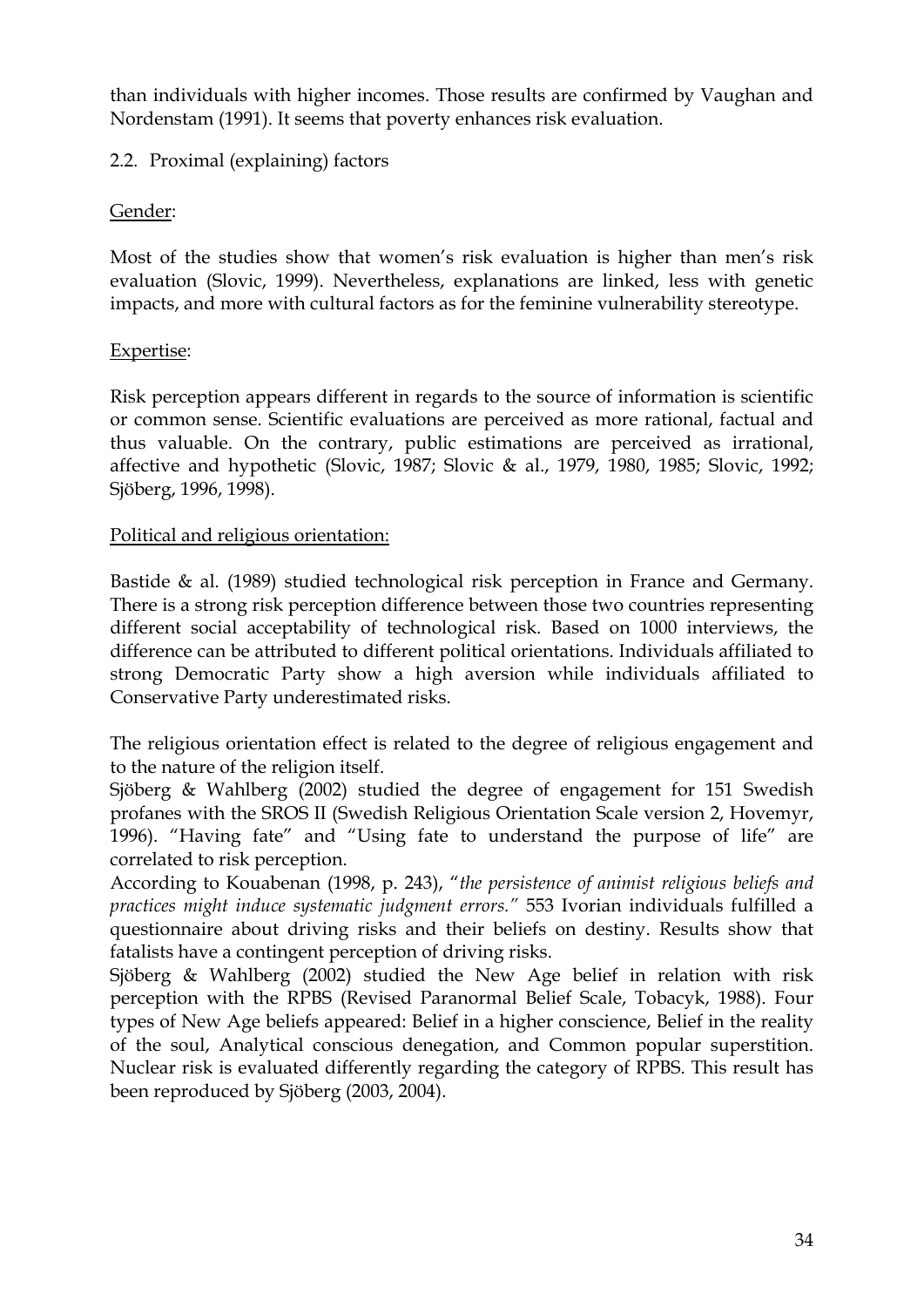#### <span id="page-34-0"></span>Comparative optimism:

Weinstein (1980, 1987) has shown that the risk is estimated higher for others than for us. Individuals estimate that they have a higher chance to experiment positive events than others, and lower chance to experiment negative events than others.

This result is mitigated by an individual sense of control (Causse, Kouabenan  $\&$ Delhomme, 2004; Sjöberg, 2000) and personal experiences (Weinstein, Lyon, Rothman & Cuite, 2000).

Adult's risk perception is related to distal factors to be controlled: education, profession and income. Proximal factors as gender, expertise, religious and political believes, and optimism represented evaluation bias.

### **3. Social family risk educational practices**

#### 3.1. Social norms

Group decisions are usually more risky than individual decision (Kogan & Wallach, 1964). Excessive optimism seems to be responsible of risk taking (Janis, 1972). Within a group, individuals' choices are restrictively following norms to assure their identity within the group and the group cohesion (Janis & Mann, 1977). The main process is the imitation of others (Bandura, 1986).

The imitation process is enhanced when individuals do not know what to do, or feel ambiguity and uncertainty (Cialdini, 1989). Thus, risk educational practices shall be particularly sensible to a group's influences due to the similarity of risk context characteristics (e.g. ambiguity, uncertainty).

#### 3.2. Educational role

Zdanowicz & al. (2008) discuss the importance of differentiation between adults and children to limit children's risk taking. The legitimacy of adults' role, as an educational role, appears as a major factor influencing the construction of children's identity which helps limit children's risk taking.

Specific relations exist between youths and adults in certain groups. The gender relations in Muslim societies and Roma groups are linked with a particular role for children, their social and professional career, and the division of resources in the family. Resources for young girls are often not available as they drop out of school easily. In the Roma community, children aged 12-13 are already perceived as adults who form families and have children.

According to data from UNICEF for 2008, the average age when a person gets married in Bulgaria is 25 for women and 28 for men, whereas in 1994 a survey among 1844 Roma families established that 40% were married before turning up 16, and 32% before reaching 18. Additionally 8% declare having had a child before stepping up into marriage.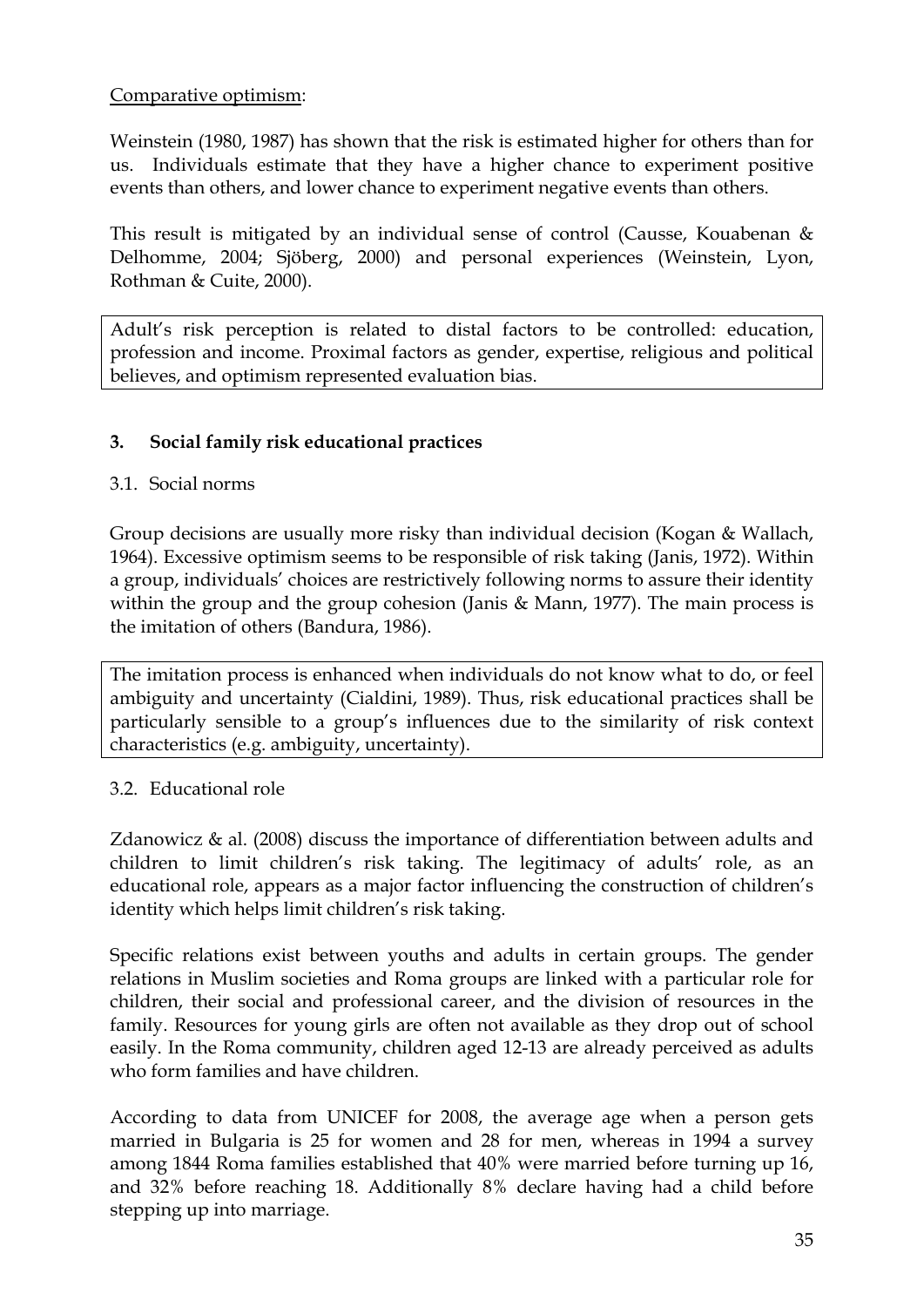<span id="page-35-0"></span>In any case, it appears important, for children's identity and behaviours, to preserve childhood and define clearly an educational role and responsibility for adults. Social norms for the end of childhood are important factors to take into account.

## 3.3. Childhood awareness

The link between care and childhood awareness has been highlighted by the study of Mcconkey and Smyth (2003). Parents stressed the amount of supervision required by teenagers who have severe difficulties ; but, results showed that this need is linked to the difference between teenagers' perception of risks, which are verbal abuse and bullying from peers, and, parents' perception of risks, which are risks while performing certain tasks (as road – crossing) or risk taking (as sexual risk taking). To these results corresponds the fact that parents usually overestimate children's ability less frequently than children themselves (Schwebel & Bounds, 2003).

A first ascertainment is that communication between children and adults is lacking in efficiency due to a lack of understanding of children's needs on behalf of the parents.

This result is confirmed by UNICEF (2007, 2008). Almost half of the parents in the survey shared the opinion that their children never had problems in the family, while only 17% of the children confirmed this. 87% of the children pointed out they had experienced problems in school but only 18% of them would seek help from teachers, pedagogic advisers or school psychologists.

Childhood awareness of parents is related to the estimation of children's abilities and adults' perception of the risks children encounter. It is probably related to social norms and educational roles.

## 3.4. Attachment

The attachment is the tied relation between parents and children, based on parental behaviours assuring proximity and contact between the young child and the parents (Ainsworth, 1978; Bowlby, 1969). Early attachment experiences form the foundation for the development of social relationships throughout the lifespan, determining later positive and/or negative interactional influences. Early experiences with parents, consistently characterized by nurturance, warmth, and predictability, will enhance higher quality peer relationships and more positive emotional adjustment (O'Koon, 1997).

The attachment helps children to feel secure regarding their environment (Bowlby, 1984). Attachment reduces fear and anxiety of children (Bowlby, 1984). This sense of security is correlated with a low level of risk taking.

Attachment reduces fear and anxiety of children. This sense of security is correlated with a low level of risk taking, but there is no direct evidence that this attachment enhances the acuteness of risk perception or the ability to cope with risk situations.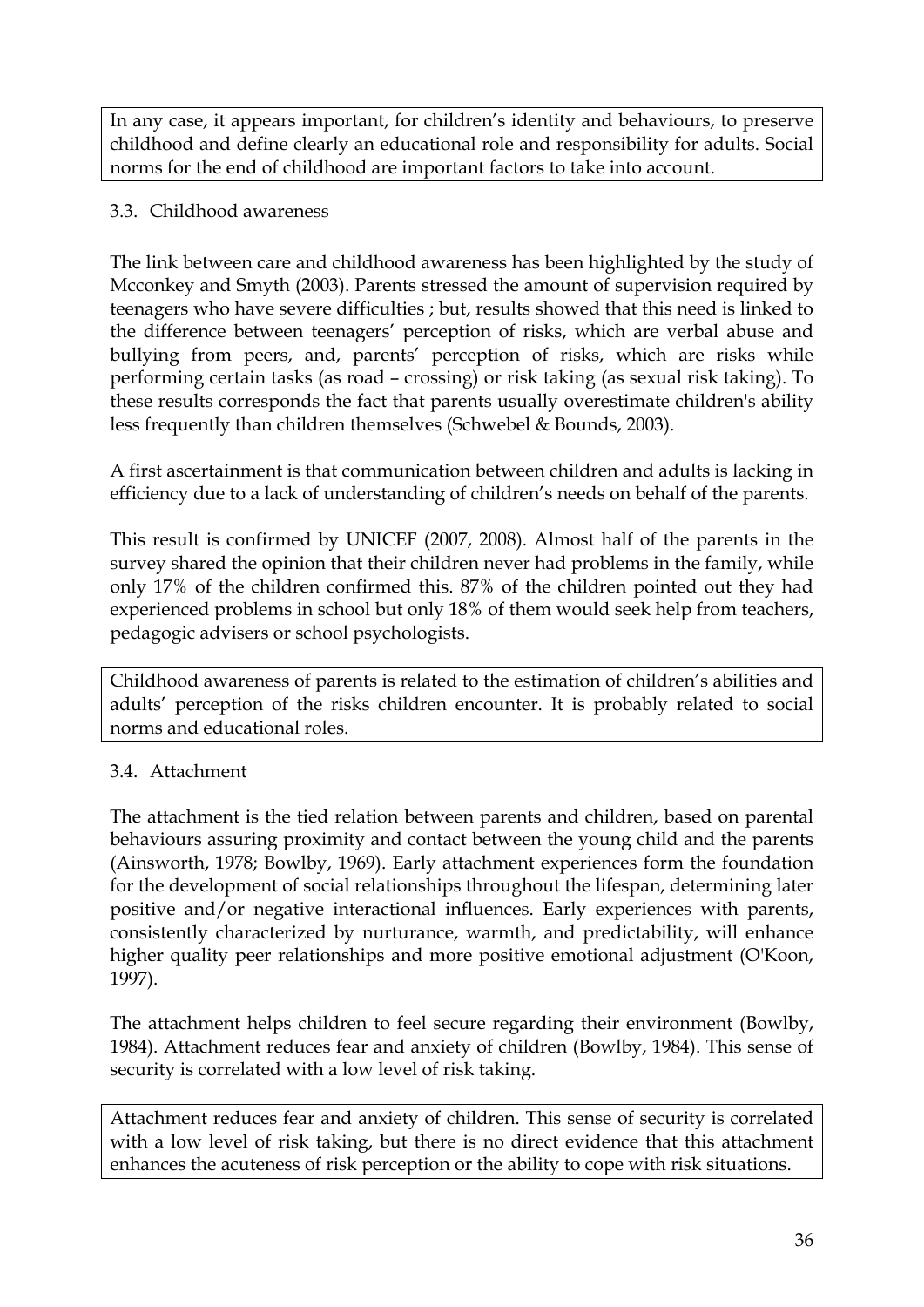#### 3.5. Supervision

For youngest under 7, results of studies have shown the positive effect of parental transmission of knowledge and supervision on children's behaviours in risk situation (Gable & Peterson, 1998). As shown by Schwebel and Bounds (2003). Six to eight years old, impulsive and under supervised children judge their physical abilities more cautiously when parents are present. Supervision of an elder brother or sister is also a factor of mitigation risk taking.

Supervision appears as a key factor of risk taking remediation for young children under eight.

#### 3.6. Parenting

Parenting can be oriented differently in each family. A specific style of parenting has been studied called "sensitive style". The "sensitive style" is the one that supports the best development of social, emotional and cognitive abilities. These abilities are essential for anxiety mediation and learning process (Landry & al., 2006).

Sensitive style is based on both a cognitive and affective dimension. On the affective dimension, sensitivity to the affective needs of children is a mix of affection demonstrations. On the cognitive dimension, sensitivity to the cognitive needs of children is a mix of supports of verbalizations and development interests.

Some internal factors can compromise the sensitivity of parents. Categories can be suggested:

- factors related to social norms as beliefs in specific educational principles (Monrrongiello & Kiriakou, 2004, Monrrogiello & Rennie,1998),
- factors related to the family interaction dysfunctions as communication dysfunction or depreciation of the parenting feelings (Humbeeck & Pourtois, 1995; Dukewich & al., 1996),
- factors related to the family inter relation as divorce, conflict or separation (Humbeeck & Pourtois, 1995; Macfie & al. 2008),
- factors related to the psychological state of parents as depression, negative perception or stress disorder (Humbeeck & Pourtois, 1995; Malik & al. 2007).

Some external factors are also correlated with sensitivity drop off:

- poverty (Grootaert & Kandur, 1995)
- quality of social care (Geoffroy & al., 2006).

Positive factors can mitigate the negative ones, especially social support from friends and family, educational role, childhood awareness, positive experience of attachment and supervision effort.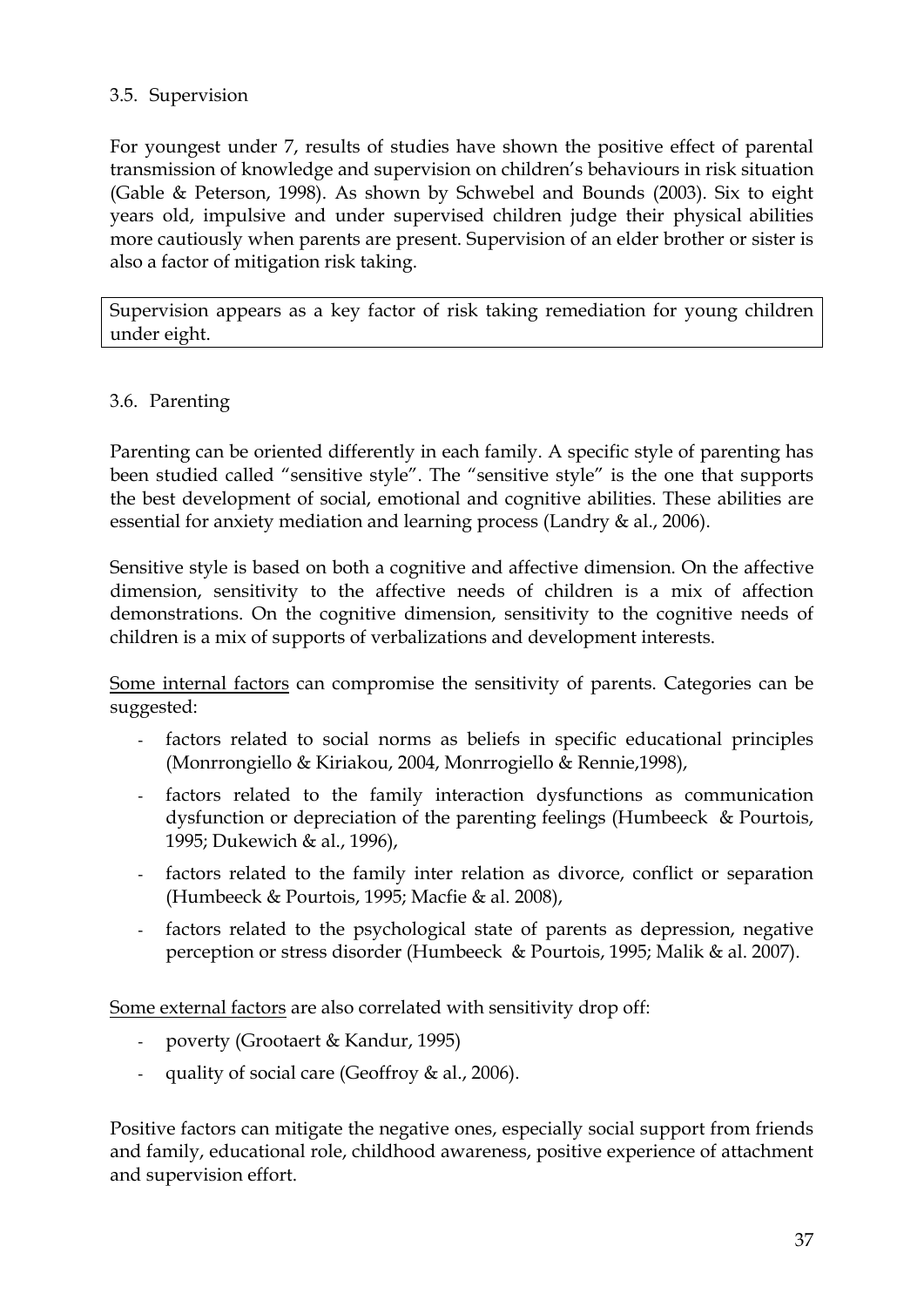The social family could thus be oriented toward "sensitive parenting": listening and behavioral adaptation to children's affective needs interest and interactional answering to children's cognitive needs

## **V. Children protection within the community**

The concept of self protection is enlarged from the individual protection to the community protection. Practices cover a wide domain, from information to behaviours. Within this domain, the role of information transmission is crucial. It is considered as a complex communication process between children and their community influenced by risk perception, values, and more over culture, so that the transmission between different generations appears central. This section's goal is to abstract what may be the principles of information transmission.

#### **1. Focus**

In general, children's protection focuses two objectives.

- First, it focuses on appropriate adults and children's behaviours in risk situations. The question is therefore, how to educate them both, regarding cognitive and emotional abilities of children, and regarding adults' risk perception and risk educational practices.
- Second, it focuses on environmental adaptation, which means to secure the environment.

To fulfil those two objectives, one best way is to develop an adequate children's social environment for children's education and environmental adaptation. We emphasize here children's education within the community and more over educational information within the community.

## **2. Institutions' and Parents' respective communication role**

We quote UNICEF reports (2007, 2008) highlighting three major results.

*Children and parents are not well informed about the role of institutions and who they should seek help from in specific daily situations (abuse, violence, etc.). The question "If your child has a problem you cannot deal with, which institution will you contact?" received very poor answers showing that parents are not familiar with their rights and procedures they should follow. 72% of the children and 65% of the parents answered "No" to the question "Are there professionals and institutions that may help you solve your problems in the place you live in?"* 

*Parents and children have not learned to contact and trust institutions. The question "What will you do if the child of your neighbours is subject to violence?" received the following answers: more than half of the people replied that they would speak with the parents or simply*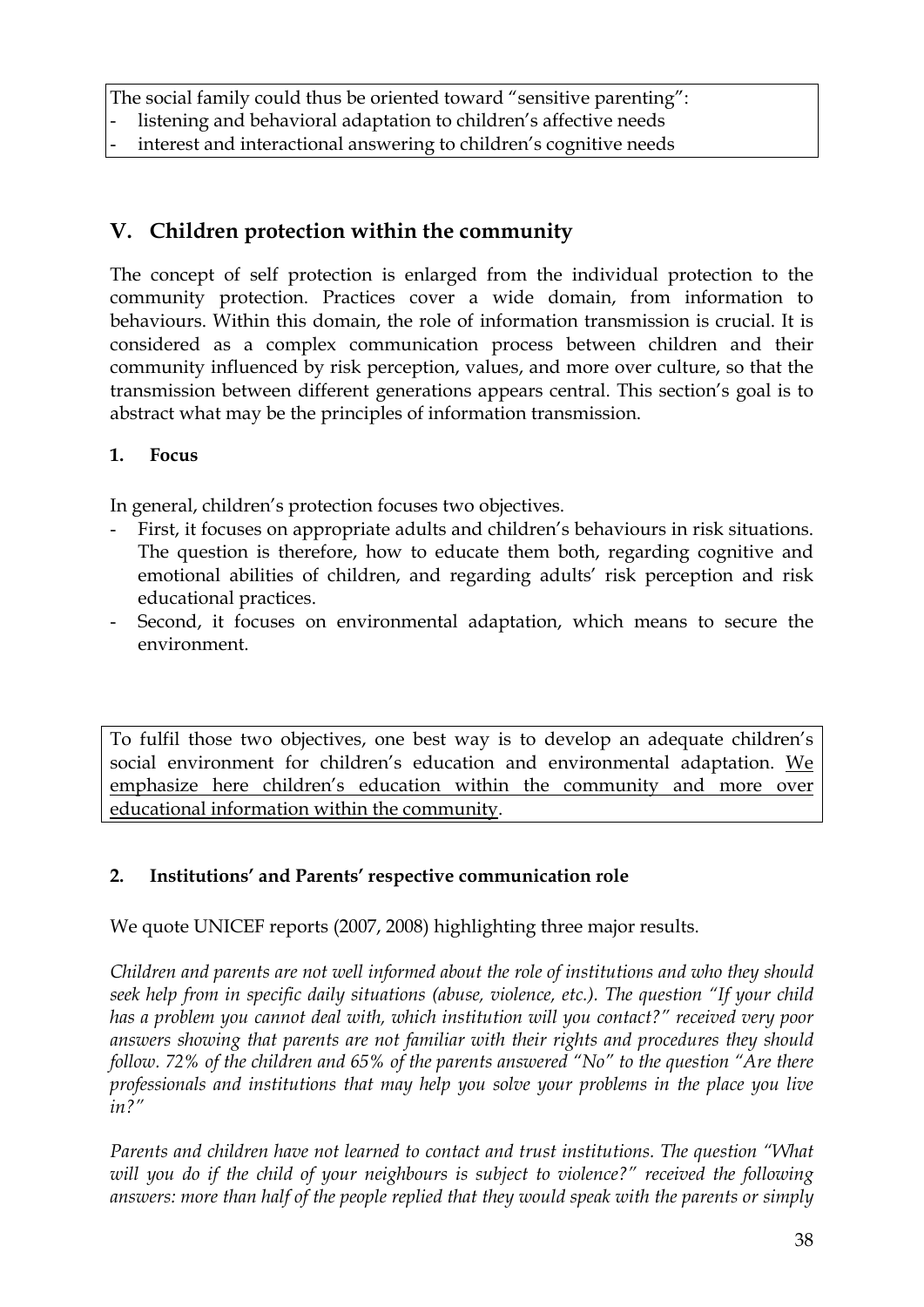*do nothing, considering that the problem should not be communicated outside the family. Only 13% of the participants in the survey indicated that they will alert the proper institutions. The result was more or less the same when interviewing the children.* 

*An alarming conclusion is that institutions, parents and schools try to transfer to one another the responsibility for communicating with the children, accusing one another of the situation.* 

Considering this fact, the clarification of institutions' and parents' respective communication role is essential.

## **3. Educational information**

The social construction of child welfare meeting the child's developmental needs and supporting family functioning needs to challenge socio-political and mass media perspectives (Angling, 2002).

The question of risk educational information is related to the need and the possibility of individual to accept the information (Poumadère, 2009). This acceptability of the information is impacted by the characteristics of risk situations regarding individual socialisation. Indeed the proximity of risk situations as industries, settlements, or volcanoes imply usual risk proximity, positive identity, economical opportunity and social life developments. These characteristics are ensuring the acceptability of risk and the aversion for risk information which appears as "bad news" considering the social benefit of a risk situation.

Risk educational information for population awareness is therefore, related not only to the transmission of objective data but also related to the negotiation of the social characteristics of risk situations.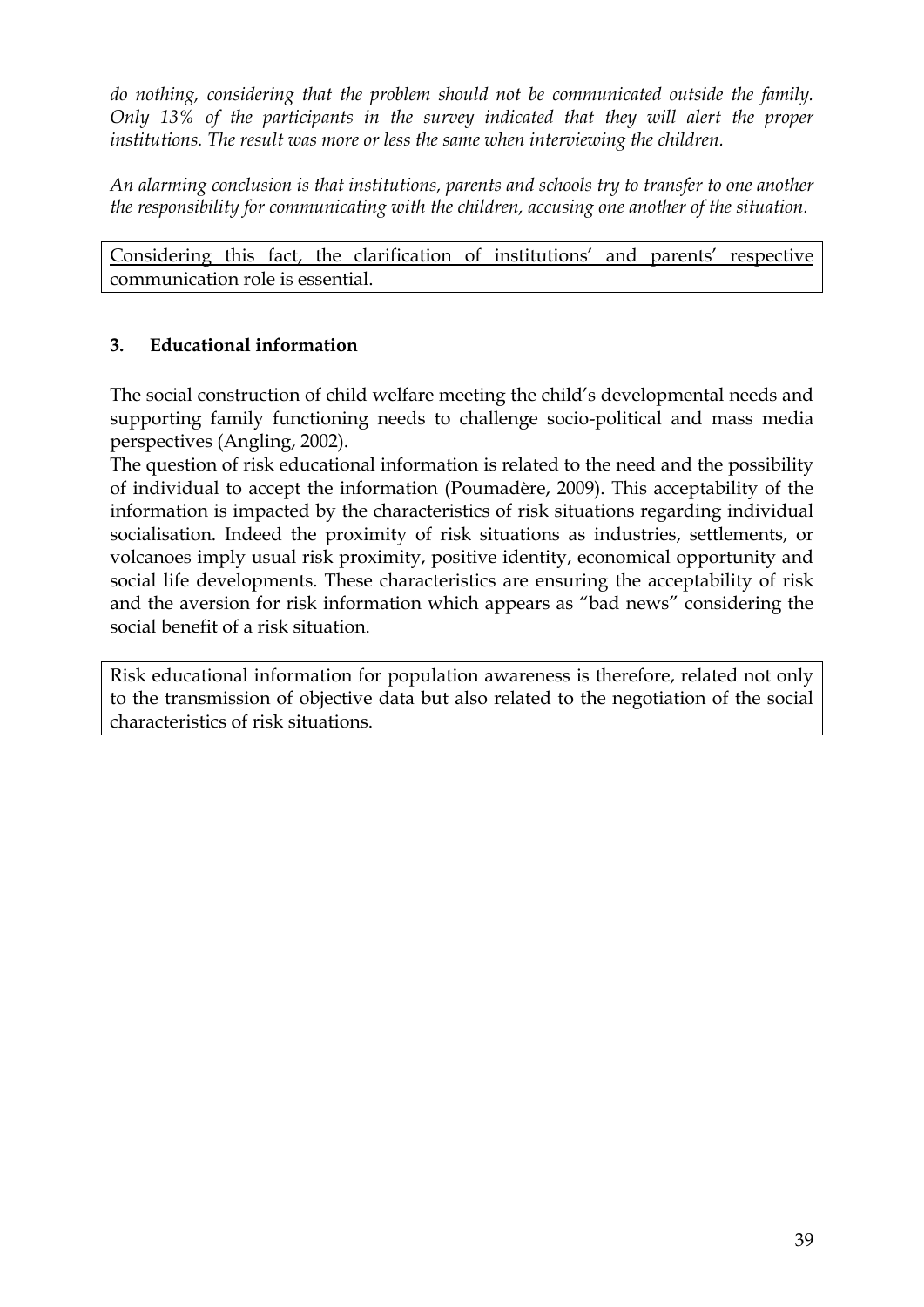# Bibliography

Ahmed, R. A., Macri, D., Mullet, E. (2006) Societal risk perception among a sample of Egyptian adolescents and young adults. *The Journal of North African Studies*. Vol. 11(3), pp. 323-334.

Ainsworth, M. D. S. (1978). The development of mother-infant attachment. In B.M. Caldwell & H. N. Ricciuti (Eds.), Review of child development research (Vol. 3). Chicago: University of Chicago Press.

Anglin, J. P. (2002). Risk, well-being, and paramountcy in child protection: The need for transformation. *Child & Youth Care Forum, 31*(4), 257-268.

Bandura, A. (1986) Social foundations of thought and action: a social cognitive theory. Prentice-Hall, Englewood Cliffs.

Baumrind, D. (1989) Rearing competent children. In Damon, W. *Child development today and tomorrow*. pp. 349-378, Jossy-Bass, San Francisco.

Belsky, J., Hertzog, C., Rovine, M. (1986) Causal analyses of multiple determinants of parenting: Empirical and methodological advances. In Lamb, M., Brown, A., Rugoff, B. Advances in Developmental Psychology. Vol. 4, pp. 153-202, Erlbaum, Hillsdale, New Jersey.

Boles, R.E., Roberts, R.M., Brown, K.J., Mayes, S. (2005) Children's Risk Taking Behaviors: The Role of Child-Based Perceptions of Vulnerability and Temperament. *Journal of Pediatric Psychology*. Vol. 30(7), pp. 562-570.

Bowlby, J. (1969). Attachment and loss: Vol. 1. Attachment. New York: Basic Books.

Bowlby, J. (1984) Attachement et perte. La perte, la tristesse et la dépression. PUF, Paris.

Chauvin, B., Hermand, D. (2006) Influence des variables distales sur la perception des risques : une revue de la littérature de 1978 à 2005. *Les cahiers internationaux de Psychologie Sociale*. Vol. 72.

Cialdini, R.-B. (1989) Social motivations to comply: norms, values, and principles. In Roth, J.-A., Scholtz, J.-T., *Taxpayers Compliance*. University of Pennsylvania Press, Philadelphia (2 tomes).

Cohn, L.D., Macfarlane, S., Yanez, C., Imai, W.K. (1995) Risk perception: Differences between adolescents and adults. *Health Psychology*. Vol. 14(3), pp. 217-222.

Compass, B.E. (1987) Coping with stress during childhood and adolescence. *Psychological Bulleti*n. Vol. 56, pp. 267-283.

Cyrulnik, B. (1999) *Un merveilleux malheur*. Odile Jacob, Paris.

Dukewich, T.L., Borkowski, J.G., Whitman, T.L. (1996) Adolescent mothers and child abuse potential : an evaluation of risk factors. *Child abuse & Neglect*. Vol. 20(11), pp. 1031-1047.

Durning, P. (1995) *Education familiale : acteurs, processus et enjeux*. PUF, Paris.

Esparbès-Pistre, S. (1997) Représentation de sa maladie et strategies de faire face à l'adolescence : une approche interactionniste de sujets atteints de cancer ou de diabète. Thèse de Doctorat. Université de Toulouse le Mirail.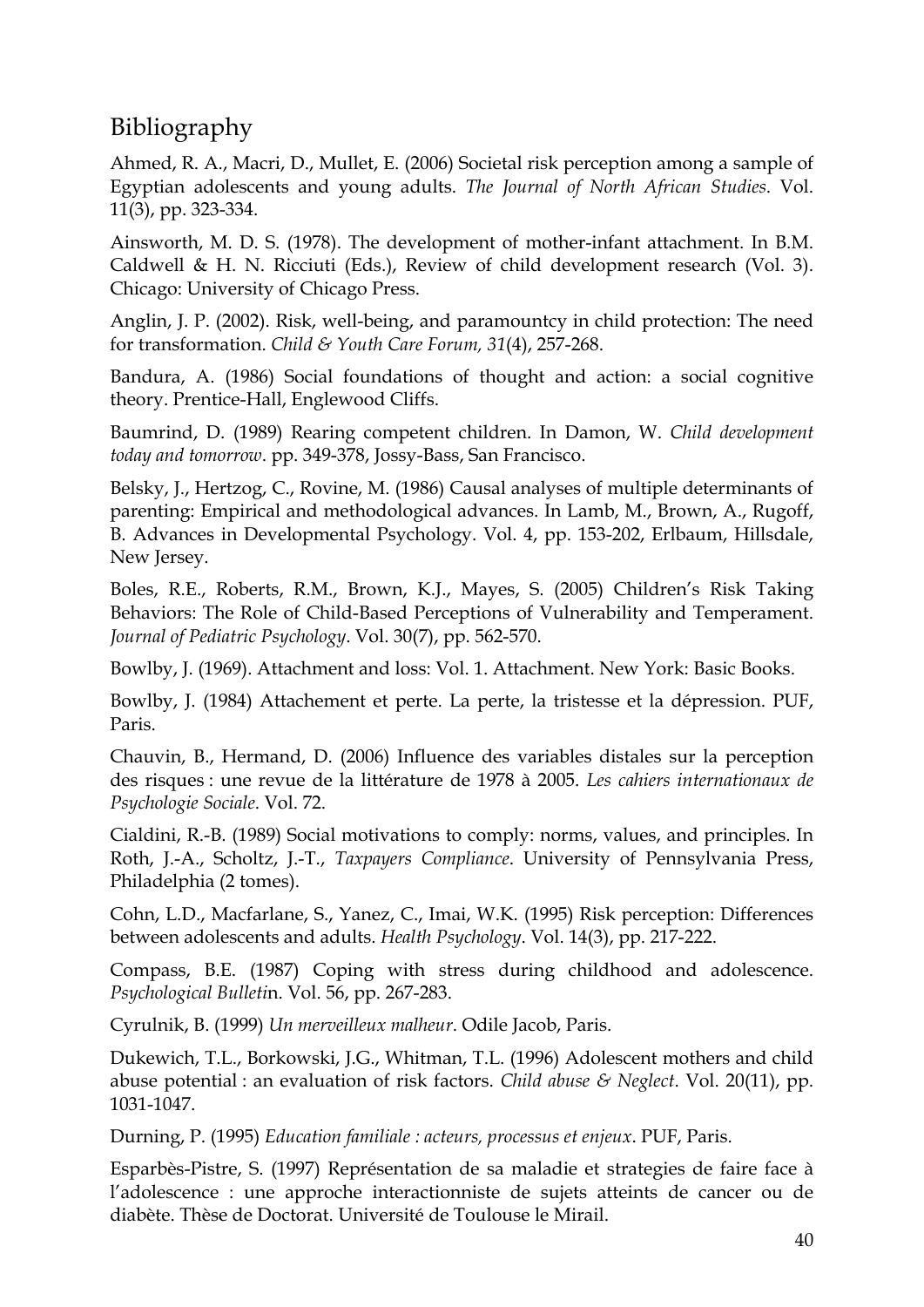FEMA (2004) Helping children cope with disaster. FEMA, Washington D.C.

Fiedler, N. (1996) Neuropsychological approaches for the detection and evaluation of toxic symptoms. *Environ Health Perspectives*. Vol. 104(2).

Gable, S., Peterson, L. (1998) School-Age Children's Attributions About Their Own Naturally Occurring Minor Injuries: A Process Analysis. *Journal of Pediatric Psychology*, Vol. 23 (5), pp. 323-3.

Geoffroy, M., Cote, S.M., Parent, S., Seguin, J.R. (2006) Daycare attendance, stress, and mental health. *Canadian Journal of Psychiatry*. Vol 51(9), pp. 607-615.

Granié, M.A. (2005). Développement social et sécurité routière. Rapport final sur subvention PREDIT/DSCR. INRETS, Arcueil.

Greening, L., Stoppelbein, L., Chandler, C.C, Elkin, T.D. (2005) Predictors of Children's and Adolescents' Risk Perception. *Journal of Pediatric Psychology*. Vol. 30(5), pp. 425-435.

Grootaert, C., Kandur, R. (1995) Le travail des enfants : un point de vue économique. *Revue Internationale du Travail*. Vol. 134(2), 205-223.

Guedeney, A. (1998) Les déterminants précoces de la résilience. Dans Cyrulnik, B. Ces enfants qui tiennent le coup. Hommes et Perspectives. Marseille.

Hargreaves, D. J., & Davies, G. M. (1996). The development of risk-taking in children. *Current Psychology, 15*(1), 14-29

Hillier, L.M., Morrongiello, B.A. (1998) Age and Gender Differences in School-Age Children's Appraisals of Injury Risk. *Journal of Pediatric Psychology*. Vol. 23(4), pp. 229-238.

Houdé, O & Meljac, C. (2000). *L'esprit Piagétien. Hommage international à Jean Piaget* 

Hubacher, M. (2001) Accidents et prévention des accidents chez les enfants en bas âge. *Forum Med Suisse*. Vol. 24.

Humbeeck, B., Pourtois, J.-O. (1995) Théories et facteurs de présage de la maltraitance. In Pourtois, J.-P. Blessure d'enfant. *La maltraitance : théorie, pratique et intervention*. De Boeck, Bruxelles.

Janis, I.-L. (1972) Groupthinking. *Psychology Today. Vol* 5(6).

Janis, I.-L., Mann, L. (1977) Decision making, A Psychological Analyses of Conflict, Choice and Commitment. The Free Press, New York.

Kogan, N., Wallach, M.A. (1964) *Risk taking: A study in cognition and personality*. Holt, Rinehard and Winston, New York.

Lai, J.C., Tao, J. (2003) Perception of environmental hazards in Hong Kong Chinese. *Risk Analysis*, Vol. 23, N°4, pp. 669-684.

Landry, S.H., Smith, K.E., Swank, P.R. (2006) Responsive parenting: Establishing early foundations for social, communication, and independent problem solving. *Developmental Psychology.* Vol. 42(4), pp. 627-642.

Lazarus, R.S., Folkman, S. (1984) *Stress, appraisal and coping*. Springer, New York.

Le Breton, D. (1995) *La sociologie du risque*. PUF, Paris.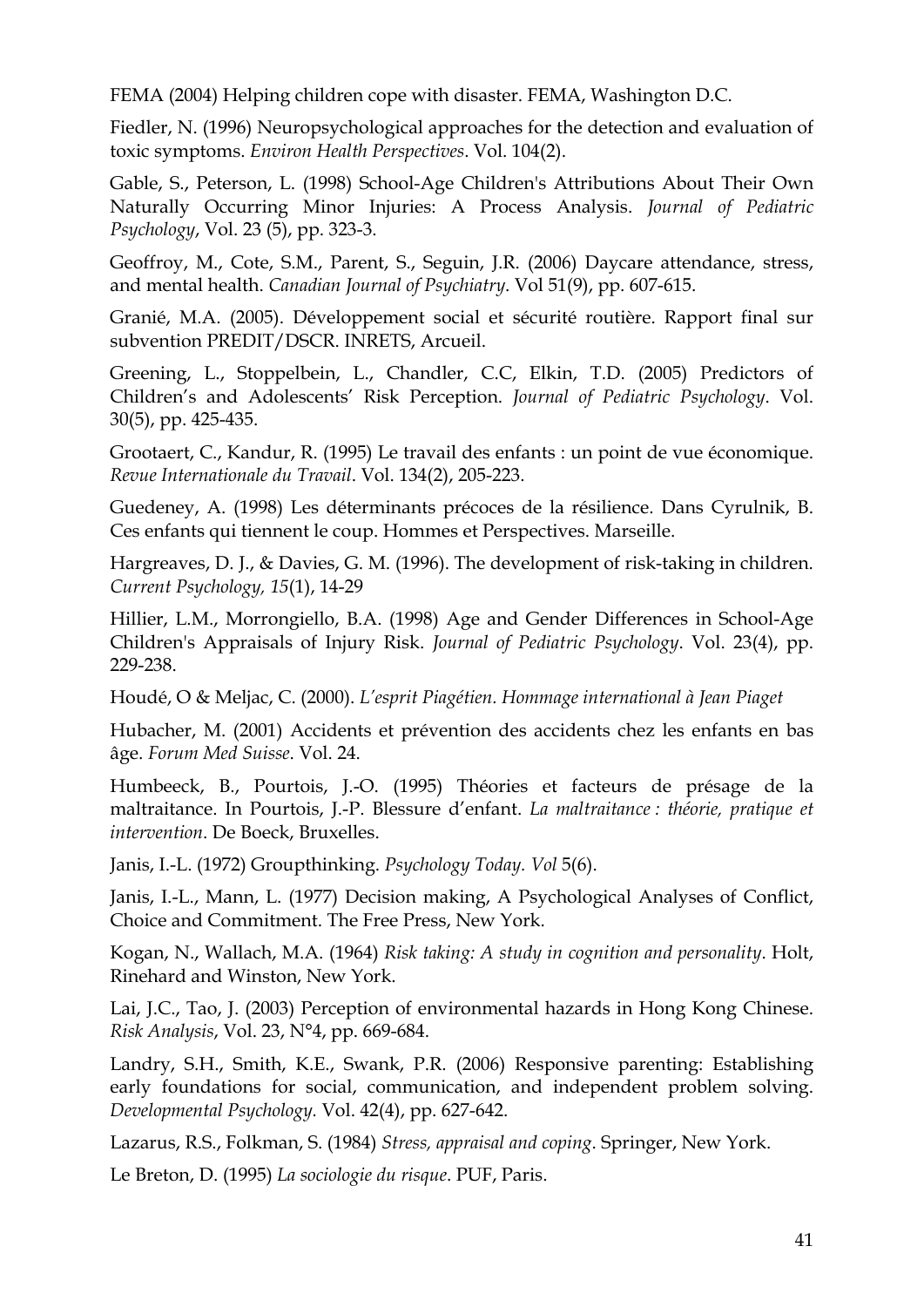Le Breton, D. (2004). *Les conduites à risque : des jeux de mort aux jeux de vivre*. PUF, Paris.

Loutre du Pasquier, N. (1981) *Le devenir des enfants abandonnés*. PUF, Paris.

Maccoby, E.E., Martin, J.A. (1983) Socialization in the context of the family: Parentchild interactions. In Mussen, P.H., Hetherington, E.M., Handbook of child psychology. Vol. 4, Socialization, personality, and social development, pp. 1-101, Wiley, New York.

Macfie, J., Houts, R.M., Pressel, A.S., Cox, M.J. Pathways from infant exposure to marital conflict to parent-toddler role reversal. *Infant mental health journal*. Vol. 29(4), pp. 297-319.

May, D. C., Vartanian, L. R., & Virgo, K. (2002). The impact of parental attachment and supervision on fear of crime among adolescent males. *Adolescence, 37*(146), 267- 287.

Mcconkey, R., Smyth, M. (2003) Parental perception of risks with older teenagers who have severe learning difficulties contrasted with the youg people's views and experiences. Children & Society, Vol. 17(1), pp. 17-31.

Michel, G., Leheuzey, M., Purper-Ouakil, D., Mouren-Simeoni, M. (2003) L'addiction au risque : une nouvelle forme de dépendance chez les jeunes ? *Alcoologie et addictologie.* Vol. 25(1), pp. 7-15.

Michel, G., Purper-ouakil, D., Mouren-Simeoni, M., Bizouard, P. (2006) Clinique et recherche sur les conduites à risques chez l'adolescent. *Neuropsychiatrie de l'enfance et de l'adolescence*. Vol. 54(1), pp. 62-76.

Moro, N.R. (1989) D'où viennent ces enfants si étranges ? Logique de l'exposition dans la psychopathologie des enfants migrants. *Nouvelle revue d'ethnopsychiatrie*. Vol. 12.

Morrongiello, B.A., Kiriakou, S. (2004) Mothers' Home-Safety Practices for Preventing Six Types of Childhood Injuries: What Do They Do, and Why? *Journal of Pediatric Psychology.* Vol. 29(4), pp. 285-297.

Morrongiello, B.A., Matheis, S. (2007) Understanding Children's Injury-risk Behaviors: The Independent Contributions of Cognitions and Emotions. *Journal of Pediatric Psychology.* Vol. 32(8), pp. 926-937.

Morrongiello, B.A., Rennie, H. (1998) Why Do Boys Engage in More Risk Taking Than Girls? The Role of Attributions, Beliefs, and Risk Appraisals. *Journal of Pediatric Psychology.* Vol. 23(1), pp. 33-43.

O'Koon, J. (1997). Attachment to parents and peers in late adolescence and their relationship with self-image. *Adolescence*, 32(126), 471-482.

Poumadère, M. (2009) Les accidents à ma porte. Information des populations et prévenance des risques. In Specht, M., Planchette, G. (2009) *Le défi des organisations face aux risques*. ENSMP, Economica, Paris.

Ronan, K. R. & Johnson, D. M. (1997). Collaboration between physical and social scientists following a series of volcanic eruptions: Helping children cope. Manuscript in preparation for submission.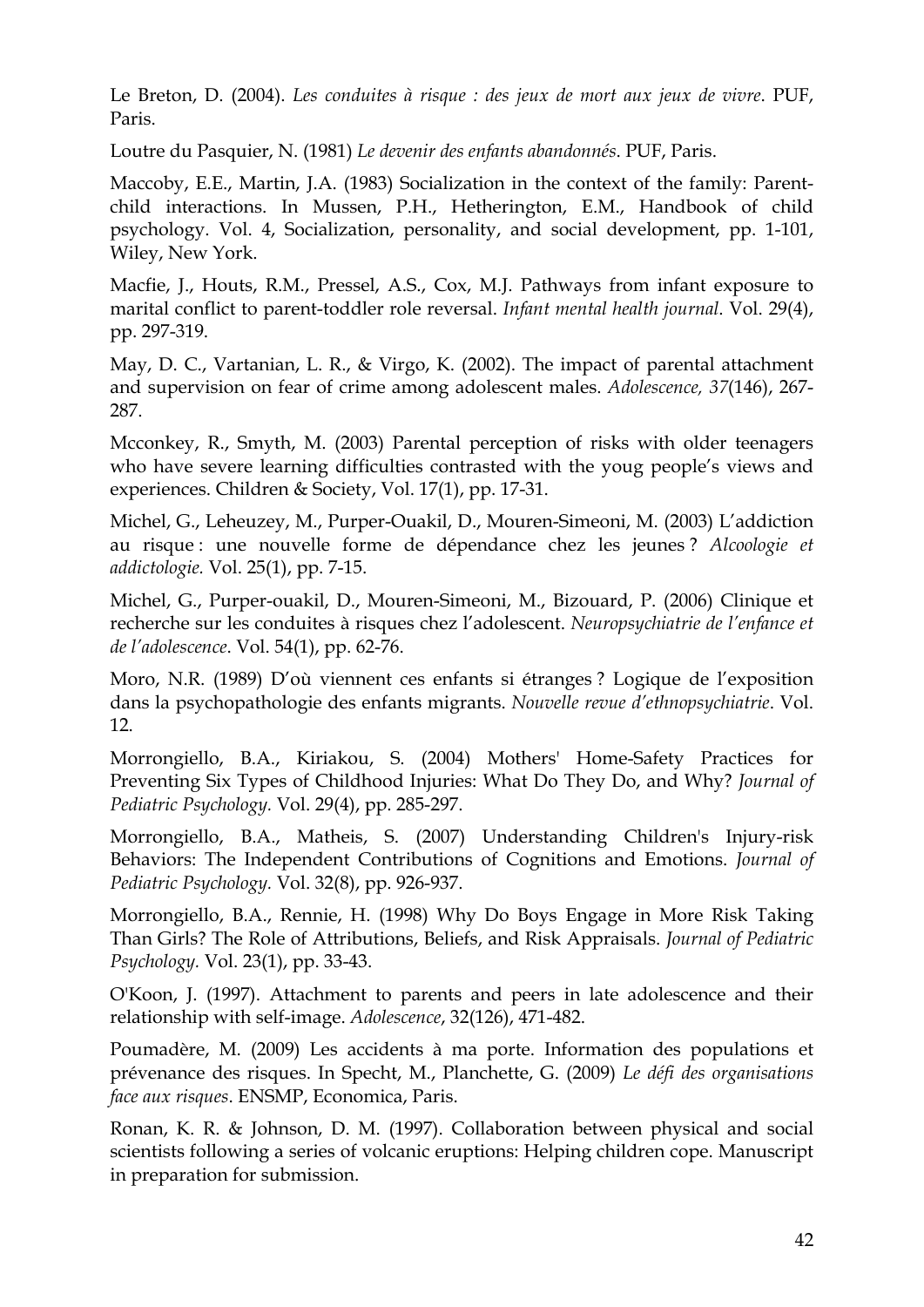Ronan, K. R. & Johnston, D. M. (1996). The impact of volcanic eruptions on childhood emotional functioning. Proceedings of the Pan Pacific Hazards '96 Conference, Vol. 1.

Ronan, K. R., Johnston, D.M., Daly, M., Fairley, R. (2001) School children's risk perceptions and preparedness : A hazards education survey. *The Australian Journal of disaster and trauma studies*. Vol. 1.

Rowland, J.H. (1989) Intrapersonal resources: coping. Dans *Handbook of Psychooncology: Psychological care of the patient with cancer*. Oxford University Press, New York.

Schwebel, D.C., Bounds, M.L. (2003) The Role of Parents and Temperament on Children's Estimation of Physical Ability: Links to Unintentional Injury Prevention. *Journal of Pediatric Psychology*. Vol. 28 (7), pp. 505-516.

Schwebel, D.C., Brezausek, C.M., Ramey, S.L., Ramey, C.T. (2004) Interactions Between Child Behavior Patterns and Parenting: Implications for Children's Unintentional Injury Risk. *Journal of Pediatric Psychology*. Vol. 29(2), pp. 93-104.

Sjöberg, L., Torell, G. (1993) The development of risk acceptance and moral valuation. *Scandinavian Journal of Psychology*. Vol. 34, pp. 223-236.

Stroufe, L.A. (1983) Infant-caregiver attachment and patterns of adaptation in preschool: The roots of maladaptation and competence. In Perlmutter, M., Minnesota Symposia in Child Psychology. Vol. 16, pp. 41-83, Erlbaum, Hillsdale, New Jersey.

Toussignant, M. (1998) Ecologie sociale de la résilience. Dans Cyrulnik, B. *Ces enfants qui tiennent le coup*. Hommes et Perspectives. Marseille.

UNICEF (2007) Violence and children: facts we should know State Agency on Child Protection Report. UNICEF Report.

UNICEF (2008) Analysis on the attitudes towards the children violence hotline. Part 1: Problems children are facing in Bulgaria and methods for solving them. UNICEF Report.

Vinay, A., Esperbès-Pistre, S., Tap, P. (2000) Attachement et stratégies de coping chez l'individu résilient. *La revue Internationale de l'éducation familiale*. Vol. 4(1), pp. 9-35.

Walesa, C. (1977). Development of risk perception in children and adolescents. *Polish Psychological Bulletin, 8*(3), 171-176.

Wallon, H. (1941) *L'évolution psychologique de l'enfant*. Colin, Paris.

Zdanowicz, N., Jacques, D., Reynaert, C., Delvenne, V. (2008) Violence et absence de différences. Congrès de Paris, Enfants d'ailleurs. Vivre les différences. *Proceedings*  Vol. 54 (4-5), pp. 294-298.

Zhang, J. (1994) Environmental hazards in the Chinese public's eyes. *Risk Analysis*, Vol. 14(2), pp. 163-167.

Zuckerman, M. (1994). *Behavioural Expressions and Biosocial Bases of Sensation-Seeking*. Cambridge: Cambridge University Press.

Malik, N.M., Boris, N.W., Heller, S.S., Harden, B.J., Squires, J., Chazan-cohen, R. & al. (2007) Risk for maternal depression and child aggression in early head start families : A test of ecological models. *Infant Mental Health Journal*. Vol. 28(2), pp. 171-191.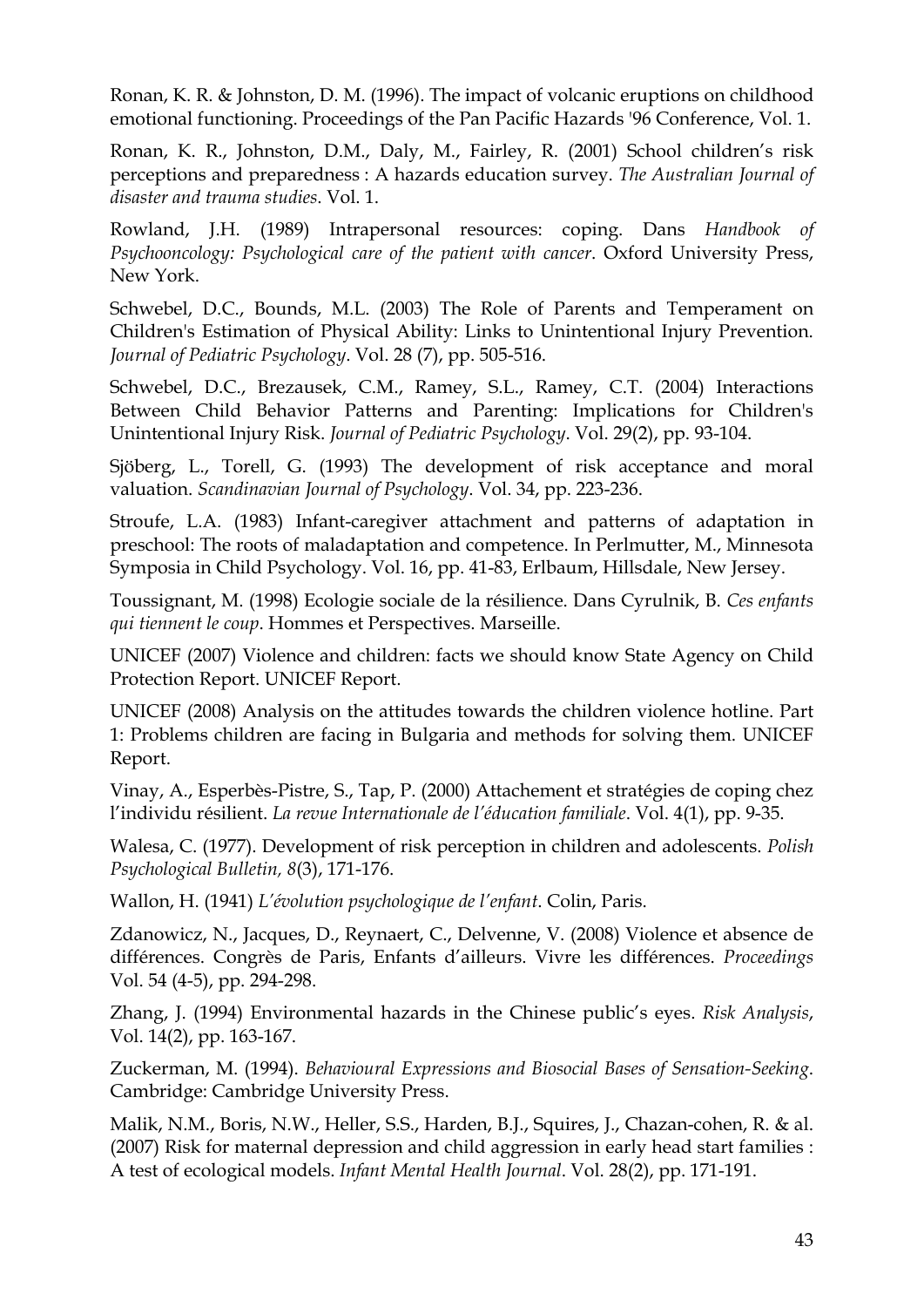## **Risk Reduction Education in Belgium, Bulgaria and France**

Chantal Dauphin

## **General introduction**

**Our objective is to give an overview of the present state of the art on risk education in school of children between the ages of 8-10 years old in three countries: Belgium, Bulgaria and France.** 

**We used the selected method of analyzing the school syllabus and the official texts of each country.** 

## **I. Belgium**

Their teaching does not fully integrate the prevention of risks.

It is vital that integration of safety, health, general well being at work, in society, and in teaching must form a basis to implement a culture of risk prevention. Experts have exposed this process of prevention culture development and the part played by teaching in it within the framework of a forum on this theme.

([http://fr.prevent.be/net/net01.nsf/p/9AC4433FF2BE636EC1256CF70039DE47\)](http://fr.prevent.be/net/net01.nsf/p/9AC4433FF2BE636EC1256CF70039DE47)

It has to become a priority to improve and control risk related to safety for children, pupils, teaching staff,(nursery nurses, receptionists) and teachers. They must all be taught attitudes in general risk perception from 2012 onwards.

Risk perception, risk control, and safety must be integrated in the programmes (development objectives and common base skills) in primary schools, and in teacher training schools by 2012 both in the Flemish and Walloon communities.

Currently, road safety prevention is not included in the primary school syllabus as such, and the teachers are free to bring information on safety prevention, in partnership with experts in the field: The Red Cross, Police force, IBSR, firemen, civil protection and other organisations (health and hygiene).

A programme on the study of road hazards (undertaken by the IBSR) is not accessible before the end of year 2009 when it will be circulated in primary education.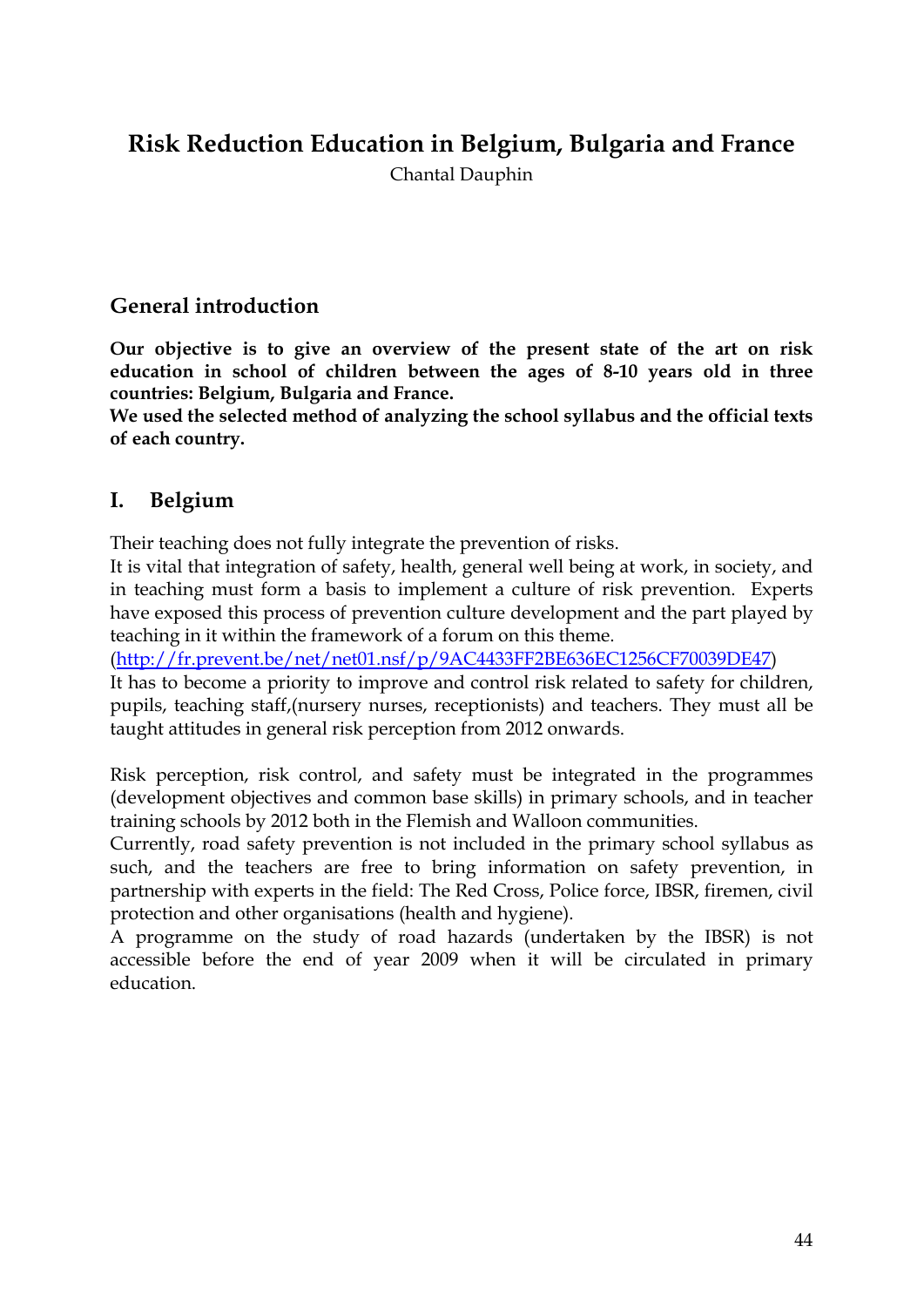## **II. Bulgaria**

Risk prevention education in elementary and secondary schools in the Republic of Bulgaria is legally defined in Article 16 -1 of the Law on Disaster Preparedness, which states that risk prevention and first aid education is to be conducted in schools and universities. In elementary school this training provides basic knowledge about risks and behaviour to adopt during disasters, whereas in secondary school and university the training deals with defence skills according to the education profile.

According to Article 3 of the same law aforementioned, it states that the Minister of Education in co-operation with the Minister of Emergency Situations certifies training programmes, educational materials, and textbooks for kindergartens and schools.

The education in schools is conducted according to the instruction of the Minister of Education and Science who in 2002 set the training allocation to be 5 school hours per year in the Master teacher class from 1<sup>st</sup> to 12<sup>th</sup> grade (7 to 18 year old students). These hours also include two simulations of the school disaster reaction plan. The education programme is developed in co-ordination with the State Agency "Civil Protection", National Service "Fire Safety" – Ministry of Interior, and the Bulgarian Red Cross.

A set of "Life protection and reaction to crisis" lessons is included in primary education, and is defined in the State regulations on Civic education. This part of the curriculum focuses on road safety and deals with life and health threatening situations, incidents, and conflicts.

According to Ordinance No.2 dated May 18, 2000 pertaining to the school curriculum issued by the Ministry of Education and Science, it states that after completion of elementary school and the compulsory training every student must have achieved the following:

- The student has developed communication skills and a sense of confidence.
- The student has developed basic skills on dealing with critical situations and conflicts.
- The student has knowledge on basic rights, freedom, and responsibilities.
- The student has knowledge on the rights of children and organizations working in this field..
- The student has knowledge on Life protection and how to react in critical situations.
- The student has knowledge on road safety and follows the safety rules.
- The student has knowledge on what course of action to take and knows who to contact in the case of life and health threatening situations (disasters, incidents).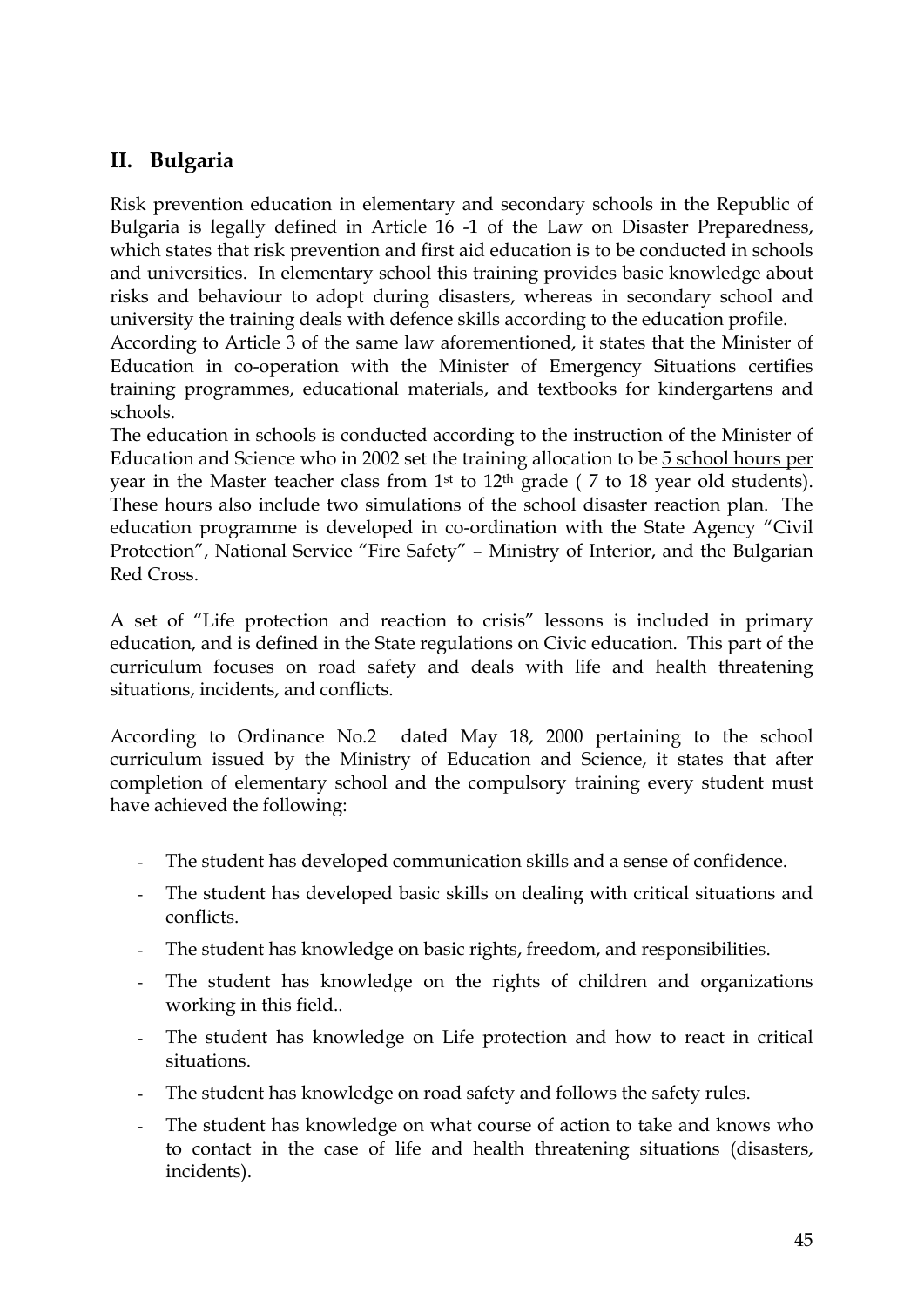These standards have a practical purpose and are included in the Cultural-education area of expertise, "Community Science and Civic Education". The civic education is an important cross curriculum subject in their compulsory education, which is why these standards are included in the school programmes of different subjects such as 1st, 2nd, 3rd, 4th grade History and Geography.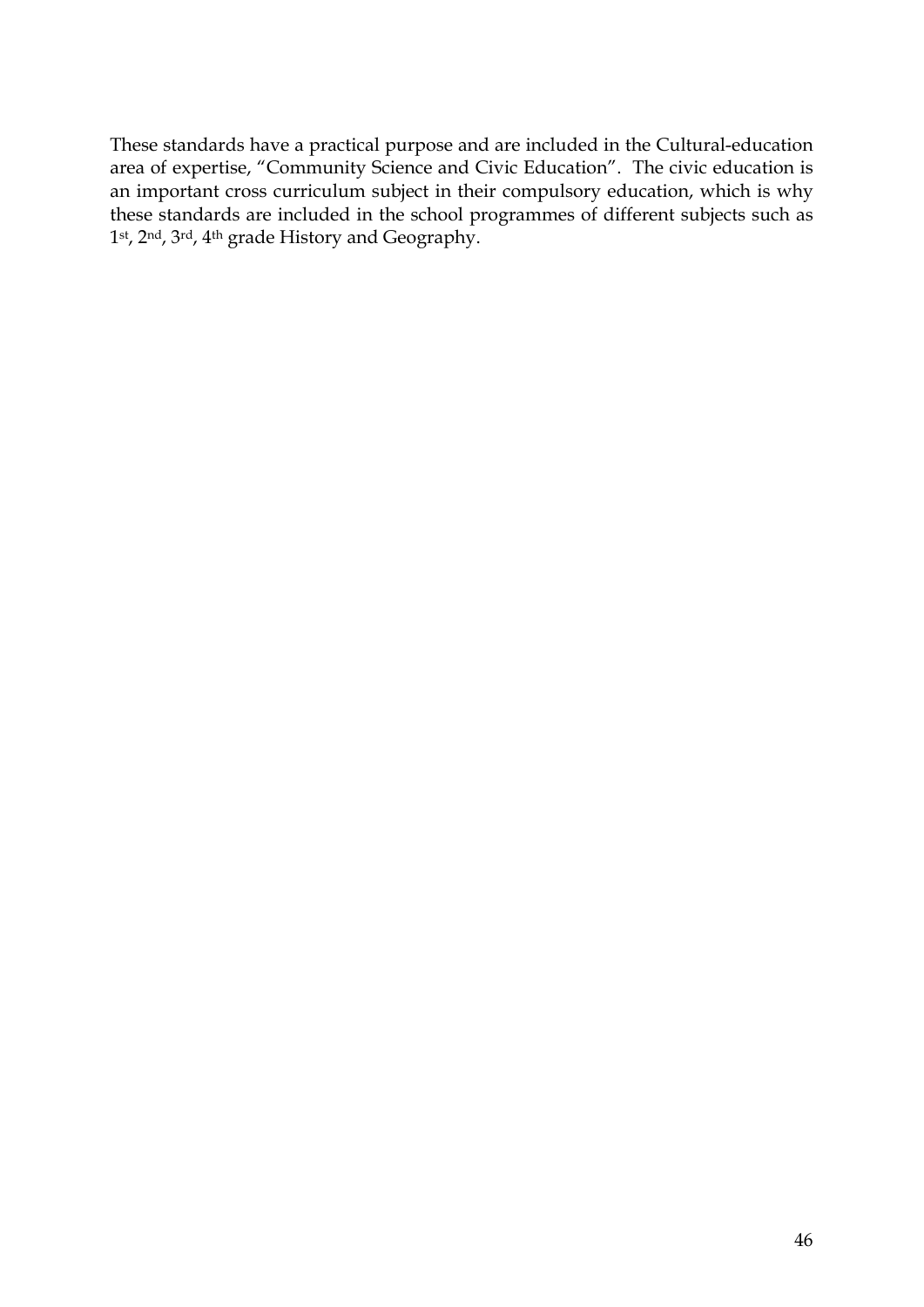## **III. France**

### **1. Introduction**

Determined by the guidance and planning law for the future of schools dated April 23, 2005, the Decree of July 11, 2006 states what knowledge and skills all pupils must have acquired at the end of their compulsory schooling in conformity with the European programme.

The common base consists of 7 pillars of competences:

- 1.- mastering the French language.
- 2.- speaking a modern foreign language.
- 3.- basic knowledge in mathematics, and scientific & technological culture.
- 4.- mastering techniques for information and communication technologies.
- 5.- humanist culture
- 6.- social and civic skills.
- 7.- autonomy and initiative.

Each competence is diffused in the whole series of studies which can be resourced to help acquire essential abilities and attitudes when necessary to tackle a variety of situations throughout life.

During his life, each citizen is faced with a certain number of risks and he must be capable of adapting his behaviour to ensure his survival as well as that of that of the community which he lives in. This is clearly stated in the code of education:

Article L. 312-13-1, "Each student through compulsory schooling is to be made aware of risk prevention, and the work of the emergency rescue services. He must also receive elementary first aid lessons".

At the end of his schooling the pupil and future citizen to be must have acquired knowledge, abilities, and attitudes allowing him to understand and react accordingly to any circumstances pertaining to safety protection and risk prevention.

During his compulsory schooling he will be taught about the following risks:

- everyday life risks
- natural and technological major risks
- health risks

## **2. What is taught in general in the curriculum for the 8 – 10 year old age group.**

The summary tables in the appendix shows the progression of studies at primary school level and it includes the compulsory syllabus for the 8 – 10 year old pupils. The knowledge, abilities and attitudes included in the official programmes to be taught for the three categories of considered risk are listed.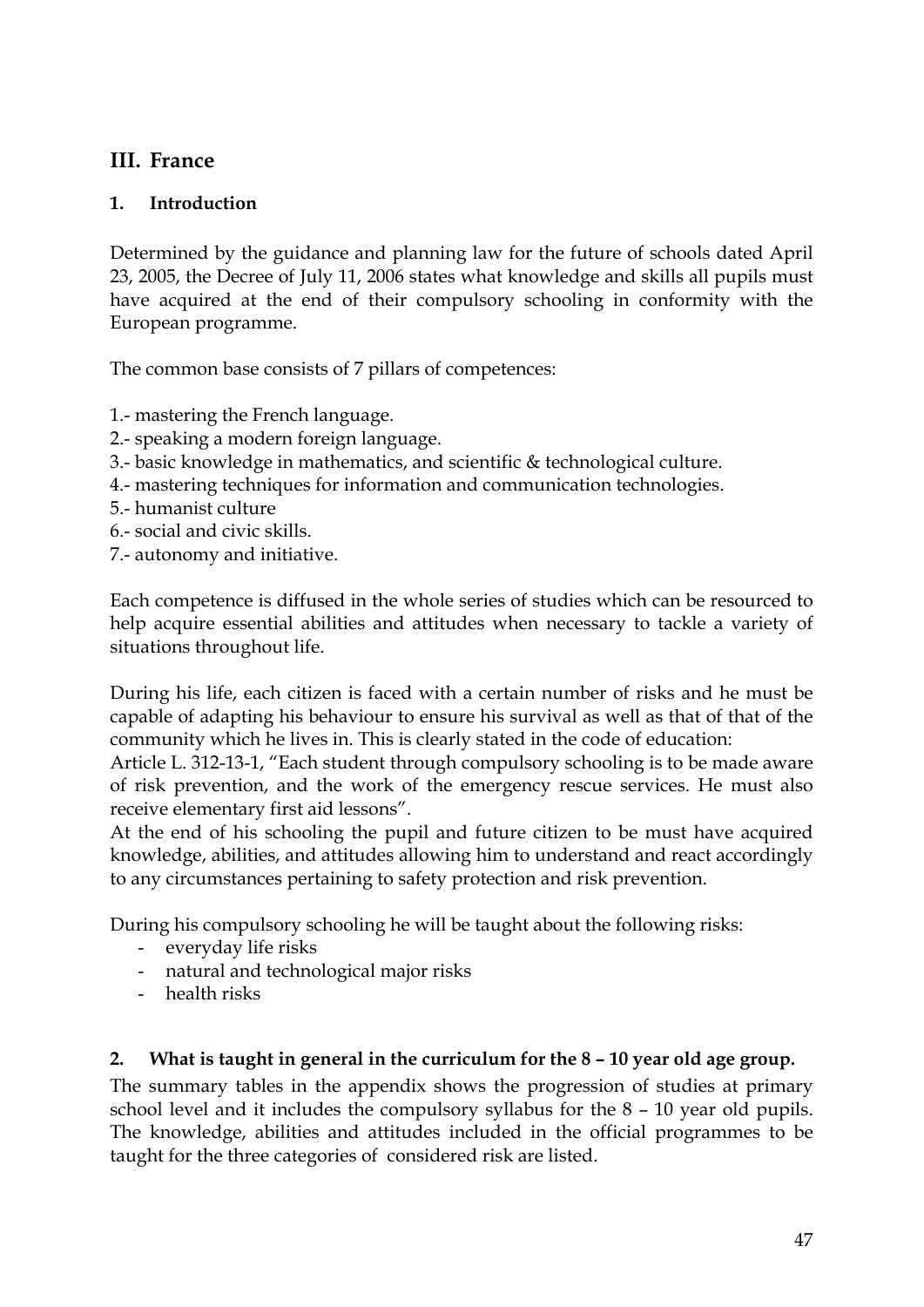To sum up, risk reduction education remains minimal but is part of a whole that shows a real progressiveness for 6-18 year old pupils when taking in account all the programmes (see attached annexes ).

In secondary school risk reduction education is taken up again in the collective community education just like health or sustainable development education. In the 5th class (12 year olds) this course is to be very strongly developed from 2011 onwards.

Risk reduction education will be locally adapted to:

- the geographical localization of the educational facility school, college, in particular taking into account the various types of specific risks incurred locally (seismic, industrial, etc).
- the connections between local representatives of the Interior, Sustainable Development and the Education Ministries, school staffs and associations in charge of the major risks reduction.
- the general annual plan of prevention including the Specific Safety Operation Plan (PPMS, Plan Particulier de Mise en Sureté) which must be implemented in each establishment.

Living with "zero risk" is not possible, therefore, every future citizen must become aware of his duty to be informed about:

- his own vulnerability and how to diminish his weaknesses.
- the necessary preventions and protections that have to be adopted within the community which he belongs.

## **3. General survey: the work is progressing with difficulties**

School teachers can be trained with the assistance of institutional partners (teacher trainers, administration officers, decentralized services of the ministries, local authorities, and associations). This training sometimes runs concurrently with the simulations conducted under the PPMS plan.

The impetus can be started by just the drafting of a risk reduction project which is included in the total school project agenda.

French training and projects are in conformity with:

- International United Nations Strategy for Disaster Reduction Secretariat (ISDR Secretariat) and UNESCO joint project: "to make our schools safer", the International Day for Natural Disaster Reduction (2nd Wednesday of October)

-Council of Europe and the European Union recommendations on education (Second Civil Protection Forum held in November 2007).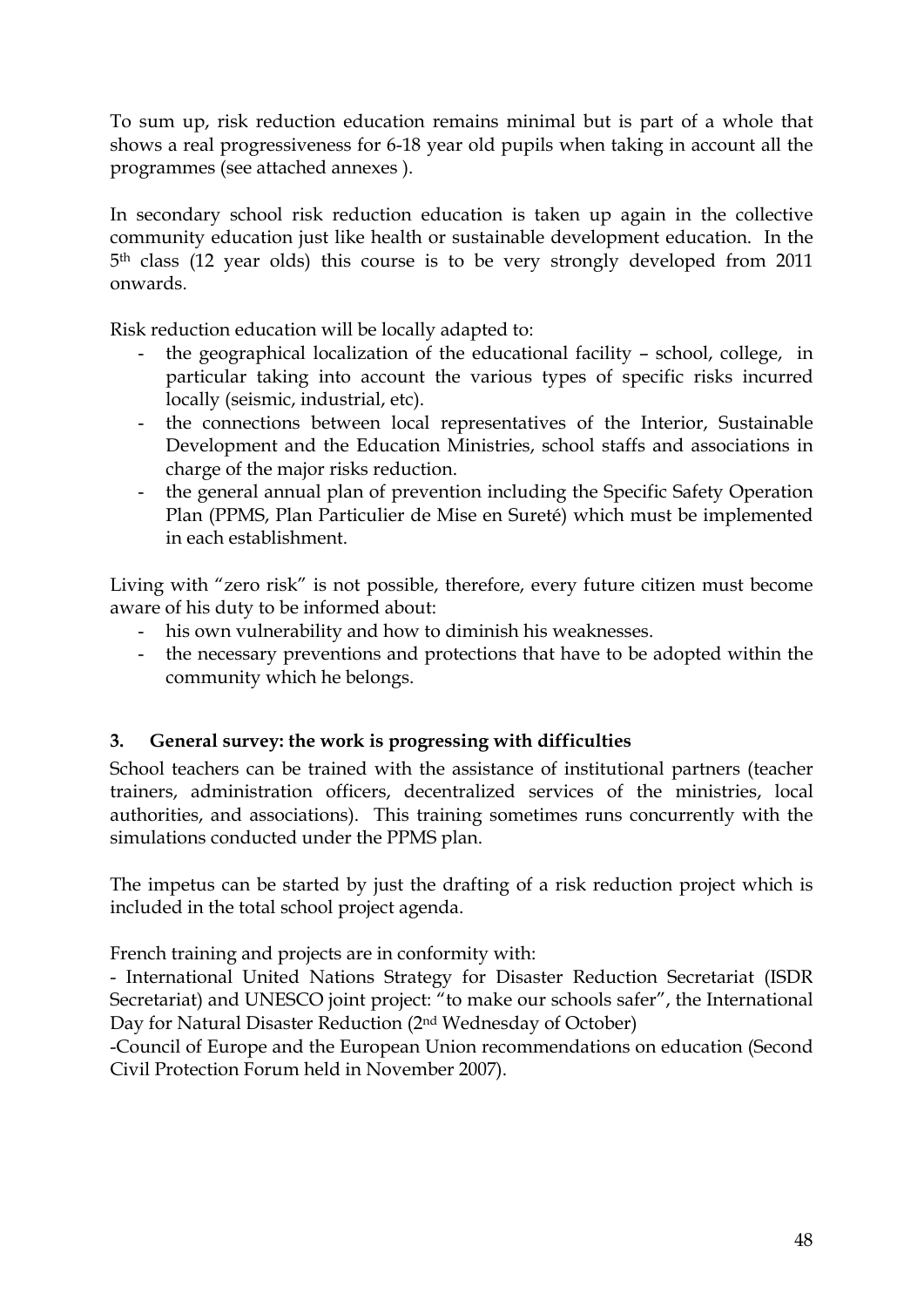#### **4. Conclusion: in the case of France**

The inclusion of road safety and major risk reduction education in the school syllabus and teacher training have been gradually introduced over the past twenty years. Networks of decision makers, stakeholders, and trainers exist. However, there is no standardised set of training for risk reduction education.

There are two essential reasons to explain it:

-Schools are caught in a web of multiple programmes, art education/health education/defence education, etc.

-There is no strong political agenda; both the economic and political worlds have some difficulties to perceive the benefits that could be brought by prevention education. UNESCO report 2009 has mentioned it.

Sometimes local associations undertake projects with schools for example: in Tours, Avignon, and Nice. The firemen linked up with local authorities to set up school activities in the Alpes Maritimes and Seine and Marne….

Goodwill and exemplary actions do exist locally.

## **IV. Conclusion for Bulgaria, Belgium, and France**

This short review on the good teaching practices for risk prevention and behaviour guidance development to face risks shows it is clear that there is a substantially larger development in the drafting of the official school syllabus than in the past (it is worth noting that France would be more in advance than Belgium, but that Bulgaria holds a good position in Europe too).

The three studied countries show similarities concerning the existence of local experiments without formal and effective generalized programmes covering their entire territories.

The local initiatives are often due to the actions of associations or national lobbies (insurance companies, ministries, etc…)

This project would integrate itself in this total process in order to generalize this education by progressive dissemination.

By leading the parents or the entire family to carry out a progressive risk education course in order to help them face the various dangers in life would be the wisest decision.

Or maybe we have to take the example of Canada and plan parent training?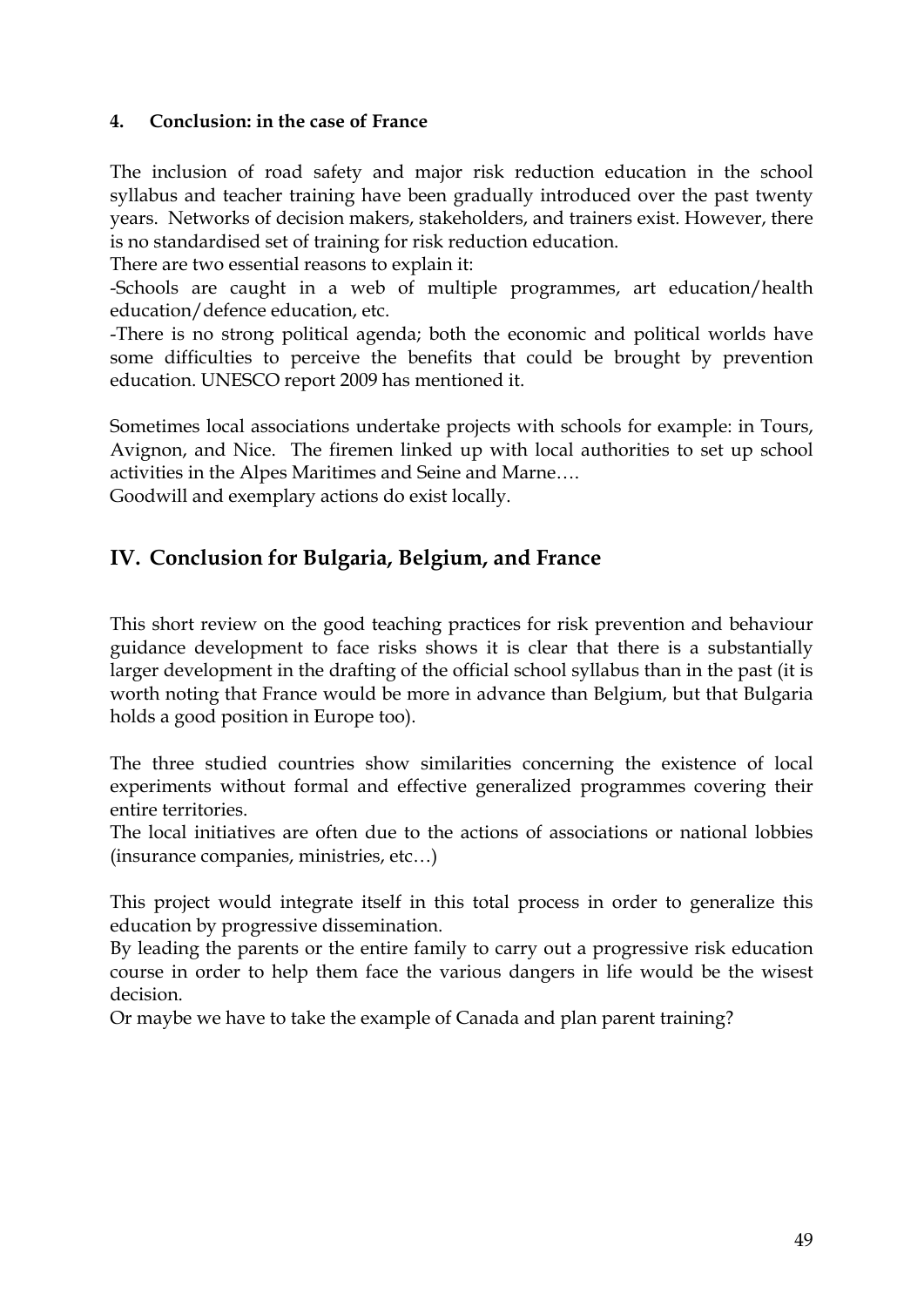### **V. Annexes**

#### **1. Glossary for risk reduction education**

Common base of knowledge and skills: socle commun de connaissances et de compétences Pillars of skills: piliers de compétences Risk reduction education: éducation aux risques Skills : compétences Abilities: capacités, aptitudes Attitudes: attitudes, comportements Curriculum, curricula: programme scolaire Syllabus, syllabi: programme scolaire Cross disciplinary: inter disciplinaire, à la croisée des disciplines Compulsory schooling: école obligatoire Civic duty and morals: instruction civique et morale Sustainable development education: éducation au développement durable - EDD Medium grade2 (France): Cours moyen deuxième année - CM2 (à 10 ans) Media education: éducation aux médias Teacher training: formation de formateurs Educational materials: outils pédagogiques Elementary school or primary school: école primaire (élèves de 6 à 11 ans en France) Cultural education: enseignement des arts et de la culture 1st, 2nd, 3rd, 4th Grade (Bulgaria): niveaux de classe pour les élèves de 8 à 12 ans Every day life risks: risques de la vie courante Health risks: risques sanitaires

Major risks: risques majeurs

Hazards: risques, dangers

Disaster: catastrophe

Specific safety operation plan: plan particulier de mise en sûreté - PPMS First certificate for Road Safety Education: attestation de première éducation à la route - APER To learn how to bring help: apprendre à porter secours - APS Belgium safety road Institute: institut belge pour la sécurité routière - IBSR

Exemplary actions: bonnes pratiques Impetus: impulsion Dissemination: diffusion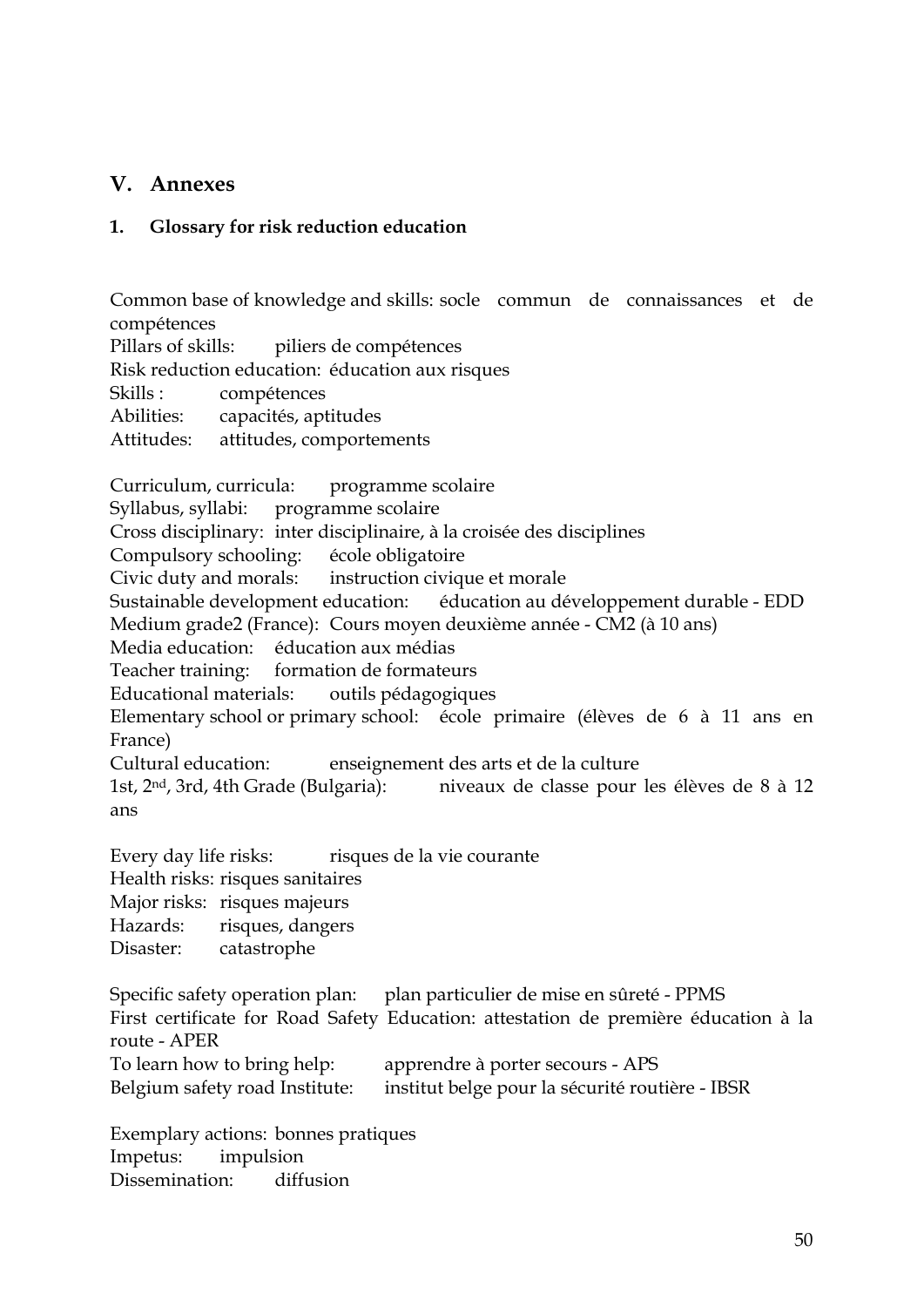## **2. Annexes on risks reduction education in French curricula:**

- 1- Everyday life risks
- 2- Seismic and volcanic risks
- 3- Weather risks
- 4- Technological major risks
- 5- Health risks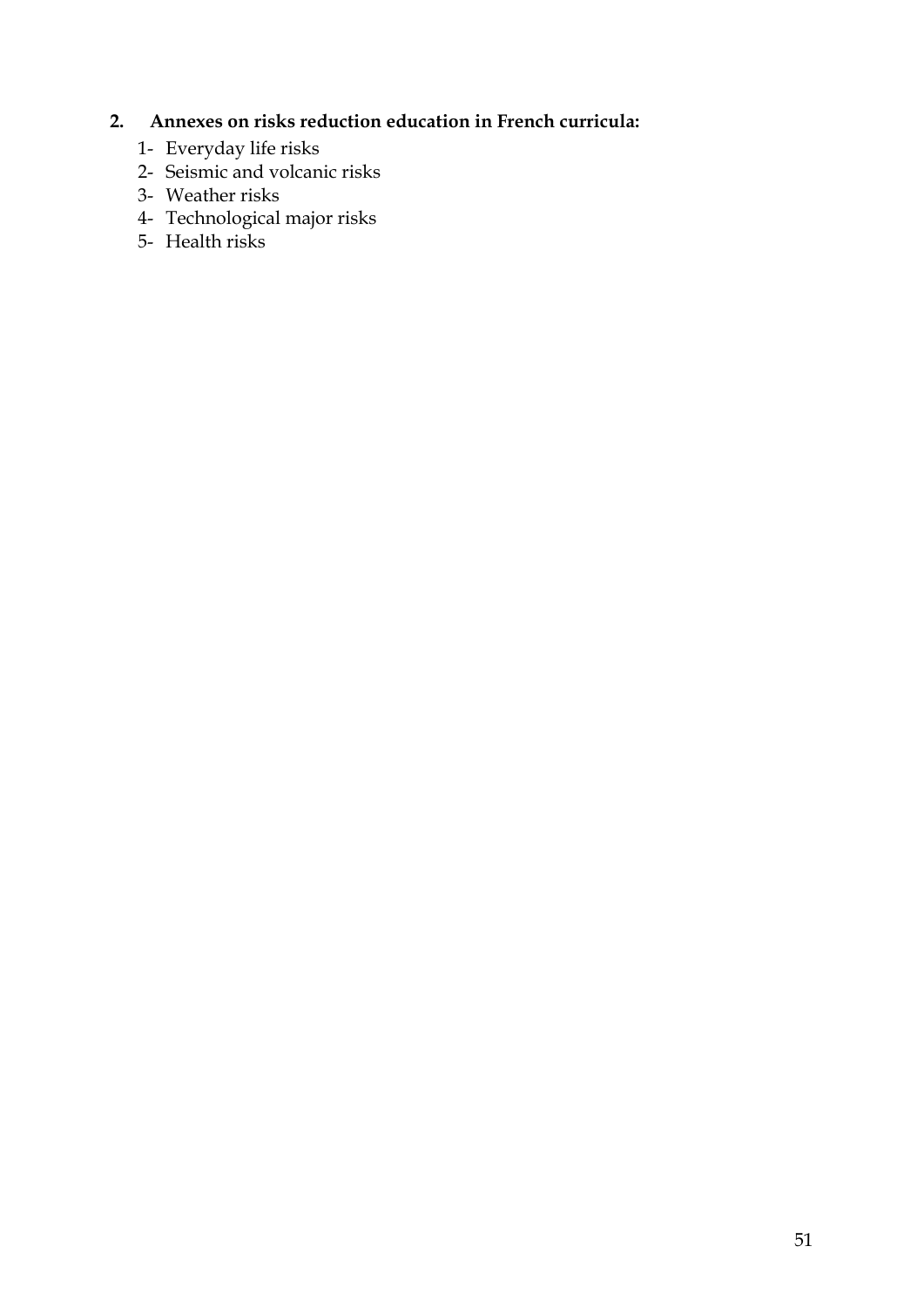#### Table 1

| VI. Table<br><b>EVERYDAY</b><br><b>LIFE</b> |                                                  |                         | 1.                            |
|---------------------------------------------|--------------------------------------------------|-------------------------|-------------------------------|
| <b>RISKS</b>                                |                                                  |                         |                               |
| <b>DOMESTIC RISKS:</b>                      | home, at school, do-it-yourself jobs,<br>at      |                         |                               |
|                                             | gardening, sports                                |                         |                               |
| Primary School (8-10 year old)              |                                                  |                         |                               |
| Knowledge                                   | <b>VII. Abilities</b>                            | <b>Attitudes</b>        | <b>Methods of Evaluation</b>  |
| <b>Civic Duty and morals:</b>               |                                                  |                         |                               |
| To know the importance of laws in           | To be autonomous and responsible for oneself.    | To follow safety rules. | National evaluation of        |
| the organization of social relations        | Respect rules, show self-respect for oneself and | To show responsibility  | CM2 base                      |
| in regards to dangerous games and           | others.                                          | towards others.         |                               |
| safety rules.                               | (To have moral and social values)                | To feel the need for    |                               |
| First aid training, phone numbers           |                                                  | solidarity with others. |                               |
| for parents and primary rescue              |                                                  | To share mutual aid.    |                               |
| emergency services.                         |                                                  |                         |                               |
| Knowledge of risks related to the           |                                                  |                         |                               |
| use of Internet.                            |                                                  |                         |                               |
| Responsibility<br>shared<br>between         |                                                  |                         |                               |
| generations.                                |                                                  | To be willing to take   | <b>APER</b>                   |
|                                             | To consider the consequences of one's actions    | charge of oneself.      | certificate<br>(First)<br>for |
|                                             | and avoid putting the life of others in danger.  | To be aware of the need | Road Safety Education)        |
|                                             | To make the right decision when to call in the   | to be involved.         |                               |
|                                             | emergency services and to be able to perform     |                         |                               |
|                                             | simple first aid.                                |                         |                               |
|                                             | To co-operate with one or more classmates.       |                         |                               |
|                                             | To take decisions and commit oneself to a        |                         |                               |
|                                             | course of action.                                |                         |                               |
|                                             | To ask the opinion of others, to share and       |                         |                               |
|                                             | exchange information.                            |                         | <b>APS</b>                    |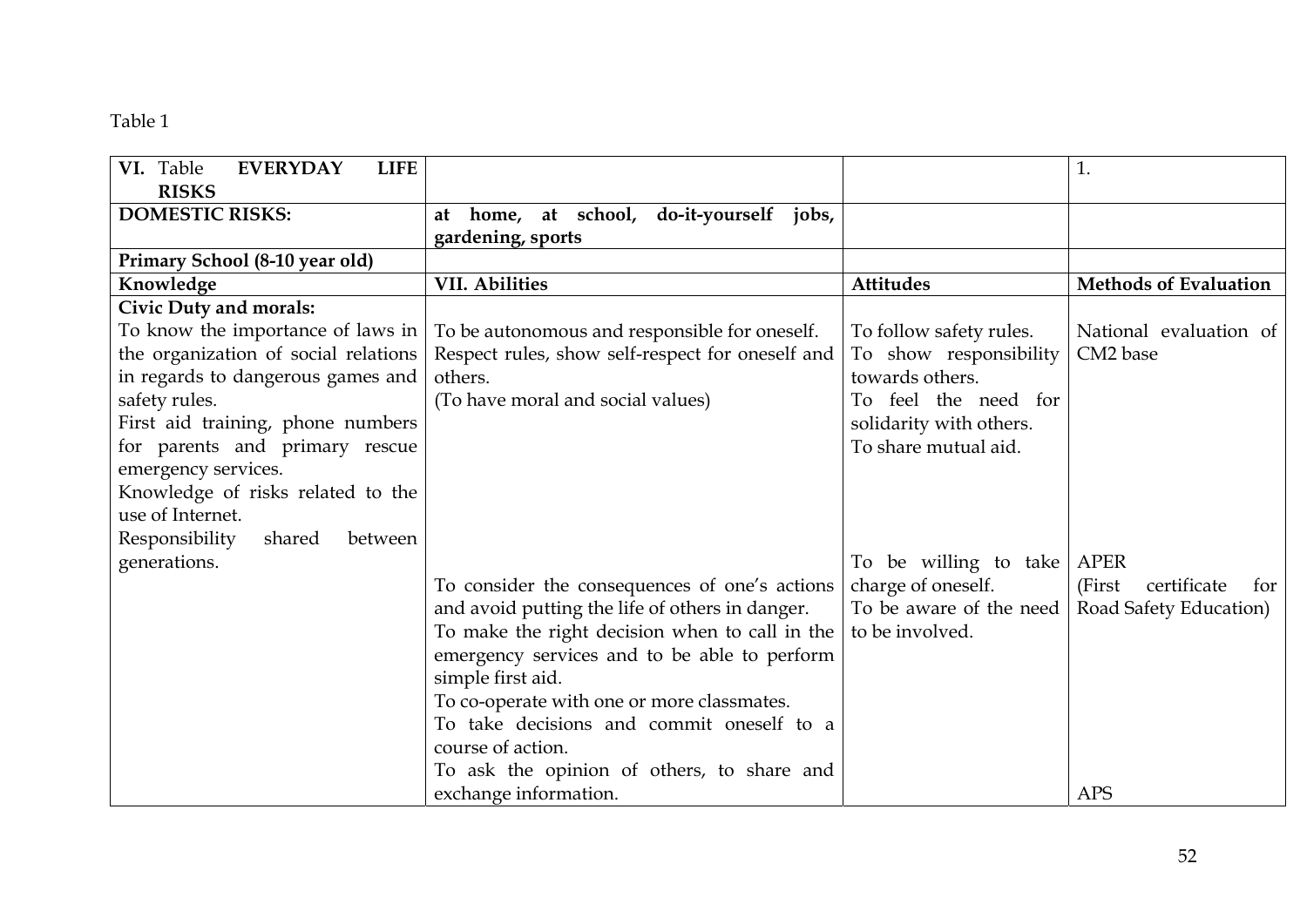|                                   |                                                | (To learn how to bring |
|-----------------------------------|------------------------------------------------|------------------------|
| Applied science and technology:   |                                                | help)                  |
| To know the elementary safety     | To carry out an investigation process.         |                        |
| principles of electricity and how | To organize and make tests.                    |                        |
| some mechanisms make it possible  | To develop manual skills.                      |                        |
| transmit<br>to<br>a               | To perceive the difference between reality and |                        |
| movement.(mechanical movement)    | the virtual.                                   |                        |
|                                   |                                                |                        |
| Autonomy in Physical & Sports     |                                                |                        |
| <b>Education:</b>                 | To make use of one's knowledge about the body  |                        |
| To<br>out a<br>measured<br>carry  | in order to take controlled risks safely.      |                        |
| performance, to adapt oneself to  | To swim a length of 30m.                       |                        |
| changes of different types of     | To guide oneself by using a map.               |                        |
| environment (e.g. swimming) and   |                                                |                        |
| to use all of one's faculties     |                                                |                        |
| efficiently.                      |                                                |                        |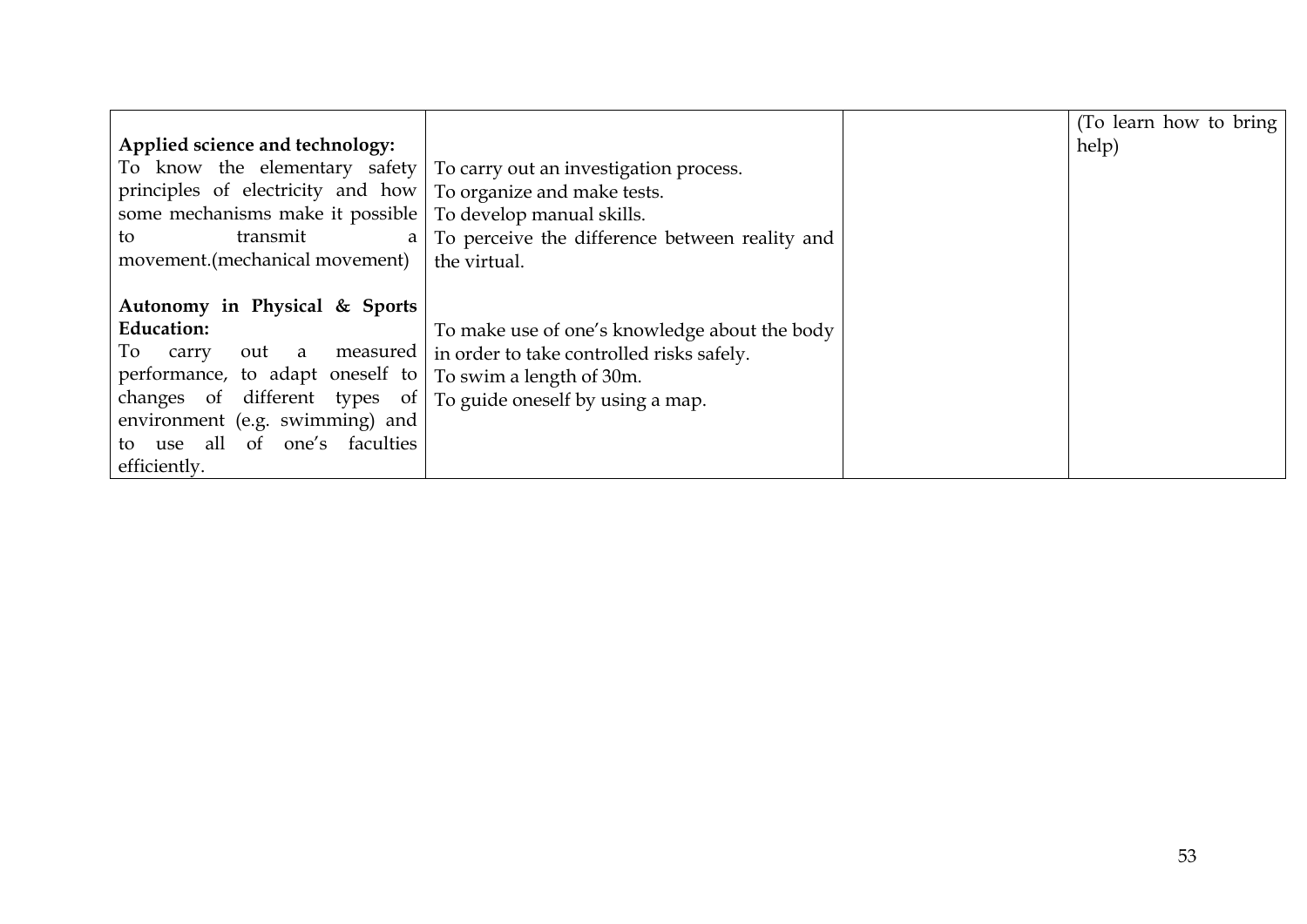#### **Table 2**

| <b>NATURAL MAJOR RISKS</b>                       |                                   |                                       | 2.                   |
|--------------------------------------------------|-----------------------------------|---------------------------------------|----------------------|
| SEISMIC AND VOLCANIC RISKS                       |                                   |                                       |                      |
| Primary School (8-10 year old)                   |                                   |                                       |                      |
| <b>PROGRAMMES</b><br><b>COMMON</b><br><b>AND</b> |                                   |                                       |                      |
| <b>BASE</b>                                      |                                   |                                       |                      |
| Knowledge                                        | <b>Abilities</b>                  | <b>Attitudes</b>                      | <b>Methods</b><br>of |
|                                                  |                                   |                                       | Evaluation           |
| Applied science:                                 |                                   |                                       |                      |
| Seismic and volcanic risks for human             | To<br>investigation<br>practice   | To take initiatives, to pre-empt the  |                      |
| society.                                         | processes.                        | attitudes to adopt in the event of    |                      |
| Sustainable development education.               |                                   | major risks (zones at risk).          |                      |
|                                                  |                                   |                                       |                      |
|                                                  |                                   | To engage in the development of a     |                      |
| Geography:                                       |                                   | collective project or in an action of |                      |
| Earth (oceans, topography, great climatic        | To read a map.                    | solidarity outside of school.         |                      |
| fields)                                          |                                   |                                       |                      |
| Concepts: resources, constraints, risks,         | To locate a geographical space by | To show respect for others and feel   |                      |
| sustainable development.                         | using maps of different scales.   | one's<br>responsibilities.            |                      |
|                                                  |                                   |                                       |                      |
|                                                  | To join maps of different scales  | To show solidarity for people who     |                      |
|                                                  | to locate a phenomenon.           | have physical difficulties.           |                      |
|                                                  |                                   |                                       |                      |
|                                                  | To follow safety rules.           | To make observations and have         |                      |
|                                                  |                                   | curiosity<br>about<br>certain         |                      |
|                                                  | To be attentive to natural risks. | phenomena.                            |                      |
|                                                  |                                   | To have a critical spirit.            |                      |
|                                                  | Media education.                  | To observe the elementary rules of    |                      |
|                                                  |                                   | safety.                               |                      |
|                                                  |                                   |                                       |                      |
|                                                  |                                   |                                       |                      |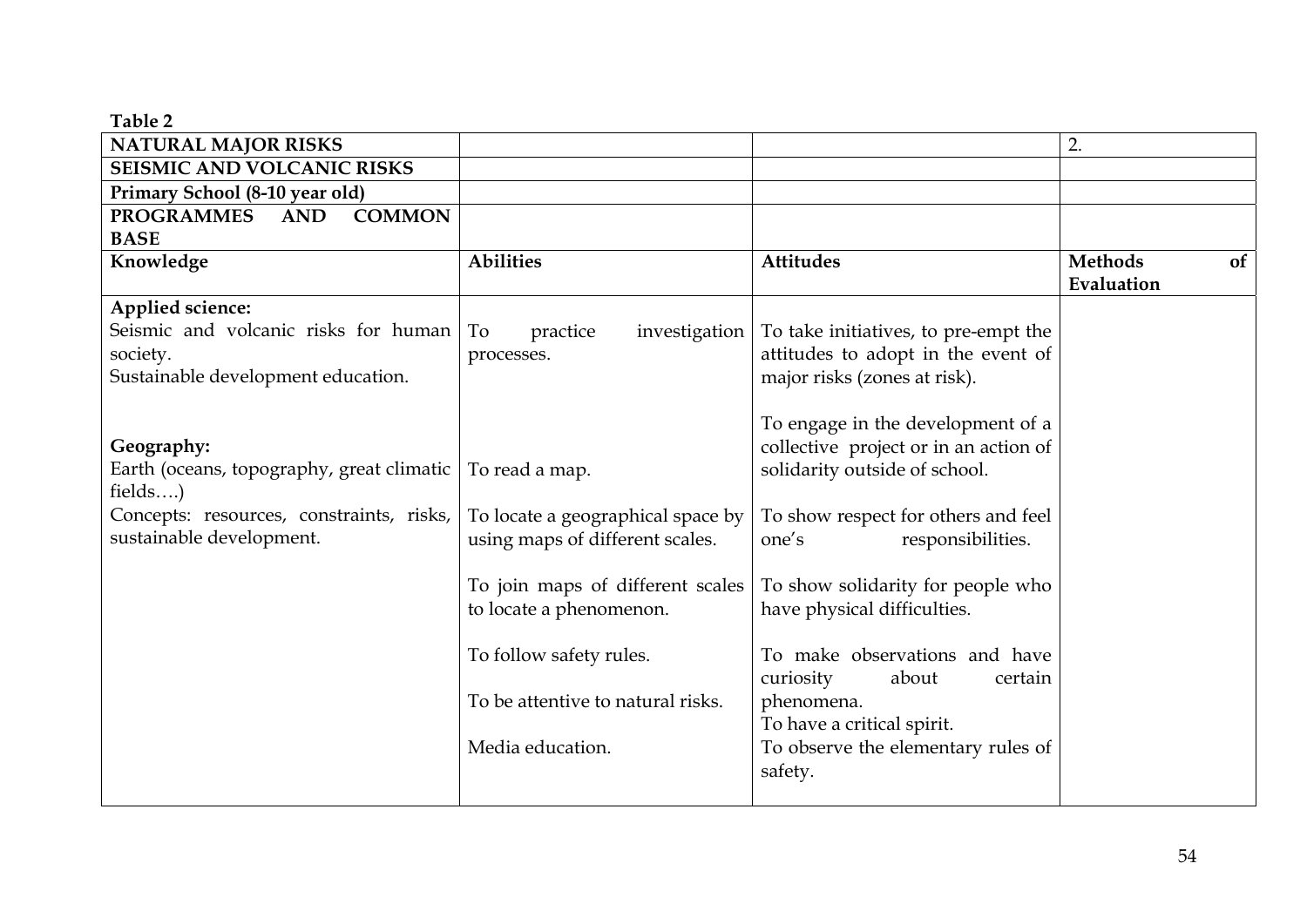|  | To be aware of one's rights and     |  |
|--|-------------------------------------|--|
|  | duties.                             |  |
|  | To be interested in public life and |  |
|  | the great stakes involved for       |  |
|  | society.                            |  |
|  | To be willing to take part in civic |  |
|  | activities.                         |  |
|  |                                     |  |
|  | To take responsibility for oneself. |  |
|  | To be conscious of the need of      |  |
|  | being involved.                     |  |
|  | To anticipate.                      |  |
|  |                                     |  |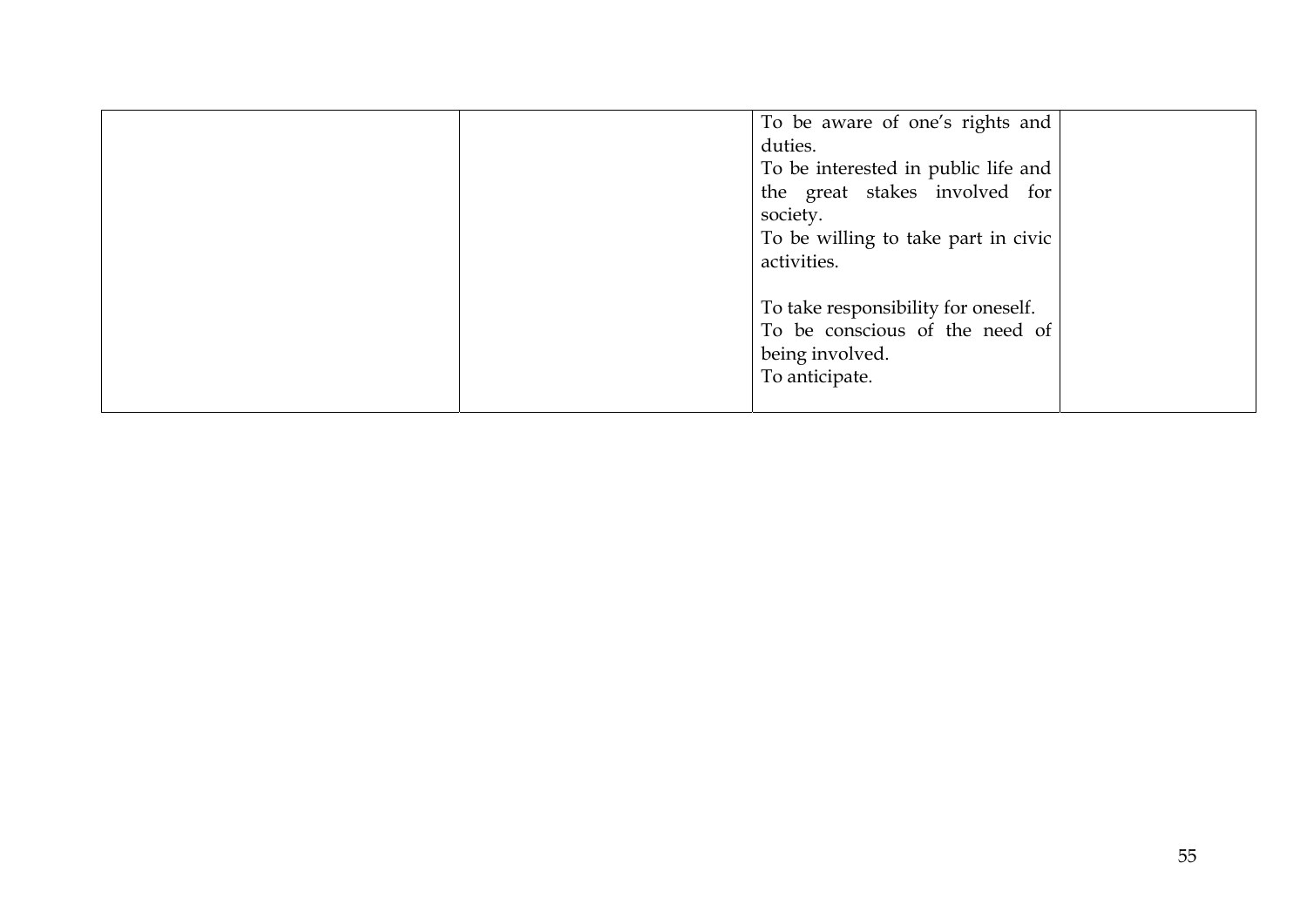| Table 3                                                                                                                      |                                                               |                              |                     |
|------------------------------------------------------------------------------------------------------------------------------|---------------------------------------------------------------|------------------------------|---------------------|
| <b>WEATHER RISKS</b>                                                                                                         |                                                               |                              | 3.                  |
| <b>NATURAL MAJOR RISKS</b>                                                                                                   |                                                               |                              |                     |
| Cyclones, tornadoes, storms, floods                                                                                          |                                                               |                              |                     |
| avalanches, landslides                                                                                                       |                                                               |                              |                     |
| Primary School (8-10 year old)                                                                                               |                                                               |                              |                     |
| PROGRAMMES AND<br><b>COMMON</b>                                                                                              |                                                               |                              |                     |
| <b>BASE</b>                                                                                                                  |                                                               |                              |                     |
| Knowledge                                                                                                                    | <b>Abilities</b>                                              | <b>Attitudes</b>             | VIII. Methods<br>of |
|                                                                                                                              |                                                               |                              | evaluation          |
| <b>Applied Science:</b>                                                                                                      |                                                               |                              |                     |
| 3 states of matter, changes of the state of   To practice scientific processes of   To have a sense of   National evaluation |                                                               |                              |                     |
| water, the route of water in nature,                                                                                         | investigation:                                                | observation and be curious   | CM2                 |
| (permeability, porosity, infiltration in the $ $                                                                             | To experiment, to formulate an about the discovery of the     |                              |                     |
| ground).                                                                                                                     | hypothesis, to test it and debate it.                         | causes of natural phenomena. |                     |
| To approach the concept of energy.                                                                                           | To express and exploit measured To have a critical spirit: to |                              |                     |
|                                                                                                                              | results.                                                      | know, observe and question.  |                     |
|                                                                                                                              |                                                               |                              |                     |
|                                                                                                                              |                                                               |                              |                     |
|                                                                                                                              |                                                               |                              |                     |
|                                                                                                                              |                                                               |                              |                     |
|                                                                                                                              |                                                               |                              |                     |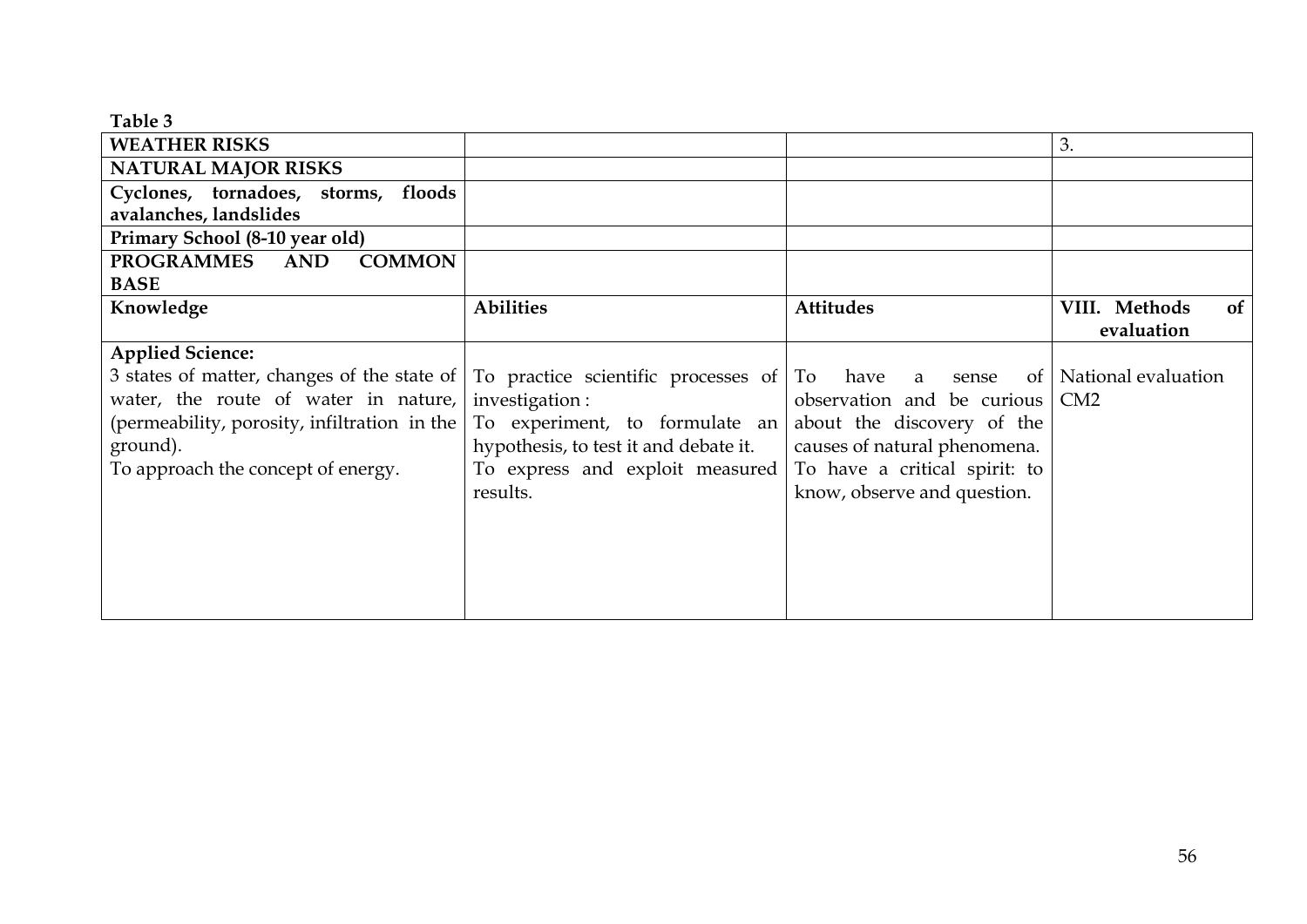| Table 4                                          |                                                                           |                                 |                       |    |
|--------------------------------------------------|---------------------------------------------------------------------------|---------------------------------|-----------------------|----|
| TECHNOLOGICAL MAJOR RISKS                        |                                                                           |                                 | 4.                    |    |
| Nuclear power risks, industrial and              |                                                                           |                                 |                       |    |
| chemical risks, transport of dangerous           |                                                                           |                                 |                       |    |
| materials, dam water breaks.                     |                                                                           |                                 |                       |    |
| Primary School (8-10 year old)                   |                                                                           |                                 |                       |    |
| <b>PROGRAMMES</b><br><b>COMMON</b><br><b>AND</b> |                                                                           |                                 |                       |    |
| <b>BASE</b>                                      |                                                                           |                                 |                       |    |
| Knowledge                                        | <b>Abilities</b>                                                          | <b>Attitudes</b>                | <b>Methods</b><br>IX. | of |
|                                                  |                                                                           |                                 | evaluation            |    |
| Applied science and technology:                  |                                                                           |                                 |                       |    |
| State and changes of water, quality of           | To practice scientific investigation                                      | To be willing to take charge of | National Evaluation   |    |
| water, the routes and transformation of          | processes: to<br>experiment,<br>to                                        | oneself                         | CM2                   |    |
| water in nature.                                 | formulate a hypothesis, to test and $\vert$ To be aware of the need to be |                                 |                       |    |
| Air and air pollution.                           | debate it.                                                                | involved.                       |                       |    |
|                                                  | To express and exploit measured                                           |                                 |                       |    |
| Elementary principles of electrical safety:      | results.                                                                  |                                 |                       |    |
| safety rules, dangers of electricity.            |                                                                           |                                 |                       |    |
|                                                  | To follow safety rules.                                                   |                                 |                       |    |
|                                                  |                                                                           |                                 |                       |    |
|                                                  |                                                                           |                                 |                       |    |
|                                                  |                                                                           |                                 |                       |    |
|                                                  |                                                                           |                                 |                       |    |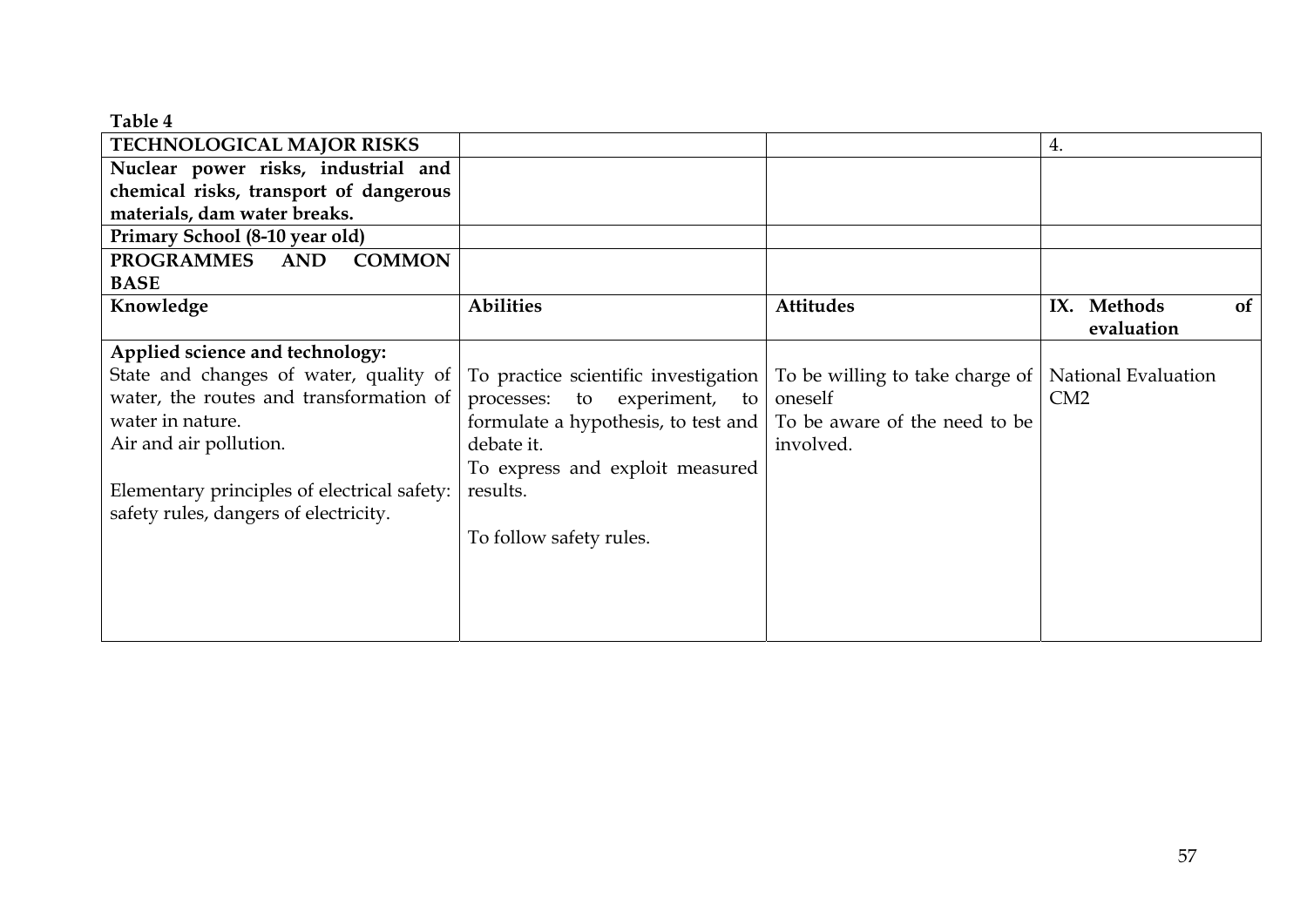**Table 5** 

| <b>HEALTH RISKS</b>                        |                                              |                                                                                  | 5.                                    |
|--------------------------------------------|----------------------------------------------|----------------------------------------------------------------------------------|---------------------------------------|
| Epidemics, pandemic, epizooties, food      |                                              |                                                                                  |                                       |
| infection, safe drinking water, heat       |                                              |                                                                                  |                                       |
| waves, extreme cold, air pollution.        |                                              |                                                                                  |                                       |
| Primary School (8-10 year old)             |                                              |                                                                                  |                                       |
| <b>COMMON</b><br>PROGRAMMES AND            |                                              |                                                                                  |                                       |
| <b>BASE</b>                                |                                              |                                                                                  |                                       |
| Knowledge                                  | <b>Abilities</b>                             | <b>Attitudes</b>                                                                 | <b>Methods</b><br>X.<br><sub>of</sub> |
|                                            |                                              |                                                                                  | evaluation                            |
| Applied Science: human body and            |                                              |                                                                                  |                                       |
| health                                     |                                              | To make use of one's   To act responsibly towards life   National evaluation CM2 |                                       |
| Sustainable development education:         | knowledge<br>in                              | different on earth and to take care of                                           |                                       |
| quality of air and water. Pollution of air | scientific contexts and in the one's health. |                                                                                  |                                       |
| and water.                                 | activities of everyday life.                 |                                                                                  | <b>APS</b>                            |
| The human body and health education:       | To practice the principal rules              | To have a sense of observation                                                   | (to learn how to bring                |
| consequences of our hygiene.               | of daily life hygiene.                       | and be curious about the                                                         | help)                                 |
|                                            |                                              | discovery of the causes of                                                       |                                       |
|                                            |                                              | natural phenomena.                                                               |                                       |
|                                            |                                              | To have a critical spirit.                                                       |                                       |
|                                            |                                              |                                                                                  |                                       |
|                                            |                                              | To follow the elementary                                                         |                                       |
|                                            |                                              | safety rules.                                                                    |                                       |
|                                            |                                              |                                                                                  |                                       |
|                                            |                                              |                                                                                  |                                       |
|                                            |                                              |                                                                                  |                                       |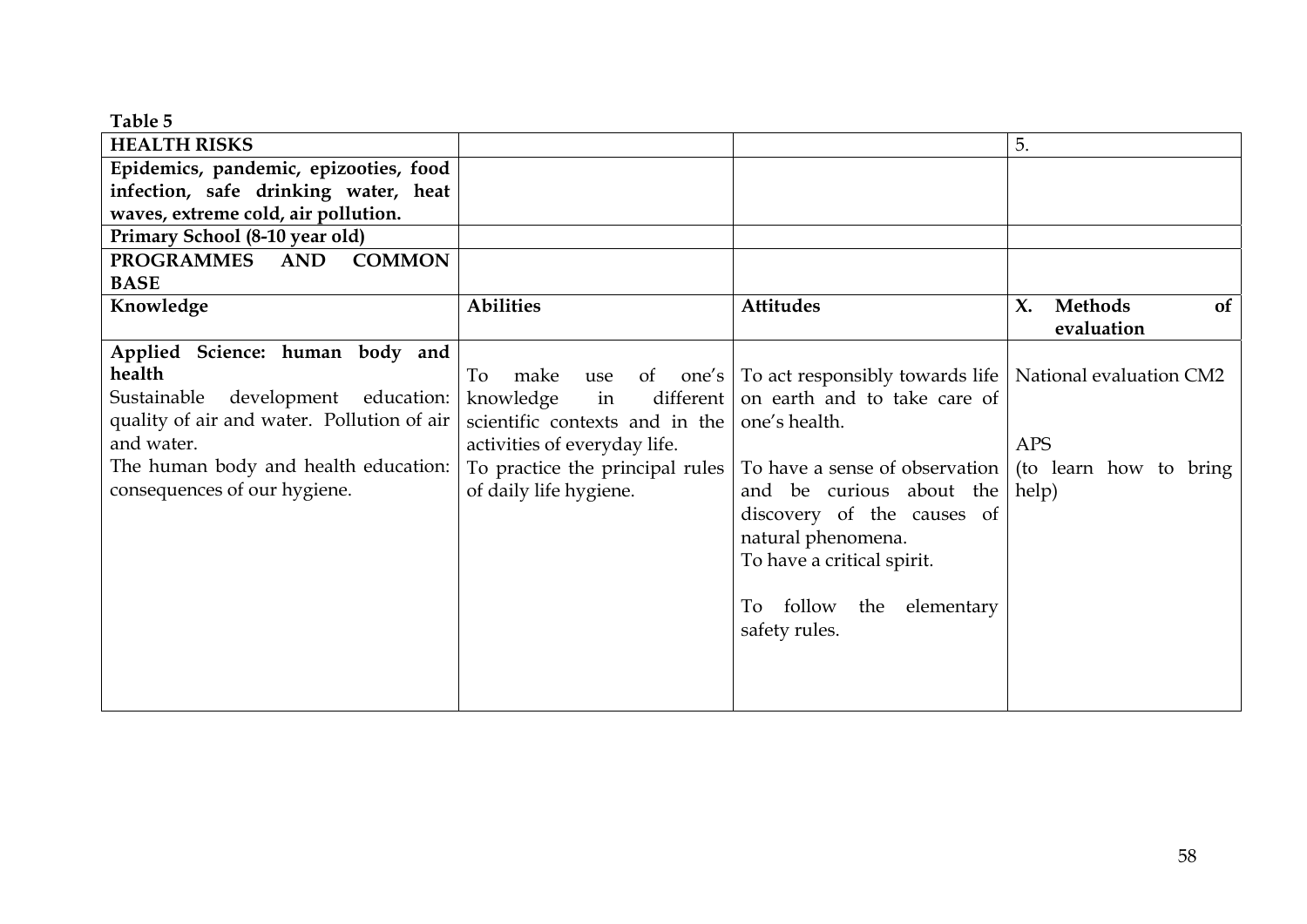# **Pedagogical tools and programs**

The state of the art presented an occasion to gather information on the existing pedagogical tools in risk education.

The research has been conducted firstly at an international level and particularly through the EURCYN network (The European Union Red Cross Youth Network) and also at a national level in the countries involved in the project:

- in Belgium through different ministries, civil or homeland security organizations like the fire fighters, the Civil Protection, the army, the police and through organizations like the National Office for Childhood of Belgium and the Belgian Institute for Road Safety
- in Bulgaria through different ministries, particularly the Ministry of Emergency Situations, the Ministry of State for Disasters and Accidents (former MES) and organizations like UNICEF Bulgaria and the Bulgarian Red Cross
- in France through different ministries like the Ministry of Interior and Ministry of Sustainable Development and associations like Prevention 2000, IFFO-RME.

The pedagogical tools presented hereafter have several characteristics in common. The majority of these tools focuses on a specific risk and tends to educate children to adopt the right behaviours when they have to face risk.

The tools are addressed specifically to the children, often not taking into account that the children belong to a community.

Preparedness is focused on individual skills and children's interaction with the wider community is disregarded.

Very few evaluations of these tools are available.

## **I. In the countries involved in the project**

#### **1. In Belgium**

**The Belgium Institute for Road Safety** (Institut belge pour la sécurité routière) has realized an important number of tools dealing with road safety.

- Booklets:
- A vélo comme un pro! (2008)
- Attachons les enfants en voiture (2009)
- Avec Thomas, au conseil des chats
- Carnet de l'élève du set au troisième degré du primaire
- Carnet de contrôle du vélo
- Code S (DVD and booklet)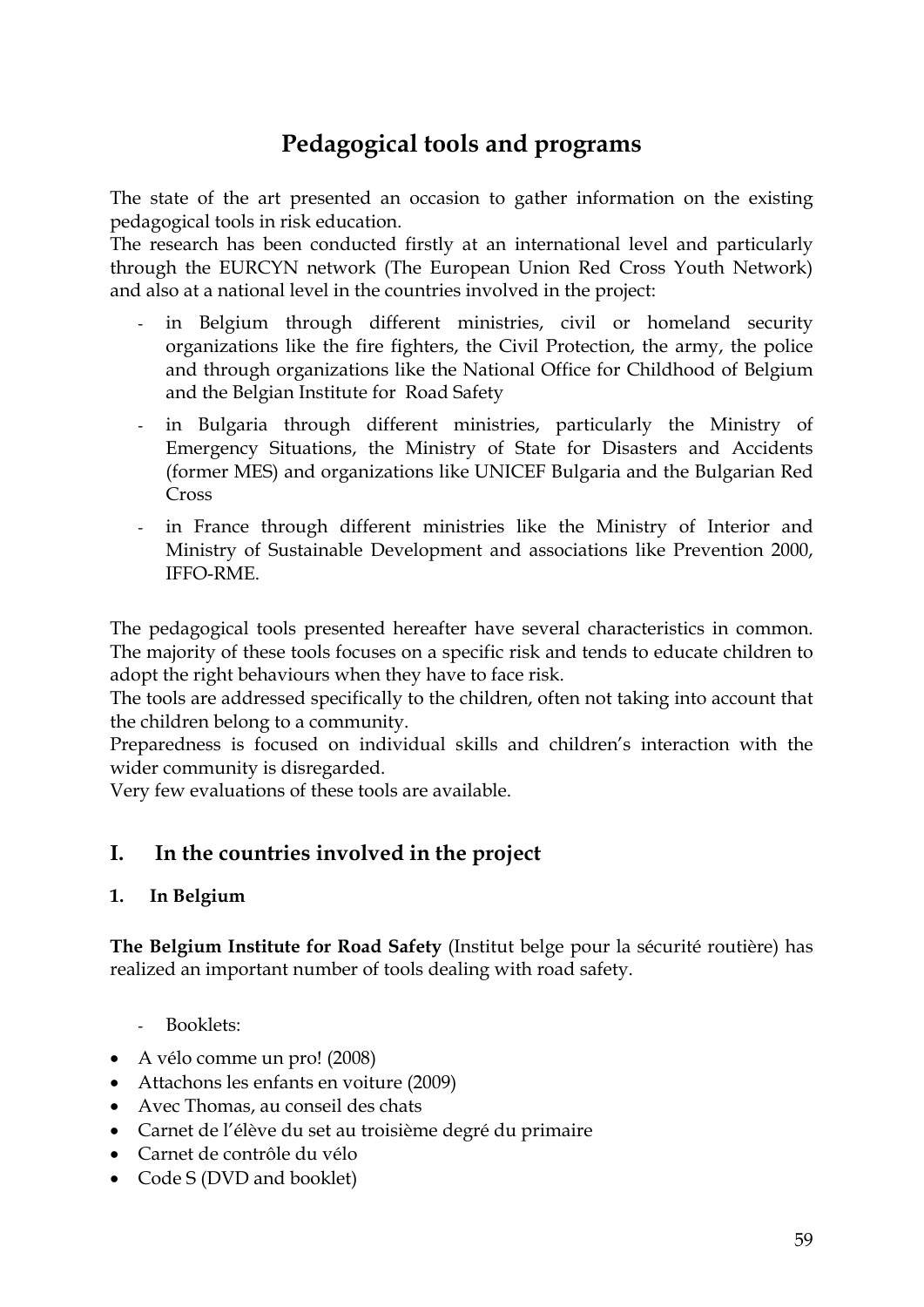- En route avec les conseils de Mamy Prudence
- En scooter, en mob...Comment rouler sans casse ? (2007)
- Enfants en voiture ? Toujours attachés (2009)
- Fichiers de jeux de circulation
- Jeune, mais pas fou ! Kit de survie-alcool, vitesse, drogues… (2007)
- La parole aux passagers (2007)
- La potion magique de Kazaran (booklet and DVD)
- Le vélo malin et sympa (booklet and exercise book)
- Les astuces du vélo malin et sympa (2009)
- Les enfants à vélo (2009)
- Les signaux routiers présentés aux enfants (booklet and poster)
- Mobilité à tout âge
- Physique et sécurité routière : Quelques applications des lois fondamentales de la physique à la sécurité routière
- Pour ma sécurité, je réfléchis !
- Roulez futés, roulez casqués (2009)
- Set didactique 1er degré primaire (booklet and poster)
- Set didactique  $2^e$  degré primaire (booklet and calendar)
- Set didactique <sup>3</sup>e degré primaire (booklet, poster and notebook)
- Sécurité routière sur le chemin de l'école. Conseils aux parents (2006)
- Sûrs ou dangereux ? Exercices de circulation 1 et 2
- Sûrs ou dangereux ? Exercices de circulation 3 et 4
- Sûrs ou dangereux ? Exercices de circulation 5 et 6
- Sûrs ou dangereux ? Exercices de circulation 7 et 8
- Toise « Tatouceinture »
- Tous à vos casques vélos ! (2009)
	- Books :
- Olivia et le Tatouceinture (book and poster)
- P'tits Bob et Bobette la sécurité en voiture (2008)
- P'tits Bob et Bobette la sécurité à pied (2008)

#### Posters :

- Posters didactiques cyclistes
- Posters didactiques piétons
- Un vélo sûr !
	- $Game$
- Mobilité !

**The National Office for Childhood** (Office national pour l'enfance) has realized several tools dealing with different kinds of risks among which: sunburns, domestic risks, health, road safety, fires and getting burnt.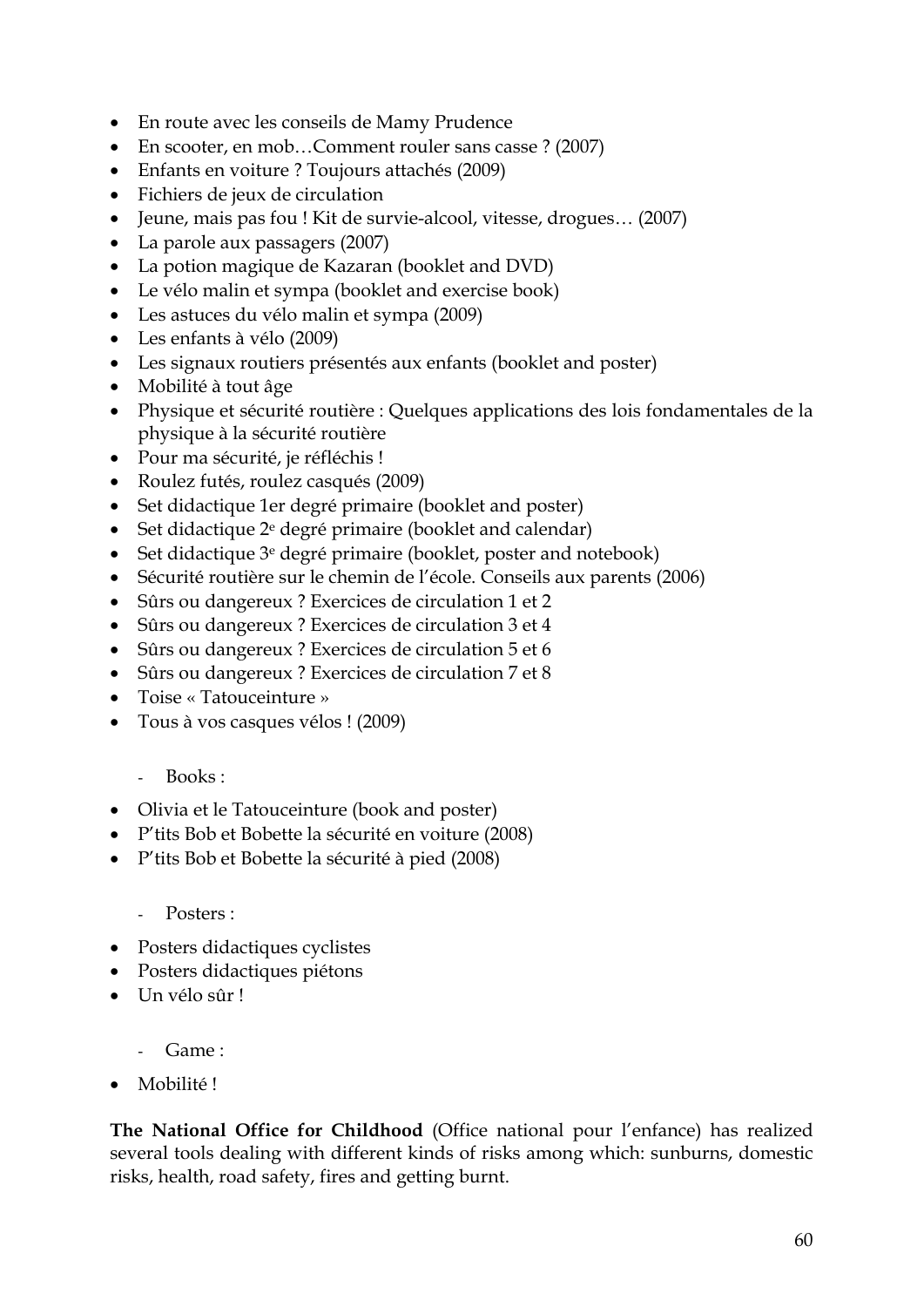- Games:
- Jeu prevention soleil.

This game is a board game is like snakes and ladders game addressed to children and their parents.

The objective is to remind players of sun risks and precautions to take. The player has to answers to questions like "Can you stay in the sun longer if you apply a sun cream product?".

• Le lutin futé

This is a game of co-operation dealing with security at home and in the way to school. The objective of this game is to increase children's awareness of daily risks at home or in their way to school. Children are put in daily life situations where they can be helped by theoretical questions concerning the more common accidents that happen.

• Sur la piste de la santé

It is a board game where information can be shared playfully and parents can show their knowledge on several topics related to health. The players have to answer questions concerning lifestyle, addictions, health care system, diseases, prevention and knowledge of oneself.

• Sécurité au quotidien

This game is about daily life situations in which children from 3 to 6 years old have to recognize hazards and should avoid them. The game is composed by 4 posters showing rooms in a house. The objective is to describe objects and everyday life situations, to recognize the hazards and how they should be avoided.

• Anticata

This is a huge game about security with specific focus on body mastery (equilibrium, knowing ones' capacities and limits). Children have to pass tests on knowledge and know-how.

• Le cuisi-bain

The objective is to identify and circumvent hazards in the kitchen and in bathroom.

• Badaboum et Garatoi

This is a small puppet theatre showing everyday life situations. Some sketches are presented in order to make children interact and suggest what they would do in certain situation.

• Prevento

This board game deals with fire and the dangers of getting burnt. It is for children of all ages. It can be adapted to any specific age of the player.

• Argus et le fantôme de la bouteille

This is comprised of a comic book, drawing boards and a pedagogical file dealing with dangerous products. This game is addressed to children from 4 to 7 years old.

- Boards (boards on which messages and pictures can be attached to):
- L'ONE c'est aussi la prevention

Is a board which has information on the roles of the OME.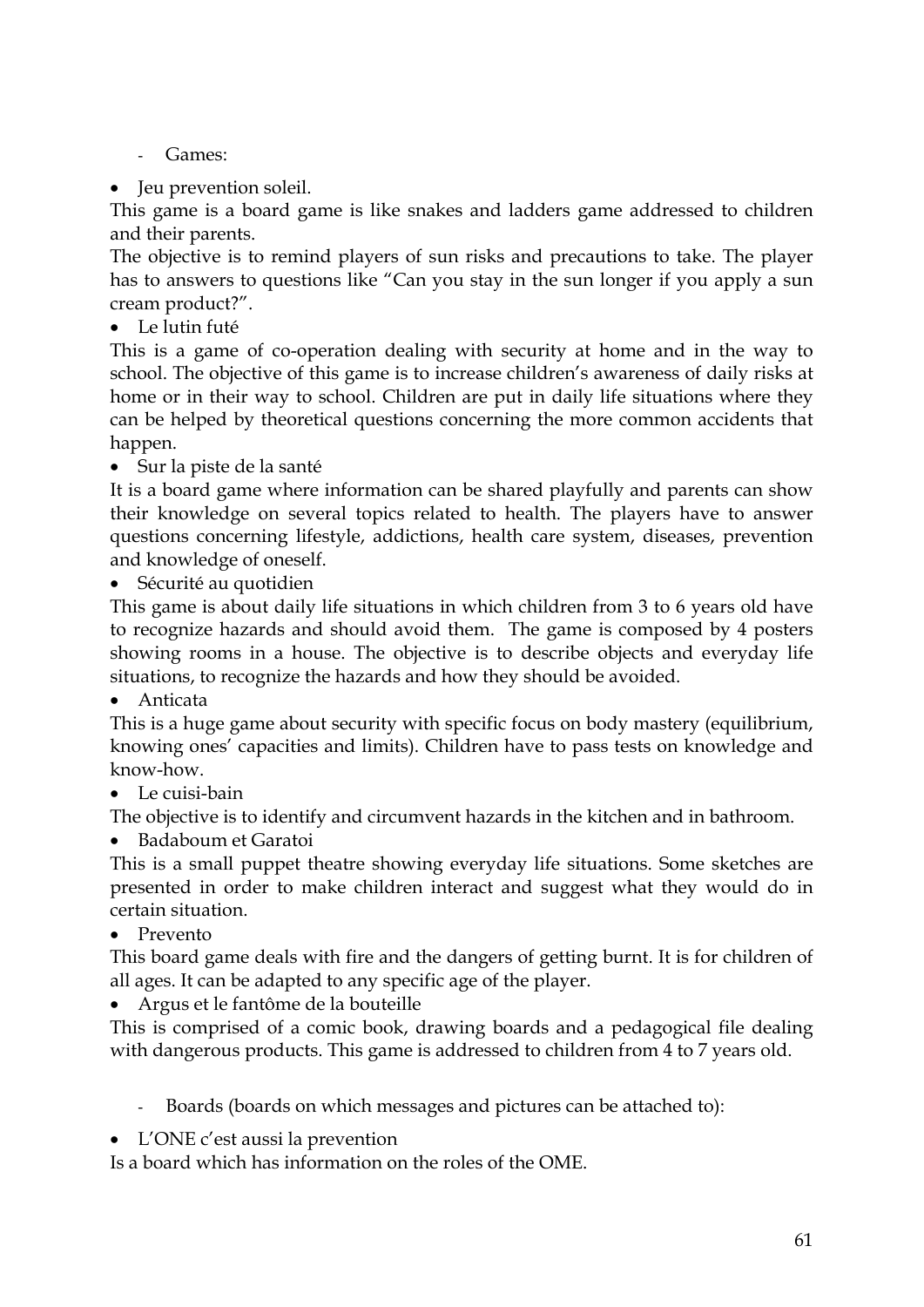• Vive les vacances

This is a board which gives reminders about the precautions to take before going on holidays (sun protection, hydration, nourishment…)

• L'enfant et l'animal

This is a board which deals with dogs' body langage.

- Booklets
- Un logement sûr

Safety prevention at home should be the concern of everyone: parents, grandparents, caregivers… The objective of this booklet for adults and children is to increase awareness on hazards inside and outside the home.

• Vive les vacances

This booklet gives parents information on safety rules and advices on how to take care of children during the holidays.

- Videos
- Badaboum

This video shows the different rooms in a house, and points out the risks and how to react in the event of an accident or emergency.

L'enfant passager automobile

This video explains how to secure a child in a children's car seat.

• Au coin de la rue, l'enfant piéton

This video deals with pedestrian safety prevention

• Vidéo bambin, sécurité et premiers soins

This video shows the most frequent accidents that happen and what to do.

• La maison piège par piège

This video gives advices on the fire prevention in the home.

- CdRom

• Bien vivre avec le soleil

This CdRom is for children from 3 - 5 years old. The contents provide information about the dangers of the sun and advices how to protect children from the sun, games for children.

• CdRom à destination des enfants de 3e maternelle

This CdRom deals with the safety of children in familiar surroundings. There are different situations showing children in danger. Children have to point out the risk situation when playing the game.

La maison tête en bois

The objective is to give children the possibility to explore in a concrete way the dangers of their environment. They have to identify the risks and to visualize them in order to take precautions and to learn what to do when faced with a risk situation.

• Le domicile d'ange heureux

This game helps children discover different dangers at home.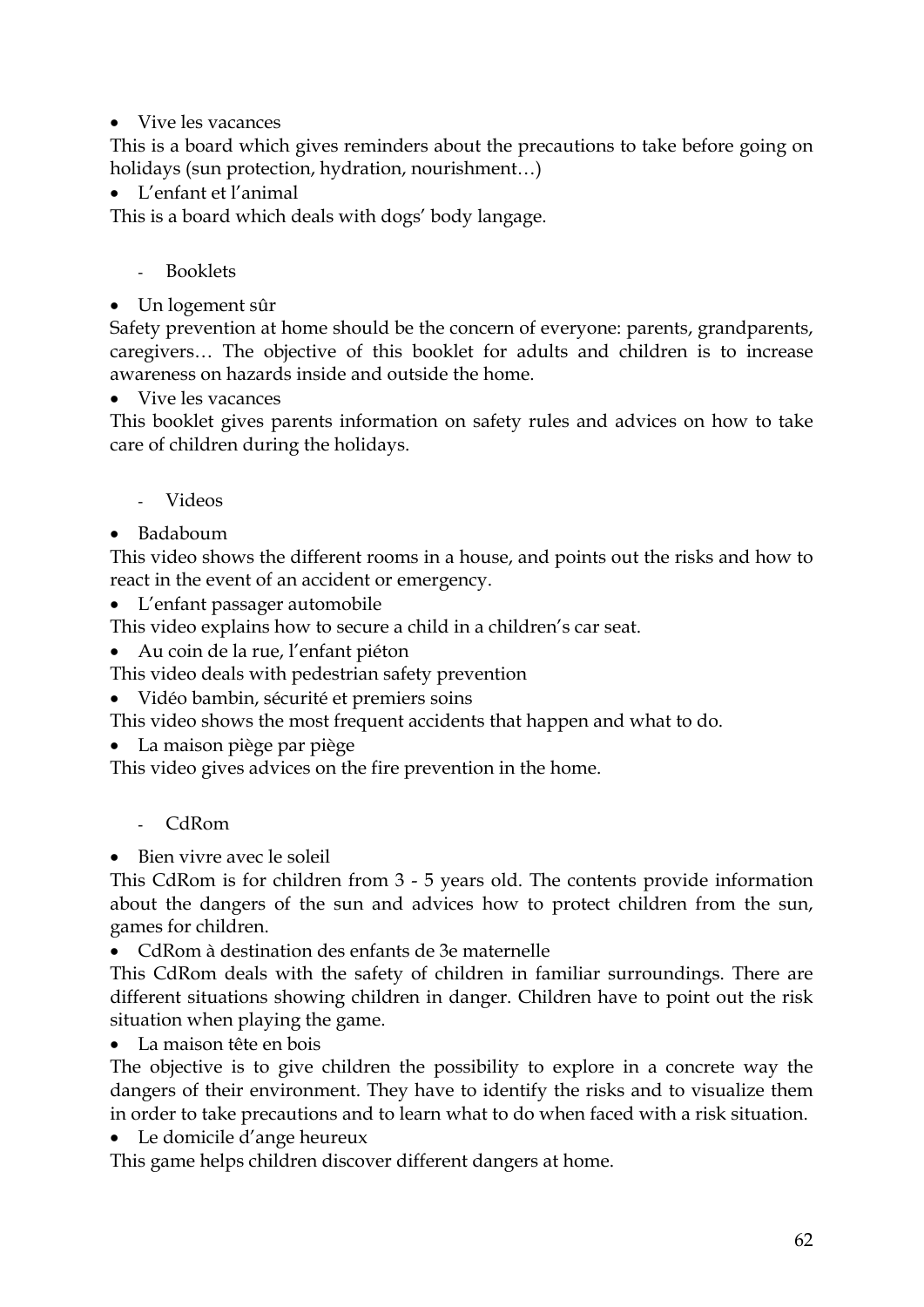#### **The Youth Organizations**

There are 85 youth organizations registered in French speaking Belgium. They develop projects for youth to help them become Responsible, Active, Critical and United Citizen (CRACS). In this context a lot of associations propose training activities to the coordinators in the prevention field (mainly first-aid actions). Some of the associations propose some supplementary contents:

- The youth hostels organize evacuation drills
- The youth houses organize prevention activities (health, accidents at home...) and events such as "Carnaval en sécurité" et "Laetare en sécurité".
- The scouts offer a preparedness program for disasters with the aim of making people more aware about the importance of preparing for disasters.

## **2. In Bulgaria**

**The Ministry of Emergency Situations** in cooperation with the Ministry of Education have created several tools:

- A teacher's book including a CD which on Protection in Disasters and Accidents for children at Elementary level.
- Collection of educational materials including a CD version about activities in Disasters, Accidents, Catastrophes and Fires for teachers grade 1-4 and kindergartens.
- The Ministry of Emergency Situations has also developed in cooperation with the United Nations Development Programme a project about "Prevention of disasters and accidents through the system of secondary education in Bulgaria".
- Mission rescuer is an international Art Competition for Children's paintings
- Close to you is a booklet.
- Materials for children available at Ministry of Emergency Situation website:
	- 4 movies for children to know how what to do during an earthquake
	- 1 movie for children with asthma
	- Games and cards for kindergarten
	- Audio and Braille materials for people with disabilities

In every region of Bulgaria there is a place for training simulations of young people. The idea of the Ministry is to create special study rooms in every school.

Other idea to be developed: to focus on child – grand-parent relations when parents are away, to find out how they help each other in different contexts (in the city, in the village, etc.)

#### **The Ministry of State Policy for Disasters and Accidents**

- ABC of survival or how should we react on disasters is an information campaign.
- Disasters-important rules for small children
- 10 rules to survive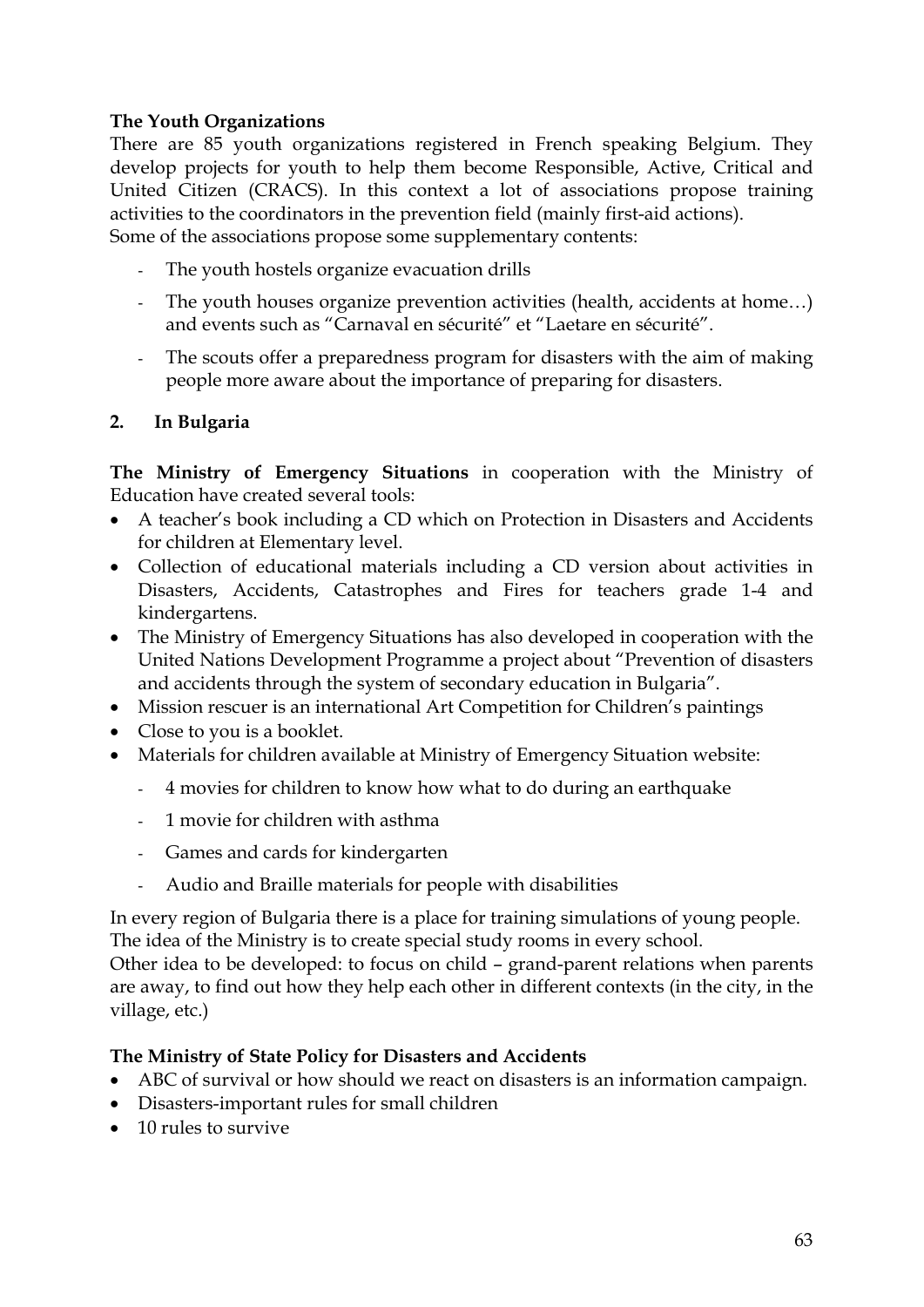#### **Bulgarian Ministry of Labor and Social Policy**

• Brochure on Economic and social integration of Roma people in Bulgarian Society

## **Republic of Bulgaria Council of Ministers – State service "Civil Protection"**

• Potential natural and technological typical dangers that happen in Sofia city.

#### **Municipality of Devnya**

• Strategy for child protection 2004-2006

### **Municipality of Momchildgrad**

• Strategy for developing social services for children and families at risk 2008-2011

### **United Nations Development Programme**

• At Risk: Roma and the displaced in Southern Europe (2006)

#### **European Roma Rights Centre**

- Ambulance not on the way. The disgrace of Health Care for Roma in Europe
- Profession prisoner. Roma in detention in Bulgaria (1997)

#### **Institute on Sociology at the Bulgarian Academy of Science**

• Social, Economic situation of vulnerable ethnic groups in Bulgaria

#### **Institute for market Economics**

• Minority Nationalism in the Balkans: the Bulgarian case

#### **Electron Progress Co.**

• In their project "Developing methodologies for creation of plans on how to respond to Disasters and a System for assessment of the critical infrastructure at municipal level", and they developed a Manual and Instructions to Citizens how to react in the event of a disaster.

#### **UNICEF Bulgaria**

- In the frames of the project "Prevention of drop-outs from schools", 2008 Sociological Study **"**Reasons for Children Dropping out of Schools in Bulgaria" and a brochure entitled "Drop-outs" for teachers and school directors, a brochure "Drop-outs" for experts
- Sociological study undertaken "Attitude towards the Functioning of a National Hotline for Children and Violence against Children"
- The Climate Change and Children 2007
- Brochure on "The violence between children. What should we know about it?" 2007
- Regional study on education "Education for some more than others?"

#### **Institution integration support**

• A manual for teachers, parents and specialists on psychological aid and support for children and teenagers during disaster situations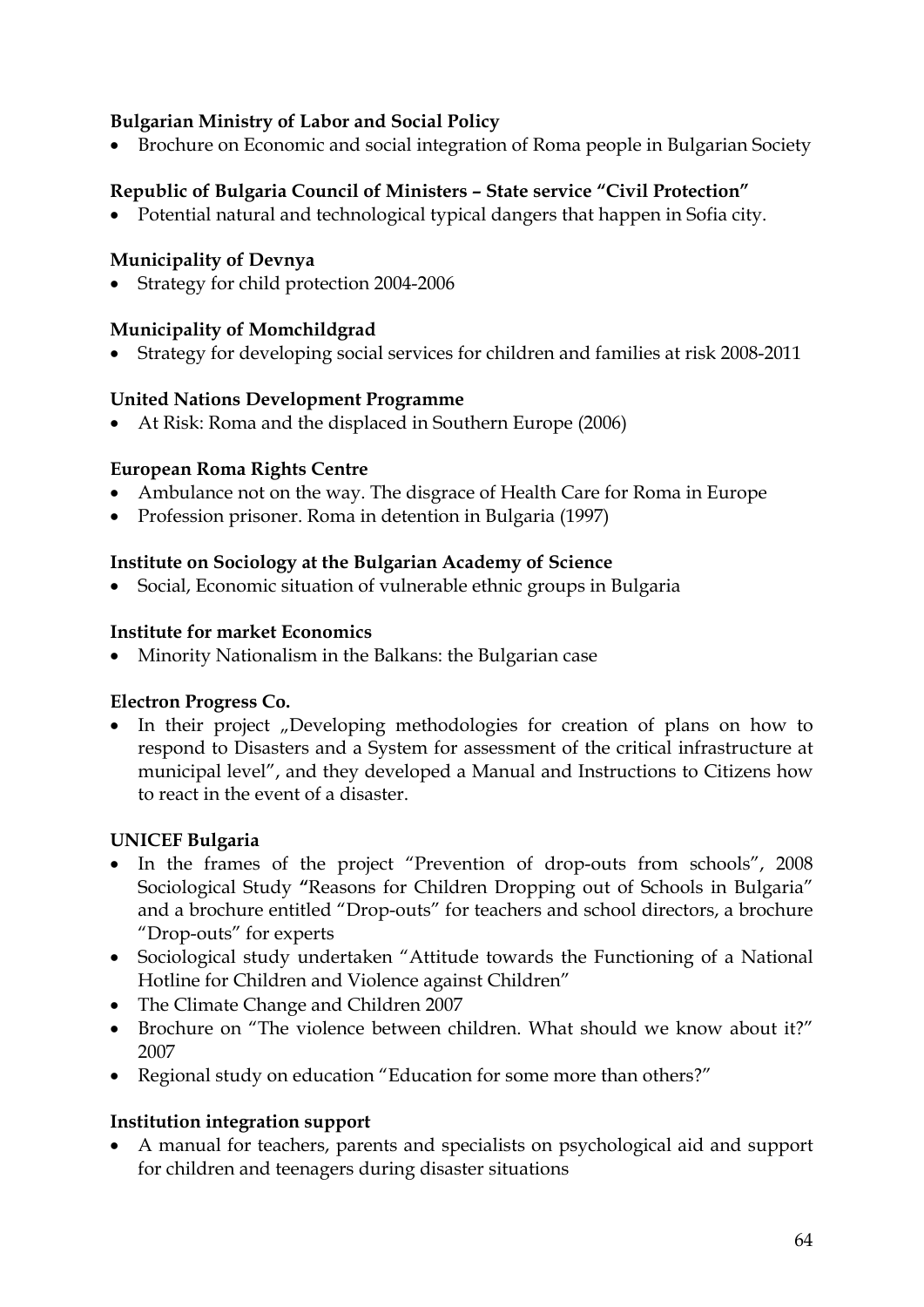### **Bulgarian Red Cross**

- Children refugees protection in Bulgaria is a survey conducted by Refugees and Asylum seekers service of the Bulgarian Red Cross
- First-aid
- To eat healthy is a handbook for healthy nutrition for children and there is a manual for teachers developed in collaboration with Kraft Cares

### **3. In France**

### **Ministère de l'Interieur**

• Vive la rentrée

This is a booklet for children from 8 - 10 years old and their parents.

The objective is to increase children's awareness of risks in daily life (on their way to school, at school and during playtimes) and to present some safety rules according to different situation (in a car, in a bus, as a pedestrian, at school).

The material is a booklet explaining safety rules, games and information addressed to parents about children's injuries.

• Plus fort que le feu

It is a booklet for children from 8 - 10 years old about housing fire.

The objective is to increase children's awareness of how to react in the case of fire at home and to give some information on how to prevent them.

The material is a booklet explaining safety behaviours, emergency phone numbers, information about the fire spread speed and information to avoid fires.

- Les cahiers de jeux de la sécurité civile
- It is a game booklet for children from 6 8 years old dealing with everyday risks.

The objective is increase children's awareness of safety behaviours in different everyday situations through the games.

The material is a game booklet showing different risk situations. Children have to find the appropriate safety behaviour.

Les risques domestiques: que faire en cas d'incendie?, Les risques technologiques : que faire en cas d'accident ?

These are video games for children.

The objective is to increase children's awareness of fire or technological accident. The material is videogames in three parts.

The first part aims at identifying situation which may be at risk. The second part is in the form of a quiz about the prevention of risks. The questions asked concern information about fire and pictograms used. The third part concerns safety behaviours.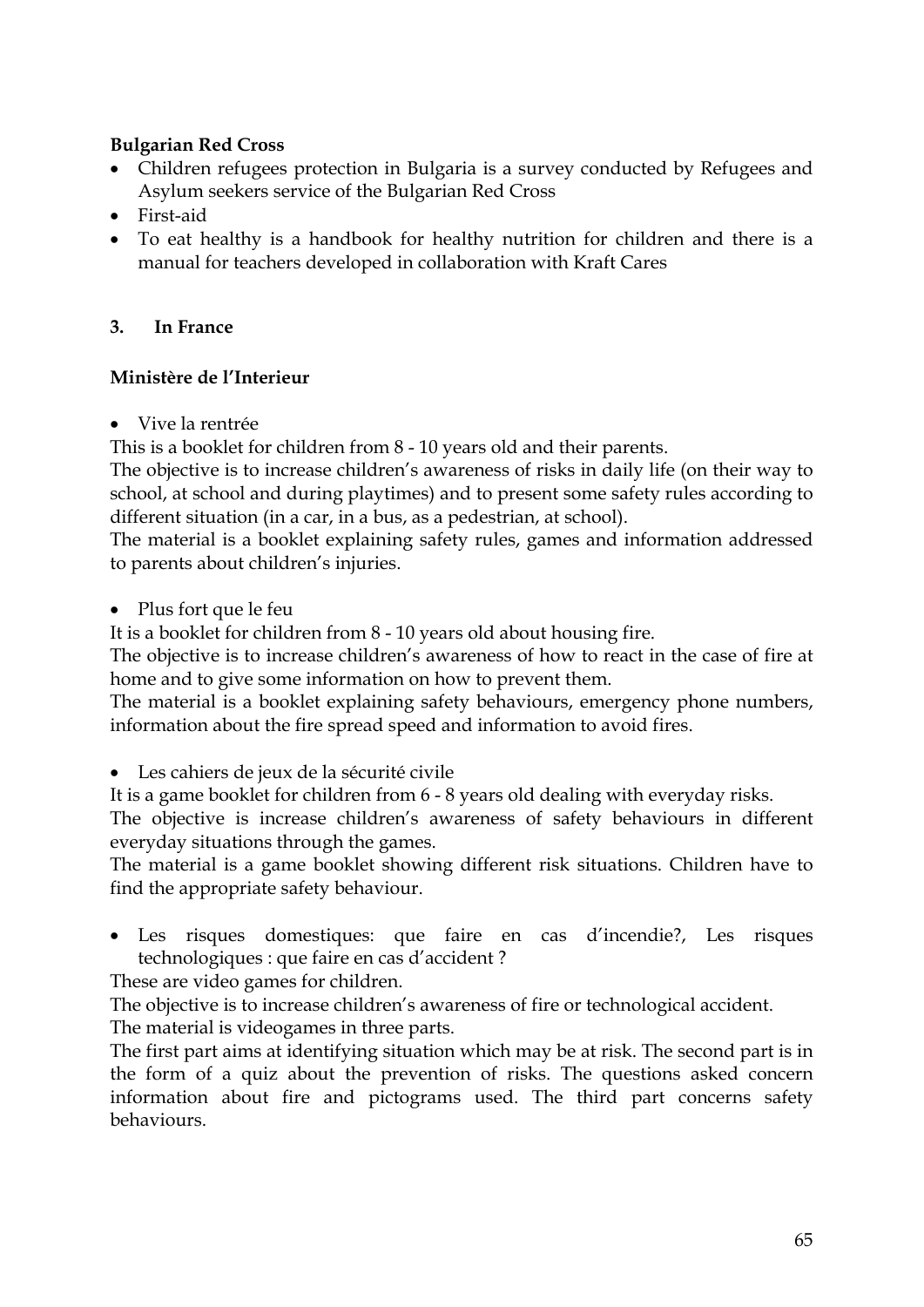• Le livre "Raconte-moi la sécurité civile"

This small book is well illustrated and shows to children and young people the organisation of the civil protection in France and the men and women who work for it.

• La revue "Risques & Savoirs"

"Risques & Savoirs" is a magazine coproduced by the Ministry of the Interior and the CRDP of Versailles (documentation center of the Ministry of Education) which presents and explains the main risks in the field of civil protection: natural and technological disasters, fires… The issues will follow the theme of "the four elements": air, fire, water, land. The first issue (august 2009) will deal about air (hurricanes, storms, carbon monoxide, technological disasters…). There will be two issues a year (every six months). The magazine will be completed with a website which will propose a multimedia content (videos and photos).

The magazine is mainly for teachers (in order to help them talking about risks and civil protection) and their pupils but it can also be used to aware the whole population.

#### **IFFO-RME**

• Les risques majeurs et moi

It is a booklet addressed to 7th grade children dealing with major risks which has been developed with the support of the French Ministry for Sustainable Development and MACIF Prevention.

The objectives are:

- to define the notion of major risk
- to find and understand the necessary information in order to identify major risks they could be exposed to
- to perceive the different phases of risk and the important role of prevention
- to discover the various stakeholders in crisis management and the crisis management plans organized by the State, the local districts and schools
- to recognize the different warning signals and to apply the instructions

The support material has been developed with the idea that the booklet should allow a personalization of the work. Each student has his own booklet which is based on the experience of the student to differentiate the major risks, the domestic risks and the individual and collective risks. The approach allows understanding the major risks in the immediate environment of the children but also in their town, department, and country and in the world.

There is a website for teachers in order to give them a pedagogical support.

An evaluation has been conducted about the relevance of the topic, the use of the tools in schools, the contents and the website addressed to teachers.

The results of the evaluation by teachers showed that addressing the question of major risks experienced by children is not relevant because if they don't live in an area concerned by major risks they don't feel concerned by the topic. On the other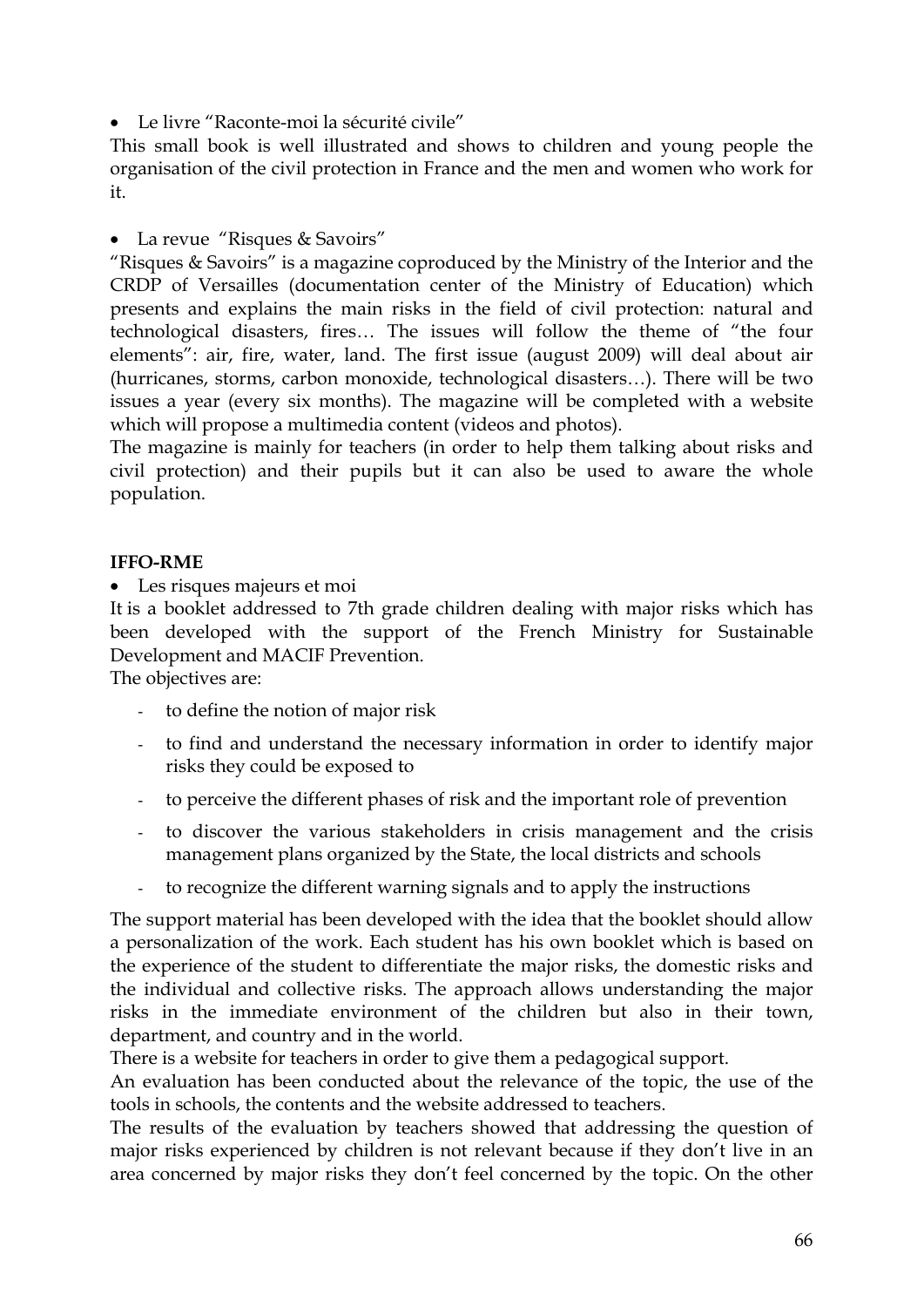hand if they have actually experienced a major risk, teachers believe that it may remind children of painful memories.

According to the teachers, this tool could be an opportunity for children to have a citizen action informing their relatives about major risks.

## **Ministère de l'Ecologie - IFFO-RME – IRSN –ANCLI**

• Gafforisk – Radioactivité et Nucléaire

It is a pocket pack of rotating plastic cards, explaining to secondary school children, technological hazard in the nuclear and radiological fields.

Besides the scientific description of these major hazards, some of the cards describe situations in which the student may find himself and the way to react to each of them in order to protect himself.

### **IPAD**

• La maison mini

It is a tool for children aged from 4 - 11 years old about domestic risks.

The objective is to increase children's awareness of risks in the kitchen and bathroom. Children discuss about their knowledge and their capabilities in order to learn how to become autonomous and how they must behave depending on the different risk situations which may or may not have a visible risk. This tool allows children to know their limits and to improve and complete their competencies, so that they know what there are able to do, how to identify a danger or an emergency and be able to protect themselves and to inform about danger.

The material is composed by a magnetic board and vignettes which can be moved on the board according to the situations exposed.

#### **Institut des risques majeurs de Grenoble**

• Juliette en alerte

This puppet play for 7 years old children deals with technical and natural risks.

The objective is to increase children's awareness of these risks and to explain what safety behaviours need to be adopted.

The support material of this puppet play is composed by different sketches corresponding to different risks which allow adapting the contents of the play according to the local district where the play is performed.

## **Prévention 2000**

• Memo risk, Le DICRIM Jeune

It is a programme for youths intending to educate children to sustainable development.

The objective is not to explain the risks but assess the level of information and preparedness of the local population.

The youths have to hold an investigation or realise a report, dealing with a major risk in town.

A methodology approach is proposed more than a tool. Several kinds of investigation are proposed: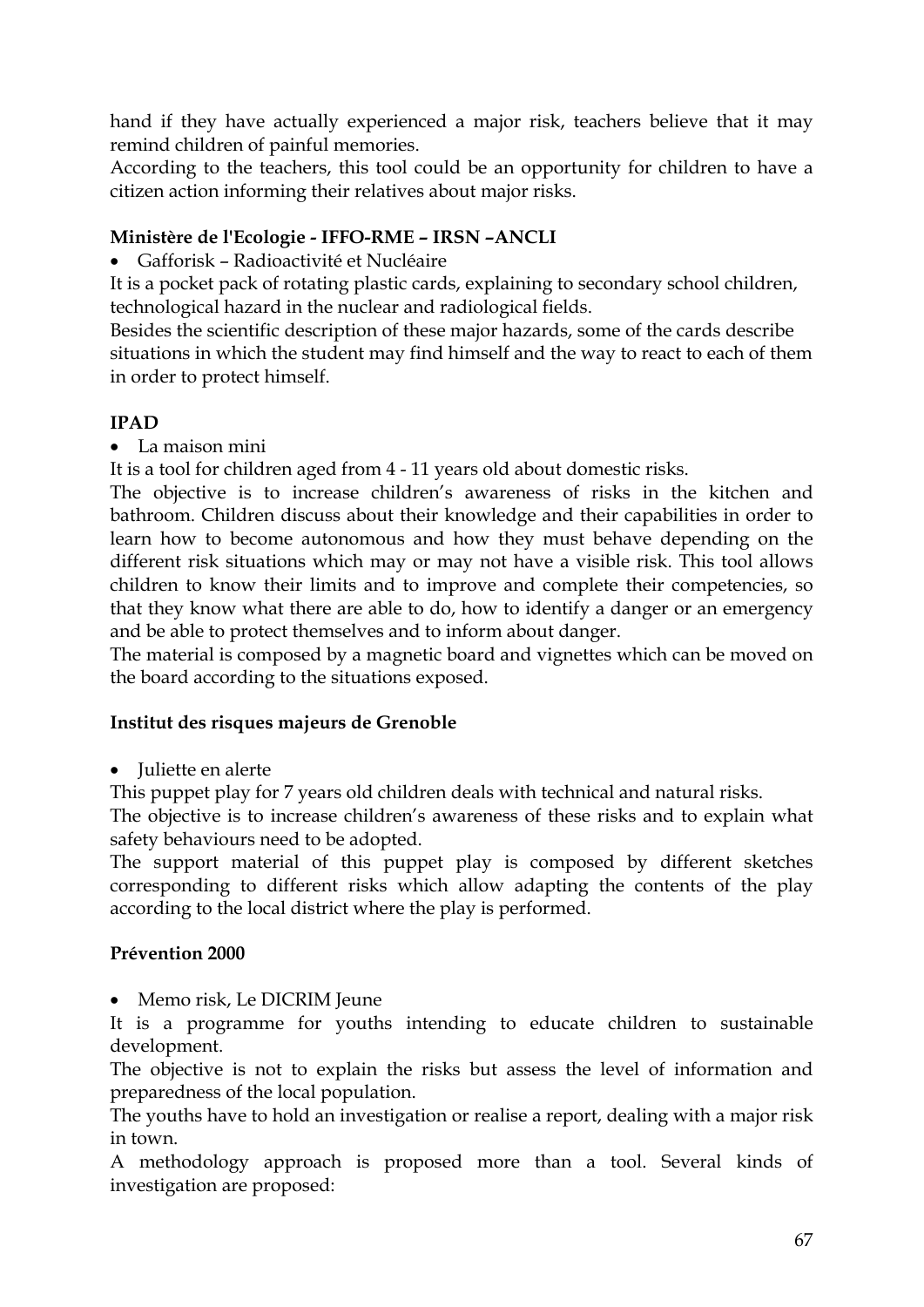- A report based on the interview of elderly persons of the town about the disaster they experienced in this town
- A report about the possibility of working in an area liable to flooding based on the interviews of people already working here.
- A map of risks
- A study based on a questionnaire provided by the association.
- Ideas concerning security at school.

The results of the investigation have to be shown to the mayor of the town.

An association for the sustainable development education co-ordinates the project and the work with the town council and the school; a partnership agreement is concluded between them which allow them to involve different members of the community.

#### **Centre méditerranéen de l'environnement**

#### • RIVERMED, RINAMED

These are two European projects aimed respectively at increasing awareness of floods and natural risks in general.

The objectives of the *RIVERMED* tools are:

- to show the complexity of the fight against flood depending on different parameters (physics, humans)
- to present different kinds of land settlement limiting or causing flood
- to present the bad and the good consequences of floods

The objectives of the *RINAMED* tools are to increase public awareness of urbanisation choices which may put in danger the population's lives and goods.

The support material for both is composed by a role play dealing with land settlement, an exhibition explaining the origins of major risks and a CD-ROM which goes into details in the different topics exposed during the exhibition.

#### **Météo France, IFFO-RME, Planète science**

• Planète science

This is an internet website for children of 12 years old and their teachers about climate risks.

The objectives of the project are:

- to improve the understanding of the climate phenomenon and the prevention plans
- to think about what part of life choices are responsible in order to limit the damages caused by such events.

The methodology is based on seven steps from the knowledge of hazard to the safety plans and safety behaviours. Activities and experiments are proposed in order to concretise the cognitive inputs.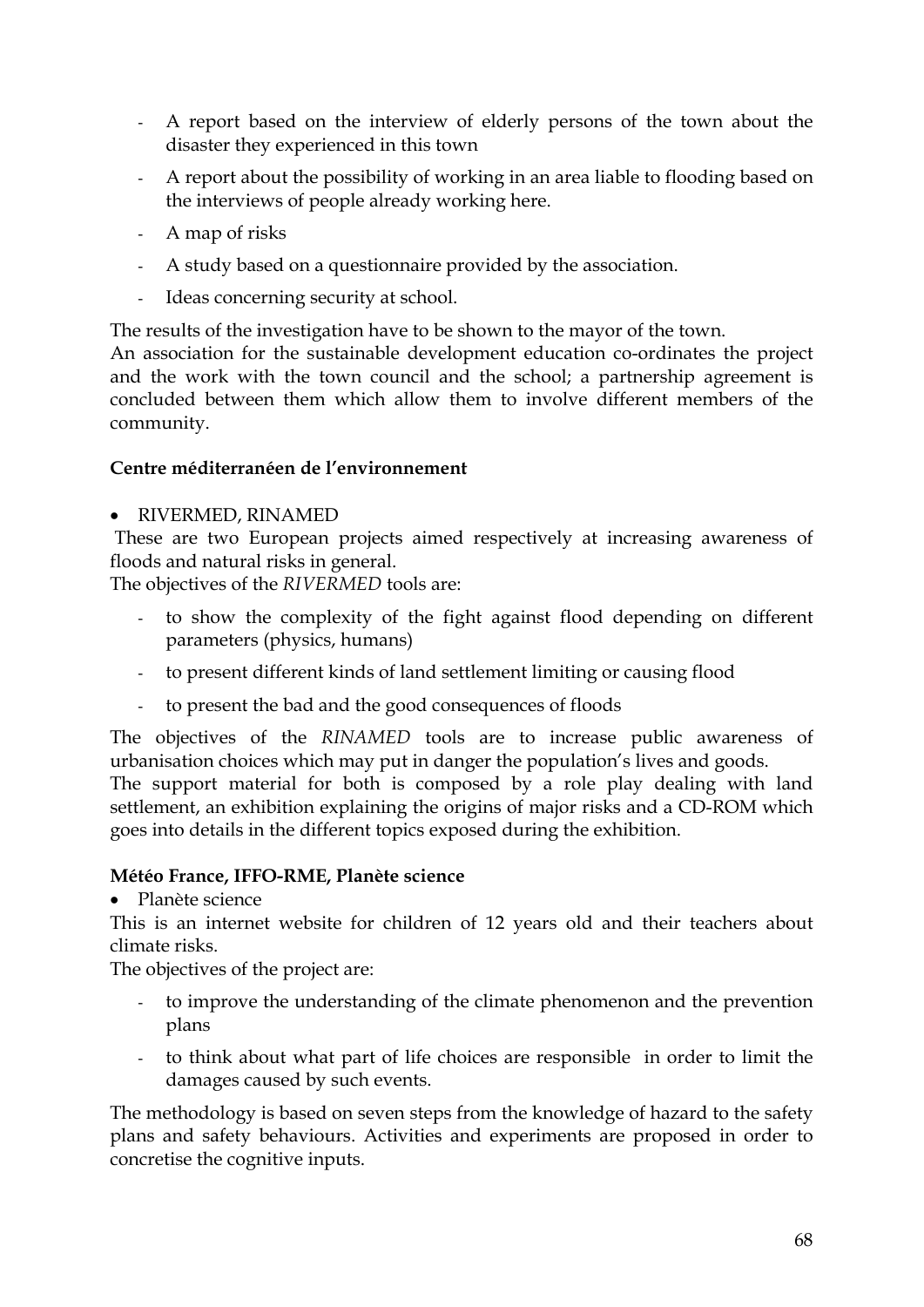## **II. In Europe**

## **Cyprus (Cyprus Civil Defense)**

• Be Safe Net

It is a website dealing with natural and man made hazards.

The objective is to provide information and knowledge to groups of people concerning the prevention, preparedness, immediate reaction and rehabilitation in case of danger and disaster. The project aims also at developing a network among countries through the website.

The support material consists of the internet games, cartoons, animations, discussion groups and parallel education. The network should provide a friendly and interactive environment in order to interest and introduce young people to risk prevention, awareness and action in such catastrophic events.

#### **Portugal (Lisbon Civil Protection)**

• Tinoni and company

This is a program which has several tools addressed to children from age 5 to 10 years old.

The objective of this program is to raise awareness of the risks that can be found in everyday situations and how to tackle them, in an attempt to contribute to school learning, closely articulating theory and practice. This program also enhances values such as sense of responsibility, mutual respect, solidarity, learning of citizenship.

The material is composed by several tools:

- Tinoni's house
- Discovering how to protect yourself game
- One day with Bruno film
- Tinoni and company television series
- Tinoni&Co CD-Rom

#### **Italy (Civil Protection Vallée d'Aoste)**

• Cosa c'è di pericoloso

This is a booklet for the family about daily risks.

The objectives are to increase family awareness about safety culture and to bring about a reduction in children's exposure to risks.

The support material consists of a booklet showing the different everyday life risk situations for children. The booklet should be used as a playful and interactive tool with commentary input from adults.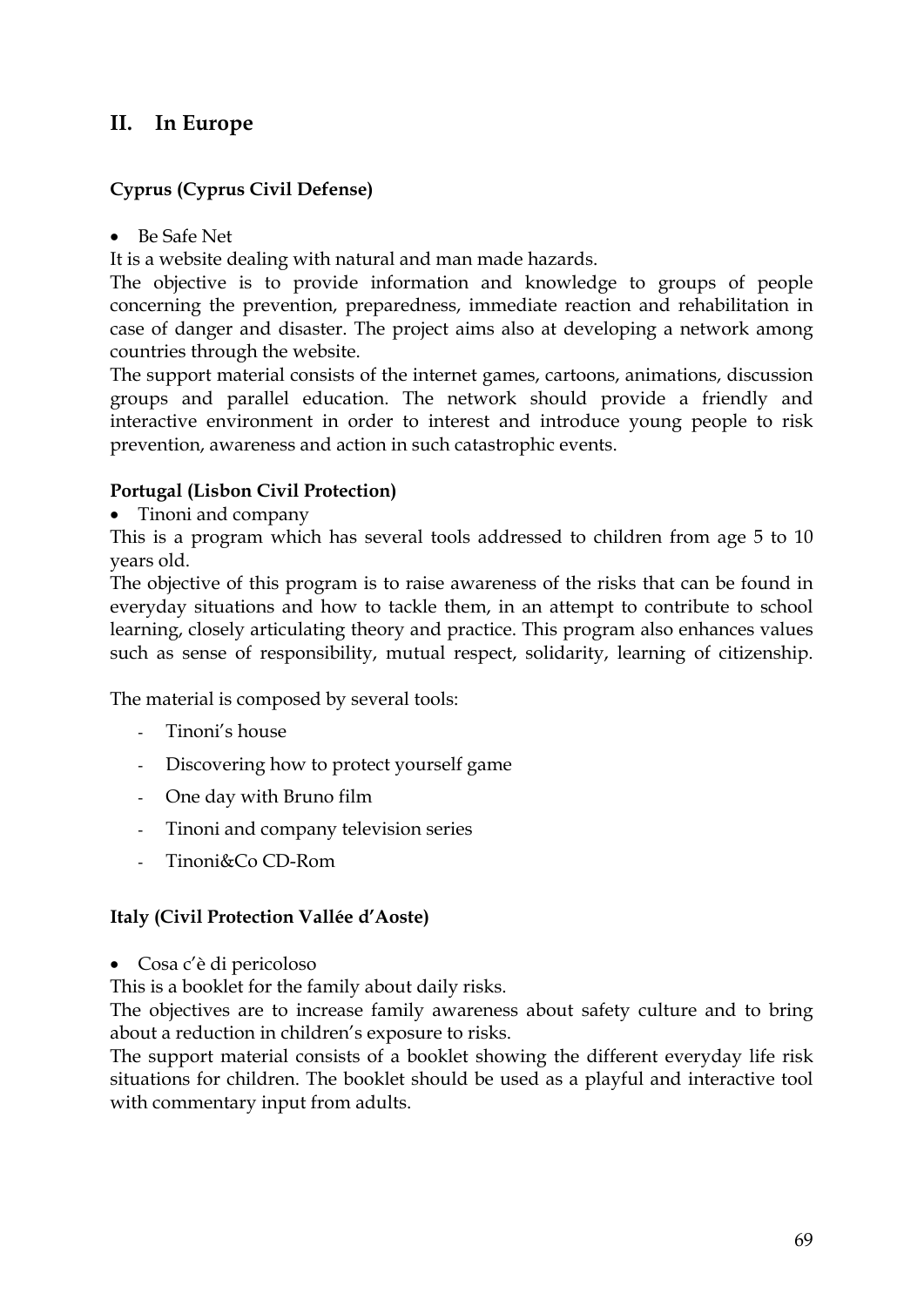• Elementi di protezione civile

This is a booklet for families dealing with major risks.

The objective is to create in the community a culture of risk prevention.

The material is composed by a booklet explaining the causes of different risks the role of the civil protection and the safety behaviours. The objective is to discuss about it with the different members of the family.

• Protezione civile in famiglia

This is a booklet addressed for families about major risks.

The objective is to give information about risks and safety behaviours to facilitate the work of the civil protection agency in case of emergency. The families have to feel active and not completely passive.

The support material is divided up into five chapters: information about different kinds of risks and safety behaviours, the importance of being informed about the risks in the local vicinity or during travels, information about family preparedness, information about how to call emergency phone numbers and information regarding how to help disabled persons in case of emergency.

• Si amo la protezione civile, elementi di autoprotezione

This is a colouring book for children about everyday risk situations.

The objective is to help children know the appropriate safety behaviours when faced with danger and to promote the culture of the civil protection.

The support material consists of several colouring boards. One board represents a wrong behaviour and another represents an appropriate behaviour in the same situation.

#### **Holland (IMPACT)**

• "Impact- The musical"

It is a musical addressed to primary school children about resilience.

The objective is to increase the resilience of primary school children by helping them learn how to manage their feelings better about existing threats, such as terrorism, disasters or other terrifying events. The first aim is to tell children about the concept of resilience and secondly to familiarise children with skills with which they can increase their own resilience. These skills can help children to adopt a more spirited attitude at the very moment when they are confronted with threatening situations.

The support material consists of a musical piece and complementary teaching material. The musical is about resilience and the various aspects that play a part in it. The piece should be rehearsed and performed by children in the upper classes in primary schools, under the guidance of a teacher. The teaching material consists of both background information on resilience and specific lessons on the subject. The lessons can be used either to prepare for the musical or to go into the subject in more detail.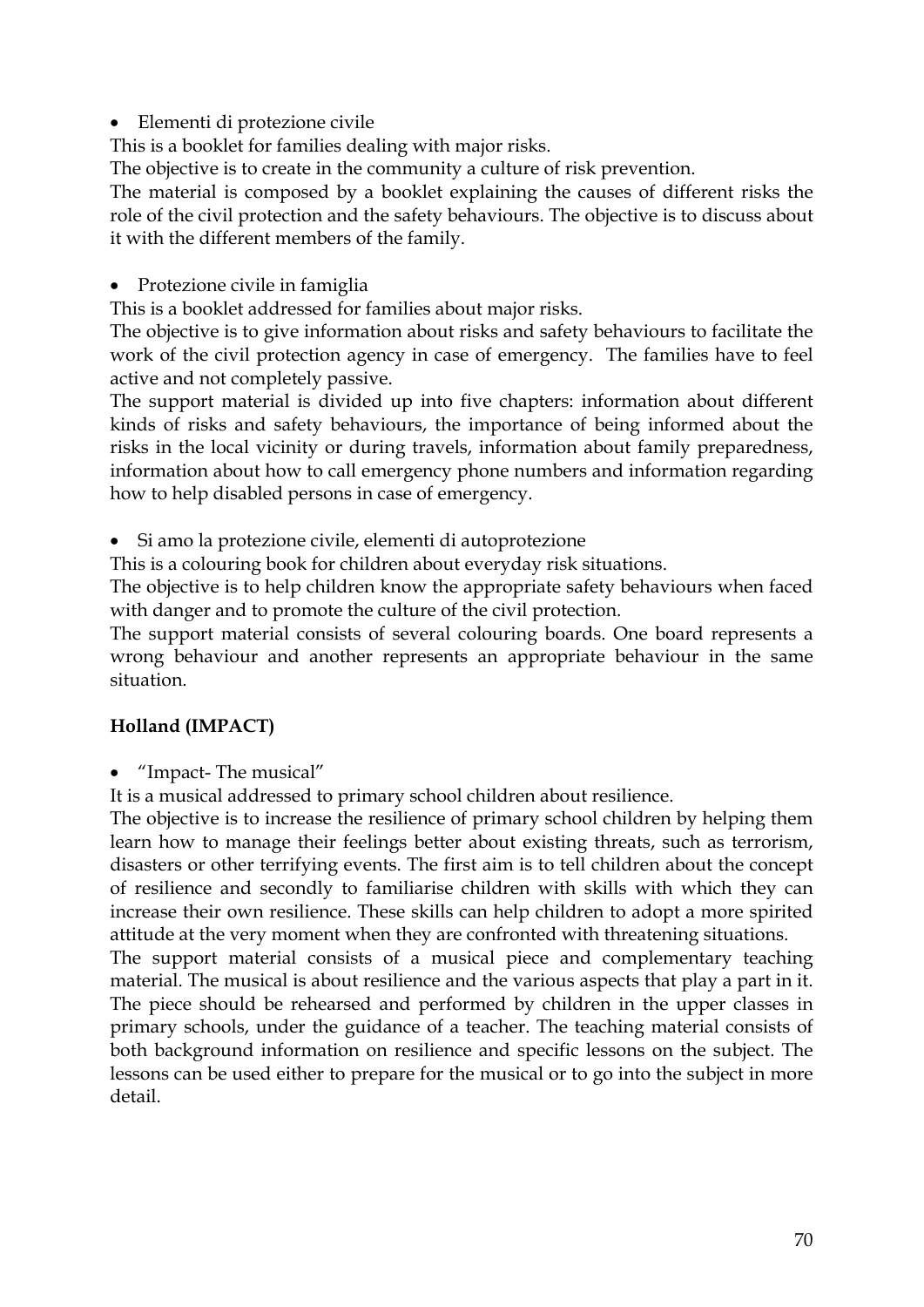#### **Germany (German Red Cross Youth)**

- On national level
- Kinder helfen Kindern Children help children

A manual for teachers to teach first aid to elementary school students (grade 1 – 4)

• Heranführung an die Erste Hilfe in der Sekundarstufe Introduction to First Aid for secondary schools

A manual for teachers to teach first aid to students from grade 5

- Regional branch of Baden-Württemberg
- Ich kann helfen**/** I can help

A manual for kindergarden and pre-school children to learn first aid. They also offer trainings for child care workers

- Regional branch of Bavaria
- Trau dich!/ Dare it!

A manual and mini-First-Aid-kit to introduce children aged 4 to 7 years (kindergarden and pre-school) to first aid and accident prevention

- Regional branch of Westfalen-Lippe
- Puppe Paul**/** Doll Paul

A doll to assist teaching children aged 4 to 7 to first aid and accident prevention. The regional branch also offers training for trainers.

- In several regional branches
- Juniorhelfer/ Junior helpers

They assist school medics and can be younger than 14 years of age. They have to have completed a first-aid training for children. Once they have past 14 years of age they can become a school medic (trained students assume – together with their coordinating teachers – first emergency response tasks in schools in the event of accidents, injuries or illness until the emergency medical service arrives).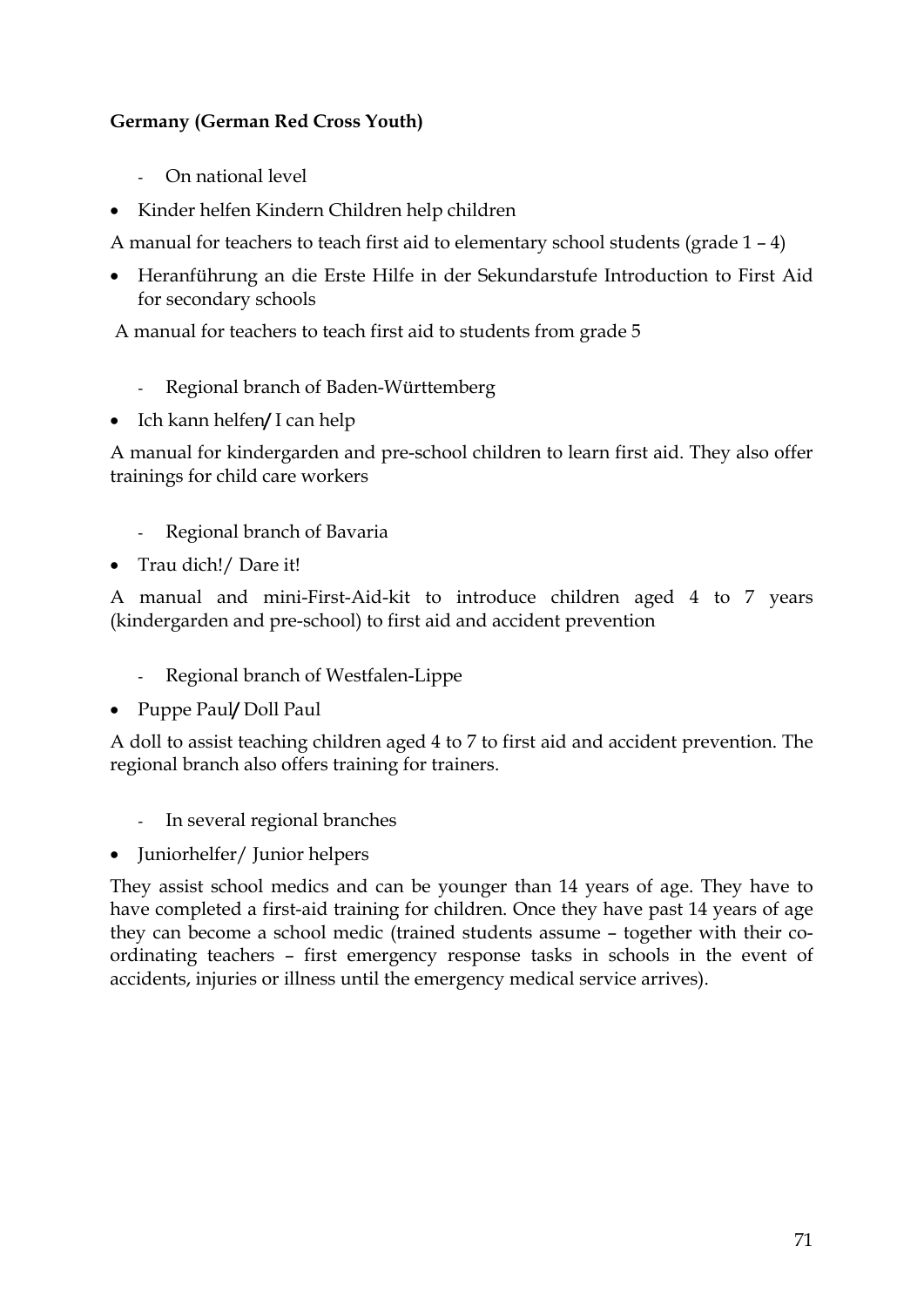### **Denmark**

## **(Arbejdsmilj**∅**fondet)**

Ar and Mi project

This project is an informative website for primary school children. The objective is to teach young children about preventive basic behaviors by achieving simple tasks.

### **(Dansk Center for Undervisningsmilj**∅**)**

- Their website tries to integrate prevention in the school curriculum. In Denmark, a law has been voted including the following principles:
	- All the students have the right to work in a safe and secure place
	- Whatever is taught must not provoke risks
	- Students are to use prevention structures at school
	- Risks related to safety and health are first assessed and then action programs are to be developed

## **Spain (Cruz Roja Juventud- Officina Central)**

• A program is being put into effect in Andalucia for young people 16-18 years old about prevention of traffic accidents. There is no program addressed to children.

#### **Swiss (Bureau de prévention des accidents)**

**Safety Tools** 

Safety tools are in the form of didactic files in order to help teachers in school safety education. They are consist of articles, checklists and graphs on school life topics: mountain sports, hiking, bicycle hiking, ball games, swimming, roller sports, falls, handicrafts, alcohol and accident risks, road safety.

#### **United Kingdom (Department of Disaster Management, Government of the Virgin Island)**

• Alex & Jasmine's, Disaster Preparedness Activity Book

This activity book is for children from 3 to 5 years old and their parents and teachers. The activity book consists of games dealing with natural and everyday life risk situations of which the two main characters Alex and Jasmine are depicted. It has been designed to provide practical activities related to basic information on disasters and how to cope with them. A note to parents and teachers encourage them to use the book with the family, at school or in the community.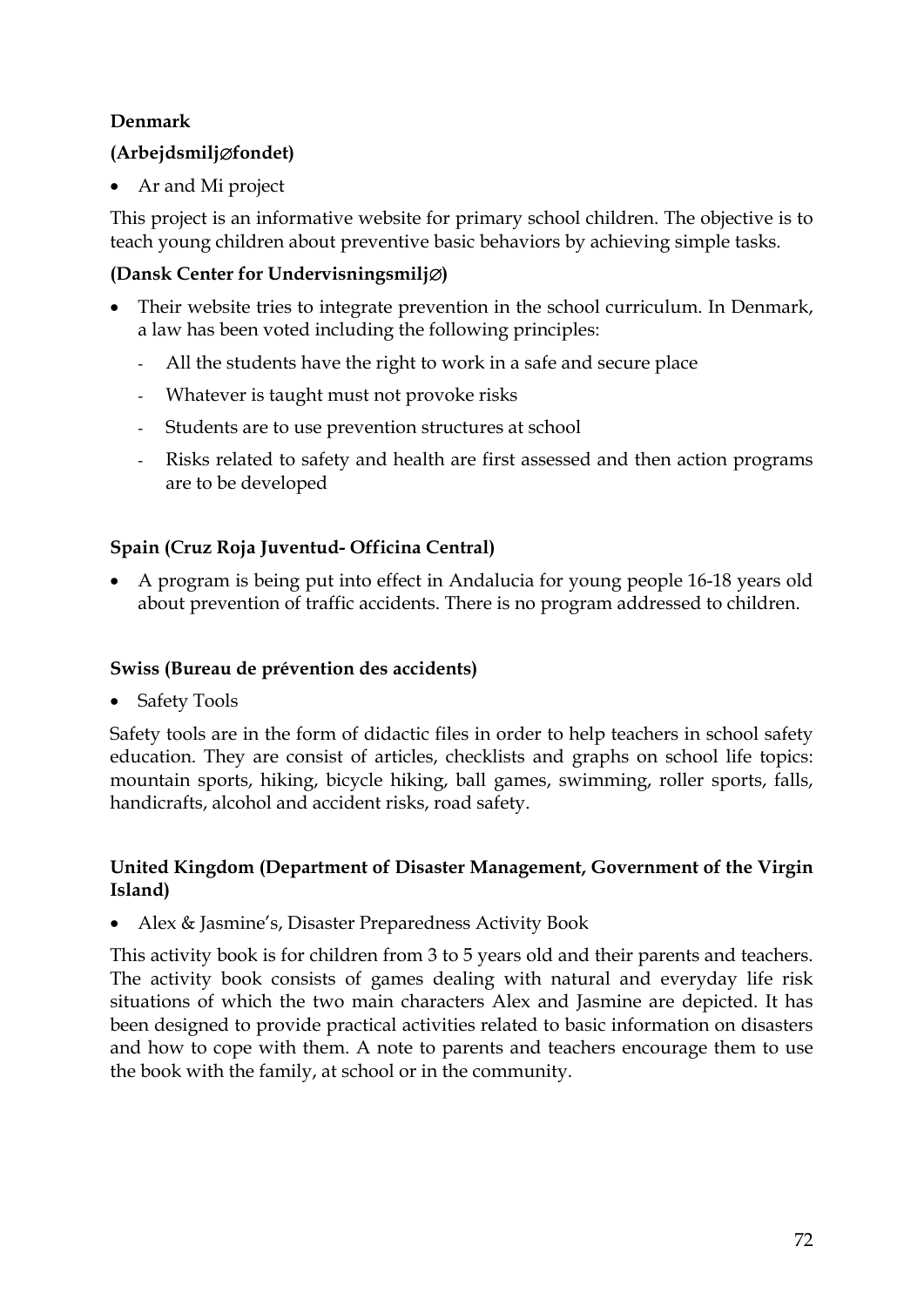• Geological hazards, Activity book

This activity book is for children of grade 4, it contains information about geological hazards (landslide, tsunami, earthquakes, volcanoes) and activities related to the information provided.

## **III. In the world**

#### **Asia (Unesco)**

• Natural Disaster Preparedness and Education for Sustainable Development

This program has a global and dynamic approach in different countries of Asia in order to increase risk awareness and preparedness of the community through education in primary schools and high schools.

• Planet

One of the tools developed by Asia/Pacific Cultural Centre for Unesco is the production of several teaching-learning multimedia supports. One of them concerns natural disasters. It targets adult learners in a non-formal education programmes, school-attending and out-of-school children, and individuals involved in disaster preparedness education. The objectives are:

- to increase people's understanding of why disasters happen and the nature of disasters
- to raise awareness about the importance of the community's role in disaster preparedness and management
- to encourage people to protect themselves in case of disasters
- to make people capable of planning and preparing to minimize the impact of disasters
- to encourage communities to become more self-reliant

The tool consists of a poster, booklet, animated cartoon video, facilitator's guide, fact sheets, stickers, introduction sheet including adaptation guidelines.

The contents cover the definition of various types of disasters, the causes and effects of disasters, possible actions (preparedness, reduction, response, recovery, reconstruction).

The tool should give some key elements about:

- moving from awareness to action and empowerment
- the role youth has to play
- moving from individual action to collective action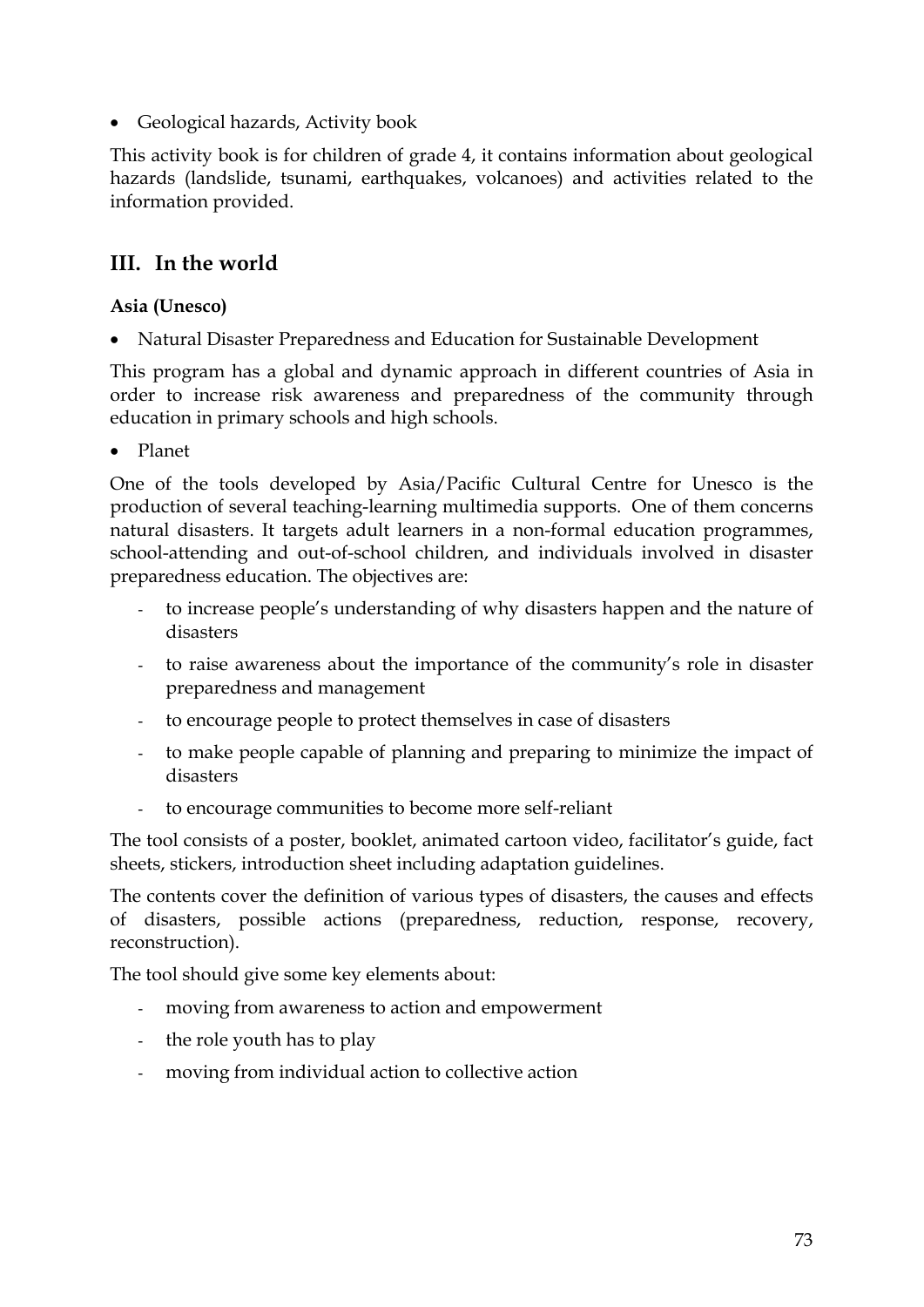#### **Canada (Canadian Red Cross)**

• Expect the unexpected/Facing fear

The Canadian Red Cross designed Expect the Unexpected™ school prevention programme in 1997, following the major floods in Saguenay, Quebec, in 1996. Intended for educators and parents, it was designed to help youths and their families deal with the impact of disasters and adopt disaster preparedness behaviors.

Expect the Unexpected™ has been developed to carry out the Ministry of Education Learning objectives of every province and territory in Canada. An independent impact analysis of the program implemented by the Institute for Catastrophic Loss Reduction indicates that a significant number of the program participants adopt new prevention behaviours, including preparing an evacuation plan, an emergency kit and/or a three-day supply of water and food for their household.

To meet a demand from Canadian teachers, the Canadian Red Cross developed a new school prevention program that complements Expect the Unexpected™**.** The Facing Fear™ program is designed to help young people aged 5 to 16 to deal with the aftermath of a terrorist attack or a tragic event by addressing the following topics:

- feelings management;
- the media's role and impact on the development of perceptions;
- international humanitarian law.

The concepts and teaching strategies used in four modules are adapted to the learning characteristics of each age group. Students aged 5-7 will understand their personal feelings following a tragic event; in the second module, the students aged 8- 10 look at perceptions and misconceptions; students aged 11-13 will compare and evaluate news stories based on point of view, the use of fact, opinion and bias; and students aged 14-16 will find ways to support each other and deal with their own feelings related to terrorism and other tragic events.

This curriculum's modules complement the lessons in core classroom subjects that teachers are already teaching. This makes it easy for teachers to fit preparedness activities into the regular curriculum without involving extra work.

## **Indonesia**

#### **(Belgian Red Cross, Danish Red Cross)**

• These organizations carry out a project in Indonesia aiming at preparing and managing disasters. They work with teachers to diffuse information, they teach children how to behave in emergency situations and they carry out environmental actions like trees planting because of landslides.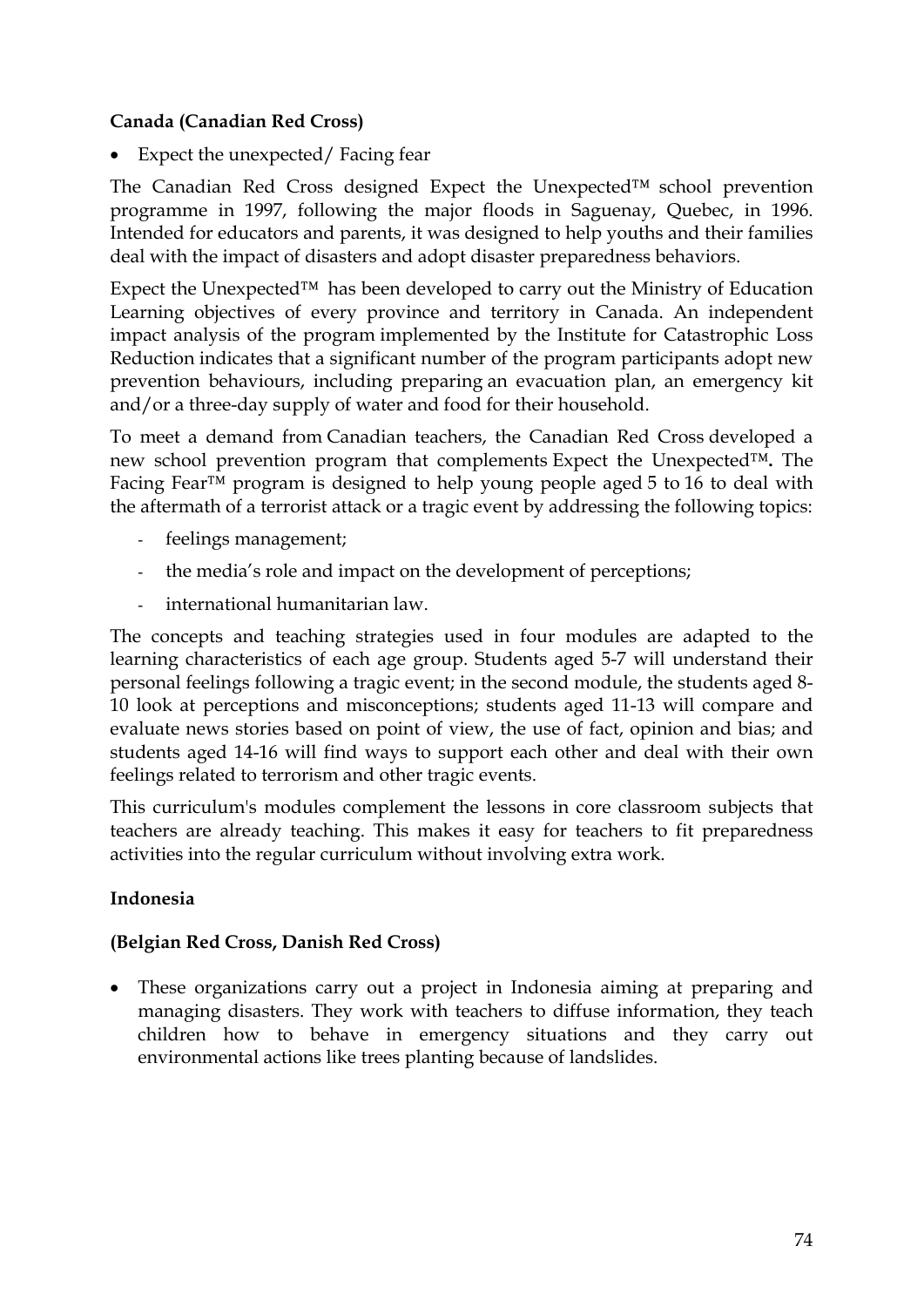#### **(Unesco)**

• Folding Photos Kit

This tool has been created in order to increase teenagers' (12-15 years old) awareness and inform them about what they have to do in case of natural disasters. It is composed of pictures and booklets describing different natural disasters

#### **Kazakhstan (PNUD Kazakhstan, Ministry of Emergency Situation of the Republic of Kazakhstan, Kazakh Red Cross)**

• Local risk management in Kazakhstan seismic areas

The project aims to strengthen the capacities of local communities to participate in early warning and preparedness for earthquakes, and to equip them with the knowledge and skills required to mitigate against the effects of natural disasters. The project raises the level of awareness of the local population, decision-makers and public on natural, technological and environmental disasters, so that they can better understand the benefits of prevention and preparedness. It also promotes access to information for civil society on disaster response and decision-making.

The activities of this project are:

- Training programmes (brochures with briefings and attachments) to teach students (grades1-university) what to do in case of earthquake
- Trainings programmes at summer camps, children's village, orphanages, middle and high schools
- Brochures explaining what precautions to take in the event of an earthquake
- Non-fiction educational movies on natural hazards produced in Russian, English and Kazakh about earthquakes, mudslides and floods
- A film about disasters
- An educational cartoon to teach children about what precautions to take in the event of an earthquake. The cartoon is a computer animation available in Russian, Kazakh and English. Books and posters will soon be published using similar cartoon models
- Educational modules for grades 10-11 entitled "Learning to be safe if there is a disaster" which include computer presentations, resource materials and video clips, developed jointly by the UNICEF programme on "Health Care and Life Skills" and the Ministry of Education and Science of the Republic of Kazakhstan
- A training seminar (August 2005) for the instructors at pilot schools in Almaty and South Kazakhstan oblast, as well as for the teachers and trainers of advanced courses in all oblasts of Kazakhstan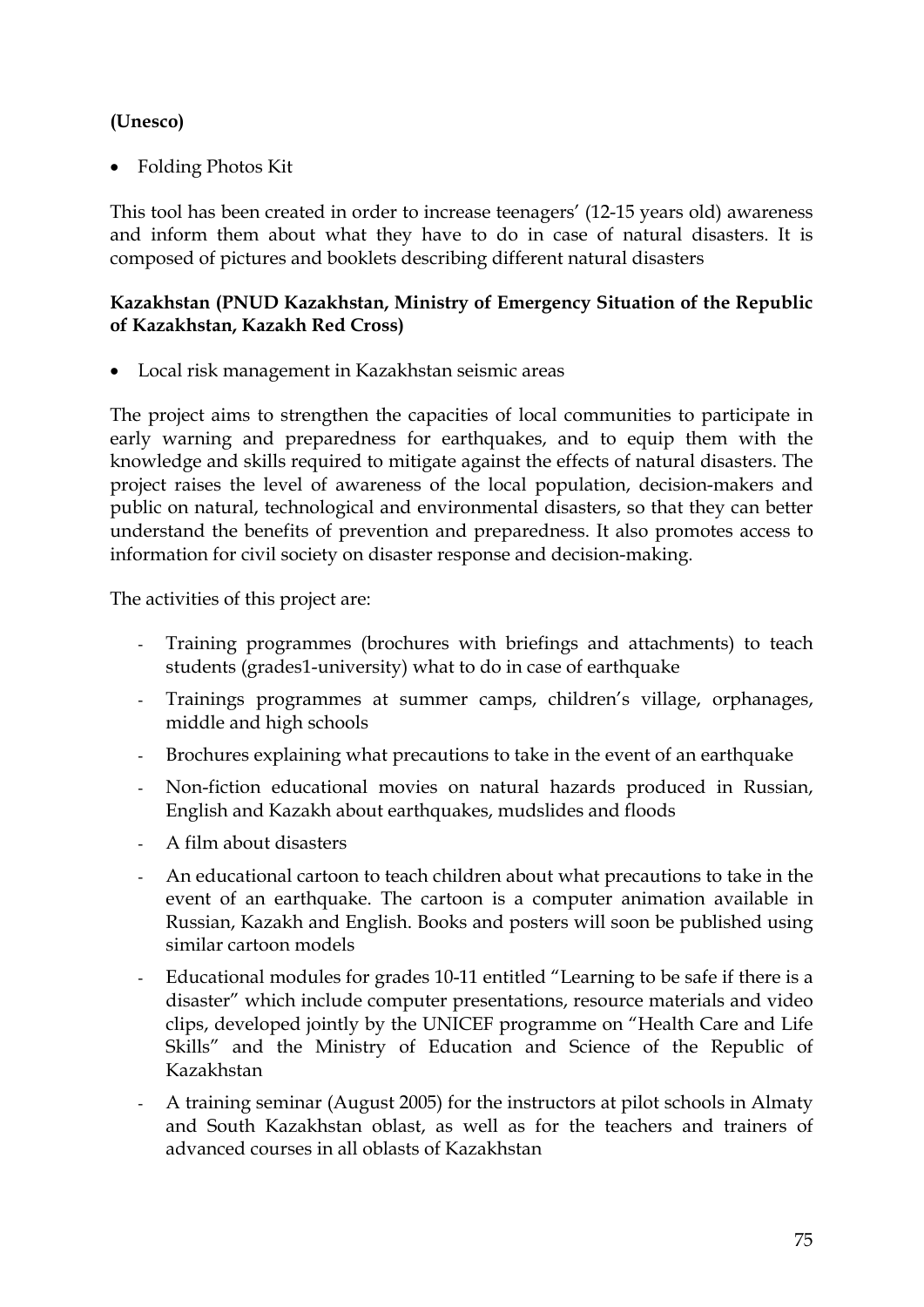## **IV. For information**

Some other programs exist around the world:

#### **South Africa**

• Provinces and Municipalities Hail School Contest on Disaster Risk Reduction Knowledge- Chris Hani District Municipality, Eastern Cape Province and the Municipal Disaster Management Centre

#### **Central America**

• Facilitating Increased Support for School Building Retrofitting- Sustainable Development Department, Organization of American States

#### **Armenia**

• School Students, Teachers, and Principals as Disaster Risk Reduction Trainers - National Survey for Seismic Protection, Armenia and Asian Disaster Reduction Centre

#### **Bangladesh**

- The Cyclone Preparedness Programme (CPP) of the Bangladesh Red Crescent Society (BDRCS) was initiated in 1972.
- Adapting Existing Learning Kit on Disaster Risk Reduction to the National Context and Language - ActionAid, Bangladesh and Sustainable Development Resource Centre

#### **Cape Verde**

• "Institutionalizing" Disaster Risk Reduction in Schools -National Civil Defence Service

#### **Columbia**

- Enforcing Risk Management Plans in School, Developing School Curricula-Directorate for Prevention of and Attention to Emergencies
- Protecting Schools from Earthquakes, Educating Children about Risk- Emergency Prevention and Preparedness Management, Bogota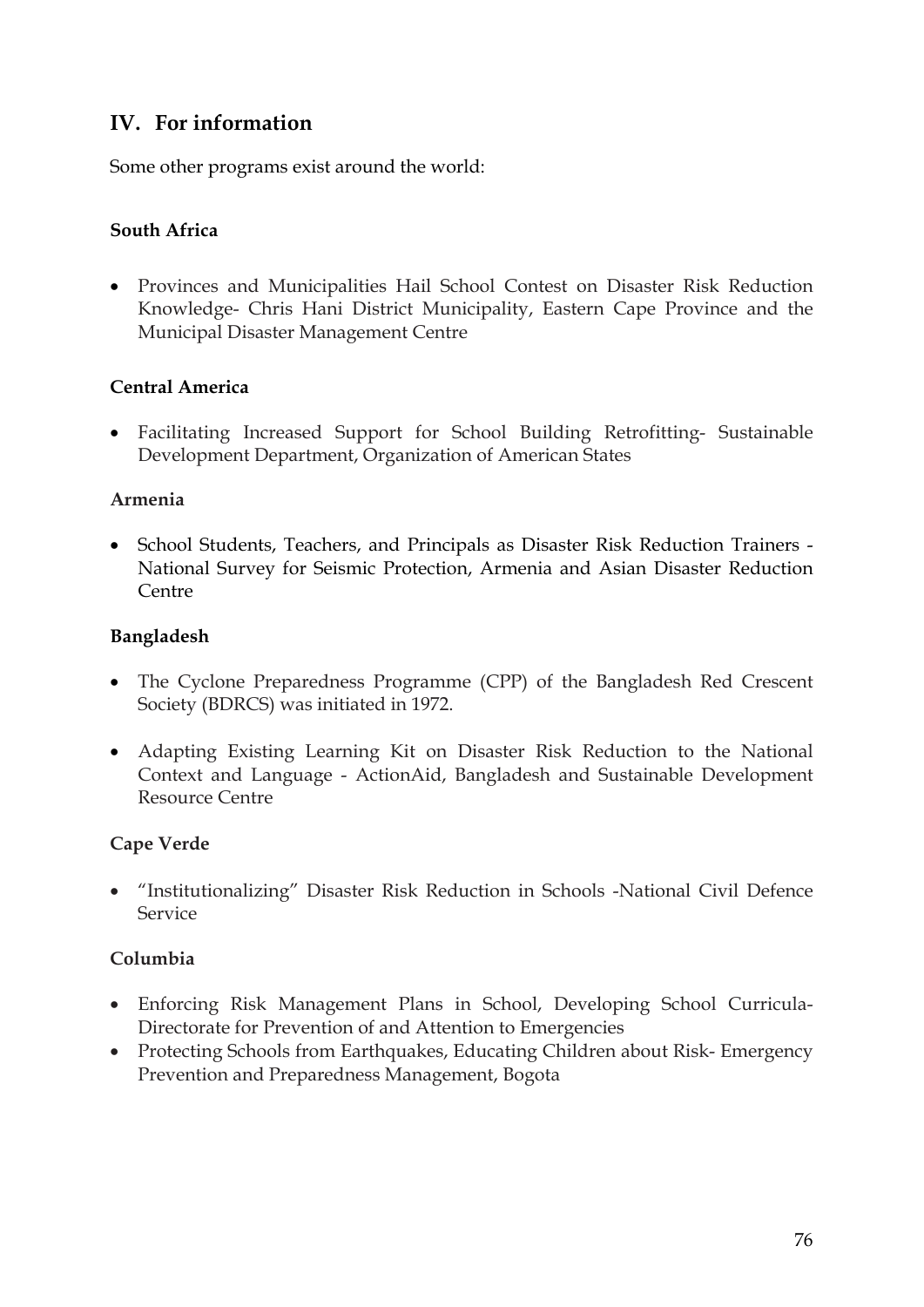#### **Costa Rica**

• National Education Plan for Risk and Disaster Reduction- National Commission for Risk Prevention and Emergency Response

#### **El Salvador**

• Disaster Prevention Included in School Curricula through Youth Project - Plan International, El Salvador and National Civil Defence Service

#### **United States of America**

• Red Cross Disaster Education Programme Institutionalized in Nationwide Curriculum - American Red Cross

#### **Grenada**

• Teaching Guide and Quiz Competitions Help Enhance Preparedness - National Disaster Management Agency

#### **Indonesia**

- Training Teachers in Tsunami-Stricken Aceh Province Aceh Partnership Foundation and Red Cross Society, Indonesia
- Teaching Disaster Reduction in Primary Schools -Disaster Risk Management in Development Cooperation (a GTZ project), Science and Education Quality Improvement Project and Good Local Governance

#### **Iran**

- Annual "Earthquake and Safety" Drills in all Schools across the Country International Institute of Earthquake Engineering and Seismology
- Alternative Paths to Building the Resilience of School Children Ministry of Education and UNICEF, Iran

## **Jamaica**

• Protecting School Children through Preparedness and Response Plans- Office of Disaster Preparedness and Emergency Management, the Ministry of Education and Youth and UNICEF, Jamaica

## **Japan**

• Guidance on School Retrofitting, Seismic Resistance Helps Boost School Safety - Ministry of Education, Culture, Sports, Science and Technology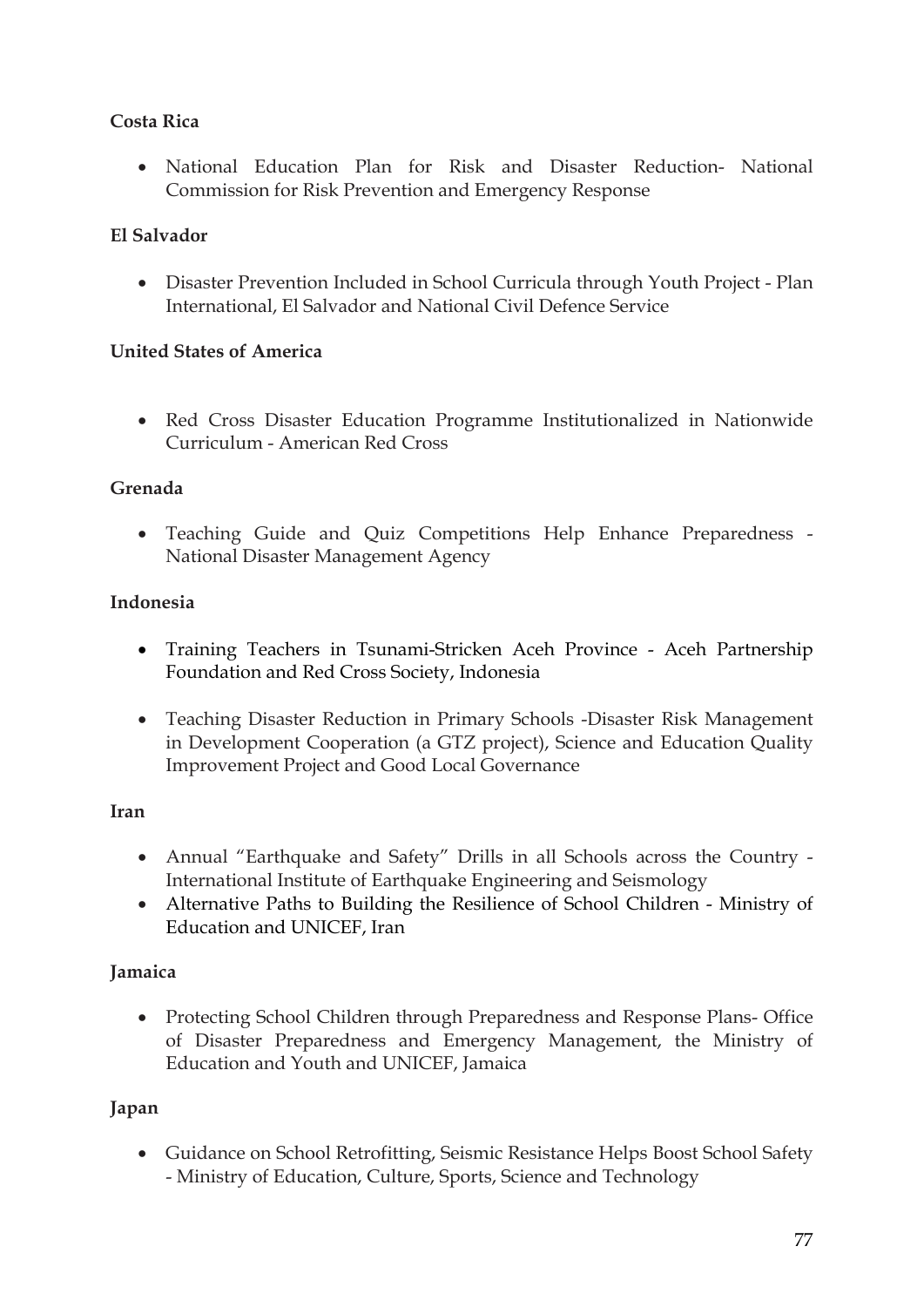#### **Madagascar**

• Disaster Risk Reduction Mainstreamed into School Curricula - National Office for Disaster Risk Management

## **Mali**

• Introducing Disaster Risk Reduction in Classrooms before Mainstreaming it into School Curricula - Ministry of Education, Directorate of Civil Defence, UNDP Mali, Young Business Owner's and Manager's Federation

## **Mozambique**

• Training Teachers to Help Mainstream Disaster Risk Reduction into School Curricula -Red Cross Society, Mozambique

## **Nepal**

• Students and Masons as "Ambassadors" of School Seismic Safety - National Society for Earthquake Technology

#### **Peru**

- Influencing Policies to Include Disaster Risk Reduction in National Education System Intermediate Technology Development Group Management
- A Simple Practical Way to Reduce School Buildings' Seismic Vulnerability-National Institute of Civil Defence and Office for School Infrastructure

## **Philippines**

- Children Assess their Own Vulnerabilities, Plan Risk Reduction Centre for Disaster Preparedness
- Making School Buildings Safer, Helping Children and Teachers to Reduce Risk- UNICEF, Philippines

## **United Kingdom**

• Using New Media for Disaster Education for and by Youth - Disaster and Development Centre, University of Northumbria

## **Seychelles**

• Developing a Secondary School Manual to Help Integrate Disaster Risk Reduction into Curricula - Department of Risk and Disaster Sierra Leone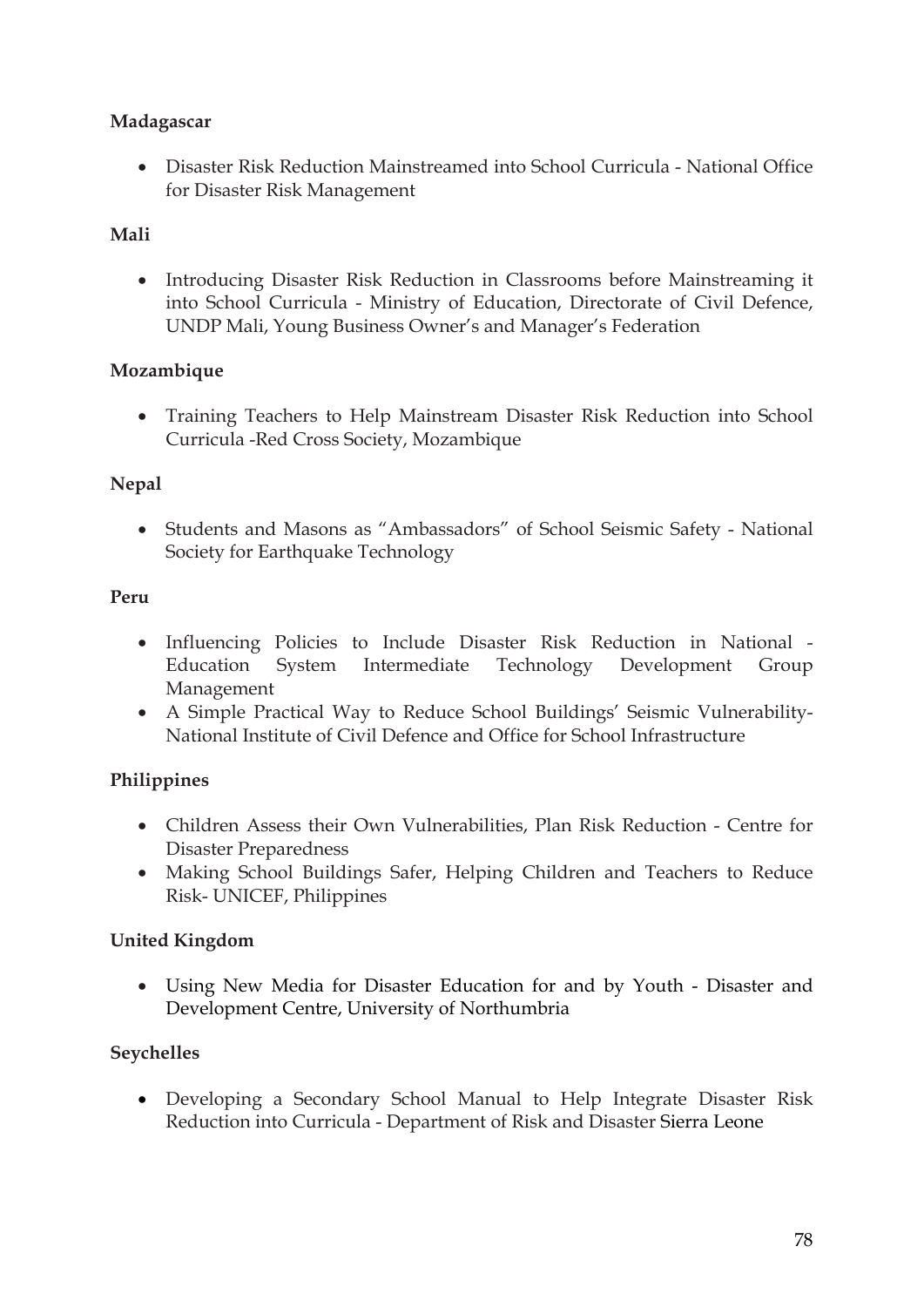• Preparing State Bodies and the Public for Inclusion of Disaster Risk Reduction in School Curricula - Disaster Management Department of the Office of National Security

#### **Tanzania**

• Developing a Primary School Manual to Help Reduce Risk - Disaster Management Department

#### **Thailand**

• School Children as Disaster Risk Reduction Catalysts and Initiators - Save the Children

#### **Vietnam**

• Disaster Preparedness Education for Primary School Teachers and Students - Vietnam Red Cross Society and International Federation of Red Cross and Red Crescent Societies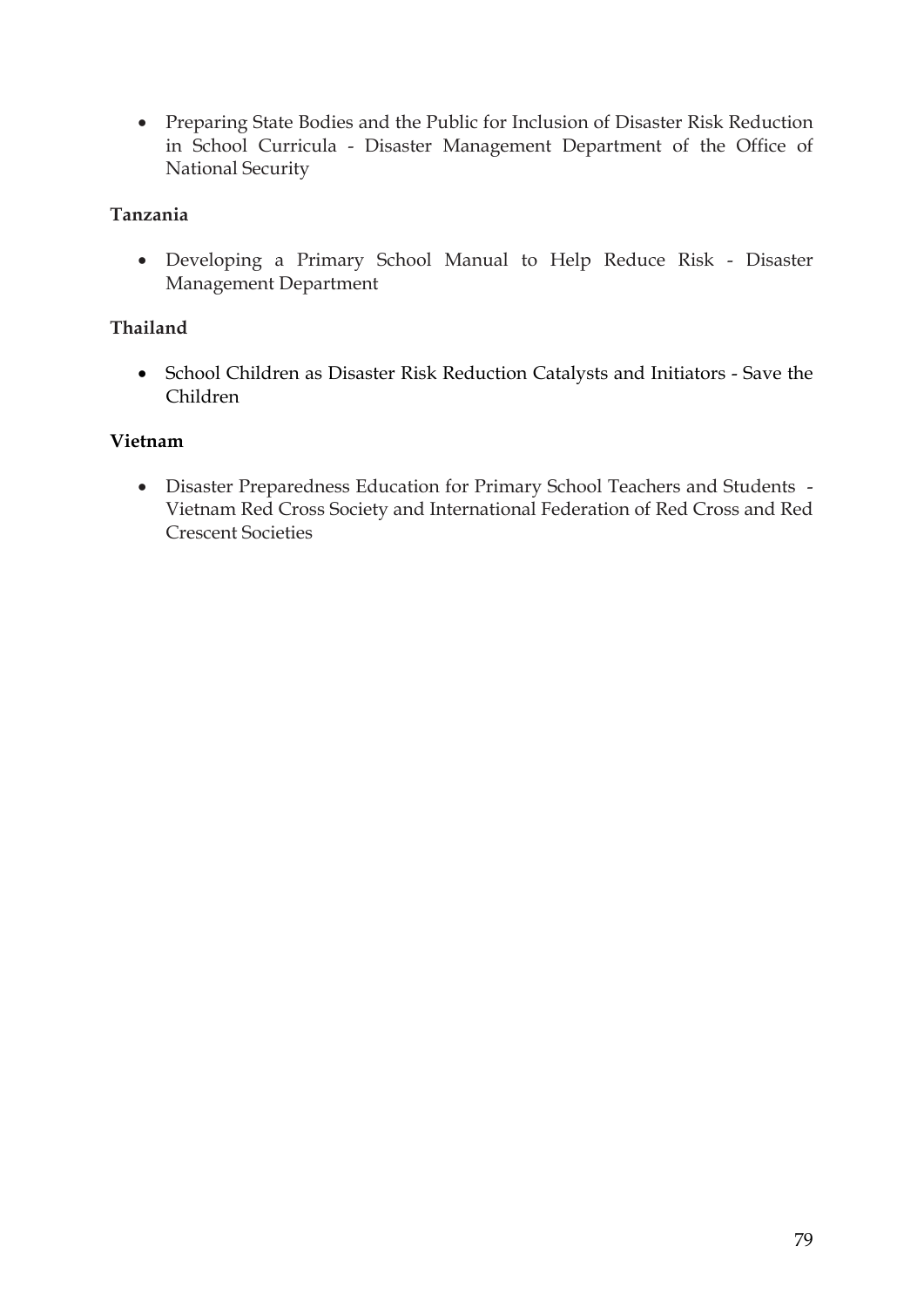## Ressources:

[http://www.inspq.qc.ca/formation/default.asp?E=e&type=99&Numero=156](http://www.inspq.qc.ca/formation/default.asp?E=e&type=99&Numero=1564) [4](http://www.inspq.qc.ca/formation/default.asp?E=e&type=99&Numero=1564) **(**8e Séminaire francophone international en promotion de la sécurité et en prévention des traumatismes. Promouvoir la sécurité et prévenir les traumatismes des enfants et des jeunes âgés de 0 à 18 ans. 20, 21, et 22 mai 2009 Institut de tourisme et d'hôtellerie du Québec, 3535, rue St-Denis, Montréal, Canada)

<http://www.prevention.ch/accueil.htm>

<http://www.who.int/features/factfiles/roadsafety/fr/index.html> (OMS-Road safety in the world)

[http://www.who.int/features/factfiles/injuries\\_children/fr/index.html](http://www.who.int/features/factfiles/injuries_children/fr/index.html) (OMS - Child injuries - 2008)

[http://www.who.int/features/2008/child\\_injuries/fr/index.html](http://www.who.int/features/2008/child_injuries/fr/index.html) (OMS-Child injuries features– 2008)

[http://www.cyes.info/themes/prevention\\_accidents/accidents\\_presentation.](http://www.cyes.info/themes/prevention_accidents/accidents_presentation.php) [php](http://www.cyes.info/themes/prevention_accidents/accidents_presentation.php) (Accidents prevention - CYES)

[http://www.laprevention.com/prevention/html/prevention/accidentsdom.](http://www.laprevention.com/prevention/html/prevention/accidentsdom.htm) [htm](http://www.laprevention.com/prevention/html/prevention/accidentsdom.htm) (Home accidents - laprevention.com)

<http://www.phac-aspc.gc.ca/publicat/cyi-bej/2009/index-fra.php> (Agence de la santé publique du Canada – Etude des blessures chez les enfants et les jeunes – édition 2009)

<http://www.safekidscanada.ca/securijeunescanada/default.asp> (SecuriJeunes)

<http://emergency.cdc.gov/> (Centres for Disease Control and Prevention – Emergency Preparedness and Response)

[http://www.bpa.ch/FRENCH/SICHERHEITINDENSCHULEN/Pages/safet](http://www.bpa.ch/FRENCH/SICHERHEITINDENSCHULEN/Pages/safetytool.aspx) [ytool.aspx](http://www.bpa.ch/FRENCH/SICHERHEITINDENSCHULEN/Pages/safetytool.aspx) (BPA - Safety tools - school prevention)

[http://www.bpa.ch/French/ueberuns/Documents/Policy\\_Haus\\_und\\_Freize](http://www.bpa.ch/French/ueberuns/Documents/Policy_Haus_und_Freizeit_fr.pdf) [it\\_fr.pdf](http://www.bpa.ch/French/ueberuns/Documents/Policy_Haus_und_Freizeit_fr.pdf) (BPA - Sécurité dans l'habitat et les loisirs)

<http://www.lesexpertsdelaprudence.fr/>(prevention against hazards for children - les experts de la prudence)

[http://www.ipad.asso.fr/index\\_fichiers/DOCUMENTATION.htm](http://www.ipad.asso.fr/index_fichiers/DOCUMENTATION.htm) (IPAD)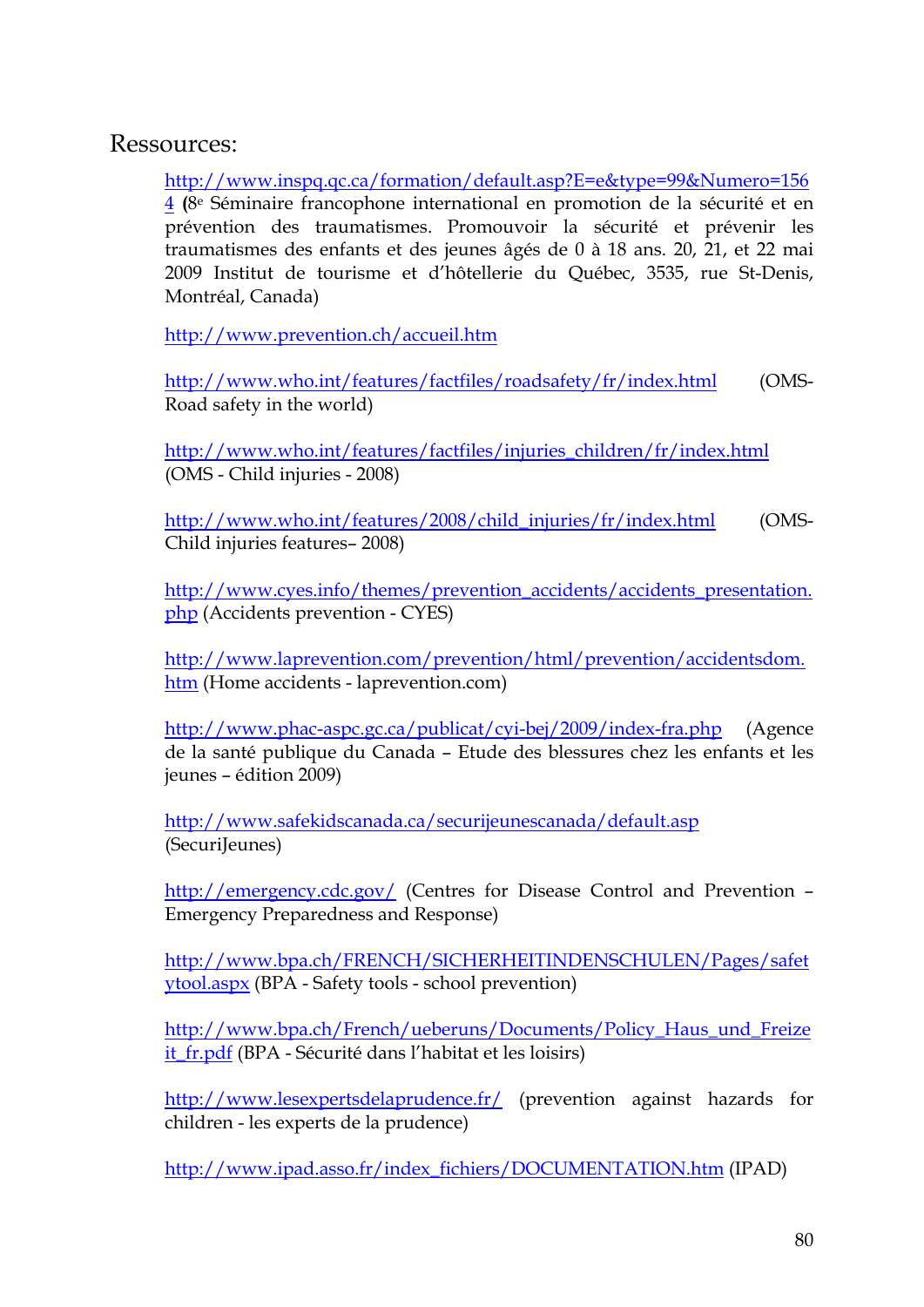<http://www.calyxis.fr/> (Calyxis)

[http://eurlex.europa.eu/LexUriServ/LexUriServ.do?uri=CELEX:52008DC013](http://eurlex.europa.eu/LexUriServ/LexUriServ.do?uri=CELEX:52008DC0130:EN:NOT) [0:EN:NOT](http://eurlex.europa.eu/LexUriServ/LexUriServ.do?uri=CELEX:52008DC0130:EN:NOT) (Communication from the Commission to the European Parliament and the Council on reinforcing the Union's disaster response capacity)

[http://eur-](http://eur-lex.europa.eu/LexUriServ/LexUriServ.do?uri=CELEX:52009DC0082:EN:NOT)

[lex.europa.eu/LexUriServ/LexUriServ.do?uri=CELEX:52009DC0082:EN:NOT](http://eur-lex.europa.eu/LexUriServ/LexUriServ.do?uri=CELEX:52009DC0082:EN:NOT) (Communication from the Commission to the European Parliament, the Council, the European Economic and Social Committee and the Committee of the Regions - A Community approach on the prevention of natural and man made disasters {SEC(2009)202} {SEC(2009)203})

[http://ec.europa.eu/environment/civil/pdfdocs/stakeholders/potential\\_pre](http://ec.europa.eu/environment/civil/pdfdocs/stakeholders/potential_prevention_strategy.pdf) [vention\\_strategy.pdf](http://ec.europa.eu/environment/civil/pdfdocs/stakeholders/potential_prevention_strategy.pdf) (European Commission DG Environment Assessing the Potential for a Comprehensive Community Strategy for the prevention of Natural and Manmade Disasters Final Report – march 2008)

<http://www.bt.cdc.gov/disasters/foodwater/>(Keep Food and Water Safe after a Disaster)

<http://www.unisdr.org/eng/hfa/docs/final-report-wcdr-french.doc>Hyogo framework

<http://www.cdera.org/> (the Caribbean Disaster Emergency Response Agency)

<http://www.jugendrotkreuz.de/index.php?id=212#c738> <http://www.jrk-bw.de/200.html> <http://www.jugendrotkreuz.brk.de/html/jrk-und-schule/traudich.html> <http://web.pregocms.de/jrk-westfalen/page.php?p=7510&n=945|7507|7510> (German Red Cross)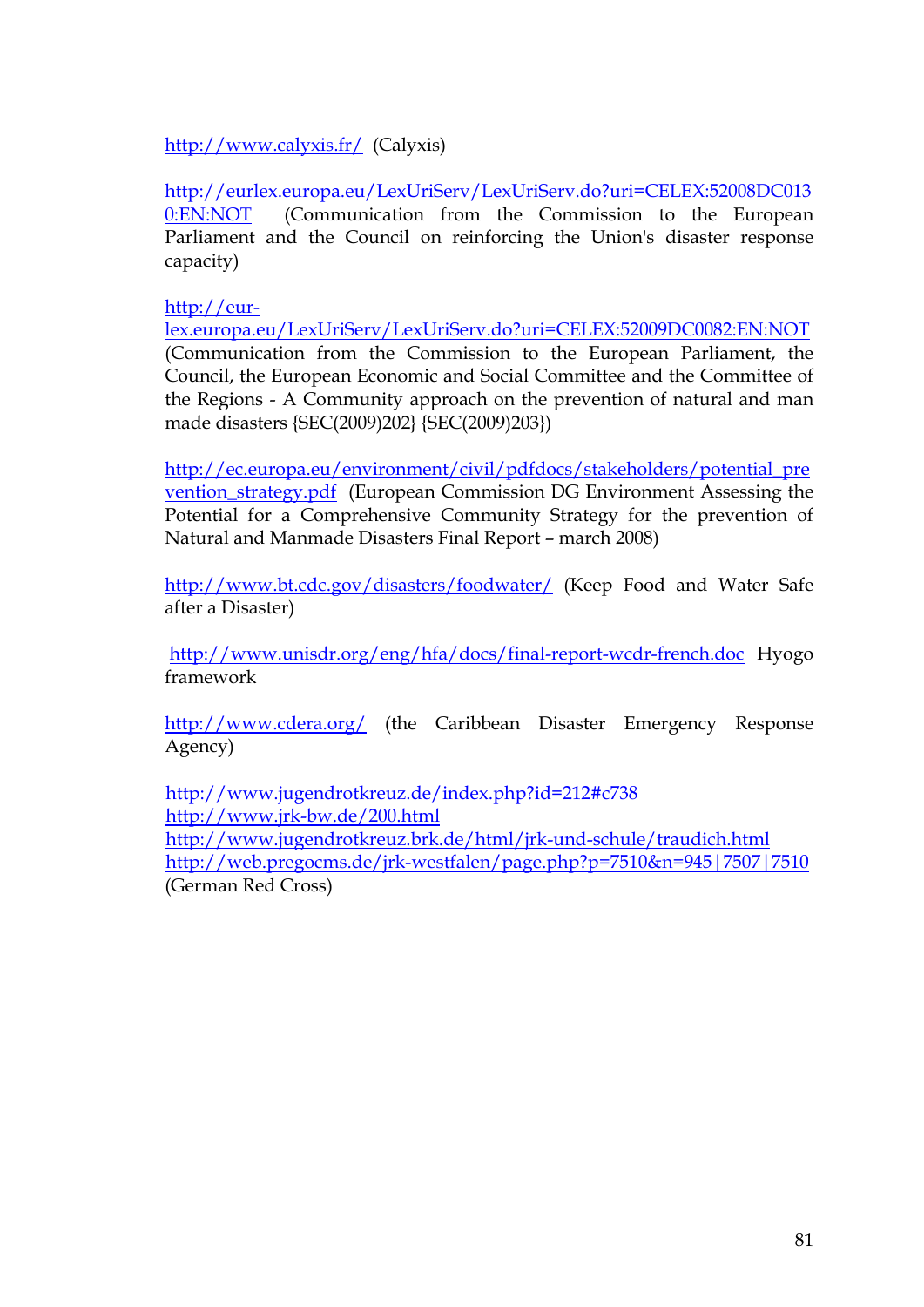# In conclusion

Through the first chapter of this document it has been highlighted that the citizen's preparedness at local level is important for several reasons:

- In order to take into account the specific needs of the citizens (particularly children's needs)
- To reinforce the links within the community in the event of a disaster. According to the literary sources, citizens are expected to work together particularly during the response phase. In order to build the necessary trust between citizens so they rely on each other, it is important to reinforce the links within the community between the elder and the younger generations before a disaster occurs.

In reference to the specificity of children's preparedness where children's vulnerability factors are highlighted (among which low level of social support and parental distress), a lot is expected of children from the preparedness phase to the recovery phase. Their needs in particular their needs for protection are not mentioned because too much emphasis has been placed on the children's capacities. There should be a balance between children's capacities – they shouldn't be totally passive either– and their needs – the need to be protected and not to be burdened by too much responsibilities.

The second chapter of this document focuses on children's abilities and also on their vulnerabilities according to their cognitive and emotional development.

Children's risk perceptions and abilities have been analysed. It has been pointed out that their risk perception is linked to the death conceptualisation. The consciousness of danger depends on development stages and thus differs from adults risk perception.

The ability of children to produce a judgement and to be prepared to risks is also linked to the practical experience and from having conceptual information. Children under 12 years old lack these qualities; this is why they are considered as unprepared and vulnerable.

Their emotional development is also a factor which leads to think that in emergency situations children are easily overwhelmed by their emotions and the difficulties of the situation. Additionally children's risk coping is in part due to external factors as social support, parenting and trust.

This is why a model has been made to explain the interactions existing between children and their environment and how children's behaviours regarding risk situations are linked to the educational practices of the adults. It is in this perspective that social family education practices and their impacts on children's risk preparedness have been analysed.

The findings suggest that the interactions between children and adults are necessary concerning children's risk preparedness.

This is why we believe that pedagogical tools should reinforce adults' educational practices taking into account children's abilities but also their vulnerabilities. These